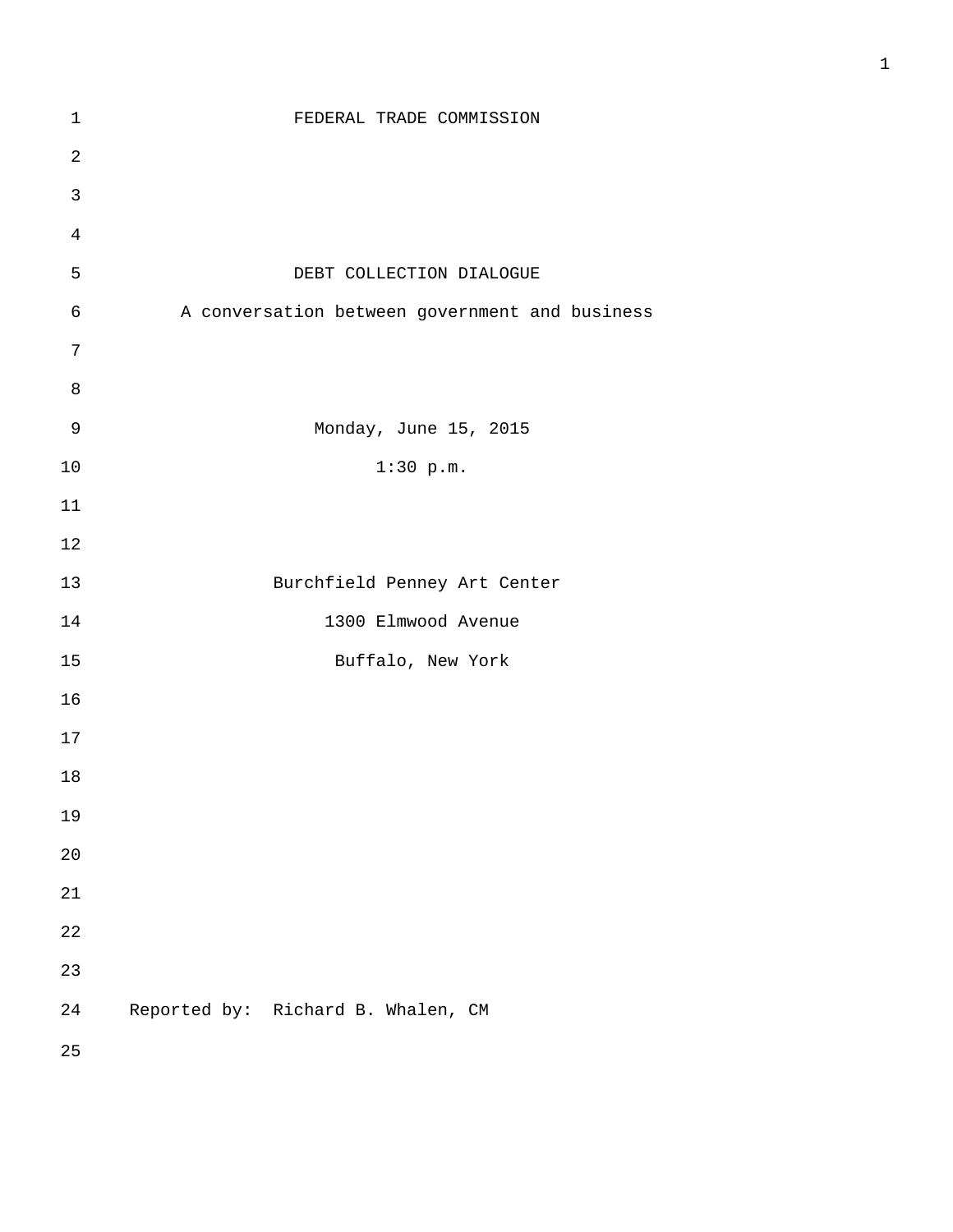| 1  |                | FEDERAL TRADE COMMISSION                  |       |
|----|----------------|-------------------------------------------|-------|
| 2  |                | INDEX                                     |       |
| 3  | Welcome:       |                                           | PAGE: |
| 4  |                | By Eric Schneiderman                      | 6     |
| 5  |                | Attorney General, New York State          |       |
| 6  |                |                                           |       |
| 7  |                | Opening Remarks:                          | 11    |
| 8  |                | By Jessica Rich                           |       |
| 9  |                | Director, Bureau of Consumer Protection   |       |
| 10 |                | Federal Trade Commission                  |       |
| 11 |                |                                           |       |
| 12 | Introduction:  |                                           | 19    |
| 13 |                | By Thomas Kane, Senior Attorney           |       |
| 14 |                | Division of Financial Practices           |       |
| 15 |                | Bureau of Consumer Protection             |       |
| 16 |                | Federal Trade Commission                  |       |
| 17 |                |                                           |       |
| 18 | Presentations: |                                           | 20    |
| 19 |                | By James Morrissey, Assistant Attorney    |       |
| 20 |                | General Office of the New York            |       |
| 21 |                | Attorney General                          |       |
| 22 |                |                                           |       |
| 23 |                | By Christopher Koegel, Assistant Director |       |
| 24 |                | Division of Financial Practices           |       |
| 25 |                | Federal Trade Commission                  |       |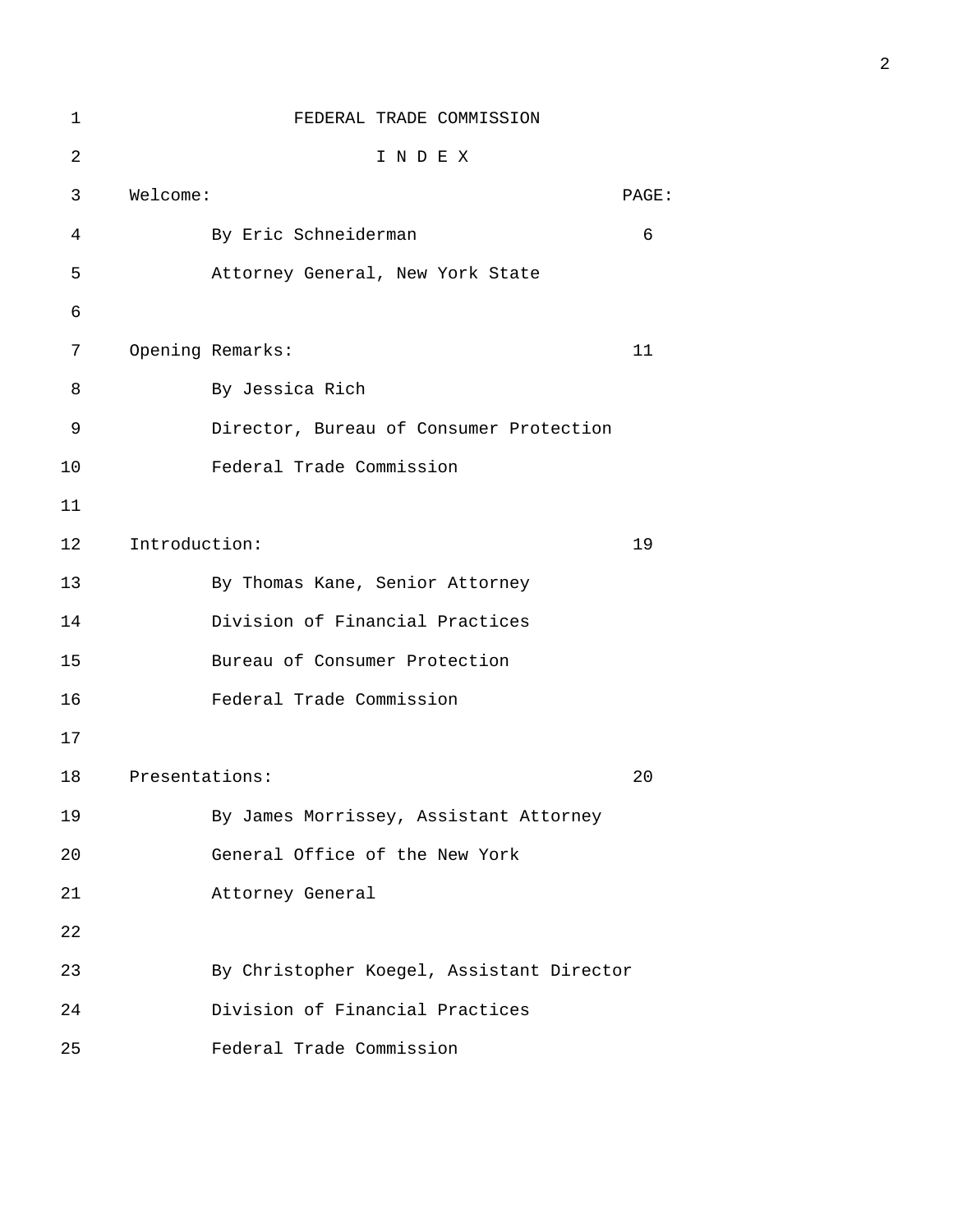| 1  |                                      |     |
|----|--------------------------------------|-----|
| 2  | FEDERAL TRADE COMMISSION             |     |
| 3  | I N D E X (Cont.)                    |     |
| 4  |                                      |     |
| 5  | Presentations (Cont.):               |     |
| 6  | By Greg Nodler, Senior Counsel       |     |
| 7  | Enforcement Policy and Strategy      |     |
| 8  | Consumer Financial Protection Bureau |     |
| 9  |                                      |     |
| 10 | By Joy Feigenbaum, Executive Deputy  |     |
| 11 | Superintendent Financial Frauds and  |     |
| 12 | Consumer Protection New York State   |     |
| 13 | Department of Financial Services     |     |
| 14 |                                      |     |
| 15 | Question-and-Answer Session:         | 74  |
| 16 |                                      |     |
| 17 | Closing Remarks:                     | 119 |
| 18 | By Thomas Kane, Senior Attorney      |     |
| 19 | Division of Financial Practices      |     |
| 20 | Bureau of Consumer Protection        |     |
| 21 | Federal Trade Commission             |     |
| 22 |                                      |     |
| 23 |                                      |     |
| 24 |                                      |     |
| 25 |                                      |     |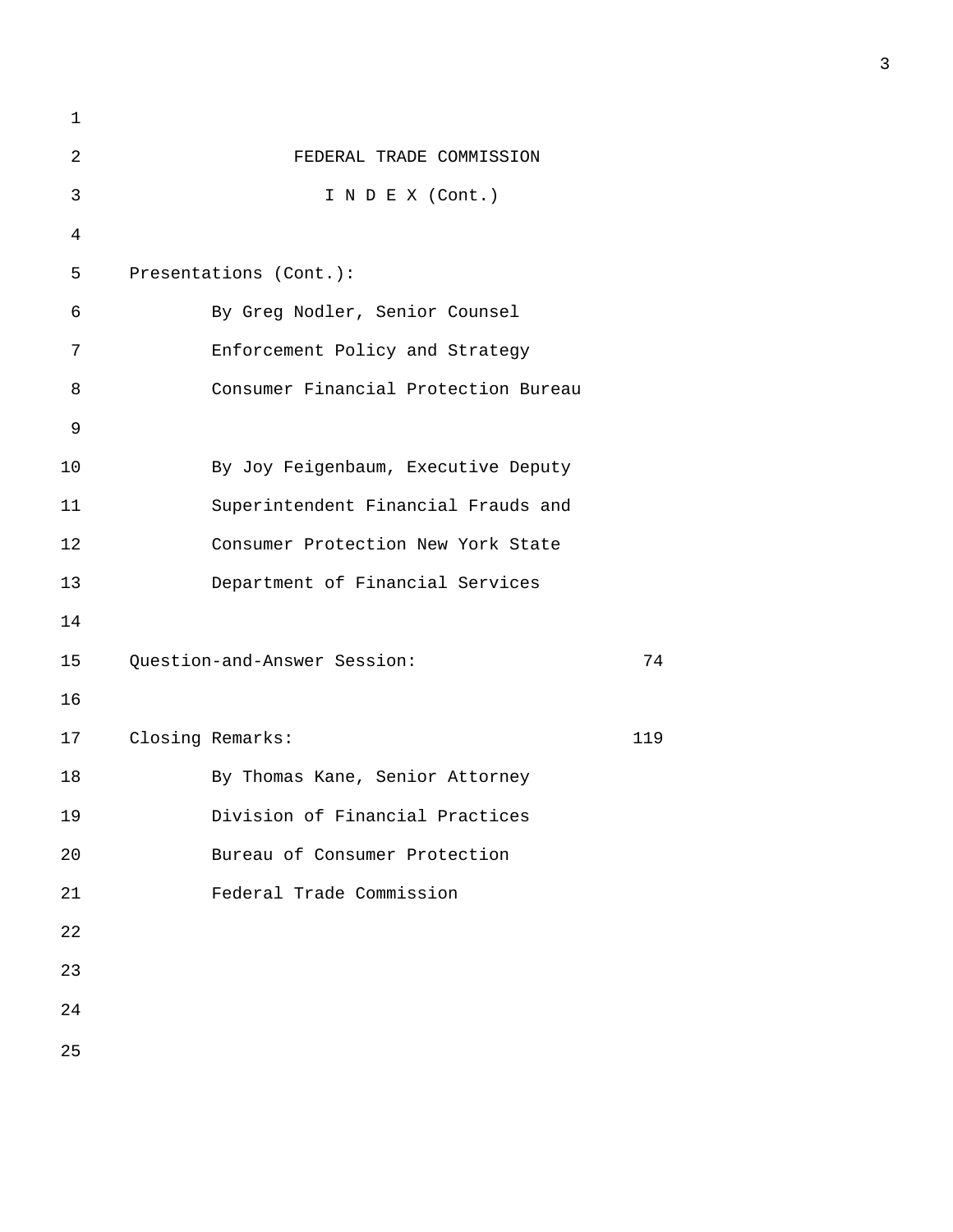## 1 P R O C E E D I N G S 2 DR. BANNON: Good afternoon, ladies and 3 gentlemen. I'm Tony Bannon. I'm director here at the 4 Burchfield Penney Art Center and I'm very, very pleased 5 that you have come to the center of arts in Western New 6 York. 7 We have exhibitions. You're free to visit with 8 us. We're dedicated to the American watercolorist 9 Charles Burchfield and also to other artists at 10 Burchfield's behest who have served the culture of the 11 western part of New York State. 12 You have our clearly marked emergency exits. 13 The restrooms are directly across the corridor. I think 14 you're in good shape. 15 It comes to me as a great pleasure to introduce 16 Eric Schneiderman, our 65th Attorney General of New York 17 State and the highest-ranking law enforcement officer 18 thereby. 19 He's taken on the tough fights to protect New 20 Yorkers. We all know that. The hallmark of his 21 practice is that he believes that there has to be just

22 one set of rules for everybody, no matter how rich or 23 powerful, and that includes corporations and politicians 24 and big banks.

25 Let's just pick out one field of activity about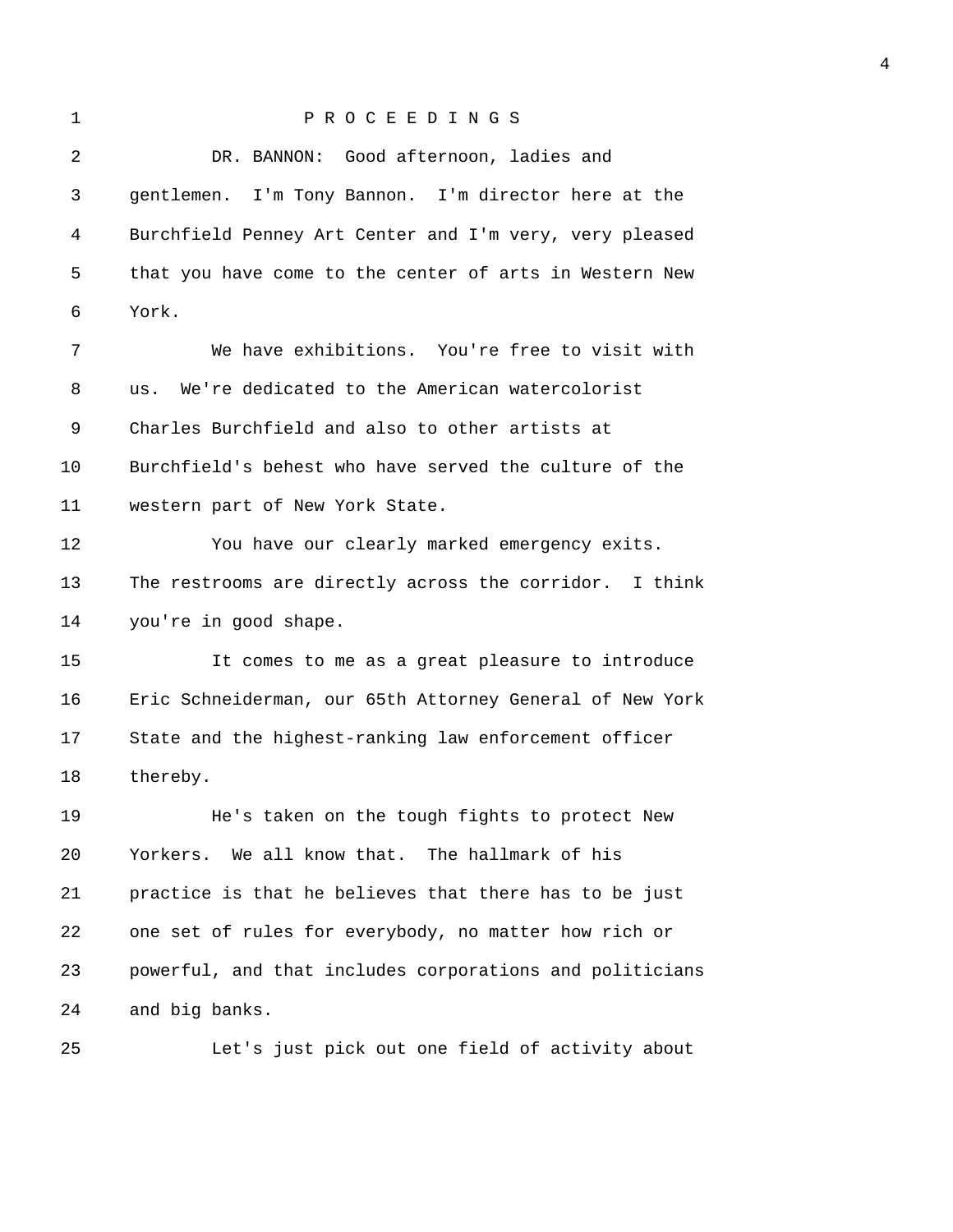| $\mathbf 1$ | the banks. He's played a leading role in the national    |
|-------------|----------------------------------------------------------|
| 2           | effort to hold banks accountable for the misconduct that |
| 3           | has caused the housing crisis. He's secured roughly      |
| 4           | 60 million in penalties.                                 |
| 5           | He's used some of those funds to create the              |
| 6           | homeowner protection program which has helped 40,000 New |
| 7           | Yorkers at risk of foreclosures to stay in their homes.  |
| 8           | In his four years as our Attorney General, he            |
| 9           | has recovered more than 20 billion for more than 17,000  |
| 10          | workers who were cheated out of that pay by their        |
| 11          | employers.                                               |
| 12          | Mr. Schneiderman has also taken on the big               |
| 13          | financial institutions that use illegal tactics referred |
| 14          | to as insider trading 2.0 to gain unfair advantage over  |
| 15          | average investors.                                       |
| 16          | Now, before becoming our Attorney General,               |
| 17          | Mr. Schneiderman was a leading reformer in the New York  |
| 18          | State Senate, notably winning each of his six elections  |
| 19          | by landslide numbers.                                    |
| 20          | And before he was elected to the Senate, he              |
| 21          | served as a public interest lawyer representing tenants  |
| 22          | trying to evict drug dealers from their buildings, women |
| 23          | seeking access to health clinics, and taxpayers in       |
| 24          | historic lawsuits against the MTA.                       |
| 25          | He spent 15 years in private practice at the             |
|             |                                                          |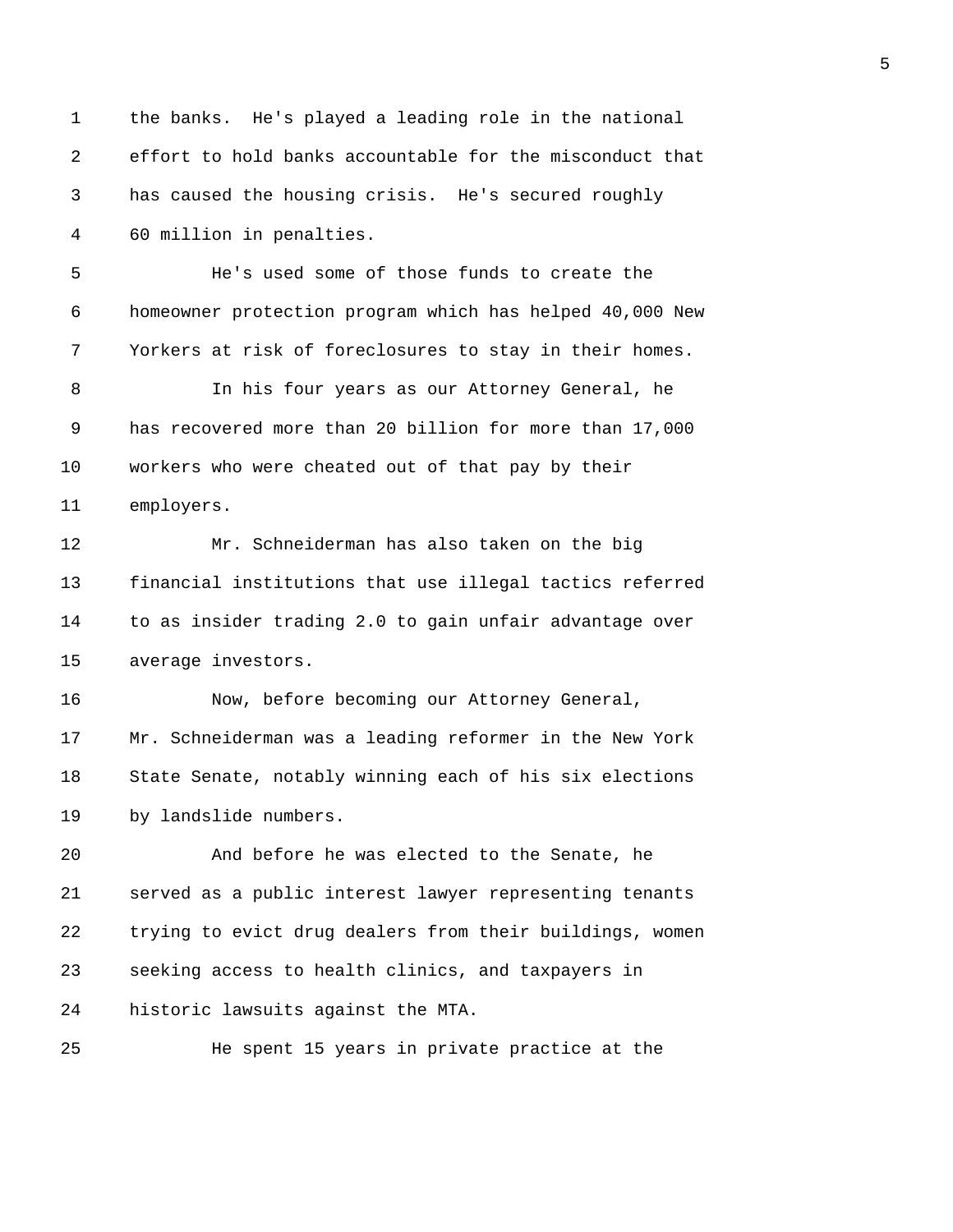1 firm of Kirkpatrick & Lockhart. And I must point out 2 also that he has served good time with his feet on the 3 ground. He served as a deputy sheriff in Berkshire 4 County. 5 He is a graduate, I'm obliged to say this, at 6 Buffalo State College, he's a graduate from Amherst 7 College in 1977, and the Harvard Law School in 1982. 8 Ladies and gentlemen, may I present our Attorney 9 General. 10 (Applause.) 11 WELCOME 12 MR. SCHNEIDERMAN: Good afternoon. Thank you, 13 Dr. Bannon, for hosting us here. This is a spectacular 14 space. I've held programs here before. 15 This one is I think very important and I'm glad 16 that we have a good turnout today because the Federal 17 Trade Commission has been speaking with my office and 18 been working together for some time but they've made a 19 determination to launch a symposium on consumer debt 20 collection and to keep this conversation going. 21 So this is the kickoff, but they're going to be 22 in other cities also with other combinations with their 23 colleagues in government. 24 And I'm very pleased we're starting here in 25 Western New York as we do have -- we have a lot of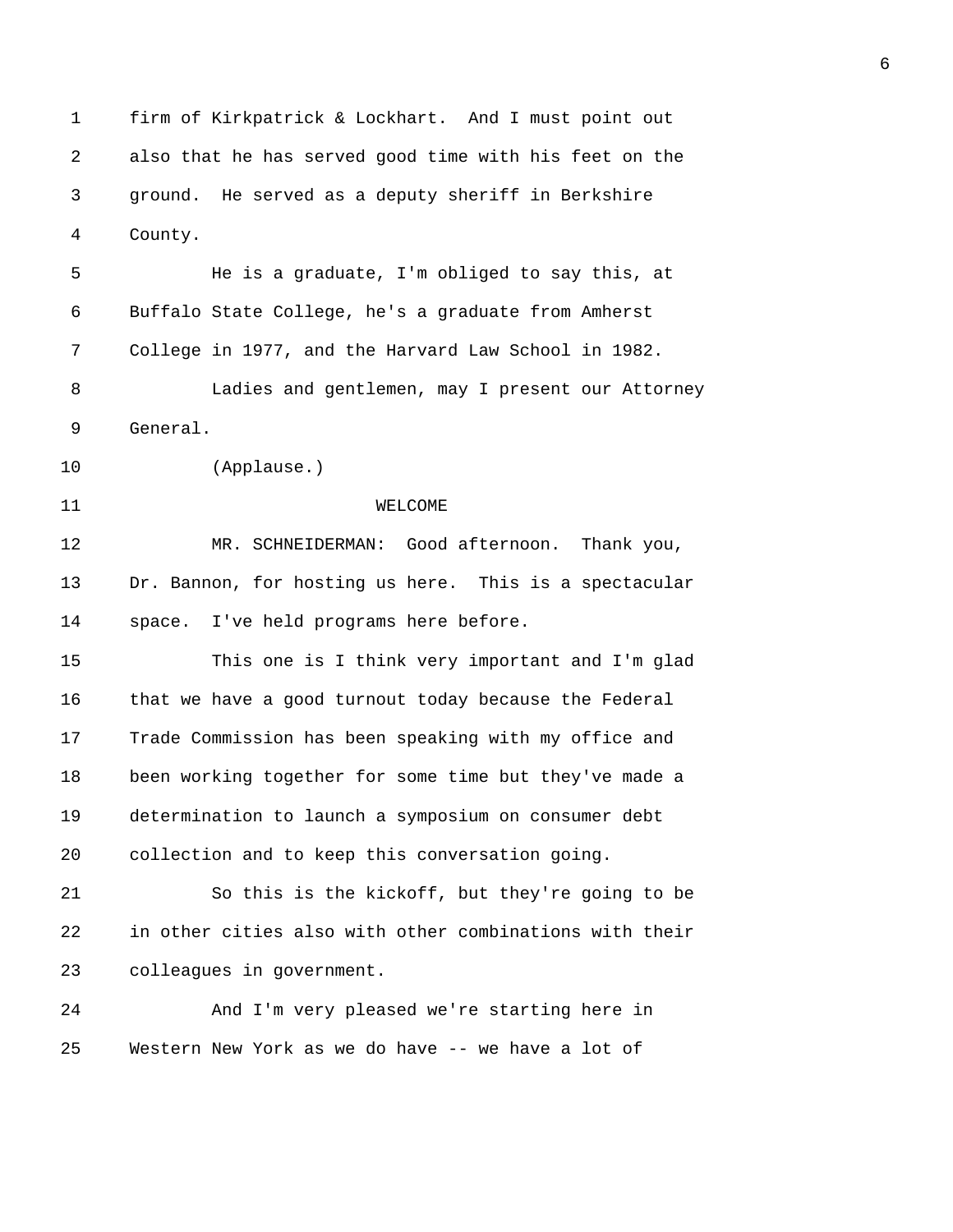1 business here of debt collection and related services. 2 We have a lot of good folks trying to do business 3 legitimately and we have some folks who are trying to 4 take advantage of debtors when they're feeling weak. 5 But the work that's been done in this area by my 6 office, the FTC, we're also joined by our colleagues 7 from the Consumer Financial Protection Bureau and the 8 New York State Department of Financial Services, the 9 enforcement has been robust. 10 And I think that it is important to recognize 11 that forums like this are critically important ways to 12 open lines of communication that are essential. 13 I'm going to mention a few of my colleagues who 14 are going to come up here and speak on a panel as soon 15 as I'm done, but we're joined by Jessica Rich, the 16 Director of Consumer Protection at the Federal Trade 17 Commission; from my office, Assistant Attorney General 18 Jim Morrissey; Christopher Koegel, the Assistant 19 Director of the Division of Financial Practices at the 20 FTC; Greg Nodler, Senior Counsel For Enforcement Policy 21 and Strategy at the Consumer Financial Protection 22 Bureau; and a distinguished alumnus of the New York 23 State Attorney General's Office, Joy Feigenbaum, the 24 Executive Deputy Superintendent for Financial Frauds and 25 Consumer Protection for the New York State Department of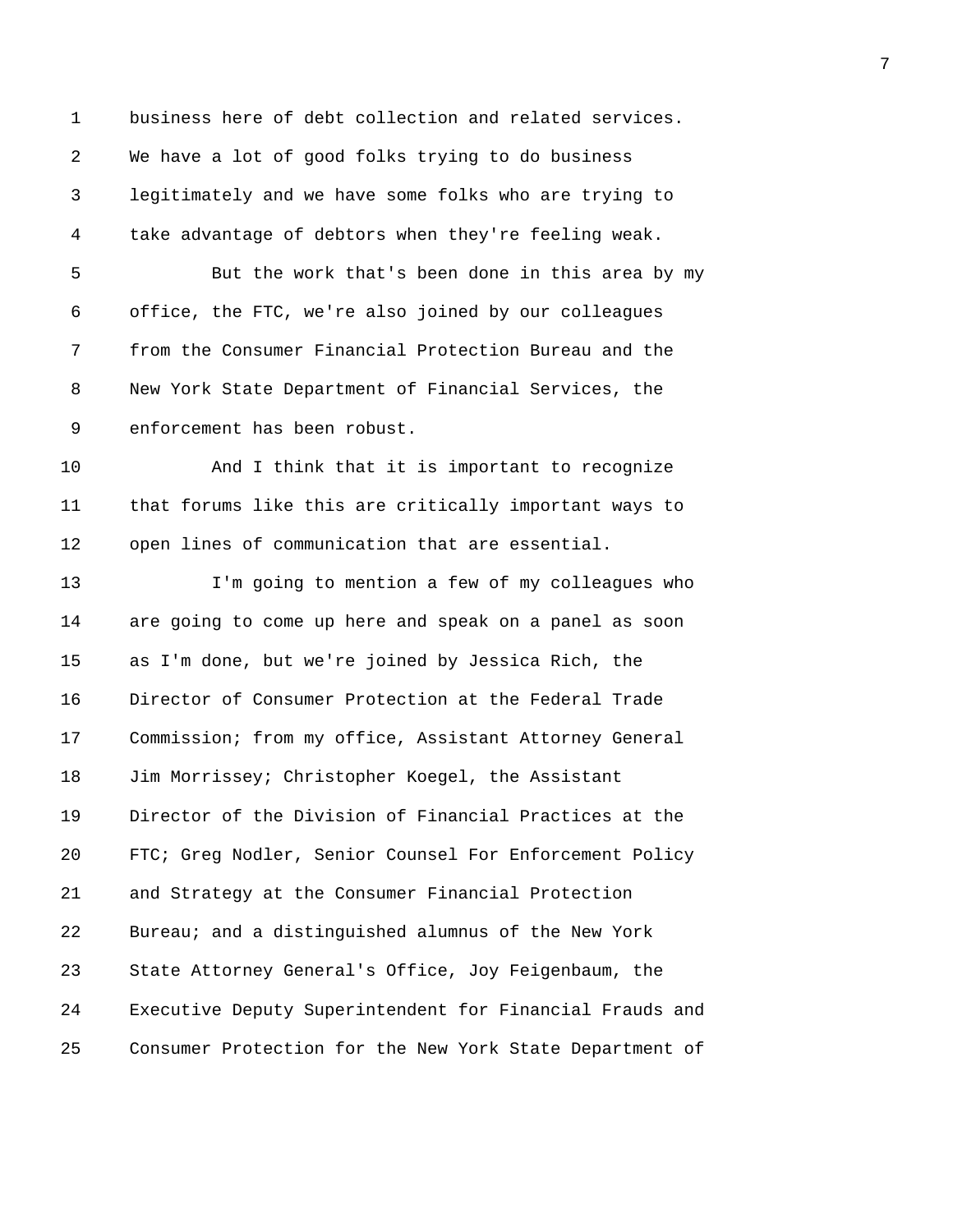1 Financial Services.

2 Each of these women and men has important and 3 valuable insights to share with you. We want to make 4 sure that people can comply with all applicable laws and 5 regulations and make that as easy to do as possible. 6 It's very important to me, and I think you 7 should recognize that you have a lot of cops on the beat 8 here. 9 And that sends a message that this is an area we 10 take very seriously, but it also sends a message that 11 we're trying to coordinate our efforts because one of 12 the things I get complaints about from people from 13 various sectors in business is the one thing they don't 14 like is when state and federal regulators and 15 prosecutors don't coordinate.

16 And you hear one thing from one person and you 17 think you're settled, someone else shows up. This area 18 of work, and I have to give credit to the FTC for really 19 helping make this possible, is an area where we are 20 coordinating very well. We want to have one solid 21 message for everyone in the community.

22 Our job is to go after the bad actors, but in my 23 view, it's also to help the good actors. And as is true 24 in every sector of the economy, one of the best sources 25 of information about the bad actors are the good actors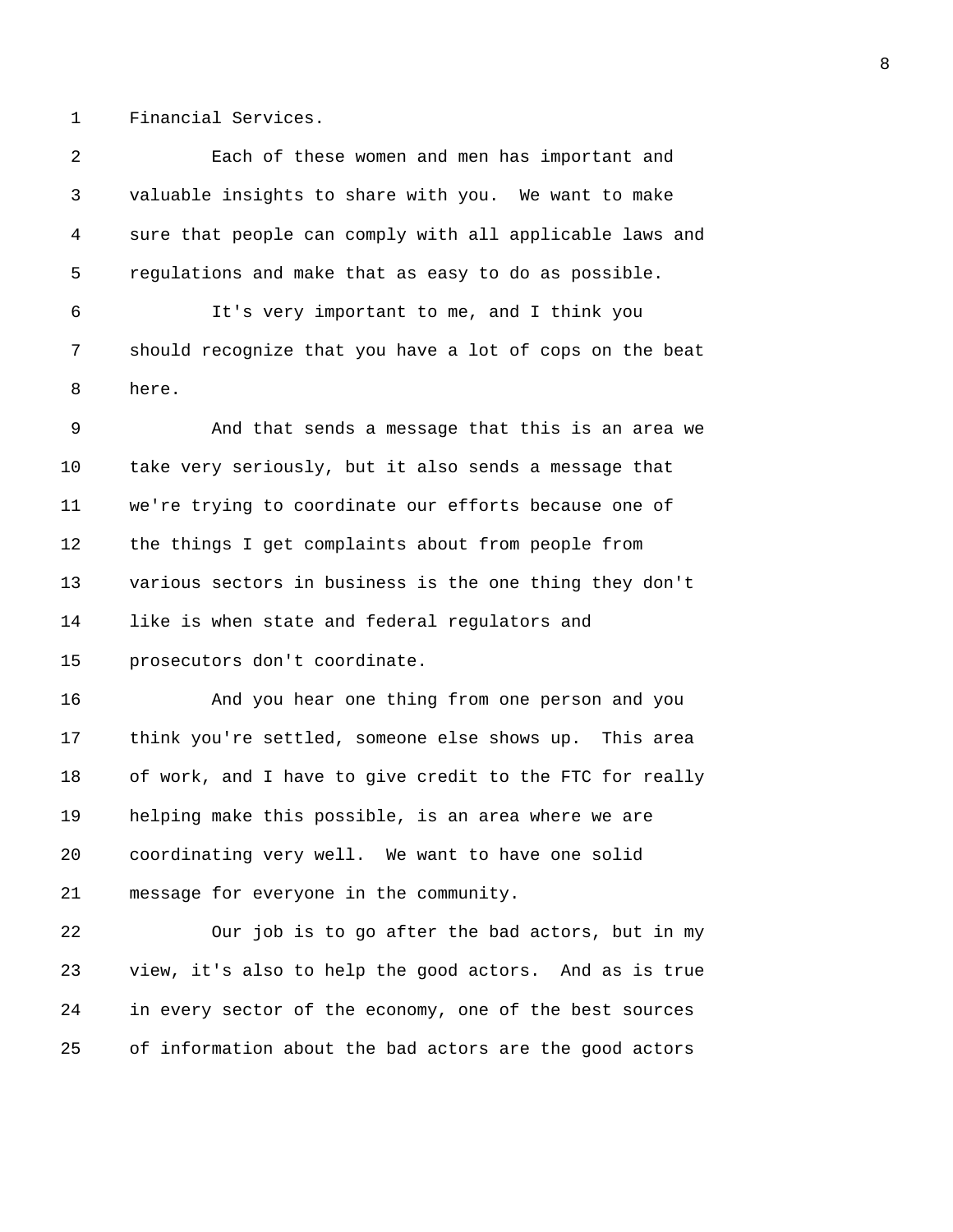1 in the business, because really there are two victims 2 whenever someone is committing a fraud in collecting a 3 debt, the debtor who is being abused, but also the 4 legitimate debt collection companies who aren't 5 committing fraud and have served what amounts to a 6 competitive disadvantage to the bottom feeders who will 7 do and say anything. And believe me, there are folks 8 out there who will do and say anything.

9 As people in law enforcement and as regulators, 10 again, we really want to make sure that people are not 11 victimized.

12 This is our first mandate, but the -- and I do 13 not want to -- I want to stress that my office and our 14 colleagues in government, we have very strong laws on 15 the books to protect consumers and to protect -- 16 specifically to protect debtors and we will enforce 17 those laws.

18 We have seen companies that threaten consumers 19 with arrest and civil lawsuits they don't intend to 20 file. Folks who have contacted friends, relatives, or 21 the employers of a debtor. We've seen cases in which 22 consumers were sued for debts they didn't actually owe. 23 And the New York State Debt Collection 24 Procedures Law and our federal counterparts are very

25 clear and strong statutes.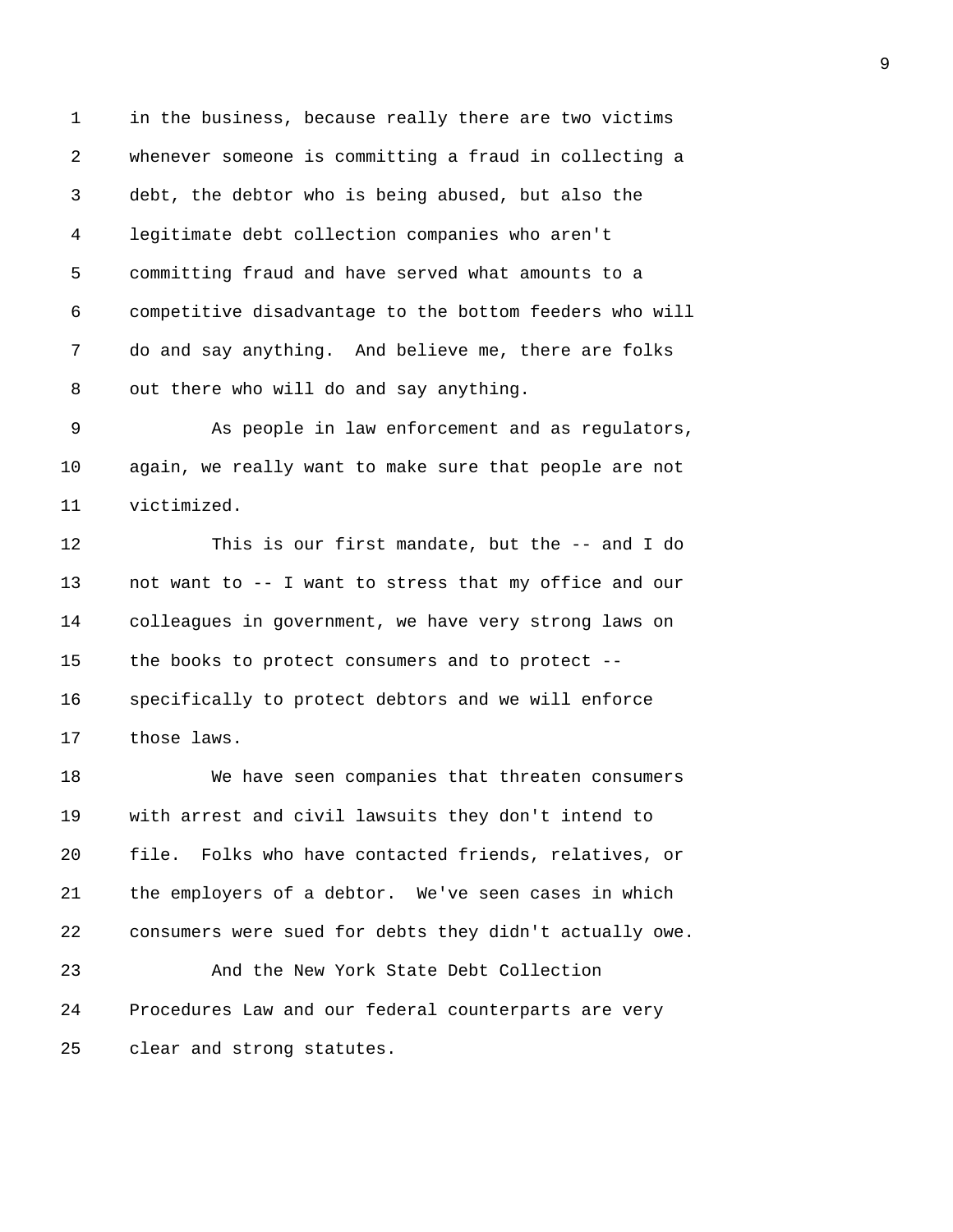1 So our commitment to protect consumers is 2 ironclad, but for my part, I always favor a balanced 3 approach. At the end of the day, the goal is not just 4 to catch more and more bad guys. At the end of the day, 5 the goal is to have reforms in place so there are fewer 6 bad guys to catch. 7 And we want to listen to you as well as speak to 8 you and make our position clear, but I really have to

9 again thank my colleagues in government. This is a 10 tremendously valuable project for anyone in the 11 industry: Having all of the various cops on the beat 12 together in one place so you can get a unified message 13 and having the ability to communicate with them.

14 This is the right way to get things done. So we 15 will continue to coordinate closely with all of our 16 colleagues in government and to continue to have 17 conversations with folks in the industry who provide us 18 with information.

19 This is the right way to do regulation and law 20 enforcement. I don't believe in law enforcement by 21 surprise. No one should be surprised about what the 22 rules are or how we're enforcing them or who is 23 enforcing them.

24 So I hope that you can leave today with a 25 clearer sense of what we're doing and we can leave today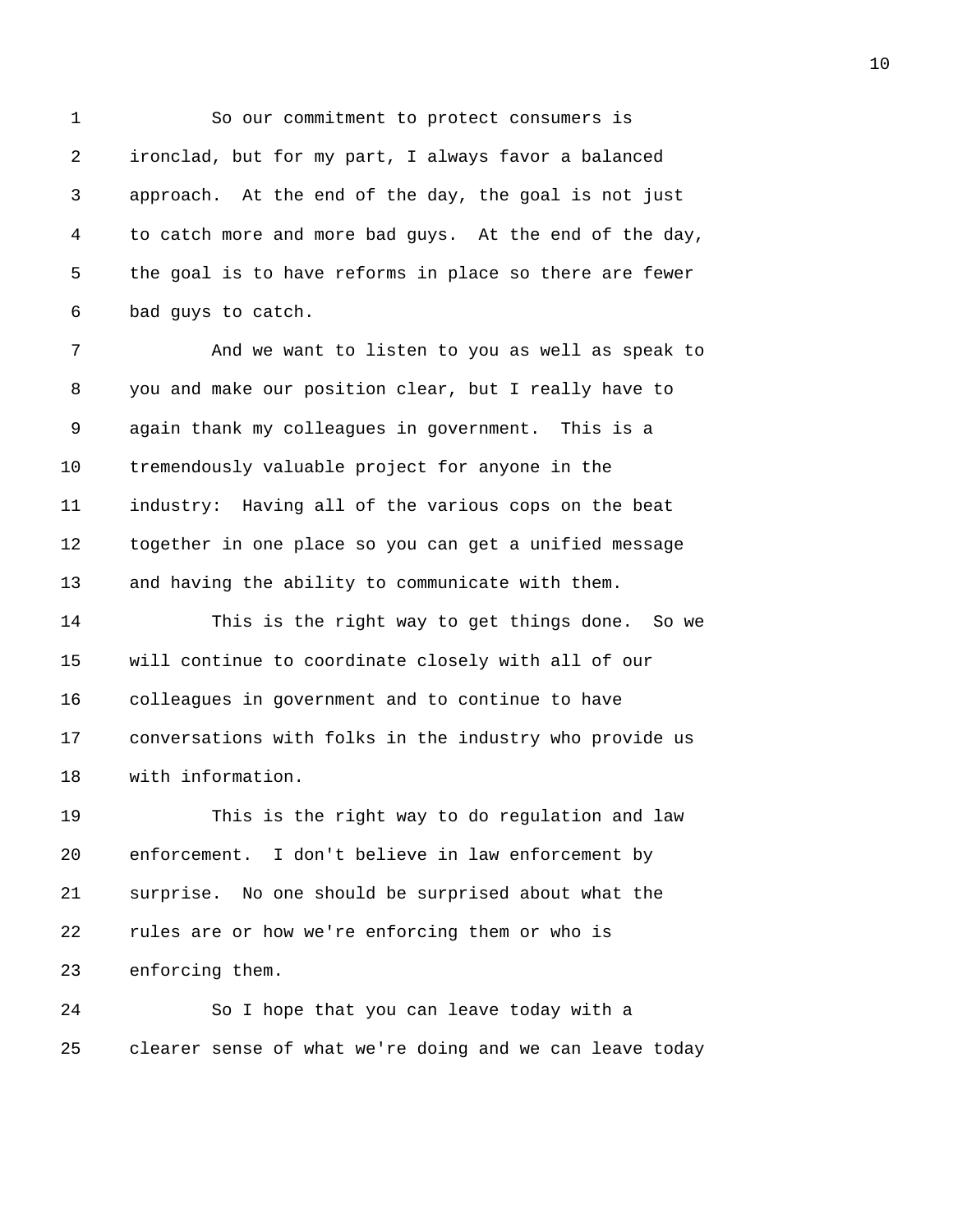1 with better information and a better understanding of 2 what's going out there in the wild world. 3 And so now it's my honor to introduce the 4 Director of the FTC's Consumer Bureau of Protection 5 Jessica Rich, who oversees hundreds of attorneys and 6 investigators and support personnel working to protect 7 consumers from deceptive and unfair practices. 8 She has been at the FTC for 25 years in several 9 senior positions; has received the Chairman's Award, the 10 agency's highest award for meritorious service; and is 11 often imitated but never duplicated. 12 Ladies and gentlemen, it's my pleasure to 13 introduce Jessica Rich. 14 (Applause.) 15 OPENING REMARKS 16 MS. RICH: Well, thanks so much to the Attorney 17 General for joining us here today. We have a great 18 partnership with his office, so it's wonderful that we 19 could work that out today. 20 I want to welcome everyone to the Debt 21 Collection Dialogue here in Buffalo. I've never been 22 here before. I wish I could stay longer so I could see 23 Niagara Falls, which I've always wanted to see, but I 24 have to return tonight. 25 I just had a wonderful lunch, but I should have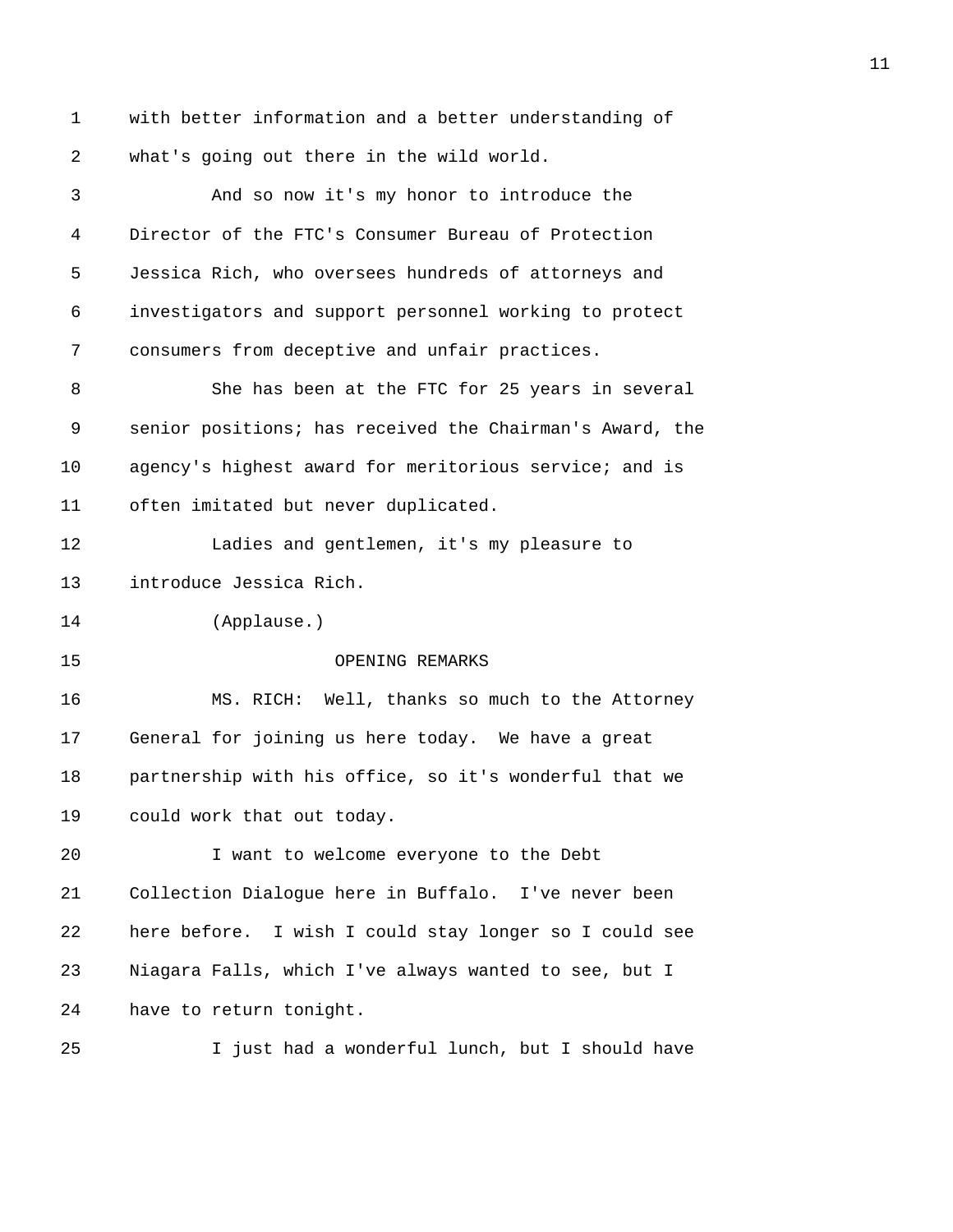1 ordered the Buffalo wings and not the mahi-mahi. What 2 was I thinking?

3 For those of you who are tweeting, the hashtag 4 for this event is #debtdialogue. Is that up? There it 5 is. Good.

6 So as many of you know, for more than 30 years, 7 the FTC was the sole federal enforcer of the Fair Debt 8 Collection Practices Act, a law you're probably quite 9 familiar with.

10 The states were on the job during that time, but 11 it was just the FTC at the federal level. Starting a 12 few years ago, we welcomed another federal cop on the 13 beat, the Consumer Financial Protection Bureau.

14 And they've been an excellent partner. Greg 15 Nodler from the CFPB is here and he'll talk shortly 16 about that agency's enforcement and educational 17 activities.

18 We are very lucky to have partners like the 19 Attorney General's Office and CFPB as we combat illegal 20 debt collection activities to protect both consumers and 21 law-abiding debt collectors.

22 Our debt collection work is important for a lot 23 of reasons. When Congress passed the Fair Debt 24 Collection Practices Act, it noted the pervasive and 25 harmful effects that abusive practices have on both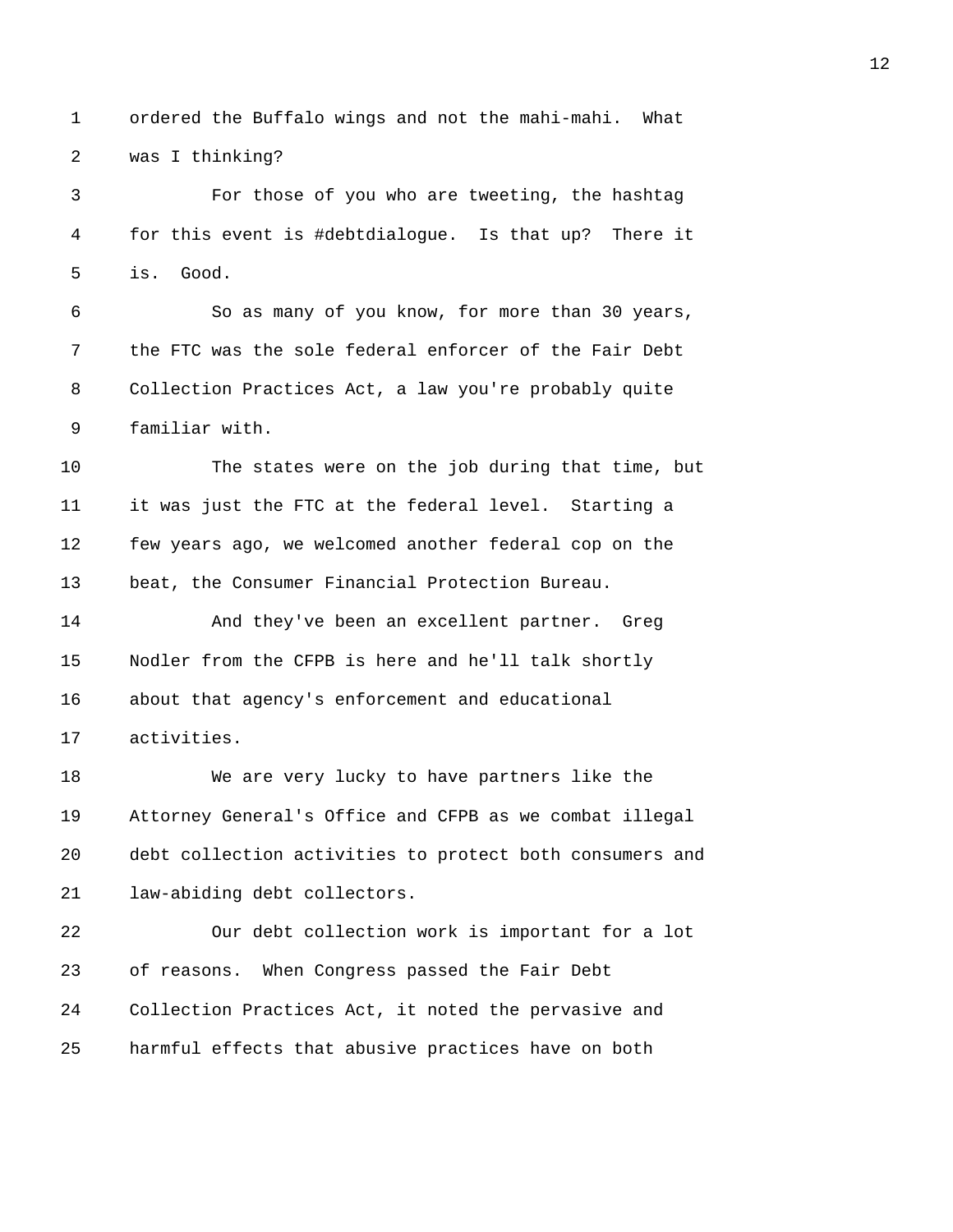1 consumers individually as well as on the economy as a 2 whole.

3 Among other things, Congress noted that abusive 4 debt collection practices contribute to personal 5 bankruptcies, marital instability, loss of jobs, and 6 invasions of privacy. 7 These practices are debilitating to consumers 8 and in some cases, cause them to pay debts they don't 9 owe at all. 10 This affects enormous numbers of consumers. 11 Studies have found that about 15 percent of adult 12 Americans, that's nearly 30 million people, have an 13 account in collections. 14 Viewed another way, over 35 percent of Americans 15 with credit records have past-due debt on their credit 16 reports. And those debts are significant, averaging 17 over \$5,000. 18 I would add that the cumulative amount of this 19 debt is significant to the economy as a whole. In 2010, 20 the total amount of consumer debt in the U.S. reached 21 nearly 2.5 trillion. 22 We at the FTC also know that debt collection is 23 a significant industry. Congress recognized this when 24 it passed the FDCPA. Indeed, one of the purposes of the 25 act was to ensure that law-abiding collectors are not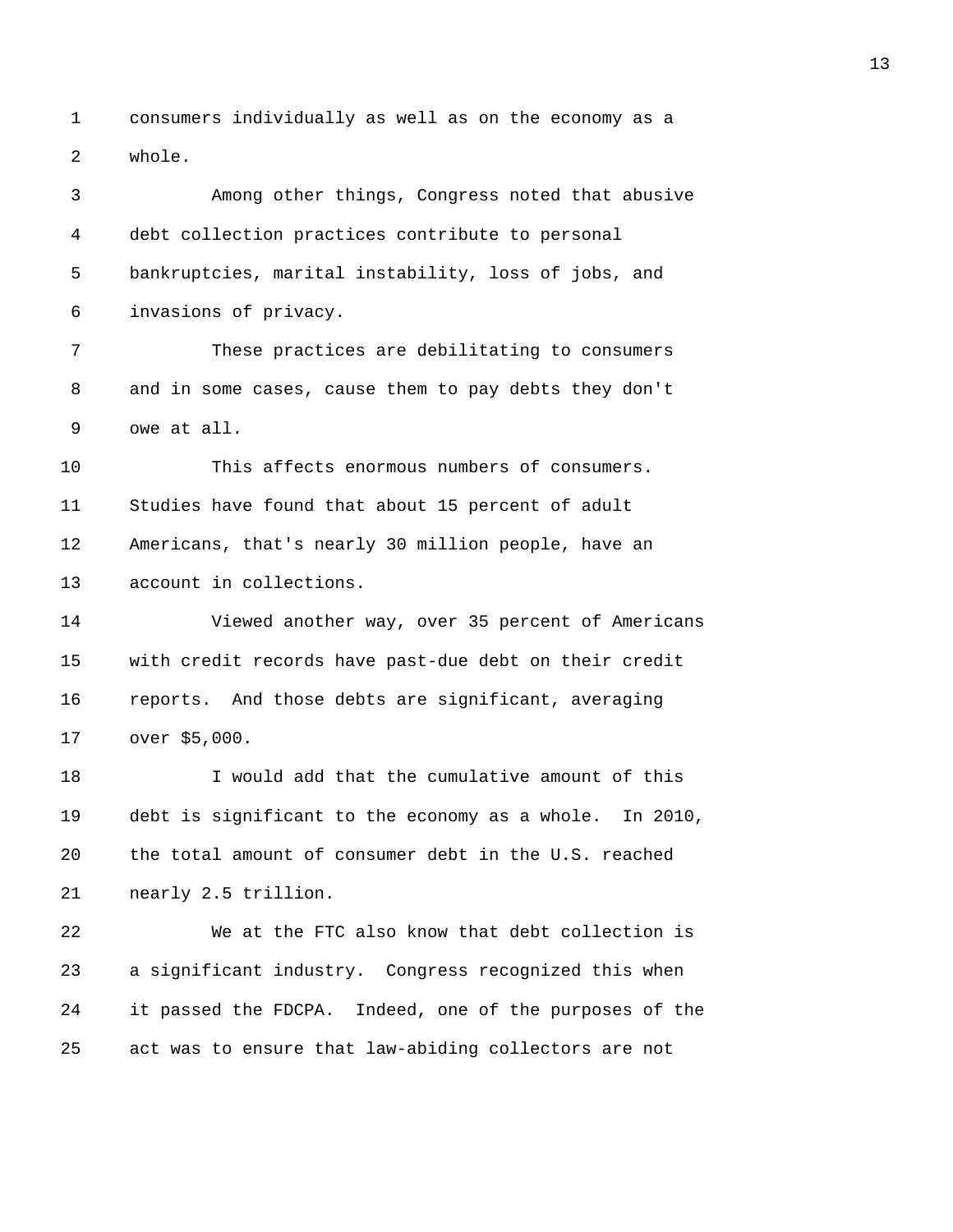1 competitively disadvantaged.

| $\overline{a}$ | Somewhere between 4- to 5,000 firms are engaged         |
|----------------|---------------------------------------------------------|
| 3              | in the third-party collection of debts. If you include  |
| 4              | employees collecting debts on behalf of the original    |
| 5              | creditor, the Bureau of Labor Statistics estimates that |
| 6              | as many as 456,000 people work as bill collectors.      |
| 7              | These collectors make perhaps as many as 1 billion      |
| 8              | contacts with consumers every year.                     |
| 9              | So unless you're a recluse living off the grid,         |
| 10             | debt collection issues are directly affecting you or    |
| 11             | someone you care for.                                   |
| 12             | The consumer complaints we receive at the FTC           |
| 13             | confirm this. In fact, we continue to receive more      |
| 14             | complaints about debt collection than about any other   |
| 15             | industry. We received 283,000 in 2014 alone. And our    |
| 16             | experience has shown that these complaints are the tip  |
| 17             | of the iceberg. Most consumers don't complain.          |
| 18             | There doesn't need to be this much abuse.<br>As         |
| 19             | many of you know, and as Congress noted when it enacted |
| 20             | the FDCPA, debts can be effectively collected without   |
| 21             | resort to deception or abuse.                           |
| 22             | For all of these reasons, the FTC has made debt         |
| 23             | collection one of its strategic priorities for many     |
| 24             | years now. This is reflected in the many law            |
| 25             | enforcement actions that we have brought.               |
|                |                                                         |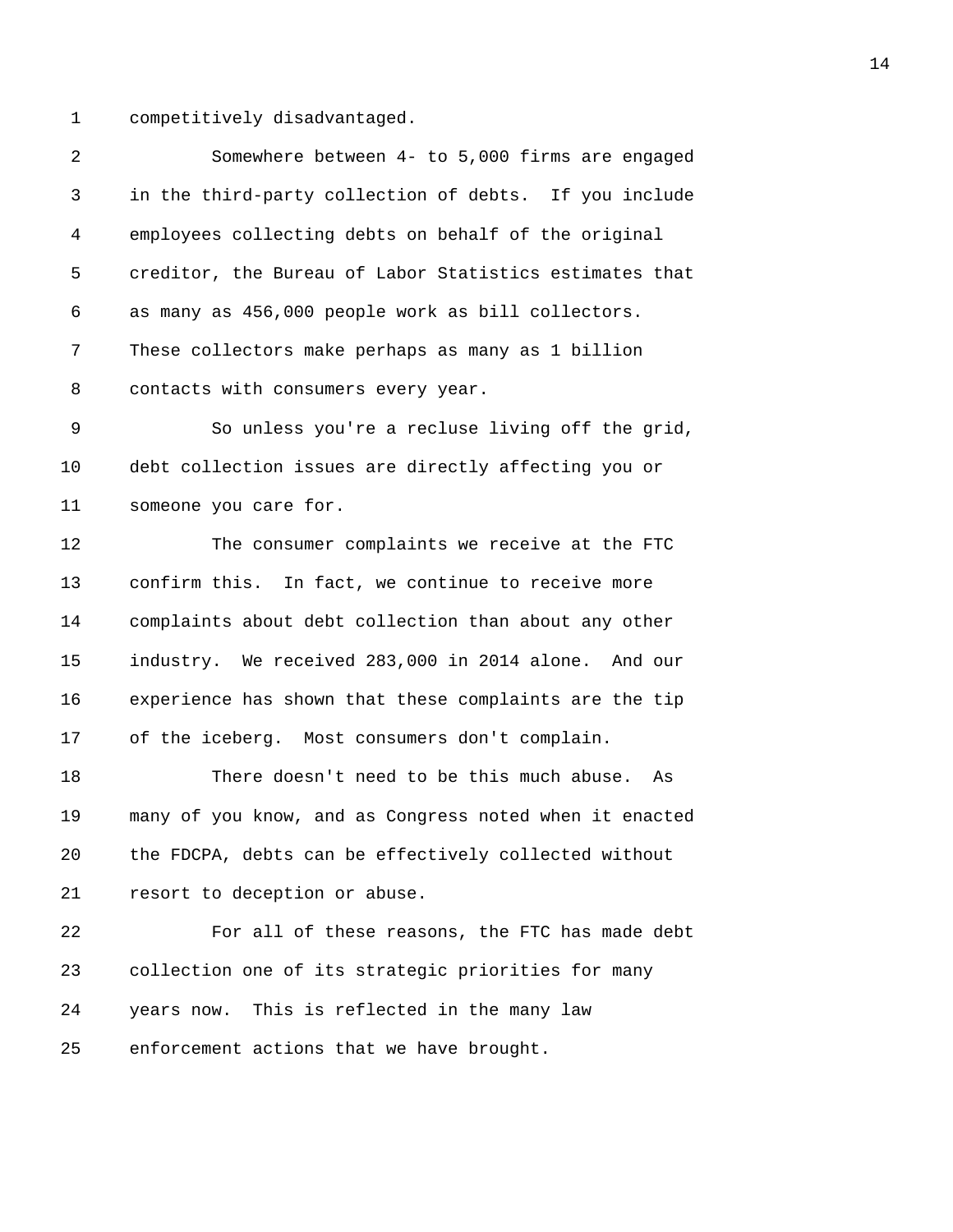1 For example, last year, the FTC filed 10 new 2 debt collection cases against 56 different defendants. 3 We obtained nearly 140 million in judgments and those 4 judgments banned 47 companies and individuals from ever 5 participating in debt collection again. 6 And we are continuing this vigorous enforcement 7 work this year. So far in 2015, we've already filed 8 eight new debt collection cases and we are only halfway 9 through the year. 10 The FTC's debt collection work isn't confined, 11 though, to just law enforcement. Our focus on debt 12 collection is also reflected in the workshops and 13 roundtables we've held, the reports we've issued, and 14 the amicus briefs that we have written, and of course, 15 the many speeches we've made. This will continue to be 16 the case going forward. 17 In each of the last several years, the FTC has 18 expanded its work in the debt collection area, and I see 19 that trend continuing until the abuses in this area 20 abate. 21 This event is yet another strategy for fighting 22 abusive debt collection and this is our first event of 23 its type, so thank you for being here at our first 24 event. 25 We're scheduling several more around the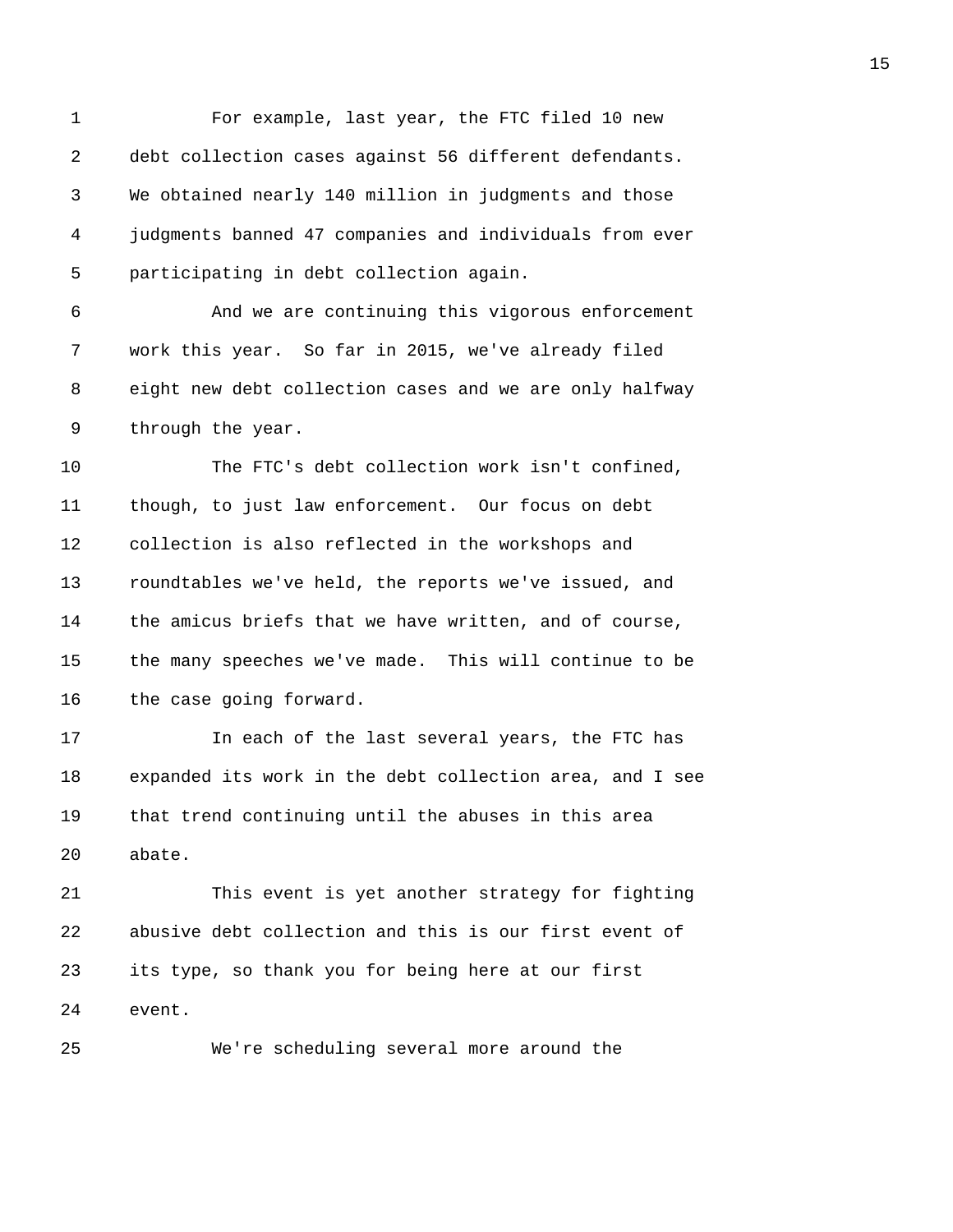1 country. The second and third will be in Dallas and 2 Atlanta this fall, so if you have a really good time 3 here, you can come to -- travel around the country and 4 come to more.

5 At each of these dialogues, FTC staff will join 6 with our state and federal enforcement colleagues in 7 those regions to share information with industry members 8 and answer questions from the audience.

9 We see these as opportunities for you to meet 10 the agencies who police the industry and for us to get 11 to know you. We hope to highlight areas of concern, 12 share our strategic priorities, and generate ideas for 13 compliance.

14 We also hope that we can find ways to partner 15 with industry to reduce the abuses in this area and to 16 stop the bad actors who give the legitimate actors a bad 17 name.

18 These events are structured to provide ample 19 opportunity for give and take. There will be at least 20 an hour at the end of the day for participants to ask 21 questions of all the panelists.

22 You will hear today from the FTC, the CFPB, the 23 New York Attorney General's Office, and the New York 24 Department of Financial Services.

25 All of us have jurisdiction over these difficult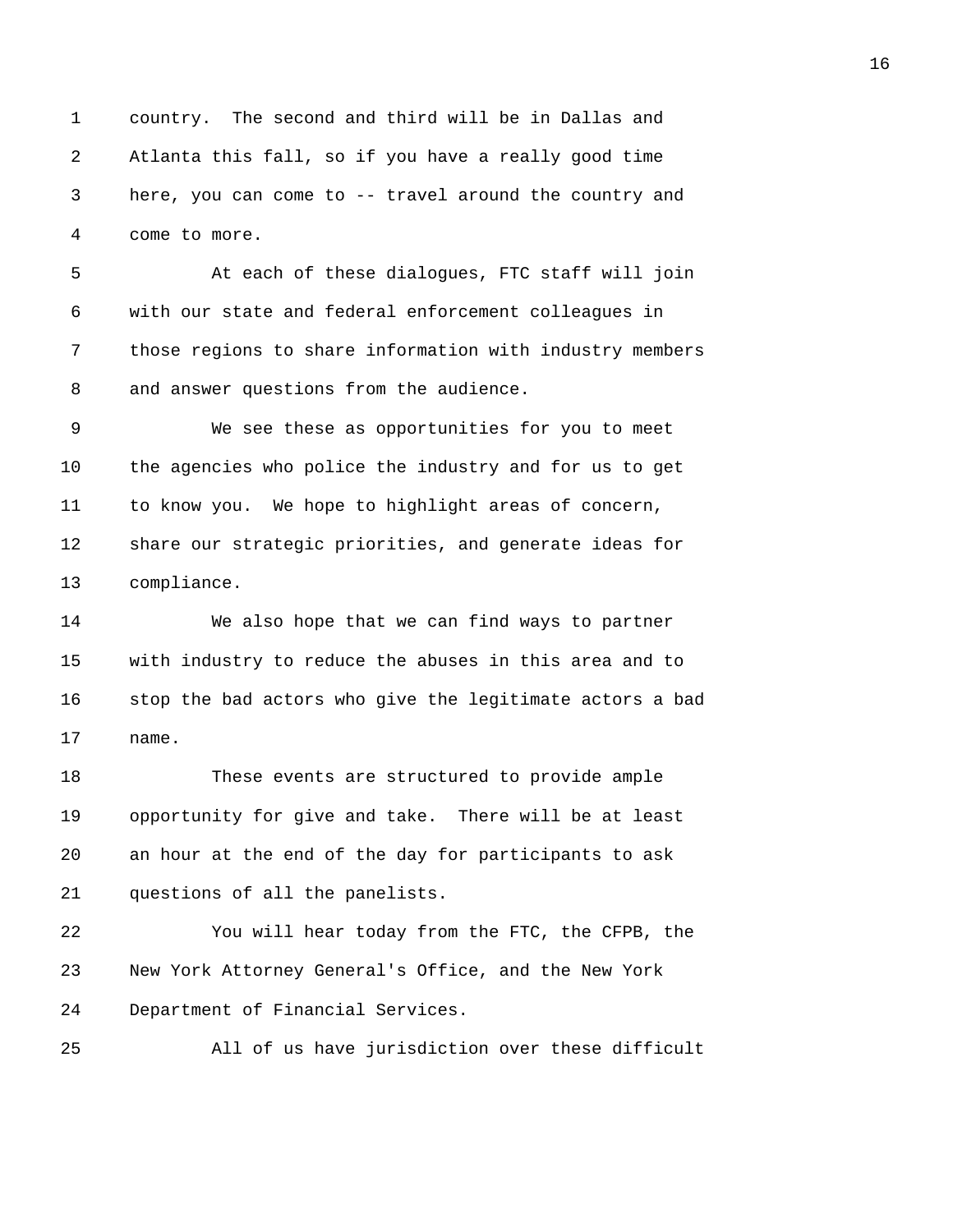1 debt collection issues. That's why it's so important 2 that we collaborate. These collaborations have always 3 led to great results.

4 This spring, we brought our first joint case 5 with the CFPB, the Green Tree Financial case, to address 6 alleged debt collection and debt servicing violations.

7 We obtained a strong order and substantial 8 consumer redress and penalties. And over the last year, 9 we have filed three cases jointly with the Buffalo 10 office of the New York Attorney General against National 11 Check Registry, Vantage Point Services, and Four Star. 12 These collaborations have been clear successes, and we 13 will continue to look for opportunities in New York and 14 elsewhere.

15 We chose Buffalo for our first venue for a 16 reason and it's not just because the organizers of this 17 event, Chris Koegel and Tom Kane, love Buffalo wings and 18 wanted to go over the Falls in a barrel.

19 The Buffalo area is important because there are 20 so many debt collectors here. The Bureau of Labor 21 Statistics shows that the Buffalo-Niagara Falls area has 22 approximately 4,700 collectors.

23 As of May 2014, only three metropolitan areas 24 had a higher percentage of their employed residents 25 working in the collection industry.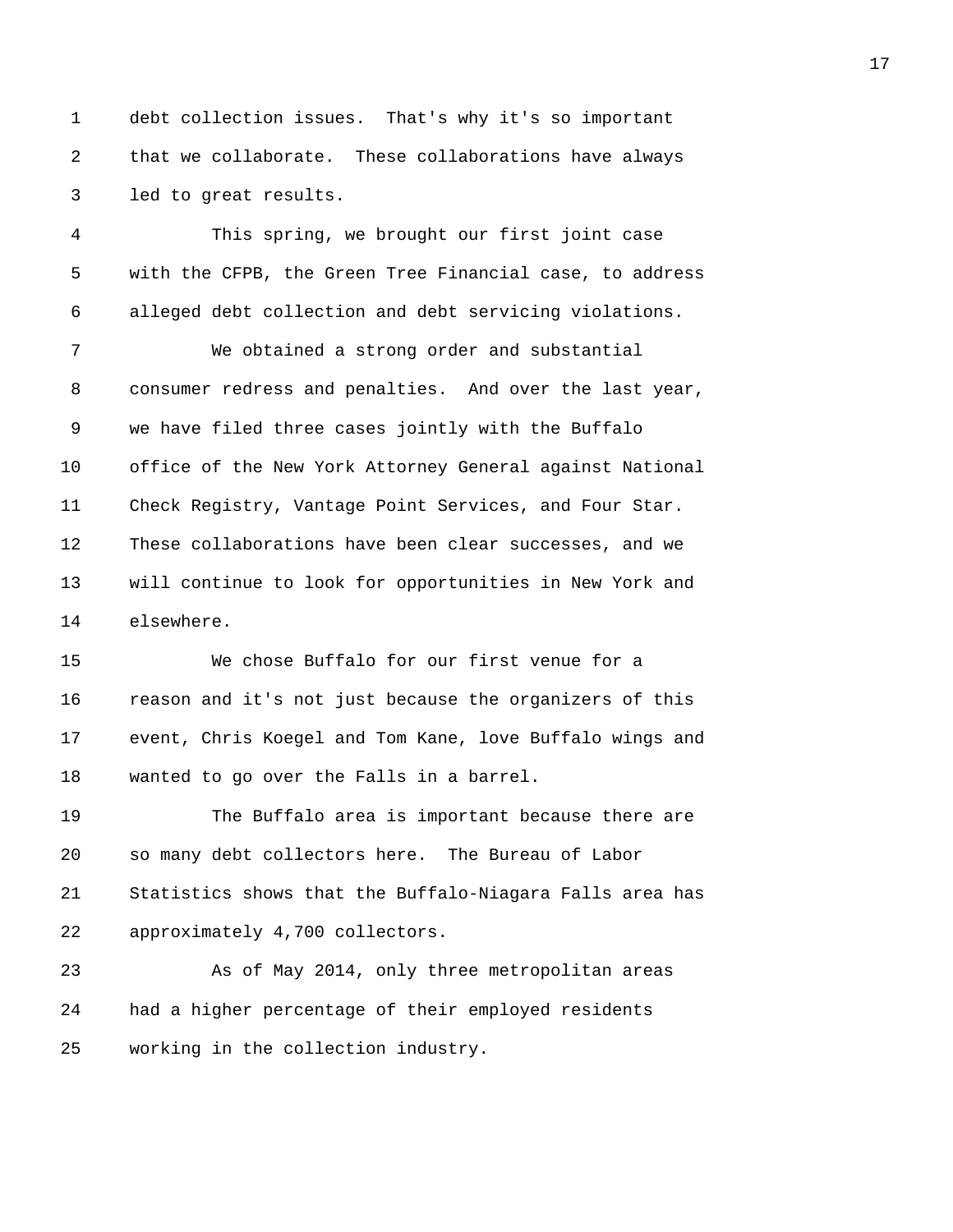1 The Buffalo area is also home to many companies 2 that are the subjects of debt collection complaints at 3 the FTC that we receive on a regular basis.

4 It has gotten so bad that people are writing 5 books about the situation. Because so many consumers 6 complain about the practices of Buffalo collectors, the 7 FTC has filed six cases against Buffalo collection 8 enterprises just in the last year-and-a-half.

9 But we see these egregious practices continuing 10 and they do need to stop. Chris Koegel, who, as I 11 mentioned, is the FTC's assistant director in charge of 12 our debt collection program. He will talk about these 13 cases in more detail and there are also the 14 descriptions of them out on the table.

15 For those of you in the room who work in debt 16 collection, we need your help. Please help all of the 17 law enforcement agencies that you meet here today stop 18 abusive debt collection practices.

19 Many of you in this room are in the perfect 20 position to learn which collection agencies, collection 21 law firms, debt sellers, and debt buyers are breaking 22 the law. Please tell us about these companies. Give us 23 a call, send us an E-mail. We regularly hear about 24 abusive practices this way.

25 It will help us and help consumers throughout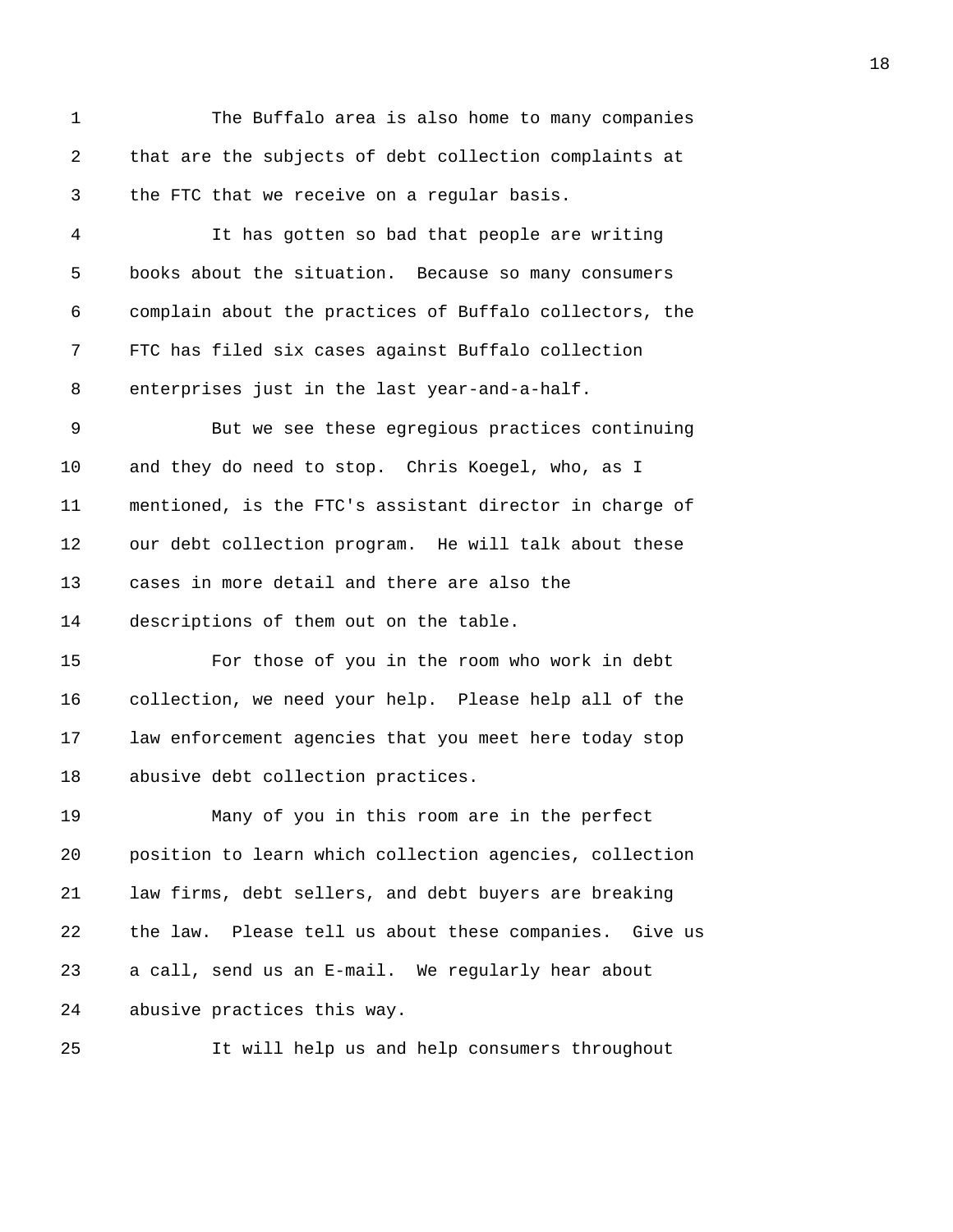| 1       | this country. It will also help you. We know how tired   |
|---------|----------------------------------------------------------|
| 2       | you are of seeing and hearing criticisms of the debt     |
| 3       | collection industry in the press and elsewhere. Help us  |
| 4       | get rid of the bad actors who are damaging your          |
| 5       | industry's reputation.                                   |
| 6       | Thank you again for coming today. I look                 |
| 7       | forward to hearing the presentations, and just as        |
| 8       | important, the questions and comments that you in the    |
| 9       | audience all make.                                       |
| $10 \,$ | Thank you.                                               |
| 11      | (Applause.)                                              |
| 12      | INTRODUCTION                                             |
| 13      | Thank you, Jessica.<br>MR. KANE:                         |
| 14      | My name is Tom Kane. I am in the Federal Trade           |
| 15      | Commission's Division of Financial Practices and I'm     |
| 16      | going to serve as sort of an MC at various moments here. |
| 17      | I'm going to now introduce and bring up the four         |
| 18      | panelists, the four representatives of the state and     |
| 19      | federal agencies. And they'll each talk for about 20     |
| 20      | minutes.                                                 |
| 21      | Then we'll have a break and then we'll have a            |
| 22      | question-and-answer session for an hour. All or most of  |
| 23      | you, at least, have a couple of question-and-answer      |
| 24      | cards.                                                   |
| 25      | While they're giving their presentations, we             |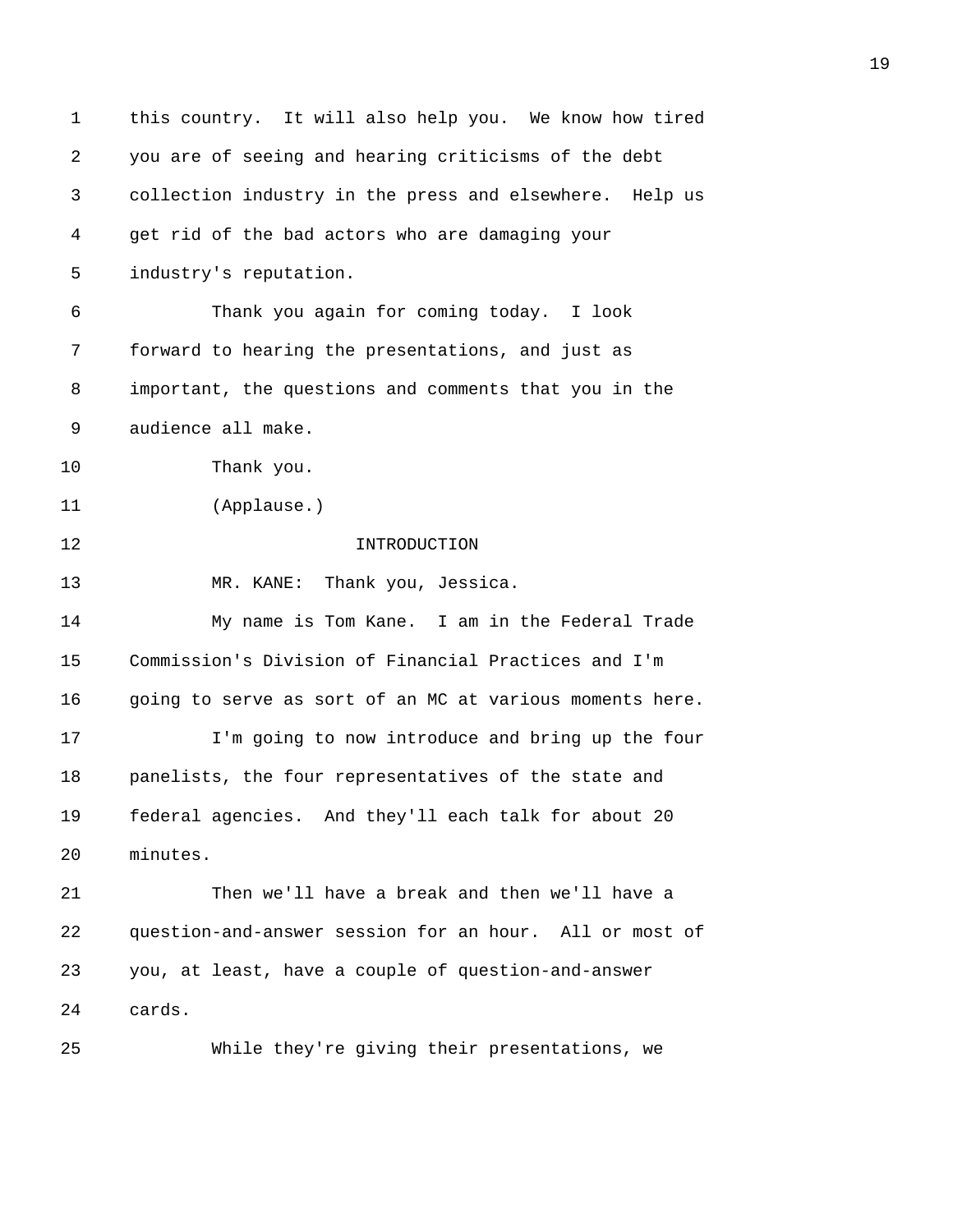1 will be accepting questions. We'll wait till the Q&A 2 session, but please hold up your hand with a card and 3 we'll have people running up and down with baskets 4 collecting them. And then during the Q&A session, I 5 will read from them and ask the panelists questions. 6 So let me just start with the first panelist is 7 Jim Morrissey from the Office of the New York State 8 Attorney General. 9 PRESENTATIONS 10 MR. MORRISSEY: Thank you, Tom. 11 It's wonderful to be here today and to see this 12 full room. And this symposium speaks to the cooperation 13 among law enforcement to combat abusive, and I stress 14 the word "abusive" debt collection practices not only 15 here in Buffalo, New York, but nationwide, but it also 16 speaks to our desire to reach out to you, to debt 17 collectors, proactively and start a dialogue on how we 18 may all reach I think the goal that we want and that is 19 to rid the debt collection industry of abusive debt 20 collectors. 21 We're here in the Burchfield Penney Art Center, 22 which is one of many wonderful cultural institutions of 23 Buffalo and, in fact, as any Buffalo sports fan will tell 24 you, our cultural institutions are much stronger than our

25 sports teams.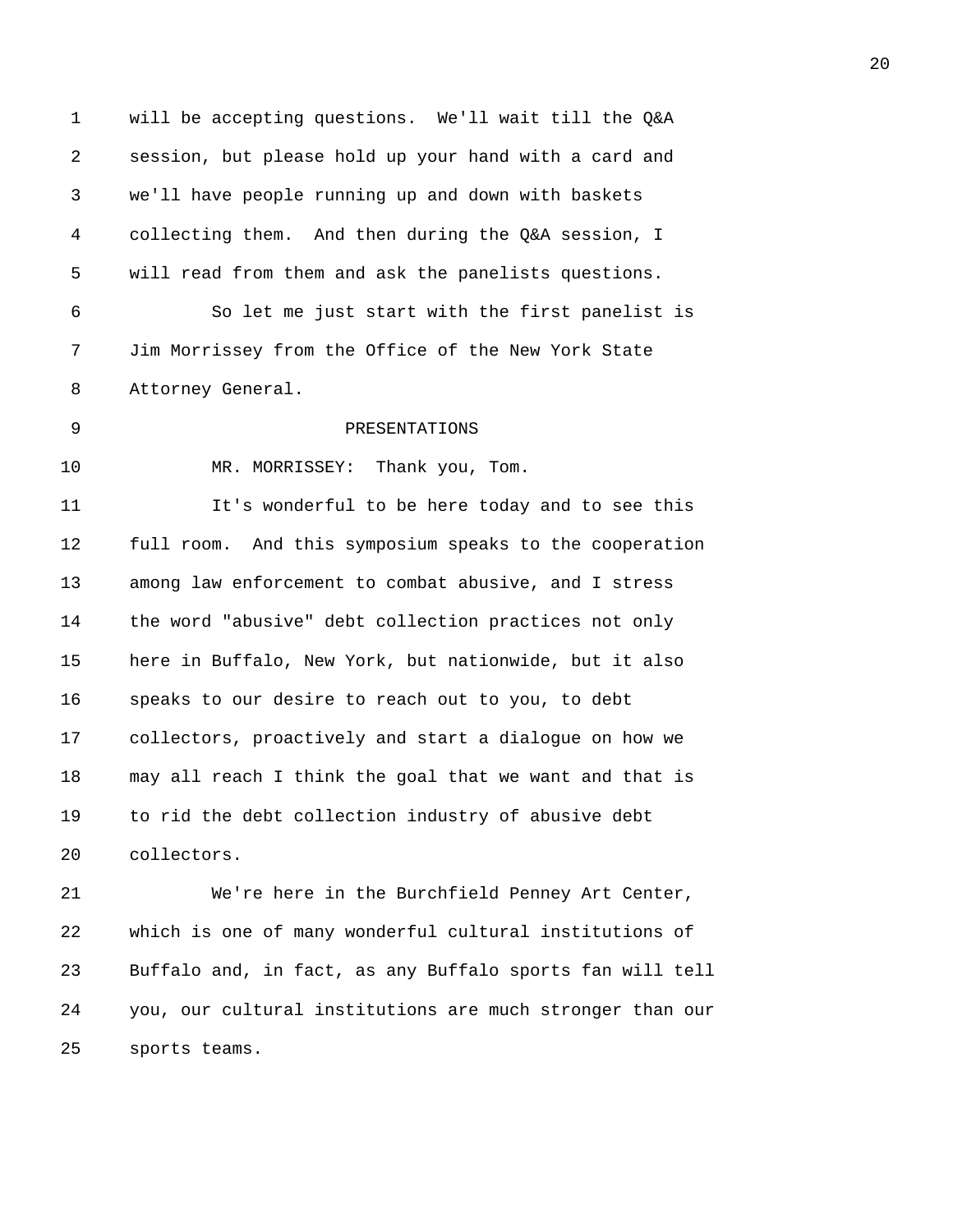1 So let's just talk about New York State law 2 enforcement. The Attorney General gets his power to 3 investigate debt collectors primarily from three 4 sources.

5 The three sources are Executive Law Section 6 63(12), which I think is a wonderfully elegant statute. 7 It says basically that whenever any person engages in 8 repeated fraudulent or illegal acts, the Attorney 9 General can go to court to try to stop them. It's a 10 little longer than that, but that's essentially what it 11 says.

12 And there are probably three words there you 13 need to understand in order to give meaning to that 14 statute. The first word is "repeated." What does 15 "repeated" mean? It means more than once. It could be 16 twice, it could be three times, it could be a thousand 17 times.

18 What does "fraudulent" mean? And for the 19 attorneys in the audience, the word "fraudulent" bears 20 very little in common with the concept of common law 21 fraud.

22 Fraudulent means that a business practice has 23 the tendency to deceive a consumer, the tendency or 24 capacity. And understand that we're not talking about 25 Einstein in terms of deception. We are talking about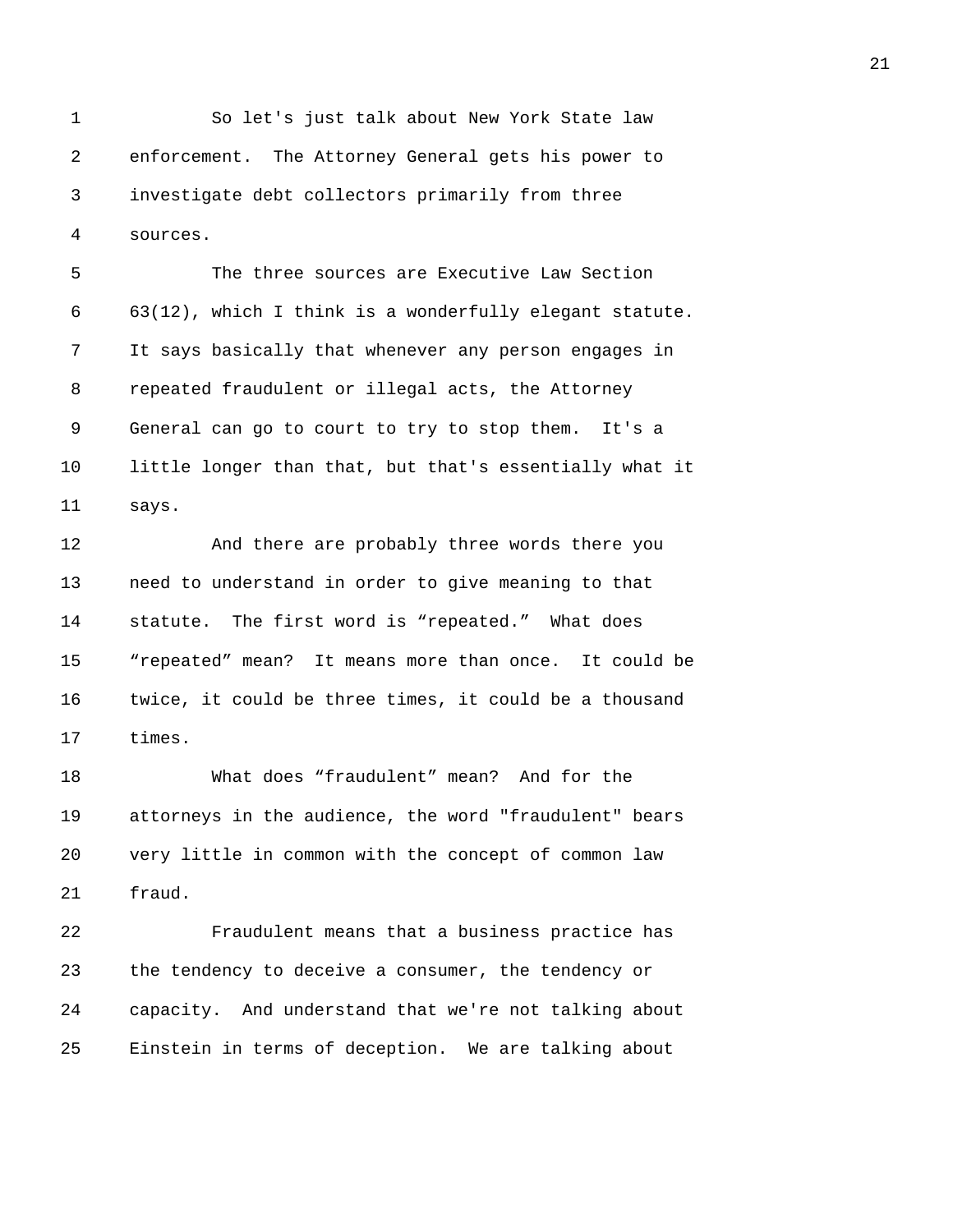1 the credulous and the unthinking consumer as well as the 2 sophisticated consumer.

3 The Attorney General, to make a case out under 4 63(12), is not required to show intent, is not required 5 to show that anyone intended to deceive a consumer, and 6 the Attorney General is not required to show reliance on 7 the misrepresentation. He simply must show the 8 tendency or capacity to deceive.

9 Now, even before the Attorney General files an 10 action, he can issue subpoenas to require the production 11 of documents and sworn testimony.

12 In terms of relief, the relief is really quite 13 broad. We can seek injunctive relief, which means 14 simply we can proscribe or prescribe certain behavior. 15 We can seek restitution on behalf of consumers, damages 16 on behalf of consumers, and disgorgement of ill-gotten 17 gains.

18 As elegant as 63(12) is, I think Section 349 of 19 the General Business Law is even more elegant: 20 Deceptive acts or practices in the conduct of any 21 business in this state are hereby declared unlawful. 22 What does a "deceptive act" mean? It has the same 23 definition as fraudulent acts for the purposes of 24 63(12), the capacity or tendency to confuse the consumer. 25 Now, the relief that the Attorney General can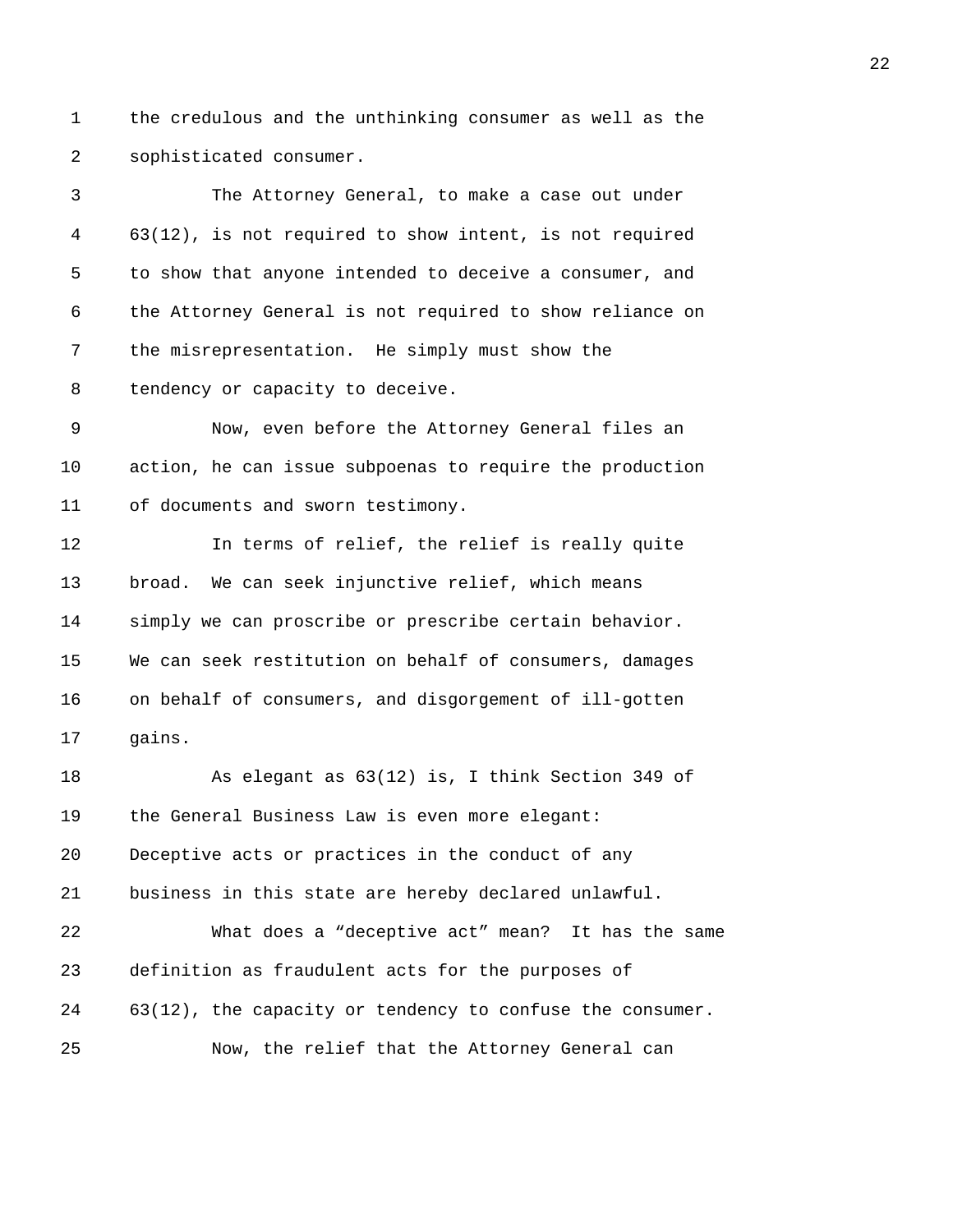| $\mathbf 1$ | seek under Section 349 is very similar to the relief                |
|-------------|---------------------------------------------------------------------|
| 2           | he can seek under 63(12) and that is restitution,                   |
| 3           | damages, disgorgement, and injunctive relief with one               |
| 4           | pretty important addition.                                          |
| 5           | Under Section 350-d of the General Business Law,                    |
| 6           | the Attorney General can seek and a                                 |
| 7           | Court can award civil penalties of up to \$5,000 for each           |
| 8           | and every deceptive act committed by a business.                    |
| 9           | As you can see, that can amount to a fairly                         |
| 10          | substantial amount of money pretty quickly.<br>And                  |
| 11          | understand that if you are involved with elderly                    |
| 12          | consumers, the fines and penalties are even more.                   |
| 13          | The third and final source I'll discuss is the                      |
| 14          | New York State debt collection statute, Article 29-H of the General |
| 15          | Business Law. In very sharp                                         |
| 16          | contrast to the FDCPA, this statute applies to principal            |
| 17          | creditors as well, not solely to third-party collectors.            |
| 18          | The prohibited practices under the New York law                     |
| 19          | are really quite similar to the FDCPA except they're not            |
| 20          | quite as detailed. There's no private right by a New                |
| 21          | York State consumer under that statute, and that also is            |
| 22          | in contrast to the FDCPA. But any person who violates               |
| 23          | Article 29-A of the General Business Law can be                     |
| 24          | prosecuted and found guilty of a misdemeanor, which is a            |
| 25          | crime in the State of New York.                                     |
| 26          | The Attorney General is given a very broad and                      |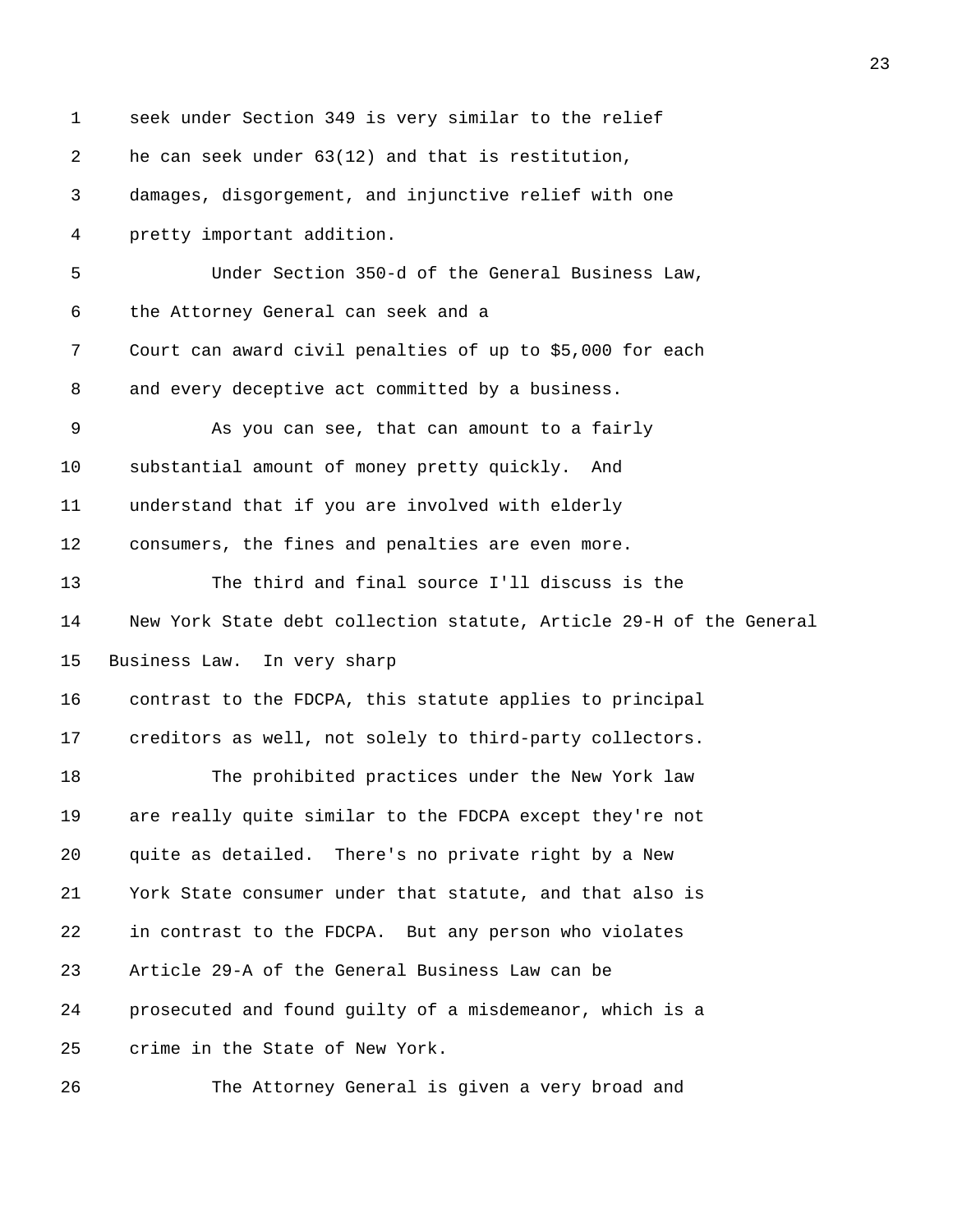1 powerful set of statutes and we have used them pretty 2 actively here in the Buffalo area.

3 Since the Attorney General has taken office, we 4 have collected more than a million dollars in 5 restitution and penalties. We've shut down at least a dozen businesses, 6 barred persons from the collection industry, including 7 attorneys who were involved in the consumer debt 8 collection industry. We have prosecuted cases 9 criminally, and we have required dozens of businesses to 10 fundamentally change their business practices. 11 Now, I could stand here and I could describe to 12 you the stuff that we see every day, that Karen Davis in 13 our office hears every day, but I thought rather than 14 describe that, I'm going to play two telephone calls for 15 you. 16 Now, I've got to set the first one up. The 17 collector calls the consumer, and you know, I'm Irish 18 and I tend to exaggeration, but I'm not exaggerating. 19 He calls the consumer. The consumer says, "My 20 wife just died in the home." The collector thinks about 21 it for a second and terminates the call. 22 He immediately calls back and says, "Where is 23 your dead wife being taken?" The consumer says, "She is 24 being taken to" -- or "the funeral home is going to be 25 picking her up directly."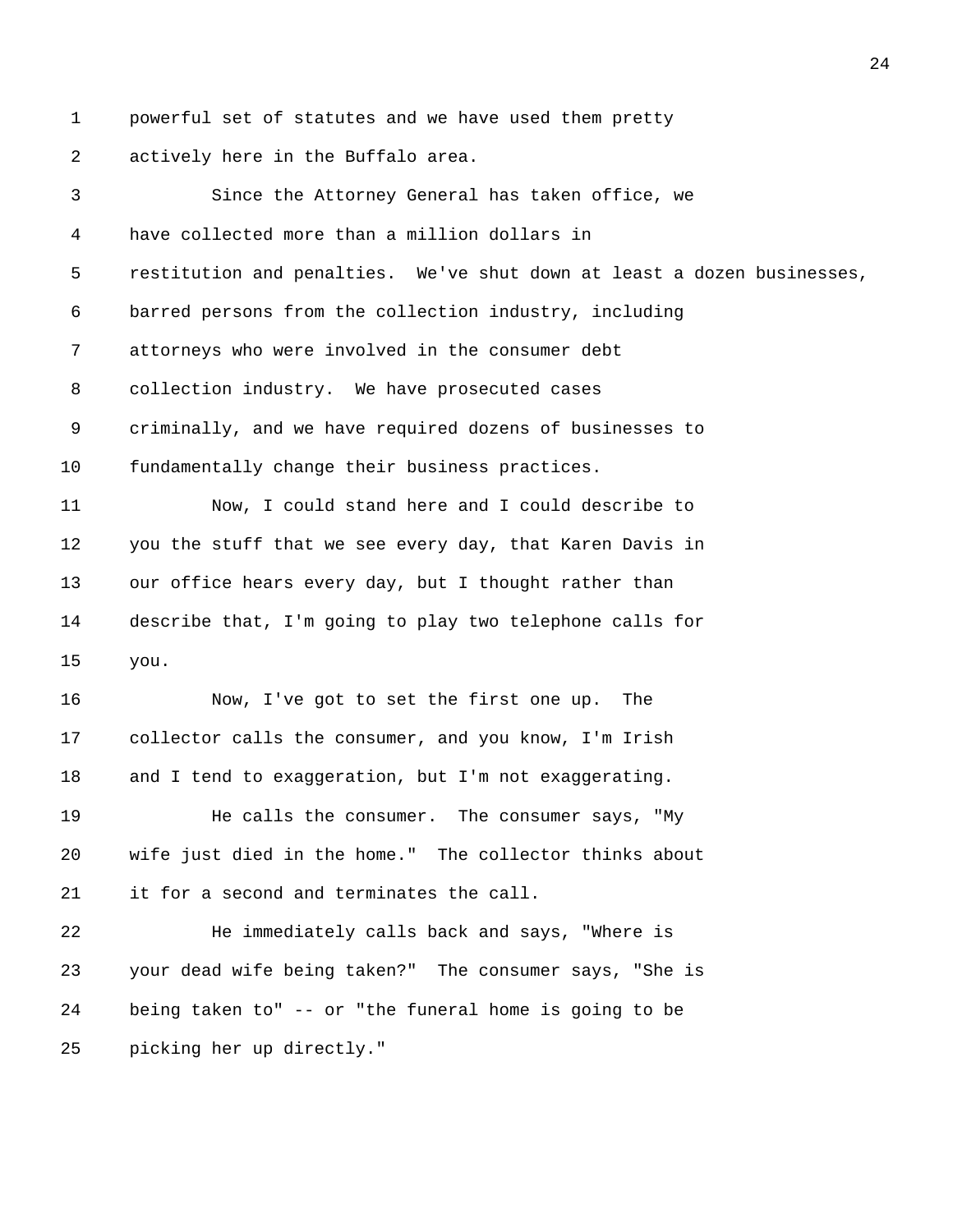| 1  | And the collector immediately challenges him and         |
|----|----------------------------------------------------------|
| 2  | says, "That's not how it's done. She has to be taken a   |
| 3  | medical examiner. You'd better not be fooling with me    |
| 4  | about your dead wife." The call terminates.              |
| 5  | The debt collector calls the consumer's parole           |
| 6  | officer to see if the consumer can be violated for       |
| 7  | quote, unquote, fraud, that is, having failed to pay the |
| 8  | debt. The parole officer says of course not, but the     |
| 9  | parole officer confirms the death of the wife.           |
| 10 | Now, we are talking about calls that are taking          |
| 11 | place boom, boom, boom. Now we have a third call, and    |
| 12 | that's the call I want you to hear.                      |
| 13 | (Recording of telephone call played.)                    |
| 14 | MR. MORRISSEY: There is no "attorney network."           |
| 15 | Ooh, he perked up.                                       |
| 16 | His wife died in the home.                               |
| 17 | He was typing that.                                      |
| 18 | Did you hear that line? His dead wife is in the          |
| 19 | "Tomorrow's not promised to anyone."<br>home.            |
| 20 | What if they scheduled in court the same day of          |
| 21 | her funeral?                                             |
| 22 | (Playing of recorded telephone call ended.)              |
| 23 | MR. MORRISSEY: Let's try one more call.<br>This          |
| 24 | is a call, he calls a school and threatens to forcibly   |
| 25 | remove the teacher from the classroom in front of her    |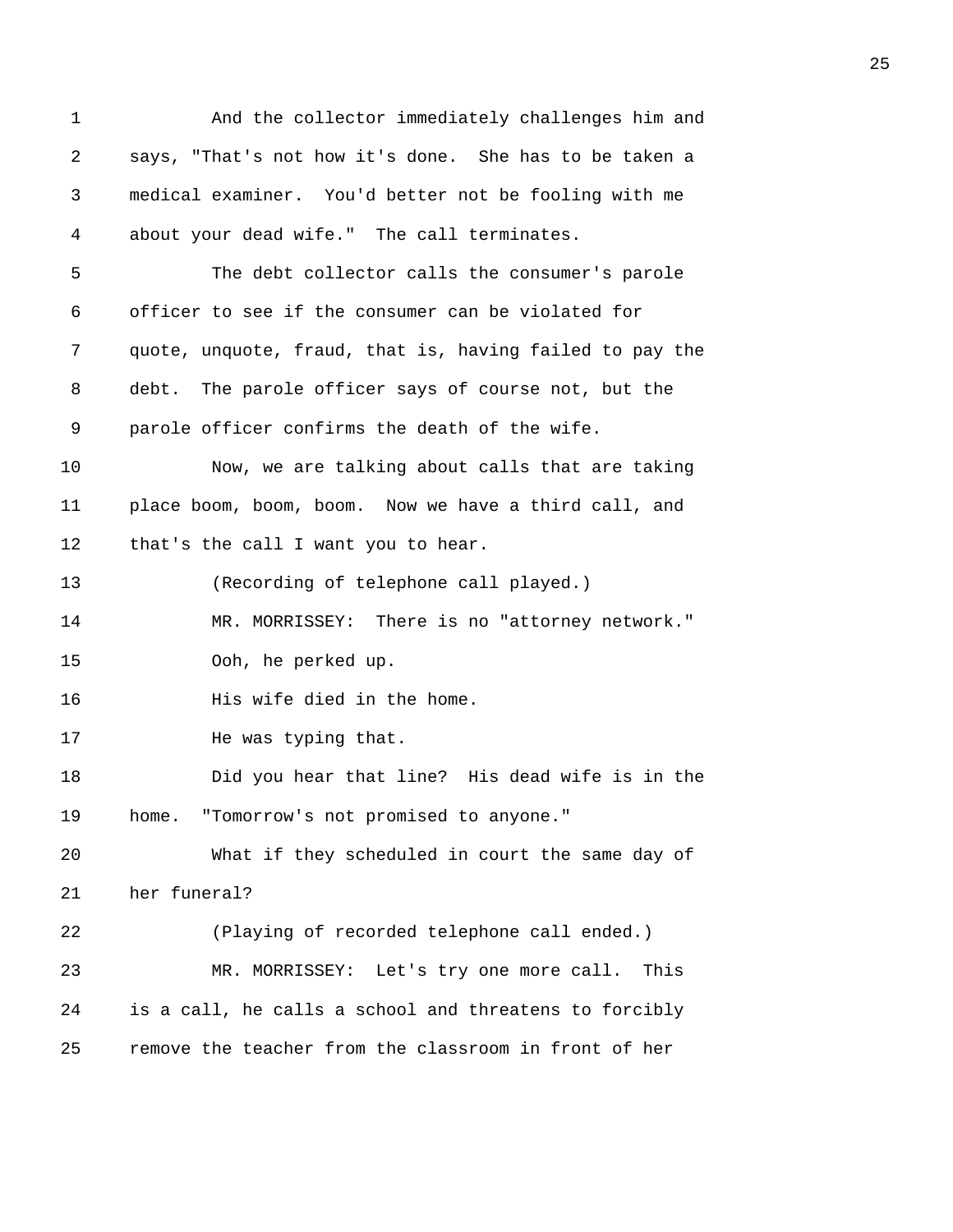1 students.

2 (Recording of telephone call played.) 3 MR. MORRISSEY: Of course, he's not an 4 investigator. He did not identify himself as a debt 5 collector. 6 (Playing of recorded telephone call ended.) 7 MR. MORRISSEY: You get the idea. The call goes 8 on. I mean, I'm not going to catalog the violations in 9 those two calls because we'd be here until approximately 10 5:00 o'clock if I did so, but these are the level of 11 calls that we're dealing with on a day-to-day basis. 12 And they're outrageous and it's one of the reasons we 13 become so impassioned about these cases. 14 But we don't just police individual collectors, 15 although we do a lot of that. We also try to engage in 16 systemwide activities and activities that will have a 17 larger impact than on the individual cases. 18 For example, I'm going to give you three quick 19 examples. We investigated four debt buyers that were obtaining 20 judgments against consumers when the 21 underlying debt was well beyond the statute of 22 limitations. 23 The investigation into the cases 24 resulted in the debt buyers vacating 7,800 default 25 judgments worth \$35.7 million, paying \$1.2 million in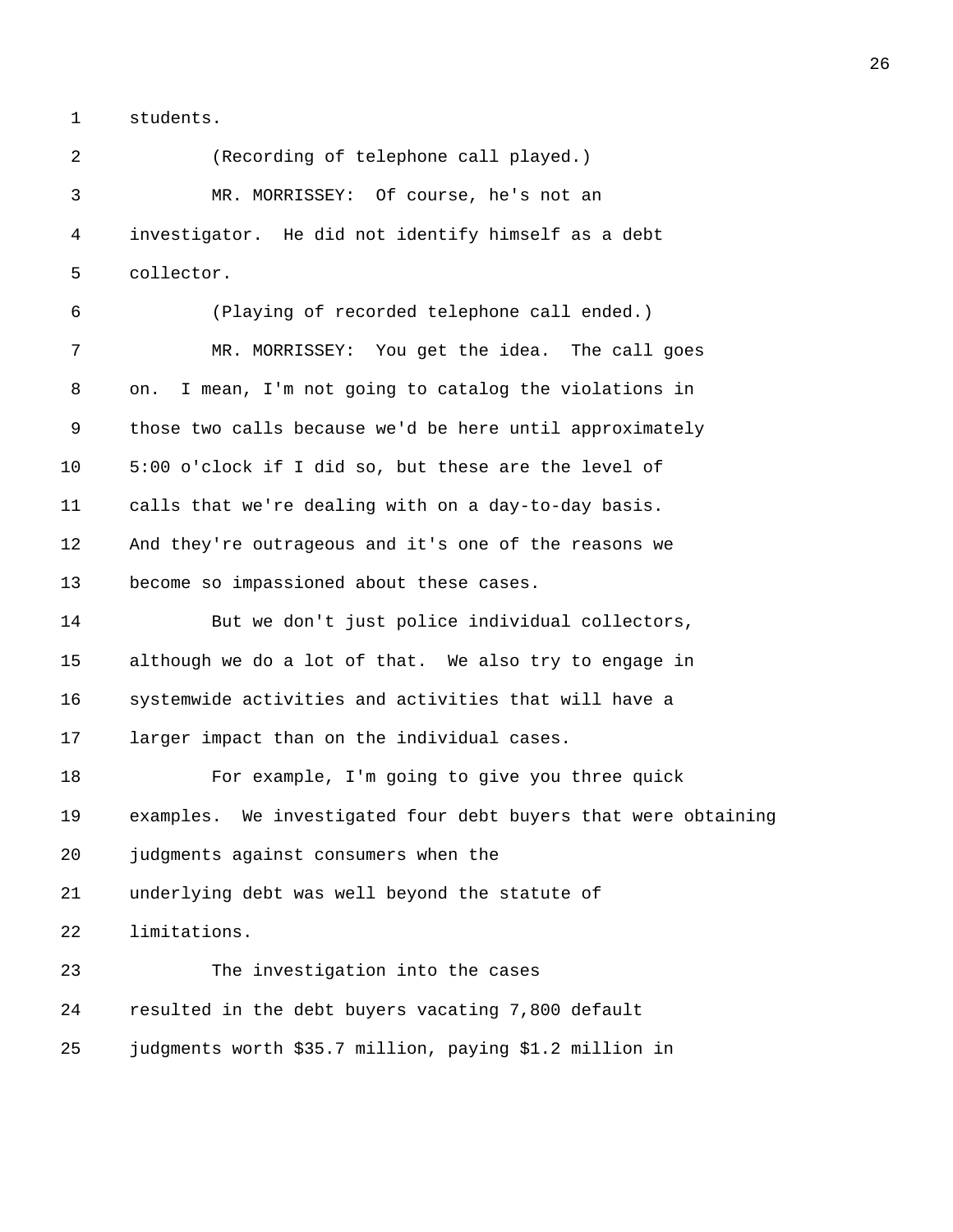1 costs and penalties and, of course, fundamentally 2 changing their business practices.

3 Payday loans. What's a "payday loan" in New York 4 State? A payday loan in New York is a loan that is for 5 \$25,000 or less made for personal or household purposes 6 by an unlicensed or unchartered lender that has an 7 interest rate of more than 16 percent. 8 Are payday loans legal in New York State? No, 9 they are not. You will not see a brick-and-mortar 10 payday loan company in New York State. 11 But what we did learn is we had New York debt 12 collectors that were collecting on payday loans given to 13 New Yorkers by out-of-state businesses. 14 We began an investigation against four or five 15 different companies, got about \$300,000 in restitution, 16 \$30,000 in penalties, and reversals of 8,500 negative credit 17 reports. One company was banned from collecting 18 \$3.4 million in payday loans and, of course, we required 19 a fundamental change in business practices. 20 Do you know what a payday loan title loan is? 21 Well, it's the same as a payday loan except the consumer 22 pledges the title to the vehicle in repayment of the 23 loan. 24 This one presented a tough wrinkle for us 25 because many of the title payday loan companies are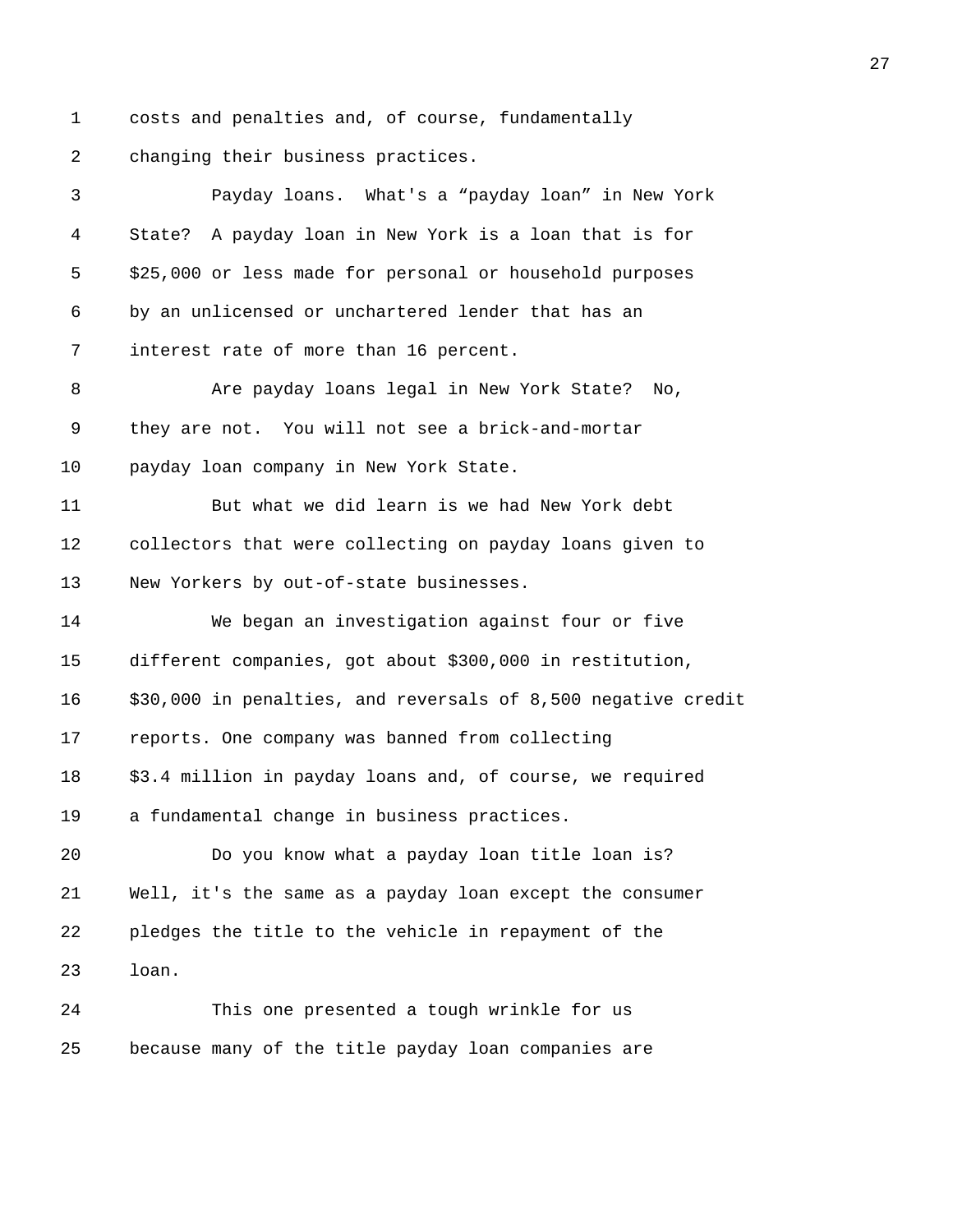1 Native American tribes, and under the doctrine of 2 sovereign immunity, it wasn't possible for us to go 3 directly against the tribes.

4 So we figured out, well, what can we do? Well, 5 we said why don't we go against those businesses that 6 repossessed the vehicles on behalf of the tribes? 7 Because if the tribe calls and says, "I want a vehicle 8 at 123 Main Street, Buffalo, New York, repossessed" and 9 they get "no" as an answer, maybe they won't make payday 10 loans in New York State.

11 And that's exactly what happened. We reached 12 agreements with about a dozen businesses that repossess 13 vehicles, several of them nationwide, and they now 14 categorically refuse to repossess where the underlying 15 loan is a payday loan.

16 So I've gone over quickly that we do individual 17 actions and we do systems, but we also do policy 18 advocacy and the recent OCA regulations are an example.

19 Now, if you're a debt buyer or a creditor and 20 you go to get a default judgment, the Office of Court 21 Administration just made the regulations much, much more 22 stringent and accepted many of the recommendations that 23 had been made by Attorney General Schneiderman.

24 Creditors and debt buyers now must submit 25 specific evidentiary affidavits that, among other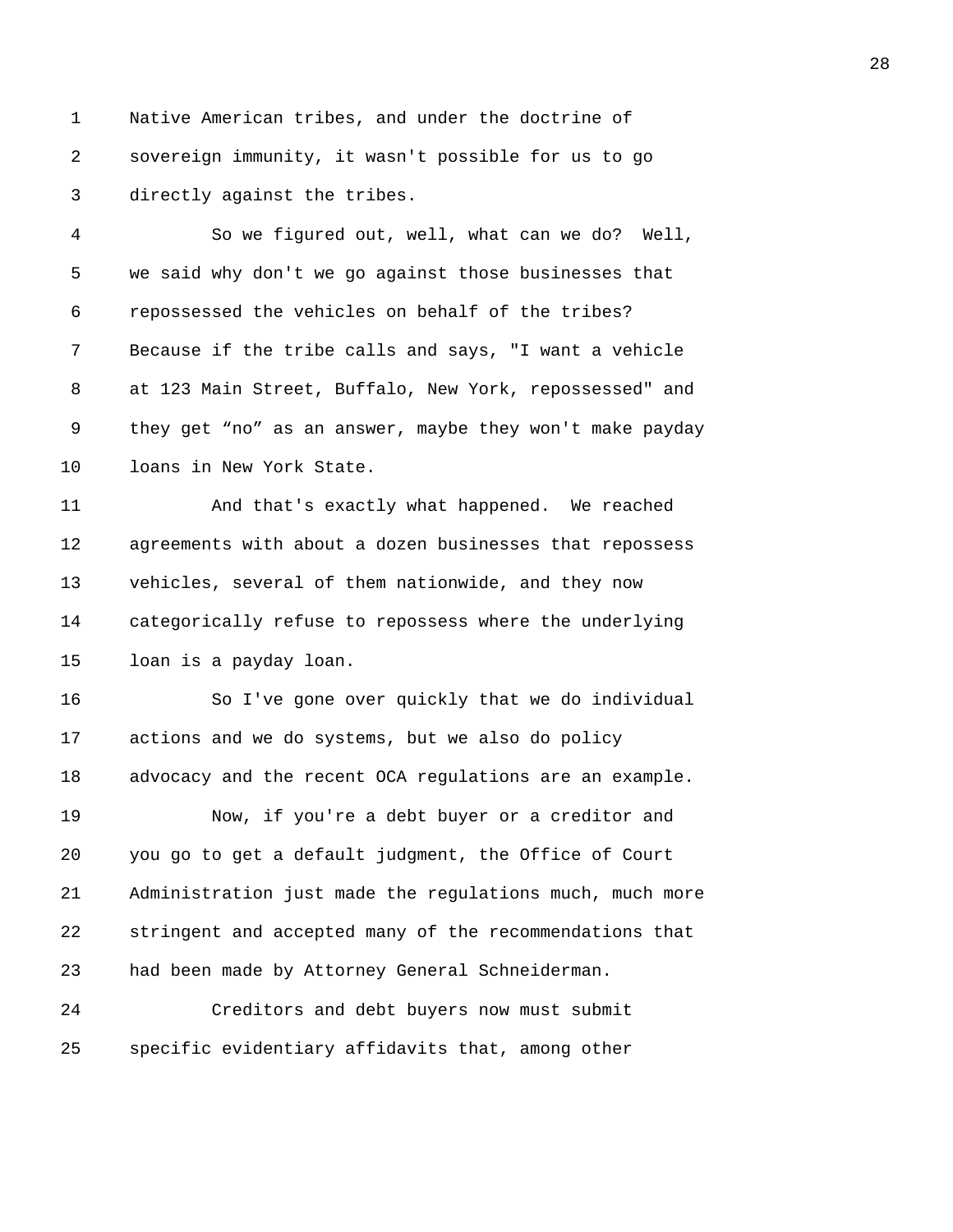1 things, establish a chain of title to that debt. 2 For the first time, they're going to be required to have 3 as an exhibit to an affidavit a credit agreement and a 4 final account statement. 5 There's a requirement of an additional notice 6 that will go to the consumer that the Court itself sends 7 out to the consumer to make sure that the notice is 8 effective because God knows we've done so many sewer 9 service cases I won't begin to recount them. 10 And there also must be an attorney affirmation 11 that that debt is not beyond the statute of limitations. 12 A very, very stringent set of new regulations. 13 Our fourth approach is cooperation with our law 14 enforcement partners. And in the last year, it's just 15 been wonderful from our perspective. We've filed three 16 actions with the Federal Trade Commission, and I'll 17 have -- and Chris will speak to that. 18 We are undertaking a couple of investigations 19 with the CFPB. Unfortunately, we can't talk about 20 those, but they are ongoing. You're going to hear from 21 Joy today about a new set of regulations enacted by the 22 Department of Financial Services that give us a whole 23 new set of tools. 24 Remember I said that the Executive Law allows us 25 to take action where there's illegality? Well, an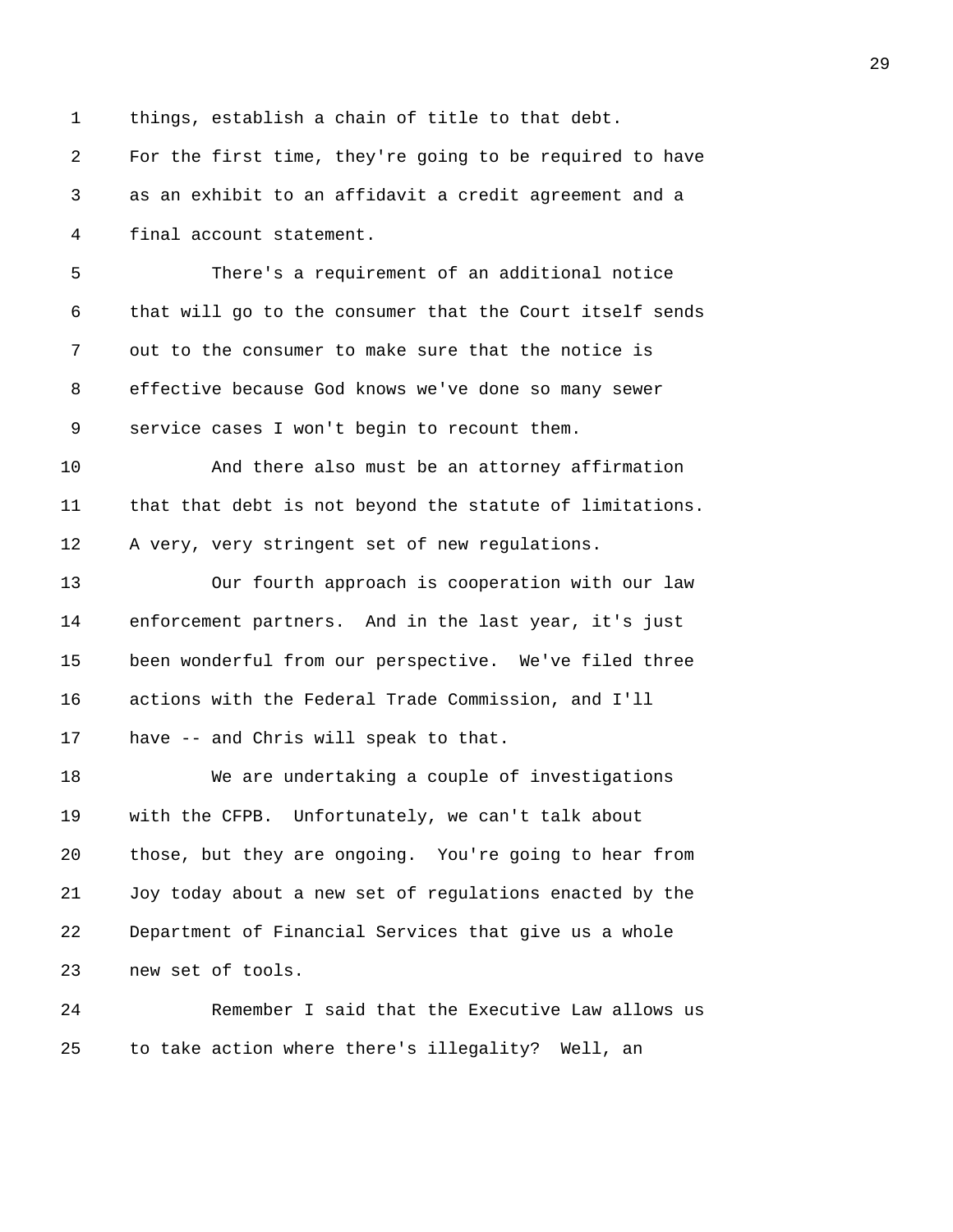1 example of illegality would be violating the regulations 2 of the Department of Financial Services. And we 3 cooperate with all law enforcement investigations, both 4 civil and criminal. 5 Now, in conclusion and with abject apologies to 6 David Letterman, I'd like to go over the top 10 myths 7 that debt collectors commonly say, "This is what will 8 keep the Attorney General off our back." 9 Number one, spin off as a payment processor to 10 keep your hands in debt collection and say, "We don't 11 collect debt, we only process payments for debt 12 collectors." 13 Number two, use an out-of-state address when you're 14 located right here in New York. To give an example, we had a collector 15 that said he was located in Toronto and Chicago. An informant came into 16 our office and said the collector was four blocks away from our office. 17 They think that we're not going to find them, but we do find them. And much 18 of that credit goes to Karen Davis. 19 Number three, use an attorney's name who has no meaningful 20 involvement in the business and threaten to sue. We 21 have bounced attorneys out of the debt collection 22 business because they have permitted their names to be 23 used by debt collection agencies and they have no 24 involvement with the agency. 25 Number four, this one is really common. Debt collectors think that if 26 you don't collect from New York consumers, the Attorney General will have no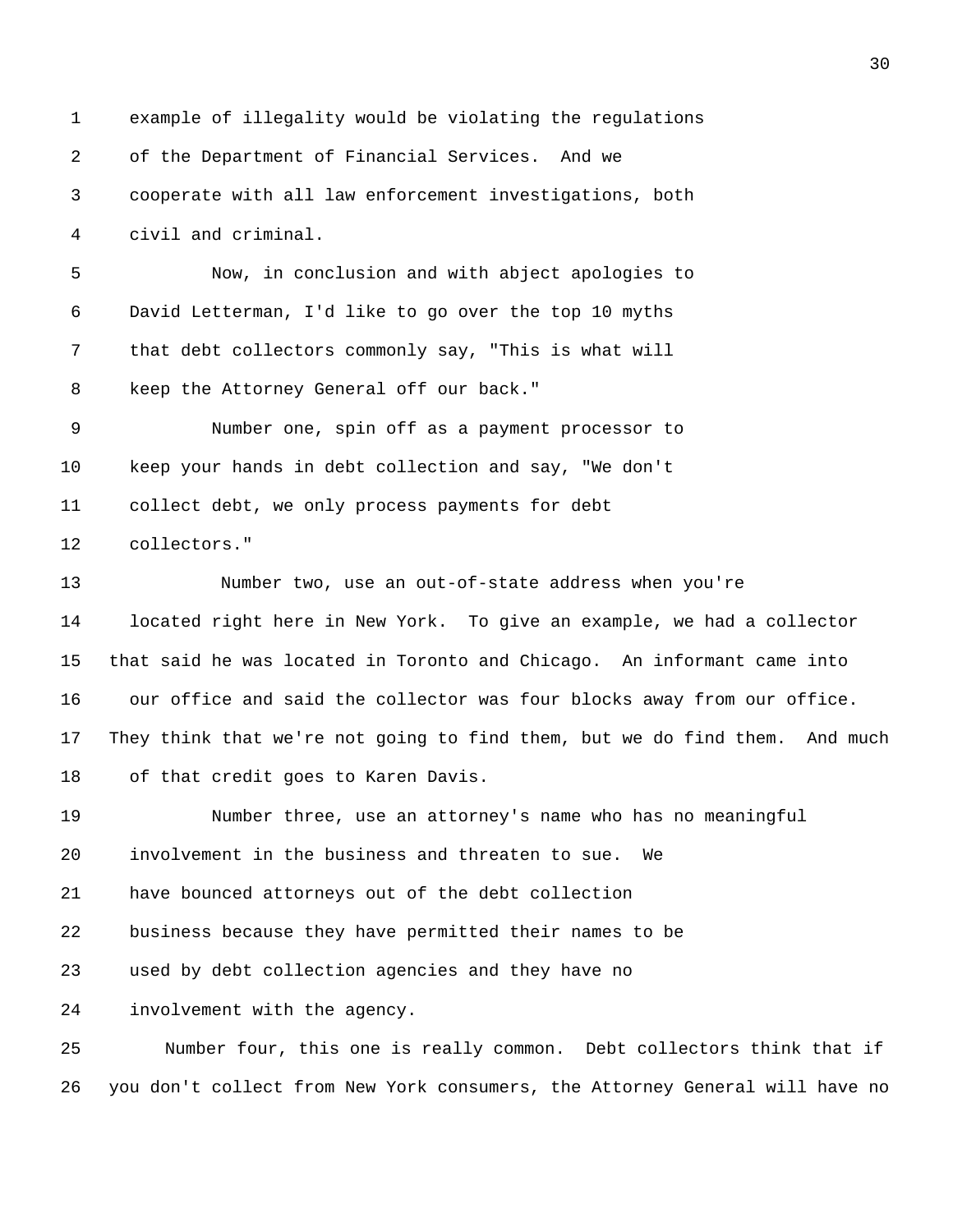1 interest in the case. Wrong. The Attorney General has 2 a strong interest to make sure that the businesses that 3 operate out of the state of New York operate in a lawful 4 fashion. You can expect to hear from us. 5 Number five, use false business names because the AG won't 6 discover them. Yes, we will. I mean, every case we've 7 brought, people have used false business names that we 8 have managed to figure out, oftentimes with not that 9 much trouble. 10 Number six, file a couple of civil lawsuits so then you can 11 say, "Hey, we're going to threaten everybody with a 12 lawsuit. So we're going to file two lawsuits in the 13 civil court in Buffalo and then we're going to threaten 14 10,000 people with civil lawsuits based on those 15 filings." 16 Number seven, create multiple shops and then just shift the 17 debt among the multiple shops. If you've ever been in 18 New York City, you know the shell game, you know, 19 "Where's the pea?" You know, we're usually pretty good 20 at finding that pea in sharp contrast to the games that 21 I've seen in New York. 22 Number eight, constantly change your name, your phone number, 23 your address. That only piques our interest. I 24 mean, come on. If you constantly are changing that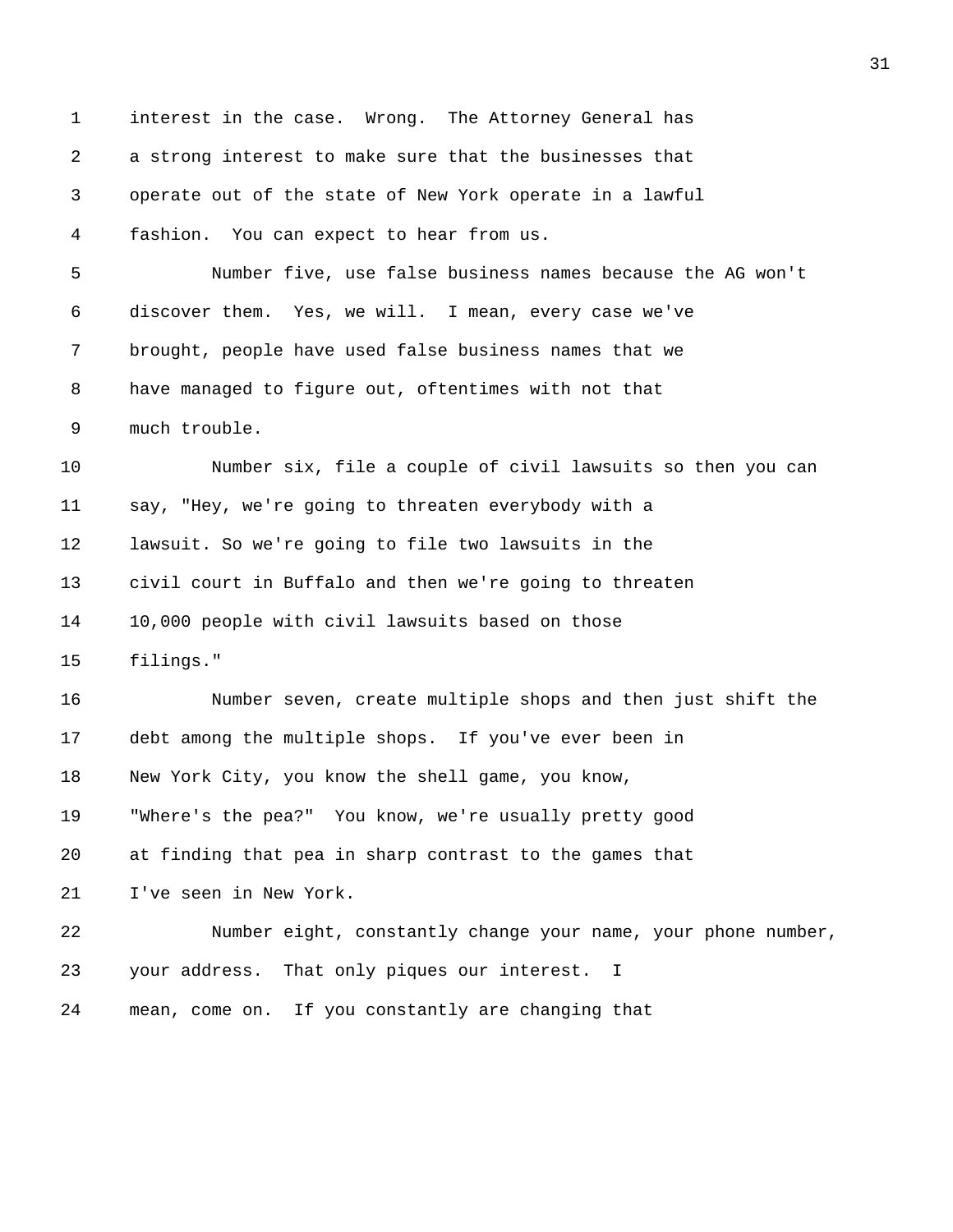1 stuff, that by itself is going to get our attention.

2 Number nine, and this one I want you to listen closely to. Buy 3 portfolios and place them with shops that consistently 4 violate the law. 5 If you think that's a safe harbor as a debt 6 buyer, you'd better think again because if you're 7 placing debt with people that consistently violate the 8 law, we're going to go after the debt collector, of 9 course, but we're going to go after you as well. 10 And number 10, and this is my favorite, if you 11 receive a subpoena from our office, don't send us a box 12 of chocolates. 13 Talk about piquing our interest, why would 14 someone send us a box of chocolates after we just 15 subpoenaed them? By the way, we returned them. 16 What we're really interested in is just 17 to stop egregious debt collection practices. And I know 18 you agree, and we certainly welcome this dialogue here 19 today to see how we just can work together to meet that 20 end. And with that, I'll turn it over to Chris Koegel. 21 Chris. 22 (Applause.) 23 MR. KOEGEL: Thank you, Jim. 24 Good afternoon, everyone. Thank you for joining 25 us today for this dialogue.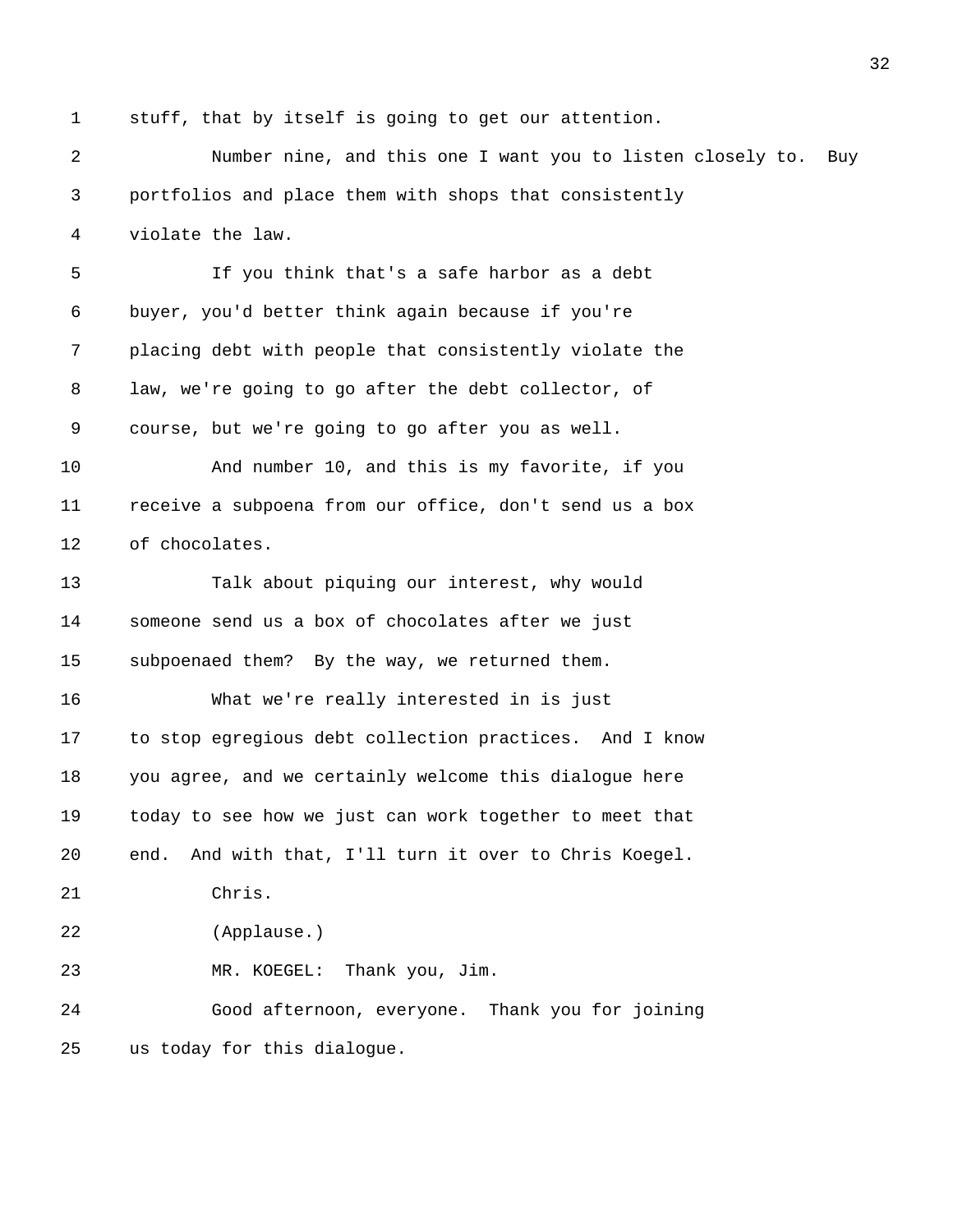1 With my time, unfortunately, I'm not as clever, 2 I don't have any David Letterman top 10 lists, but I am 3 going to talk a bit about the recent cases that we've 4 brought against companies in the Buffalo area and also 5 about the FTC's enforcement priorities in the debt 6 collection area. 7 Along the way, I hope to highlight some 8 practices that we really don't want to see ever again, 9 and hopefully give everyone in this room some ideas as 10 to how we can all work together and partner up to try to 11 make some of these abuses abate a little bit. 12 First, though, let me give the standard 13 disclaimer: The views I express today are my own and 14 not those of the FTC or of any commissioner. 15 But let's talk now for a minute about some of 16 the recent activity that all of you I'm sure have been 17 noticing up in Buffalo. 18 In the past year-and-a-half, in addition to the 19 cases the FTC has brought against collectors in other 20 parts of the country, we've now brought six cases 21 against companies based in the Buffalo area. 22 The first was against an operation run by Mark 23 Briandi and William Moses that used names such as 24 Federal Check Processing, Federal Recoveries, and United 25 Check Processing.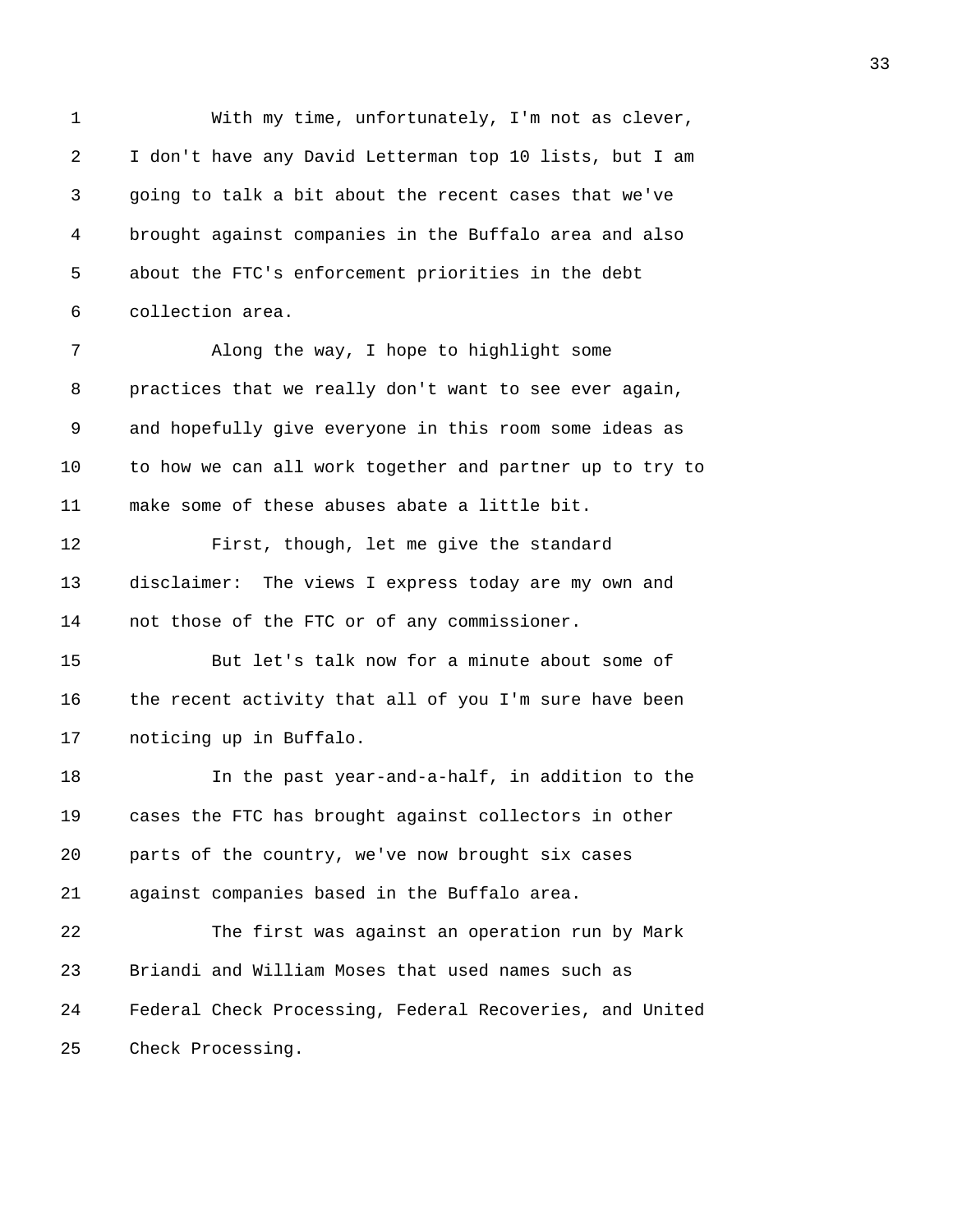1 The second recent case against a Buffalo area 2 company was announced in July of last year, and that was 3 our first endeavor with the New York AG's office. That 4 operation was run by Joseph and Diane Bella and Luis 5 Shaw. And it went by the name National Check Registry, 6 eCapital Services, and Buffalo Staffing.

7 In January of this year, we filed a case again 8 with our friends at the New York AG's office against an 9 enterprise that went by the names Vantage Point 10 Services, Payment Management Solutions, and Bonified 11 Payment Solutions. This enterprise was run by Greg 12 MacKinnon, Angela Burdorf, Megan Vandeviver, and Joseph 13 Ciffa.

14 Shortly thereafter, the FTC and the New York 15 Attorney General teamed up yet again to shut down an 16 operation that went by the names 4 Star Resolution, 17 Profile Management, International Recovery Service, 18 Check Solutions, Check Fraud Service, Merchant Recovery 19 Service, and Fourstar Revenue Management.

20 I guess a good question would be if you're going 21 to run a compliant, upstanding business, why you would 22 need so many business names. That operation was run by 23 Travell Thomas, Maurice Sessum, and Charles Blakely, 24 III.

25 Most recently, though, just last month in fact,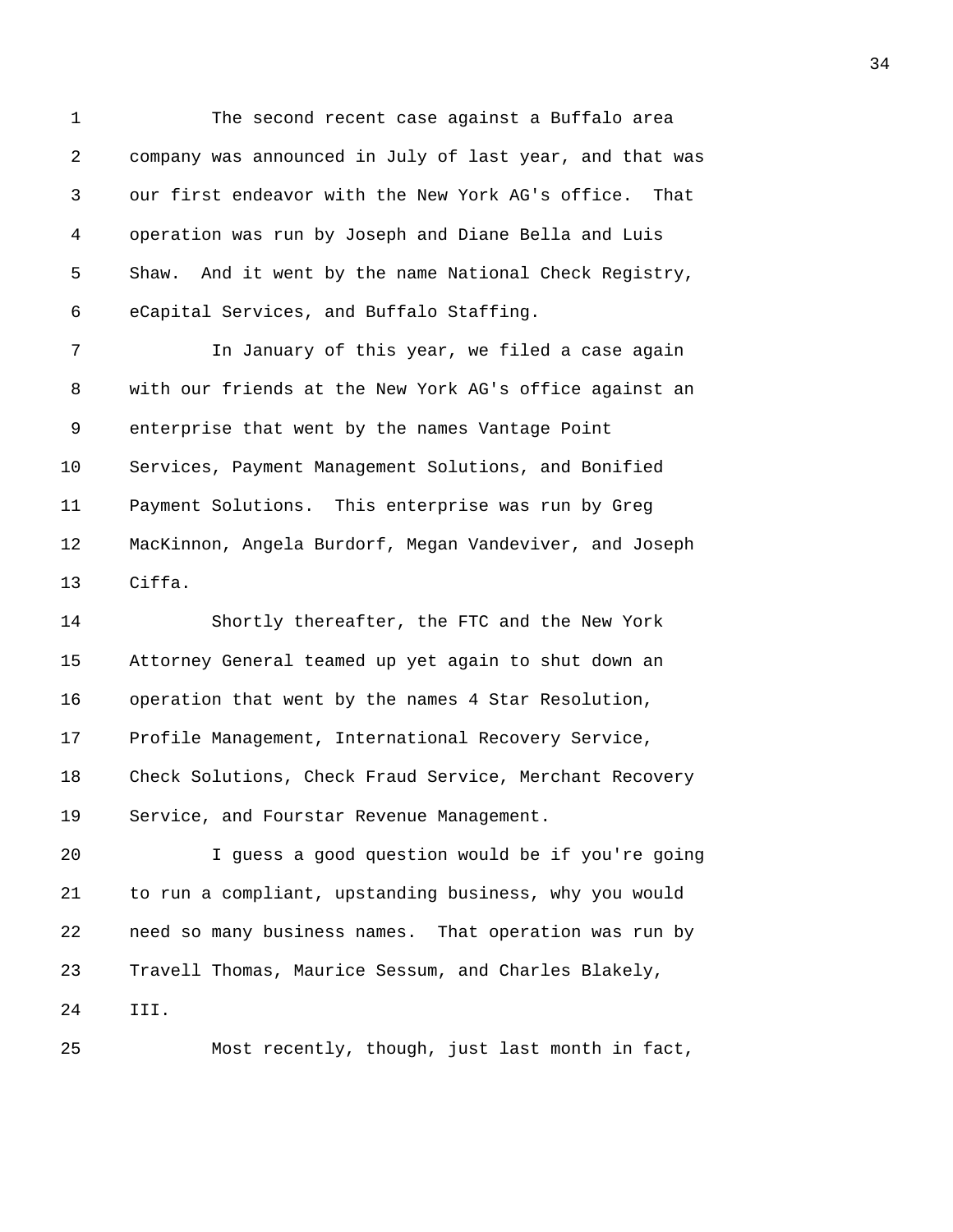1 the FTC sued and shut down two more Buffalo area 2 collection enterprises. These two cases were part of 3 the FTC's Messaging for Money sweep which highlighted 4 compliance challenges companies face when they choose to 5 use text messaging to collect debts. 6 The first of these cases was against Unified

7 Global Group, which also did business as Accredited 8 Receivables, ARM WNY, and Audubon Financial Bureau. And 9 that operation was run by Anthony Coppola and Dominick 10 D'Angelo.

11 On the same day, we also sued and shut down 12 Premier Debt Acquisitions, which also called itself PDS, 13 PDA Group, Prizm Debt Solutions, Samuel Sole and 14 Associates, and Imperial Processing Solutions. That 15 operation was run by Jacob Kirbis and Charles Glander.

16 We printed out the press releases and the 17 complaints for each of these cases and they're available 18 out in the hallway. I encourage everyone to pick up a 19 copy and take a look. As a group, these form a 20 veritable handbook of what not to do as the operator of 21 a collection organization.

22 The abusive and deceptive collection practices 23 of these six different enterprises, while not identical, 24 were remarkably similar. Five of the six companies lied 25 that they were working for government agencies,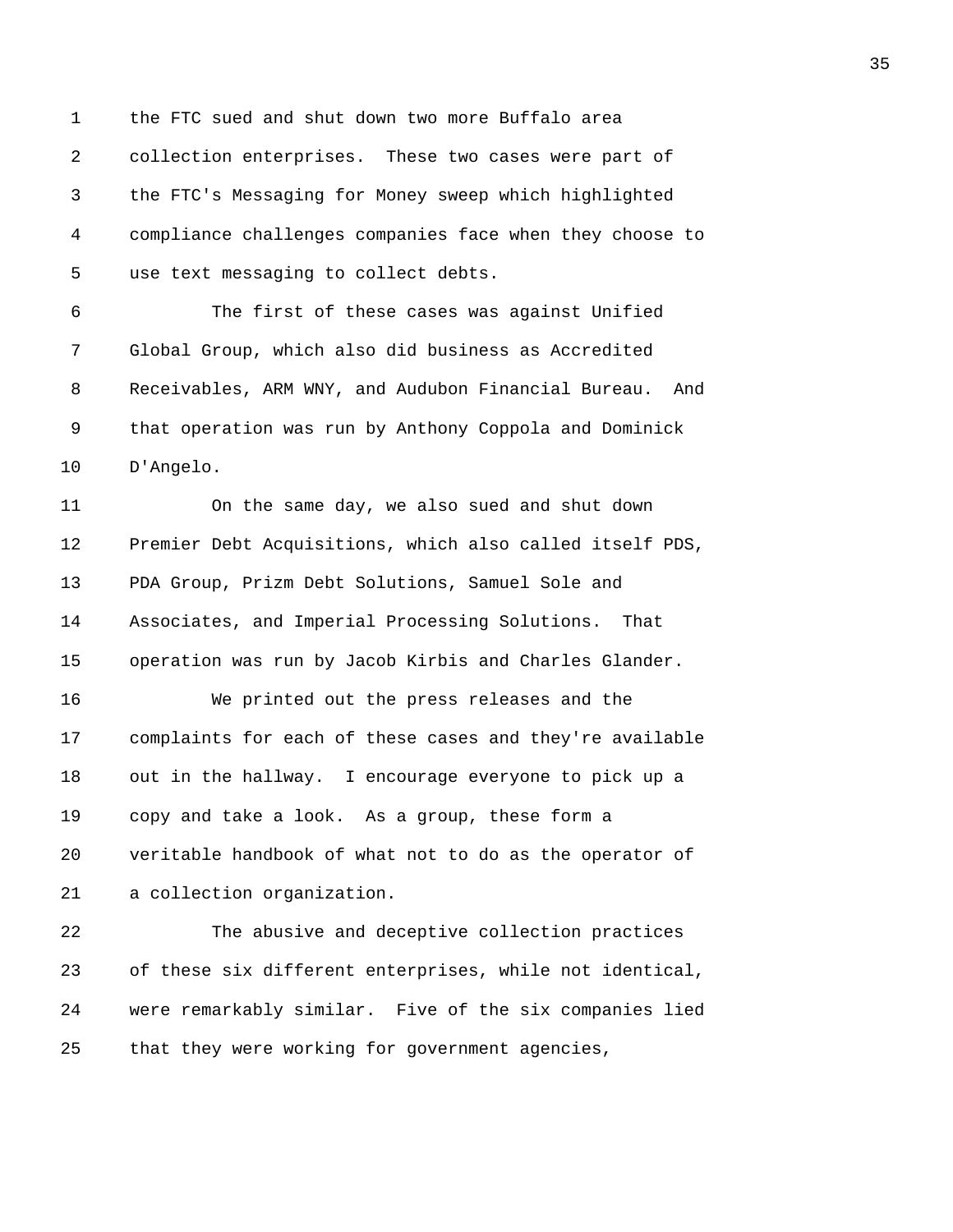1 including the FBI and other federal and state 2 organizations.

3 Five of the companies also consistently made 4 false threats that consumers would be arrested if they 5 didn't pay their alleged debts within a short time. 6 Five made a habit of threatening lawsuits when 7 they had no plans to sue. Four of them frequently 8 called consumers' family members, friends, and 9 coworkers, and told them about the alleged debts, 10 another clear-cut violation of the FDCPA. 11 And four of the companies refused to provide 12 verification when consumers disputed the debts and 13 instead just continued their abusive collection 14 practices. 15 These practices are absolutely unacceptable but, 16 unfortunately, they are all too prevalent. Far too 17 often, we see collectors threatening arrest, claiming to 18 be process servers, extorting consumers with threats of 19 litigation they have no intent to file, or failing to 20 give required disclosures and notices. 21 These are not close calls. And it has become so 22 prevalent in this area that I've heard people refer to 23 it as "the Buffalo treatment." 24 By now, it should be apparent given all the 25 cases we've filed up here recently, but let me say it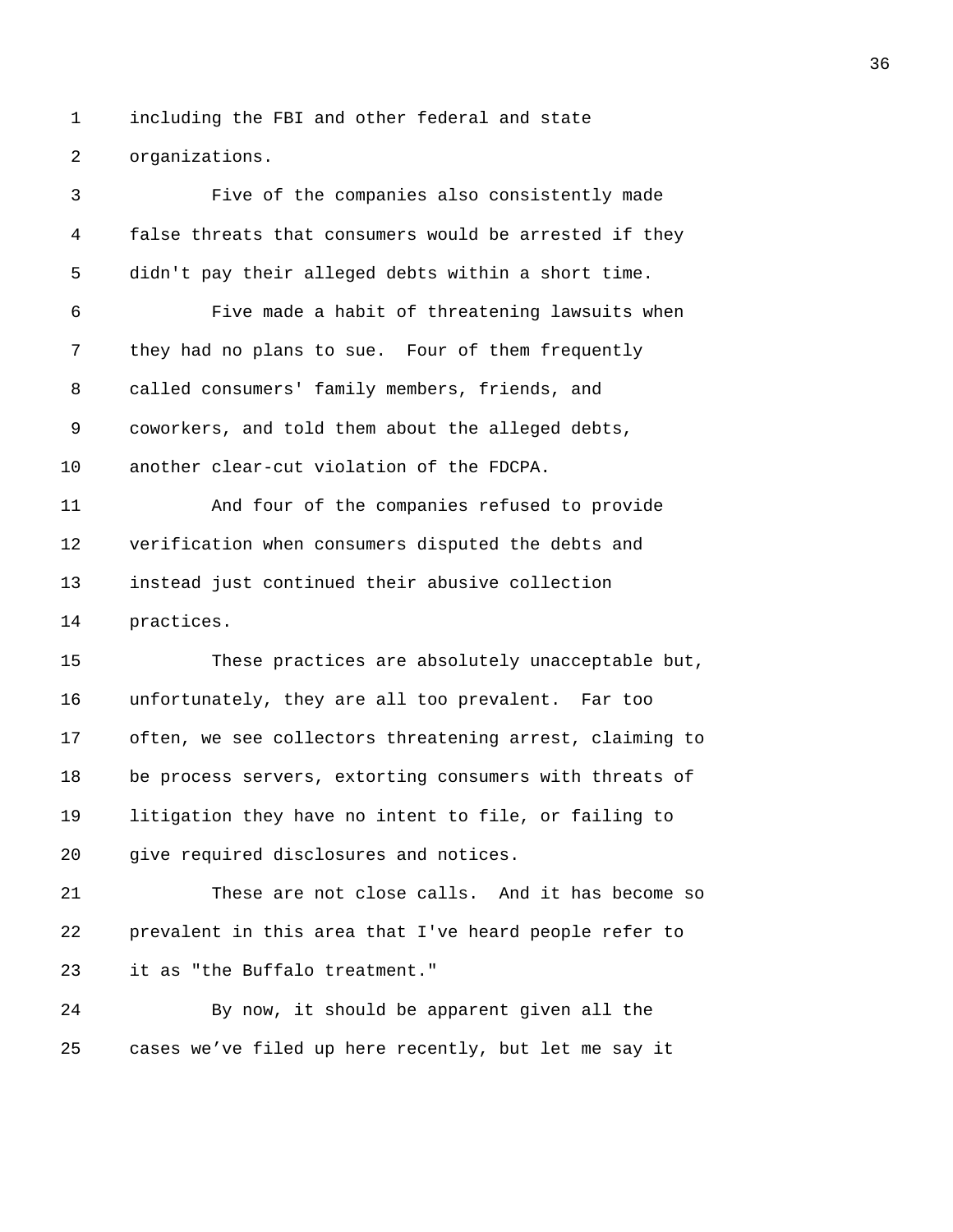1 anyway, the FTC has zero tolerance for this nonsense. 2 Consonant with the gravity of the violations committed 3 by these operations, the FTC, along with the New York 4 Attorney General's Office, has sought very serious 5 remedies.

6 In each case, that I just referred to, the FTC 7 sought and the Court granted temporary restraining 8 orders that suspended the company's operations, froze 9 all of the assets, not only of the company but of the 10 individuals running them, and appointed receivers to 11 take over the businesses, and granted the FTC and the 12 receiver immediate access to the business premises so 13 that we could secure the evidence.

14 This means, among other things, that the 15 individuals named in these complaints had their bank 16 accounts frozen for weeks and even months.

17 We've already gotten stipulated preliminary 18 injunctions in the United Check Processing case, the 19 National Check Registry case, the 4 Star case, and the 20 Premier Debt Acquisitions case. There's a PI hearing 21 coming up next month in the Unified Global Group case. 22 One group of defendants, however, the Vantage

23 Point Services case defendants, chose to fight the FTC's 24 request to turn the temporary restraining order into a 25 preliminary injunction.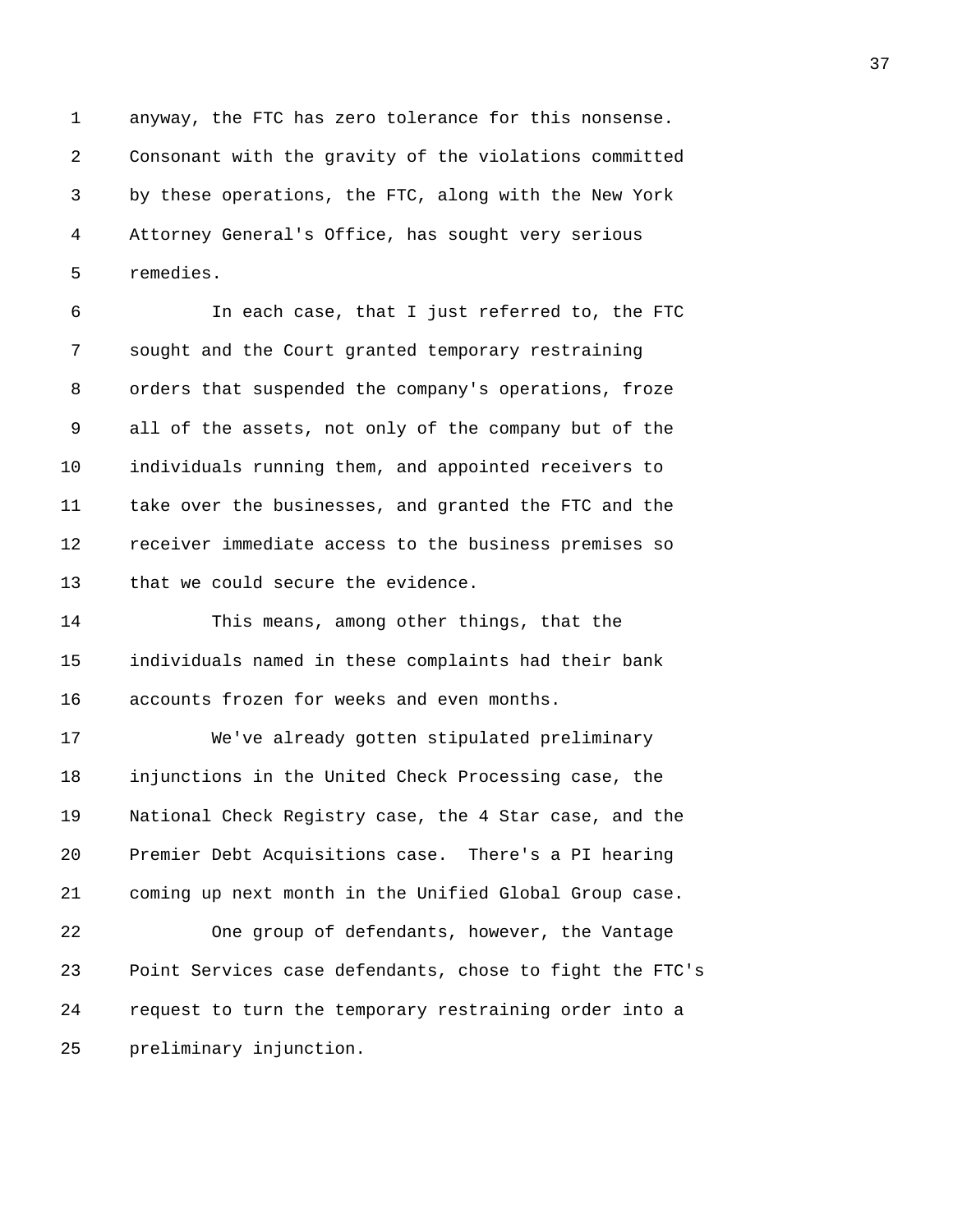1 After extensive briefing, however, the Court 2 granted the FTC all of the relief that we requested, 3 further vindicating the case that we brought along with 4 the New York AG's office, and finding that the FTC and 5 the New York AG are likely to succeed on the merits of 6 the case should it proceed to trial.

7 As in many of our debt collection actions and 8 because the violations in these cases are so egregious, 9 we will be seeking to ban the defendants in these cases 10 from the industry, including the individuals who ran the 11 operations, and we will also seek significant monetary 12 relief.

13 For example, it's common for courts to order our 14 defendants to sell their cars and their real estate, and 15 turn over all their liquid assets such as their bank 16 accounts. In short, being under an FTC order is 17 painful. It is not something you want to experience. 18 Once we have a company or an individual under an 19 order that includes a ban, we put that company or 20 individual on our public list of banned collectors. 21 The FTC publishes this Hall of Shame on its 22 website at the address you see up above. We also 23 brought hard copies of this list today, and they are 24 again available on the table outside.

25 All of the companies and individuals on this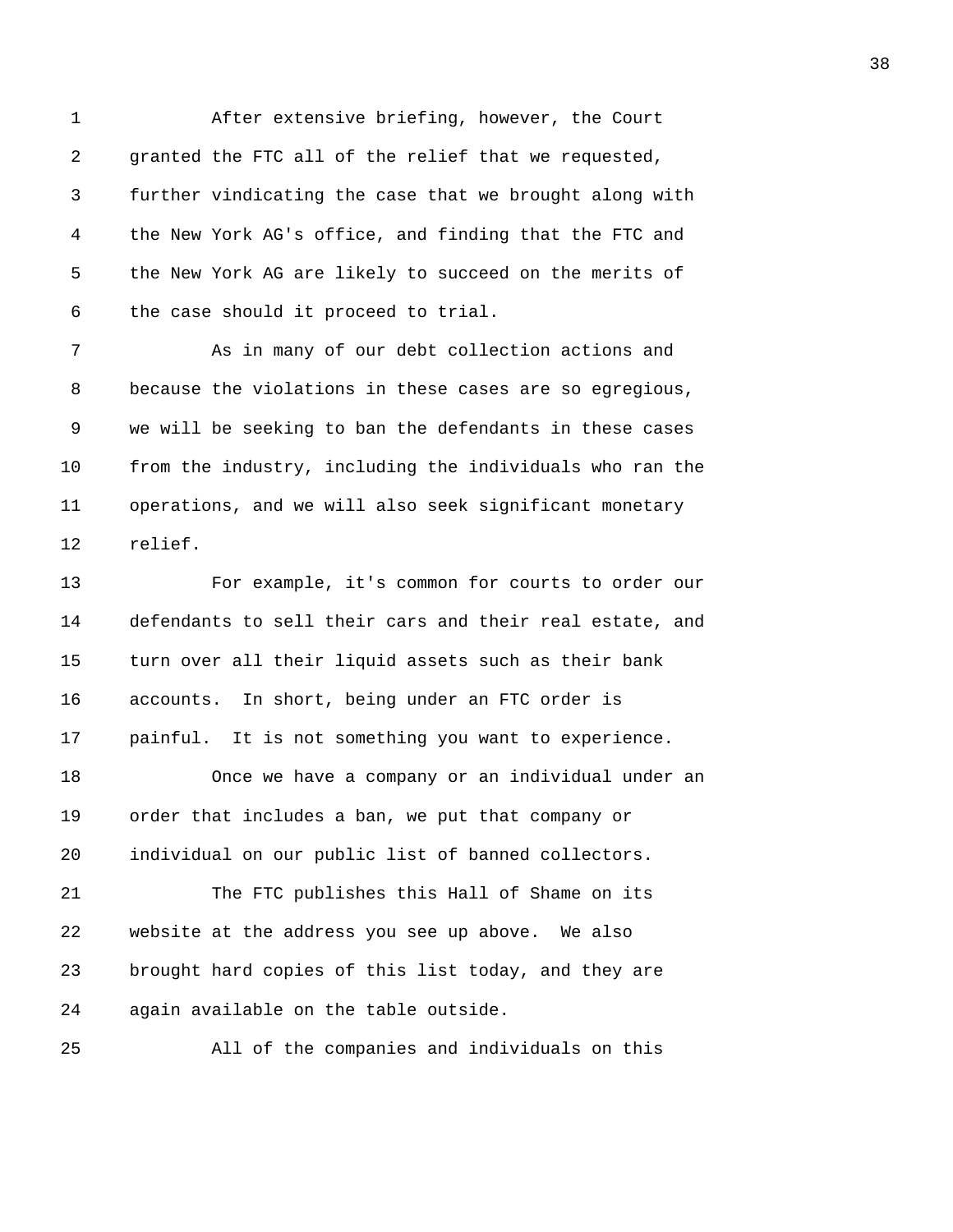1 list are subject to Court orders prohibiting them from 2 participating in the debt collection business. No one 3 in the debt collection industry should be doing any debt 4 collection business with anyone on this list. That 5 includes hiring them in any capacity to help collect 6 debts, buying debts from them, or selling debts to them. 7 I'm telling you now that one sure way to get the 8 FTC to investigate you is to do debt collection business 9 with anyone from this list. 10 If you work with them, you're opening yourself 11 up to a lot of unnecessary scrutiny and potentially a 12 Court order of your own. Don't do it. 13 Another way to get the FTC's attention, and I 14 heard Jim mention this a few minutes ago, is to 15 constantly change your business name. 16 It is an all-too-obvious tactic that we see with 17 companies engaged in unlawful practices. They respond 18 to complaints not by cleaning up their act, but instead 19 by changing their business name. 20 It should be obvious by now to anyone who is 21 paying attention that this doesn't work. We figure this 22 out very quickly and it only confirms for us that the 23 operation in question is not interested in complying 24 with the law.

25 Read any of the complaints or other pleadings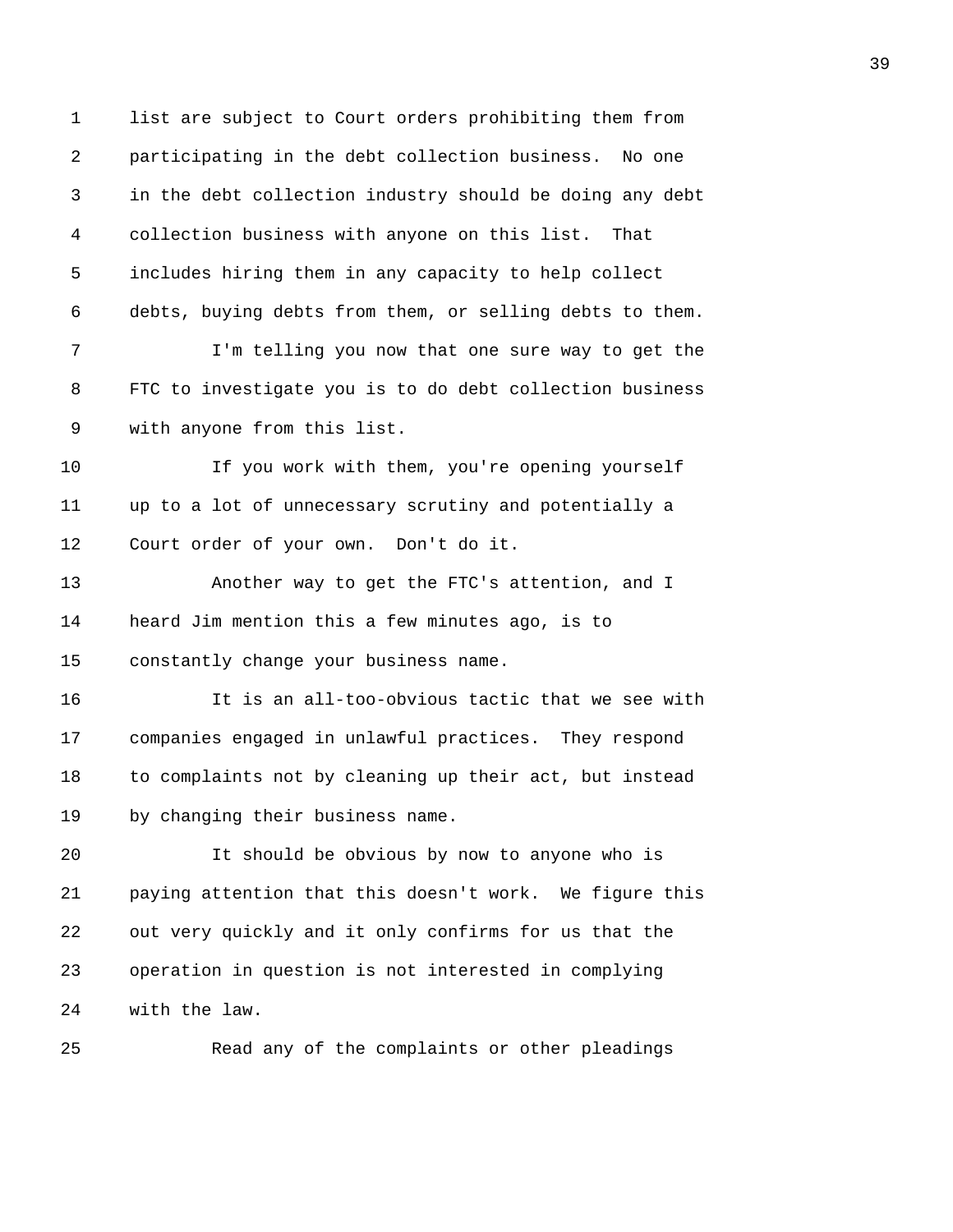1 from the cases I've been talking about today and you'll 2 see that we solved that puzzle rather easily. If you 3 are serious about being in this industry, and doing this 4 work the right way, pick a company name and build a 5 positive reputation around that name. 6 On a related note, I want to talk for a minute 7 about responding to inquiries from state regulators. 8 One of the reasons that the FTC has partnered with the 9 New York AG's office recently on so many cases is that 10 we wanted to emphasize the importance of taking state 11 regulator inquiries and investigations seriously. 12 If you read some of the briefs in our joint 13 cases with New York, you'll see that in many of those 14 cases, the defendants have been investigated previously 15 by a state regulator and/or signed assurances of 16 discontinuance. But instead of taking those orders and 17 inquiries seriously, they chose to continue their 18 illegal behavior. 19 This kind of scofflaw, recidivist behavior is 20 not acceptable. It astronomically increases the 21 likelihood that the FTC and/or the State AG is going to 22 take an even closer look at you and take even more 23 serious action.

24 I now want to shift gears a bit and talk about 25 the FTC's strategic priorities in the debt collection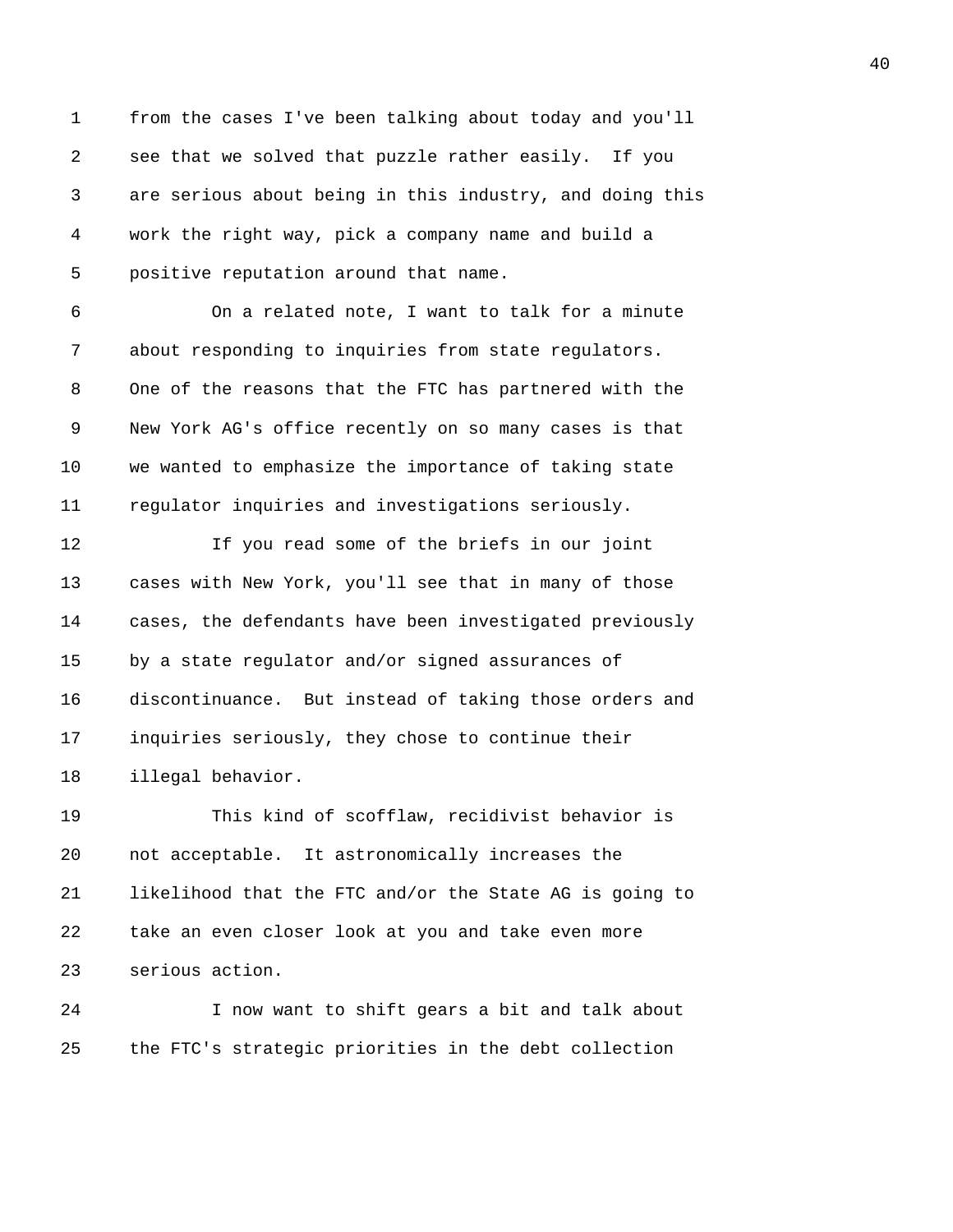1 area.

2 Every year or two in our debt collection 3 program, we try to identify three to four issues or 4 emphases on which we will focus our energies. 5 Our most recent priorities included data 6 integrity and security, egregious collection practices, 7 the use of emergent technologies in the collection of 8 debts, and the collection of debts from vulnerable and 9 underserved populations. 10 So, for example, the FTC's recent Messaging for 11 Money sweep addresses unlawfully sent text messages in 12 the collection of debts. Some guidance, by the way, for 13 those of you who are interested in how to use text 14 messages in debt collection in a lawful manner is 15 available on this website. And again, we've printed out 16 that guidance and it's available with the materials out 17 in the back. 18 We also held recently a roundtable last October 19 with our friends at the CFPB addressing debt 20 collection in the Latino community. 21 Recently, however, we took a fresh look and 22 decided to adjust our priorities slightly for the 23 next 18 to 24 months. Our new priorities at the FTC 24 from a law enforcement perspective in the debt 25 collection area are now going to be continuing to look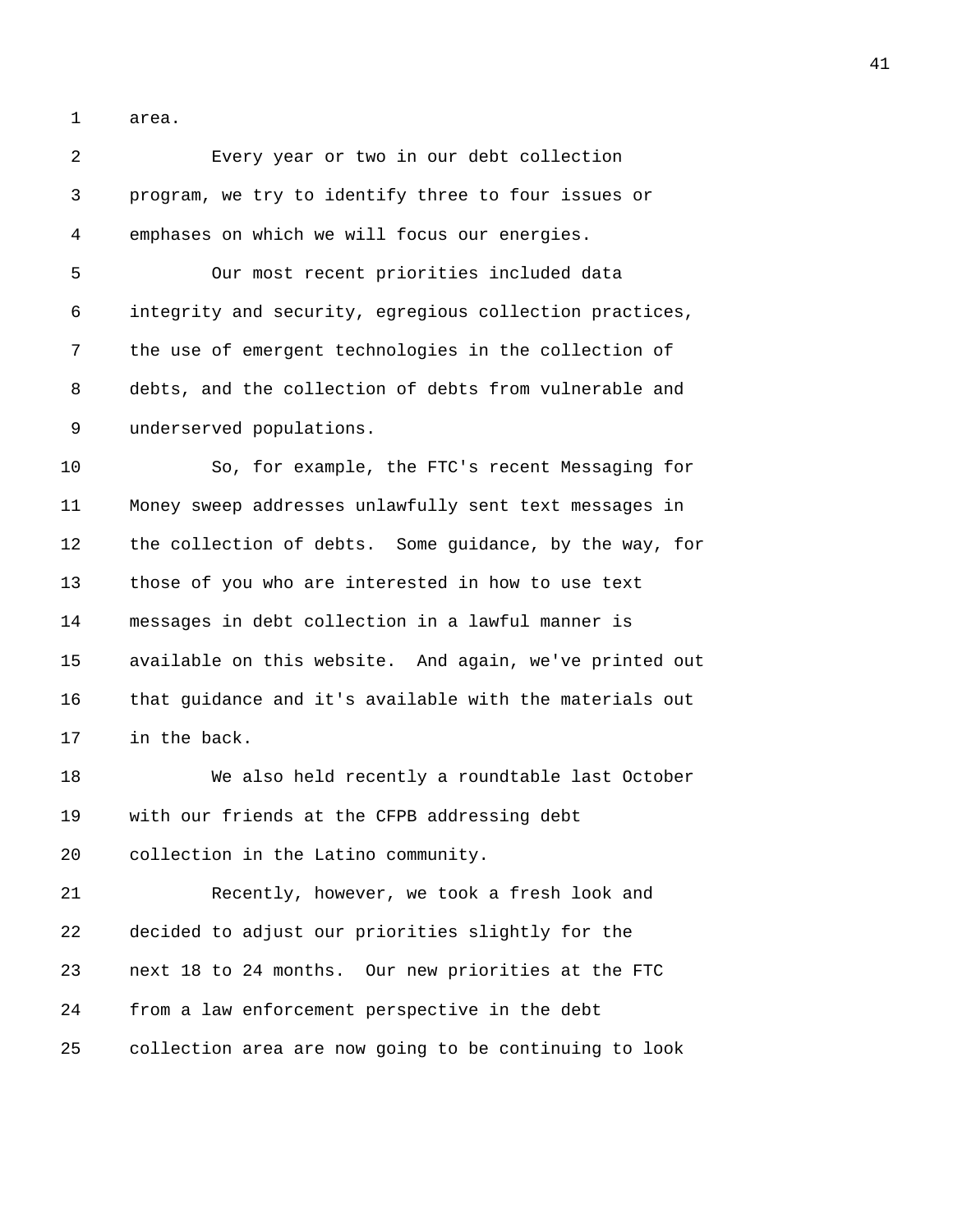1 at the egregious practices much like the cases we've 2 been filing up here in Buffalo recently, data integrity, 3 and security of consumer information in the debt 4 collection process, and a new one, which is the 5 collection of student loans. 6 We will also be devoting significant time and 7 energy to the CFPB debt collection rulemaking efforts, 8 analyzing their proposals, and if appropriate, working 9 on an official comment to their eventual notice of 10 proposed ruling. 11 So now let me sort of build out some of these 12 priorities with you for a minute. 13 The first priority is egregious collection 14 practices. Generally speaking, this is the bottom of 15 the barrel, the worst of the worst. I think everybody 16 in this room knows it when they see it or -- like Jim 17 just played a minute ago -- when we hear it. 18 These are the practices that generally end up 19 with us seeking our most drastic relief, things like 20 asset freezes, receiverships, and lifetime bans from the 21 industry. Unfortunately, the practices vary widely. 22 One of our first cases in this vein was one that 23 I filed as counsel back in 2011, the Rumson, Bolling 24 case in California. 25 In that case, among the roll call of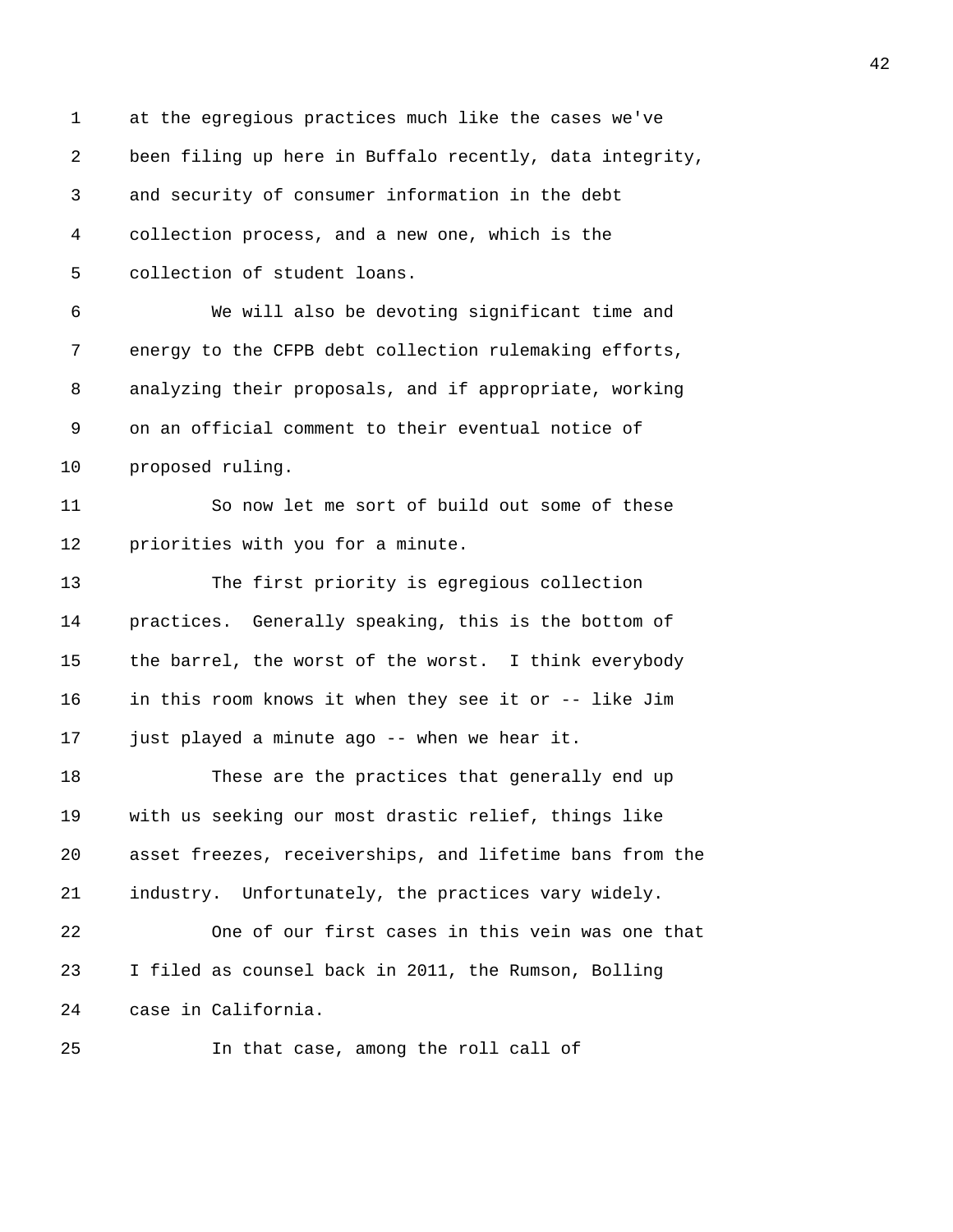1 abominations, the defendants threatened to kill or rape 2 consumers if they didn't pay, and also threatened 3 consumers who owed money to funeral homes that they 4 would exhume the bodies of the dead children if the 5 consumers didn't pay up. 6 Some of you probably don't believe this actually 7 happens. I wish you were right. Unfortunately, I have 8 the call recordings to prove it and it's sickening. 9 Most recently, as you can tell from our cases, 10 we're seeing a lot of collectors who seem to be having 11 some kind of identity crisis. These collectors are not 12 content with just being good, law-abiding collectors. 13 Instead, they want to pretend to be process 14 servers, law enforcement officers, lawyers, or court 15 officials. And they want to threaten consumers with 16 things they either can't do, like have them arrested, or 17 have no intention of doing, like suing them. 18 We are also seeing a lot of collectors, 19 particularly up here in New York, who are trying to 20 collect fees and charges that are not permitted by law 21 or authorized by the underlying credit agreement. This 22 often comes in the form of a payment processing fee. 23 These fees, however, are not permitted by New 24 York law. Therefore, this practice is expressly 25 forbidden by Section 808(1) of the FDCPA, something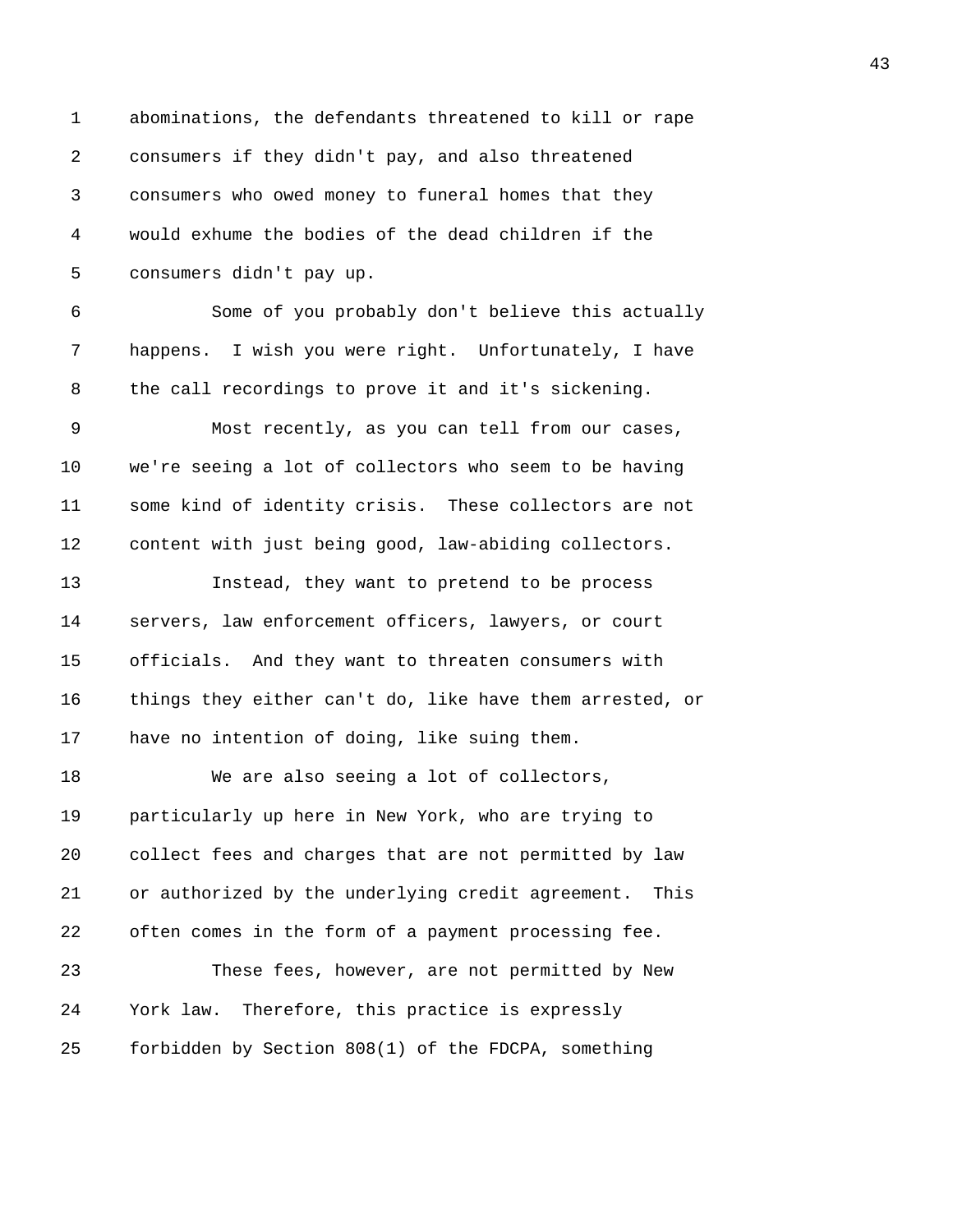1 you've seen us allege in several of our recent cases out 2 here.

3 Some other common egregious practices include 4 telling third parties about the consumer's debt as a way 5 of shaming them into paying and failing to give the 6 validation notice required by the FDCPA. 7 Our second strategic priority is the security 8 and accuracy of data in the debt sales market as well as 9 crooked debt brokers and sellers who misuse that market 10 for their illegal purposes. 11 We've seen a lot of complaints about collection 12 efforts made on debts that consumers either already have 13 paid or they don't owe at all. Consumers who are 14 subjected to these false and often aggressive collection 15 efforts suffer significant harm. 16 Focusing on the debt sales market is actually a 17 continuation of the cases that we've brought recently 18 against phantom debt collectors such as Pinnacle Payment 19 Services, a company run by collectors who got their 20 start up in here in Buffalo. 21 The FTC recently settled with two companies, 22 Cornerstone & Company and Bayview Solutions. Cornerstone 23 and Bayview were debt sellers that in trying to sell 24 debt portfolios posted consumers' unredacted bank 25 account and credit card numbers, birth dates, contact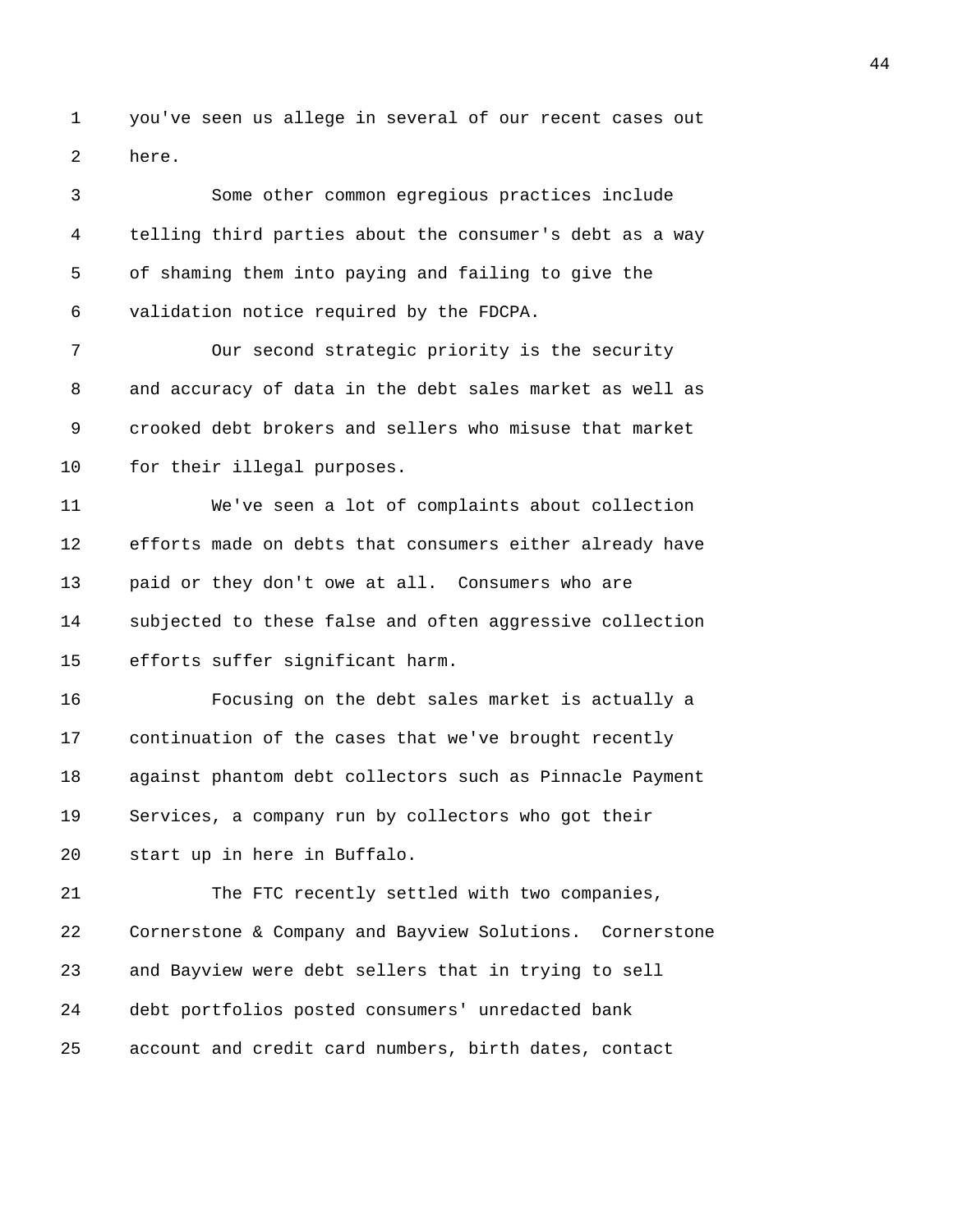1 information, employer names, and information about the 2 debts on a very public website.

3 Under the settlements, the defendants now have 4 to establish and maintain security programs that will 5 protect consumers' sensitive personal information. 6 Companies will also have to have their security programs 7 evaluated both initially and every two years by a 8 certified third party. 9 Lax data security and the dubious market for old 10 debts and online payday loan debts were even the focus 11 of a recent book about the Buffalo debt collection 12 market, as well as a recent academic article. 13 The FTC is not going to tolerate companies or 14 individuals who sell the same debt portfolio to multiple 15 buyers simultaneously. 16 Collectors who steal portfolios or consumer 17 information and collect on those debts unlawfully or 18 collectors who try to shake down consumers who don't 19 even owe the alleged debts, these practices undermine 20 the debt collection and credit system as a whole and 21 only make your jobs harder. 22 If you find yourself unwittingly in the 23 possession of a portfolio of debts that looks like it's 24 been compromised or contains bogus debts, it is 25 incumbent on you to stop collection efforts immediately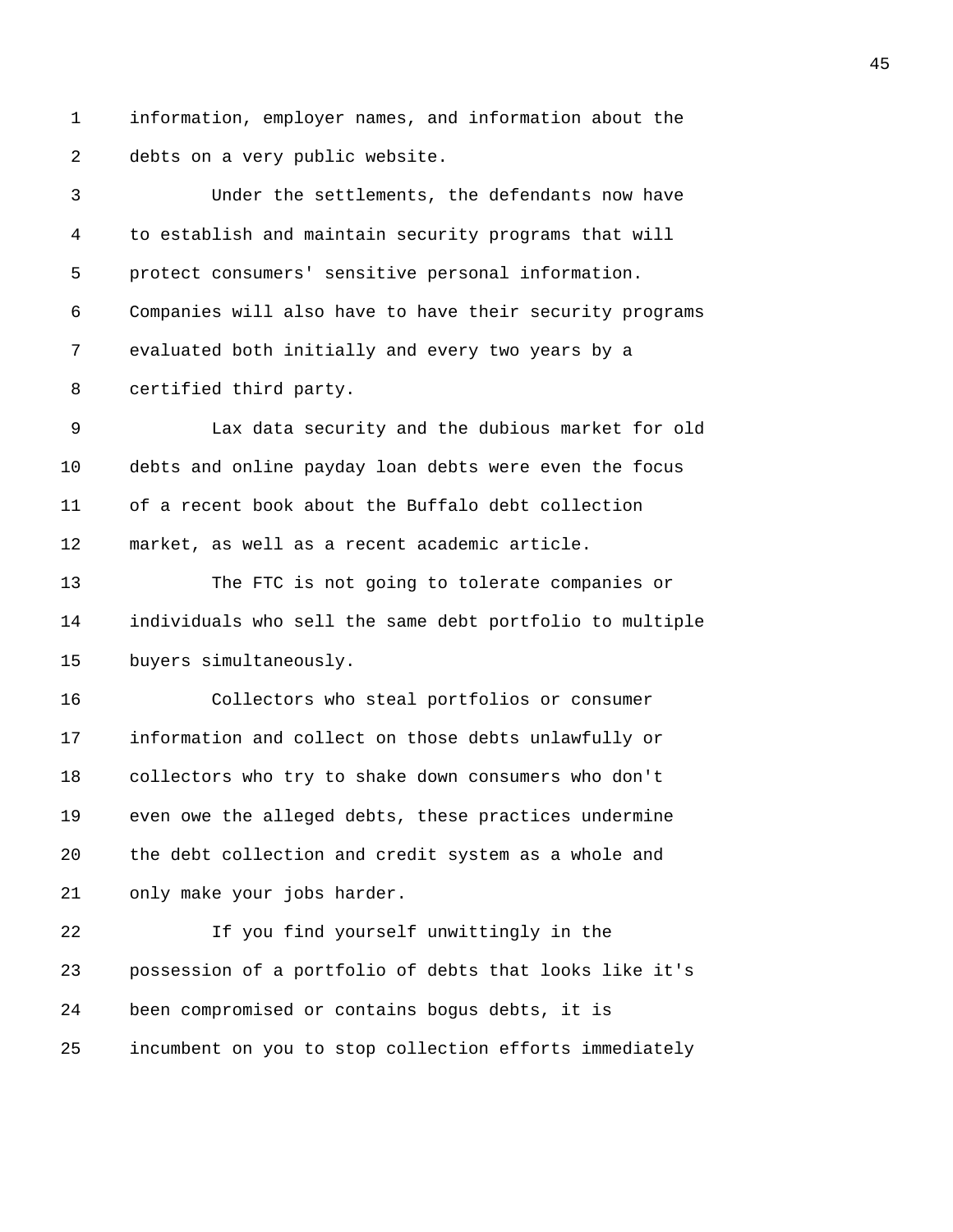1 on that portfolio and isolate it so that no further harm 2 comes to consumers.

3 I encourage you also to share information you 4 may have with the FTC if you think you know someone up 5 to no good along these lines.

6 I also want everyone in this room to reexamine 7 their data security practices. Make sure that only 8 those employees who actually need access to the consumer 9 information are given that access. Put technology 10 protections in place that make it difficult for a rogue 11 employee to steal consumer information.

12 The FTC, in consultation with DBA International, 13 the debt buyers association, published some data 14 security guidelines recently and you can find it at this 15 website. Again, also available in print-out form at the 16 back table. Please take one and do everything you can 17 to try to stop these practices.

18 Our third law enforcement priority is student 19 loan debt collection. A student loan is one of the 20 biggest financial commitments most consumers will ever 21 make. Student loan debts are a sizable portion of the 22 debts in collection and that portion is growing.

23 A 2011 ACA International study showed that 24 12 percent of debts in collection were student loan 25 debts. More than 39 million borrowers currently owe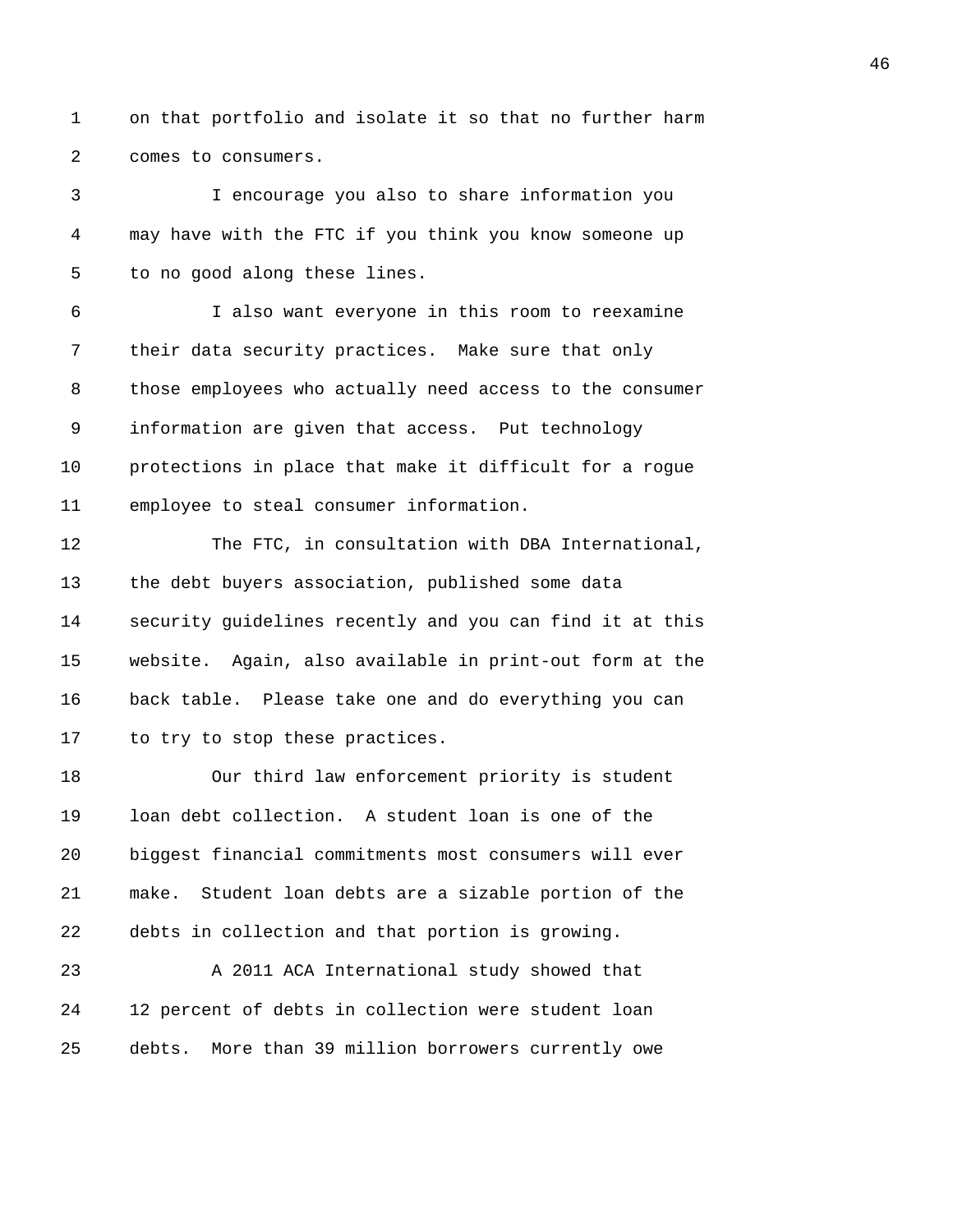1 over a trillion dollars in student loan debt.

2 Moreover, student loan debt collection is unique 3 in that the Department of Ed only contracts with about 20 or 4 so collectors for the collection of federally guaranteed 5 loans. And these collectors have to follow unique 6 procedures like offering rehabilitation and disability 7 discharges.

8 This is something that we're looking at closely 9 to make sure that those programs like rehabilitation and 10 disability are being offered and explained to consumers 11 without deception.

12 Given the many consumers who owe student loans 13 and the huge amounts of money they owe, we at the FTC 14 have to work hard to prevent collection practices that 15 deceive or abuse those consumers, so this is something 16 we will certainly be looking at closely going forward.

17 I'm about ready to turn it over to Greg here, 18 but again, I want to thank everyone for coming out here 19 today and I do hope that we can find ways to work 20 together and partner on these issues.

21 At the FTC, like at the New York State Attorney 22 General's Office and I'm sure the other two agencies, we 23 recognize that these are difficult challenges that we're 24 facing, but I think we all have skin in this game and I 25 think the best way to find solutions is for us to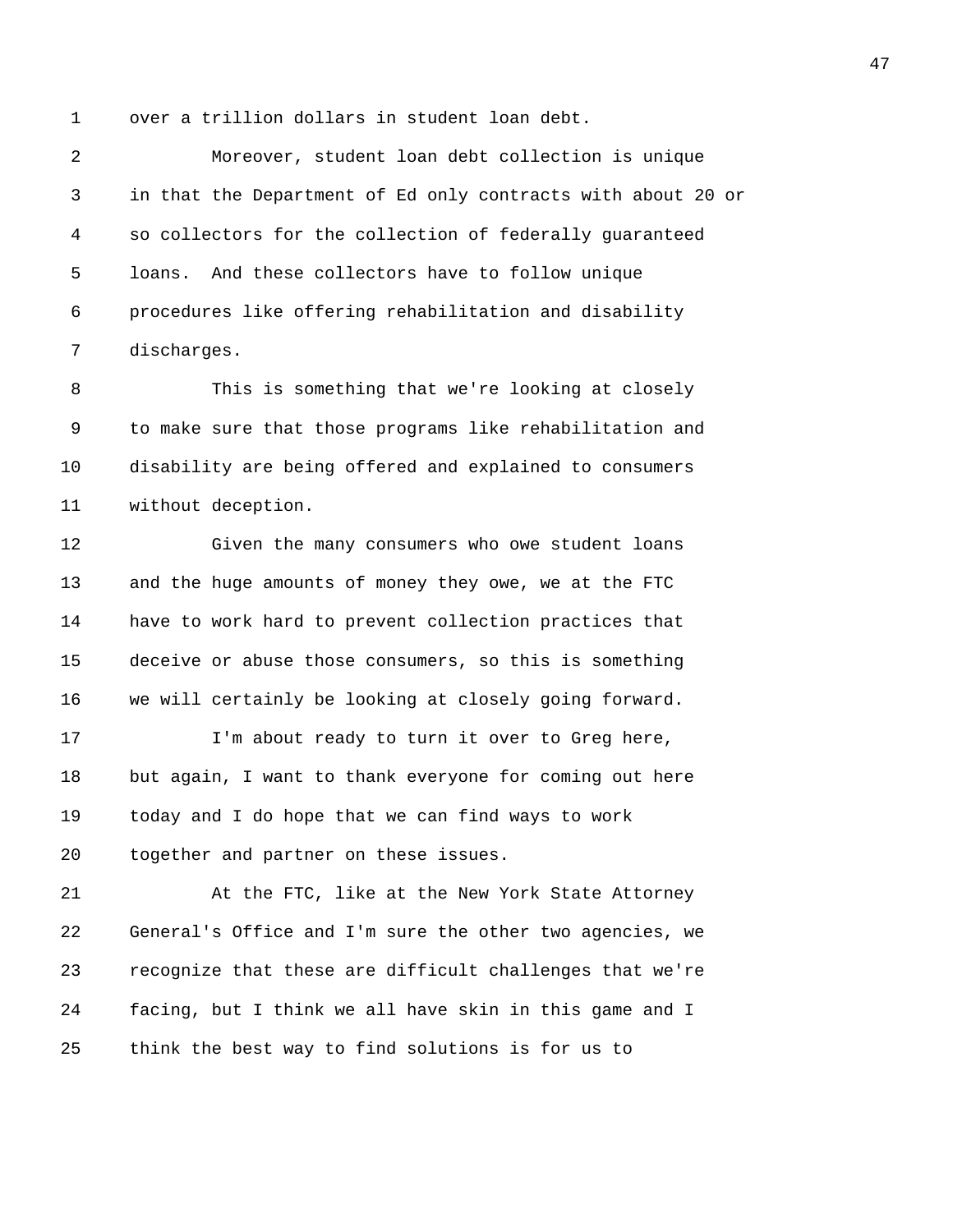- 
- 1 partner together to figure out how we can stop this.

2 Thank you.

3 (Applause.)

4 MR. NODLER: Thanks, Chris.

5 So, I'm honored to be up here for the CFPB, and 6 you know, like everyone else has said, I really hope 7 that our appearances together can signal the seriousness 8 with which we take debt collection violations.

9 First, like Chris, I have to give this 10 disclaimer, that these views are just my own, they don't 11 necessarily reflect the Bureau or its director, the 12 views of the Bureau or its director.

13 So I came to the CFPB in early July of 2011 14 before the Bureau's official startup date. Before 15 coming to the Bureau, I was a consumer lawyer in private 16 practice and with Legal Aid in Texas.

17 17 I was originally brought in to be an enforcement 18 attorney. I worked on the Bureau's first enforcement 19 action, which was against Capital One Bank, and the 20 Bureau's first debt collection action, which was against 21 American Express.

22 Now I focus on enforcement policy and strategy 23 with a more narrow focus on payday lending and debt 24 collection issues. I coordinate with other offices such 25 as markets and rulemaking and supervision and can --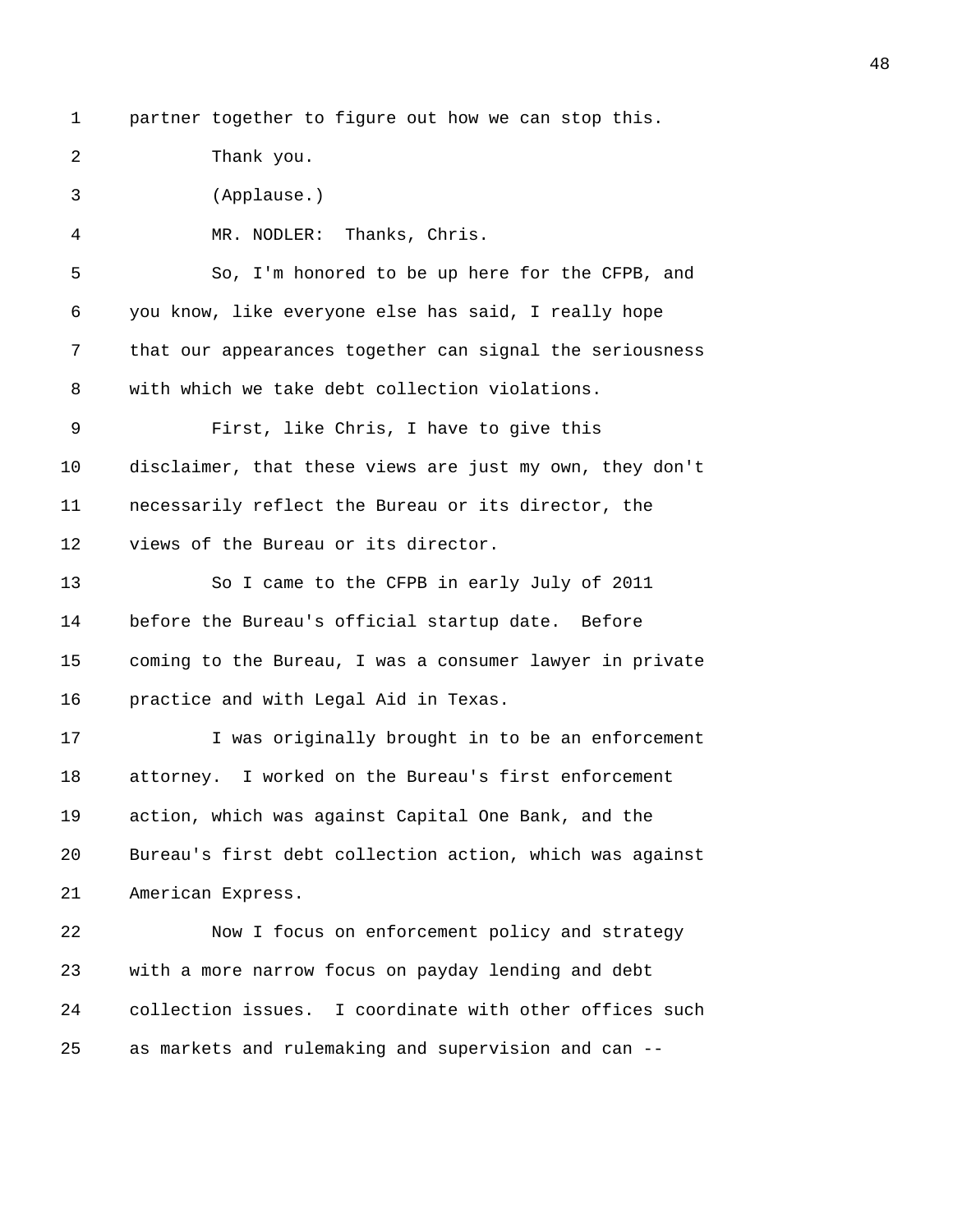1 during the question-and-answer session, I can talk a 2 little bit about their actions, but you know, most of what 3 I know about is enforcement.

4 So the Bureau has filed several lawsuits either 5 administratively or in District Court that involve debt 6 collection. Many of these have been resolved by 7 settlements and some are still in active litigation.

8 I hope that you can understand that the ones 9 that are still in active litigation I'm not going to be 10 able to talk very much about, but starting with the 11 Bureau's first debt collection case, I'm going to 12 briefly describe all of our public enforcement actions 13 related to debt collection.

14 And then I'm going to talk about some of the 15 guidance that the Bureau has put out that, you know, 16 debt collectors who are wanting to follow the law can 17 refer to.

18 So the first case was the American Express 19 action. And this arose out of a multipart investigation 20 with the CFPB, the FDIC, the Federal Reserve, the OCC 21 and the Utah Department of Financial Institutions.

22 It was the Bureau's third public enforcement 23 action and the first one involving debt collection. It 24 also involved deceptive marketing of an awards program, 25 unlawful late fees, age discrimination, and a violation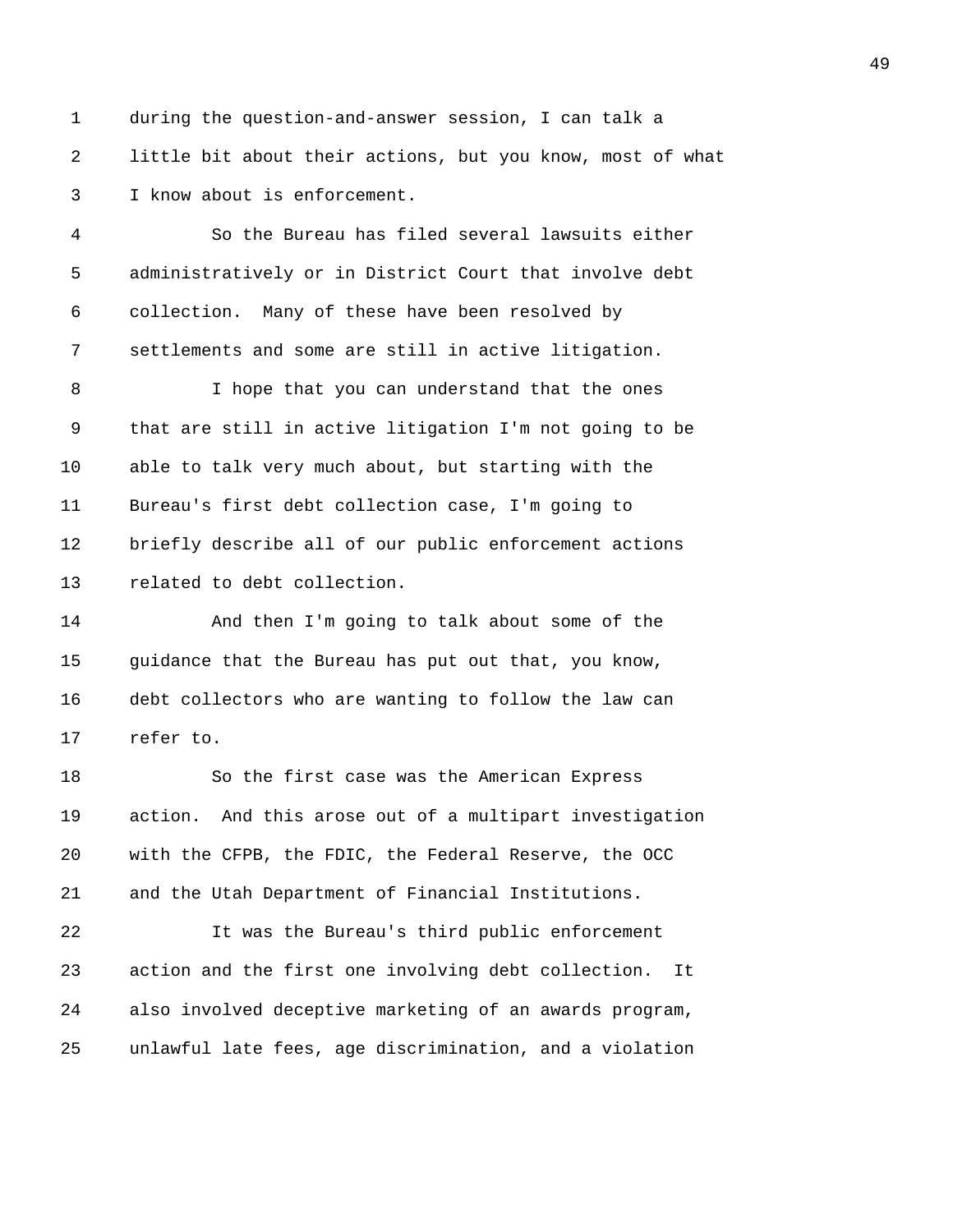1 of the FCRA, but I'm going to talk about the debt 2 collection issues.

3 There were two claims related to debt collection 4 and these were brought under the CFPA, the Consumer 5 Financial Protection Act or the Dodd-Frank Act as 6 opposed to the FDCPA because, you know, American Express 7 is generally not a debt collector. 8 But I'm going to talk about all these just 9 because a lot of the same issues would apply to the debt 10 collectors. 11 So the first was that American Express wrongly 12 told some consumers that if they paid off their old 13 debt, including debt that was past the date of 14 obsolescence for credit reporting, that AmEx would 15 report the payment to the credit bureaus and that that 16 could improve their credit score. 17 17 In fact, due to the age of the debt, AmEx was 18 not reporting the payments to the credit bureaus and 19 even if it had been, it wouldn't have been 20 affecting the consumers' credit score. 21 The second was that AmEx was telling some 22 consumers that if they paid off a portion of their 23 debt -- or if they paid off their debt, the settlement, 24 then a part of it would be waived or forgiven. 25 And in fact, when the consumers later applied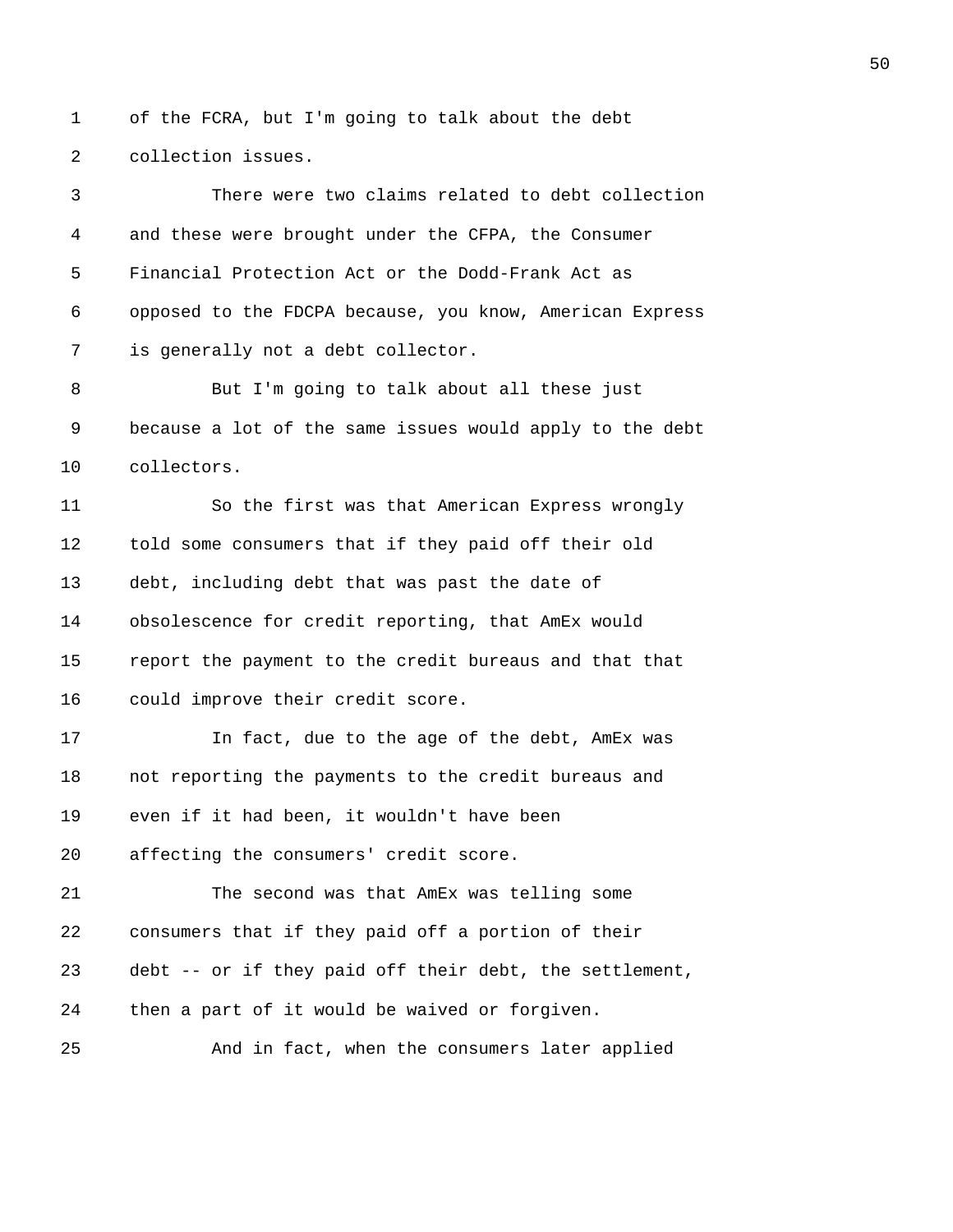1 for American Express cards, they found out that the -- 2 none of the debt was actually waived or forgiven, that 3 they needed to repay it in order to get a new American 4 Express card.

5 So as part of a public enforcement action 6 against the three American Express entities, AmEx was 7 ordered to pay about \$85 million in refunds and to pay a 8 civil money penalty -- or civil money penalties to the 9 CFPB and the other regulators totaling \$27.5 million.

10 Some, but not all, of the \$85 million, a 11 significant amount went to consumers who were harmed by 12 the debt collection violations. Specifically consumers 13 who made payments after being falsely told that their 14 payments would be reported to credit bureaus were 15 refunded those payments in full plus interest.

16 And consumers who were promised that their debt 17 would be forgiven and were denied new credit cards 18 because the debt was not really forgiven were each paid 19 \$100 and provided with a preapproved offer for a new 20 card with terms acceptable to the CFPB and the FDIC.

21 And for those consumers who went ahead and paid 22 the supposedly waived or forgiven amount in order to get 23 the new card, they got that money back plus interest. 24 AmEx was also ordered to disclose when

25 collecting debt that was too old for litigation or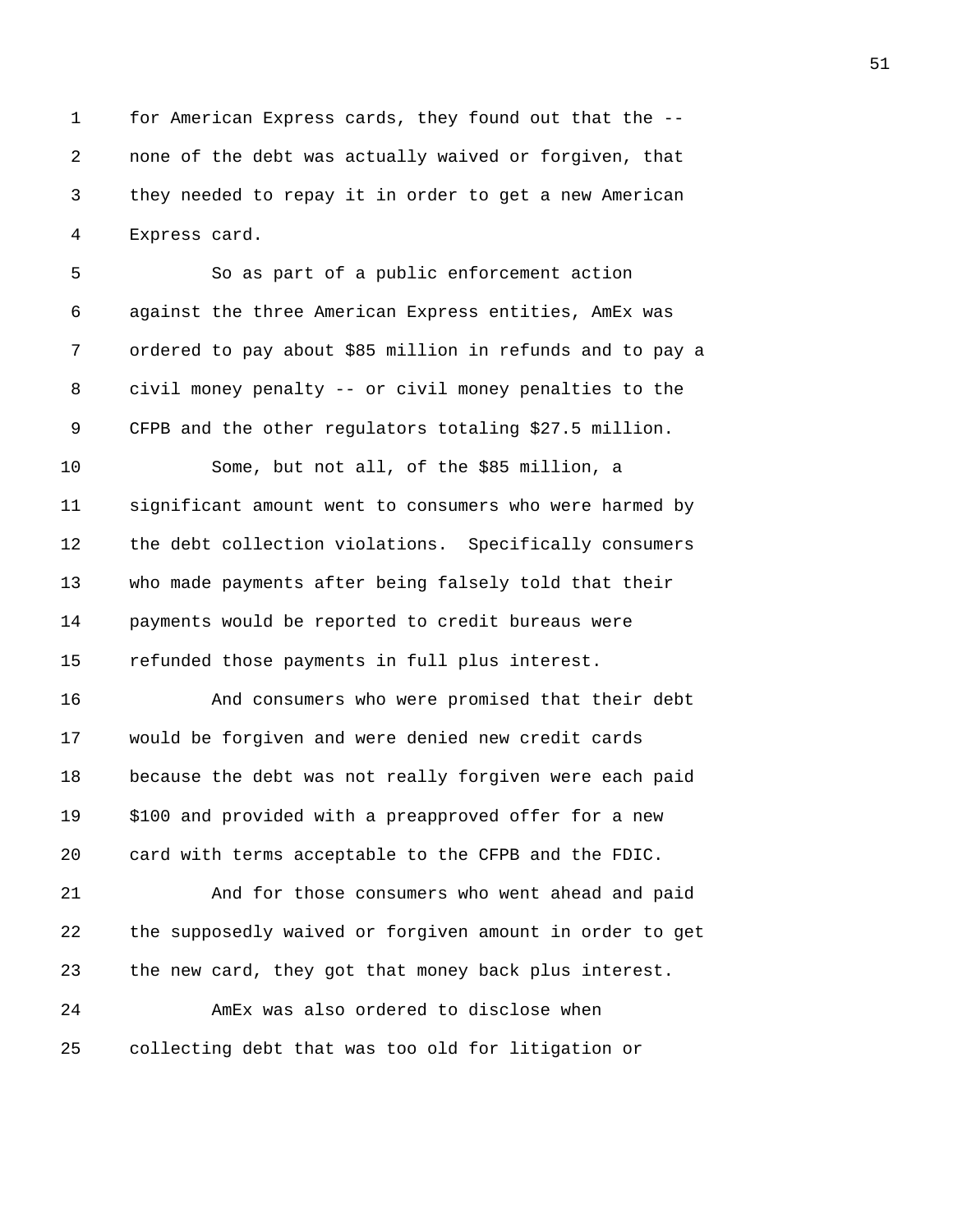1 credit reporting and to cease collecting debt when not 2 in possession of documentary evidence that includes at a 3 minimum, the complete terms and conditions of each 4 account and the complete transactional history of the 5 debt.

6 The Bureau's next two public enforcement actions 7 related to debt collection were both brought against 8 payday lenders. Like AmEx, these were brought under the 9 CFPA and not the FDCPA.

10 In the first one, which was also the Bureau's 11 first enforcement against a payday lender -- there's 12 a lot of firsts because, you know, the Bureau is not 13 very old -- was against Cash America International.

14 And in that case, in addition to other 15 violations, the Bureau found that -- or in addition to 16 other violations related to exam misconduct and 17 overcharging service members in violation of the 18 Military Lending Act, the Bureau found that Cash America 19 had certified certain affidavits and pleadings without 20 proper review, which is, you know, commonly known as 21 robo-signing.

22 Cash America agreed to provide full restitution 23 and to refund about \$14 million to 14,000 consumers and 24 to pay a \$5 million civil money penalty.

25 The next one, ACE Cash Express, was another case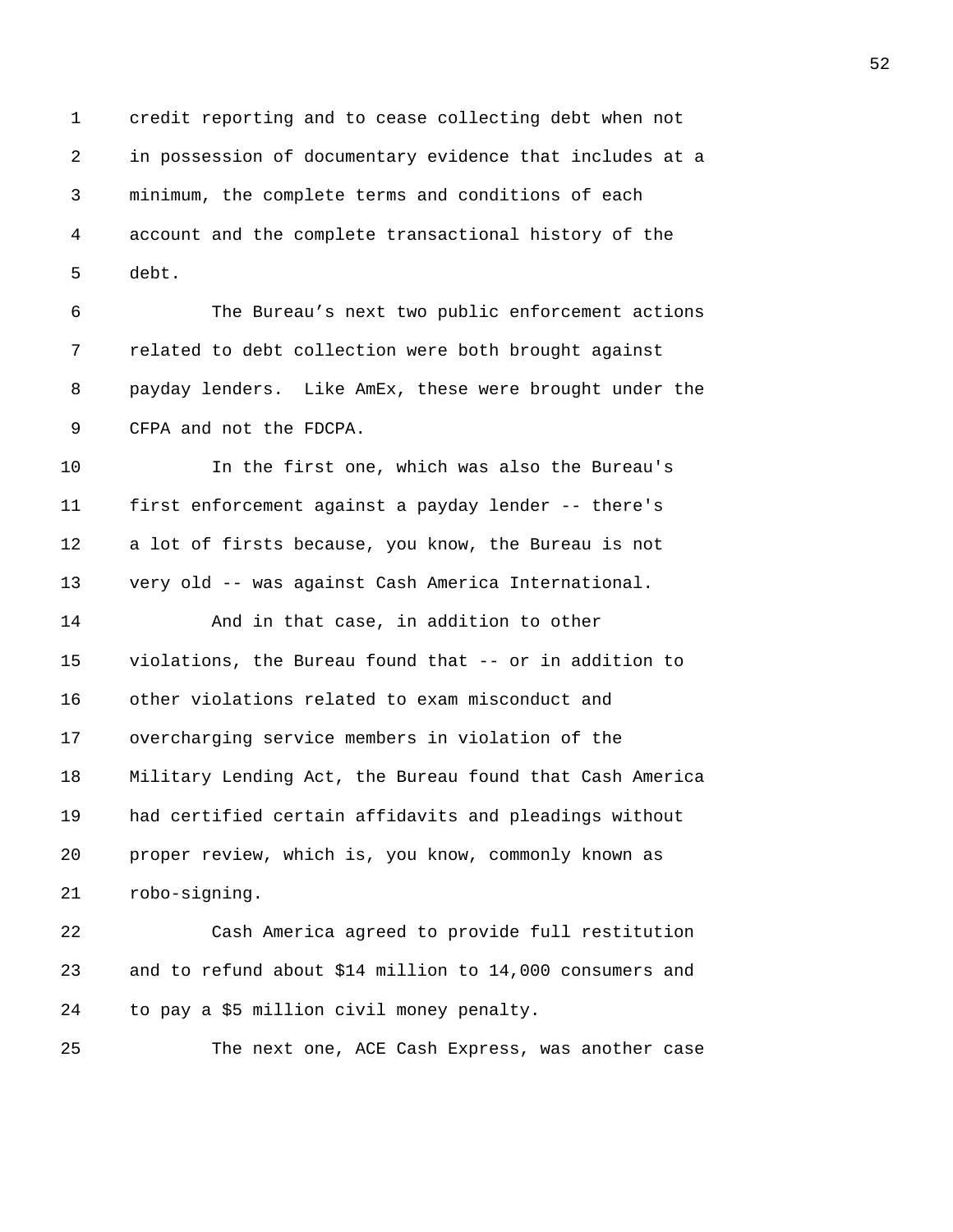1 that I was involved in. And it involved a variety of 2 unlawful collection practices, most of which would be 3 pretty plain-vanilla violations of the FDCPA had Ace 4 Cash been a third-party debt collector. 5 These included excessive calls, third-party 6 disclosures, misrepresenting the consequences of failing 7 to pay a debt before it gets transferred to a new 8 collector, making false threats of litigation and 9 criminal prosecution, some of which were implicit 10 references to attorneys and legal departments. 11 One of the third-party collectors that AmEx was 12 using to collect debt that -- sorry, that ACE Cash was 13 using to collect debt that would not be the subject of 14 litigation was an outfit called National Attorney 15 Collection Services, that when they called consumers, 16 they would refer to themselves as, you know, "This is 17 National Attorney calling about your debt." And we 18 found that that was a, you know, false threat of 19 litigation. 20 The FTC had taken an action against National 21 Attorney a little while before we came out with our ACE

22 Cash Express case.

23 ACE was ordered to pay a \$5 million civil money 24 penalty and to provide \$5 million in refunds to 25 consumers.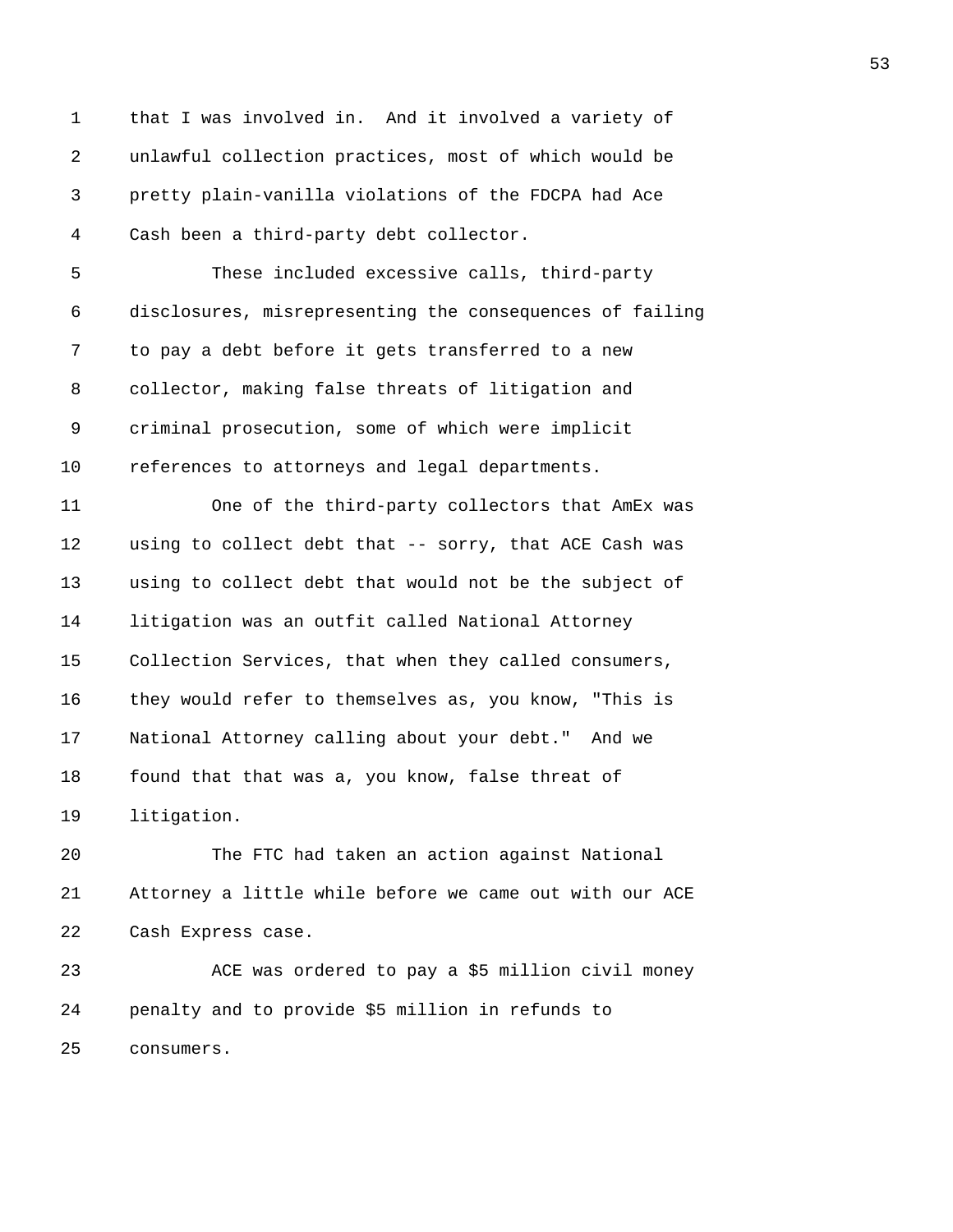1 The Bureau's first FDCPA case was filed against 2 the Frederick J. Hanna law firm. I imagine that some 3 people here are familiar with that case.

4 It was against the law firm and its three 5 principal partners for operating what the Bureau alleges 6 in the complaint is a collection mill law firm that uses 7 illegal tactics to intimidate consumers into paying 8 debts that sometimes they, you know, may not owe.

9 According to the complaint, one attorney at the 10 Hanna firm signed nearly 140,000 consumer debt lawsuits 11 over two years, which if you do the math, it breaks out 12 to being 1,300 suits per week. I am not that good of a 13 lawyer.

14 Many of the lawsuits were alleged accompanied by 15 affidavits that the Hanna firm knew or should have known 16 contained false testimony, specifically that the 17 affidavits were that the affiants had personal knowledge 18 of the validity and ownership of the debt.

19 The Bureau alleges that Hanna's acts violated 20 the FDCPA and the CFPA -- the Dodd-Frank Act -- by 21 falsely representing that attorneys were meaningfully 22 involved in preparing and the filing debt collection 23 lawsuits and by using affidavits that contained false 24 testimony.

25 The Bureau is seeking compensation for victims,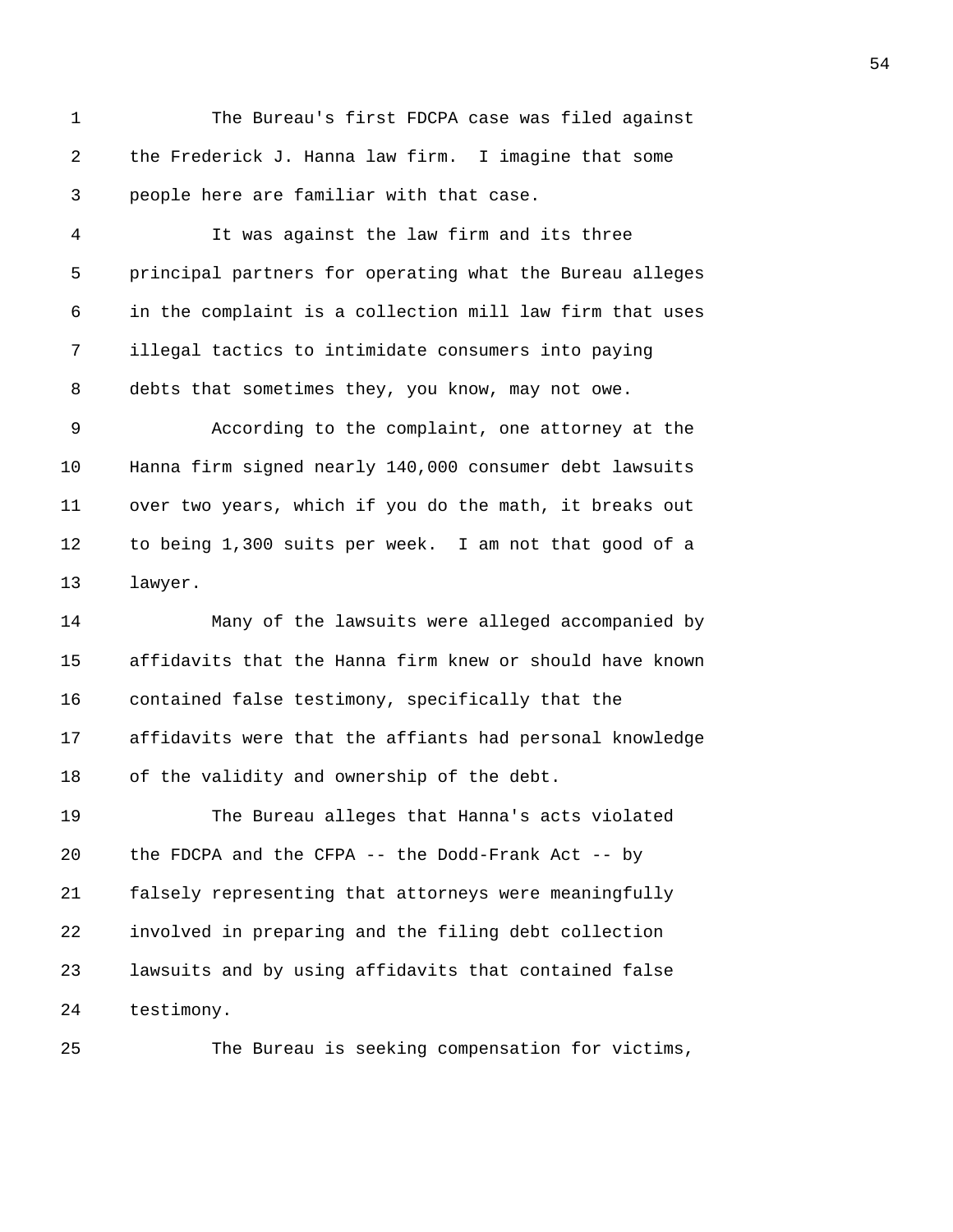1 a civil penalty, and an injunction against the law firm 2 and its partners. And, you know, this is still pending 3 litigation, so there's not going to be much that I can 4 say beyond that. 5 The next three public actions involving debt 6 collection involve student lending, auto lending, and 7 lending to service members. 8 The first one was against Corinthian College. 9 Now, that case was primarily about marketing and lending 10 bad student loans, but there were also debt collection 11 components. 12 The Bureau alleged that Corinthian violated the 13 FDCPA and the CFPA -- there were some ways that they were 14 covered under the FDCPA -- by pulling students out of 15 class and disclosing the debts to instructors and other 16 staff. 17 **Part of this action was resolved in February** 18 when the Bureau and the Department of Education 19 announced more than \$480 million of loan forgiveness. 20 The next one was the Bureau's first case against 21 a "Buy Here/Pay Here" auto dealer. It was against 22 DriveTime Financial. 23 And in that matter, DriveTime was ordered to pay 24 an \$8 million civil money penalty for harassing 25 consumers at work, harassing third-party references,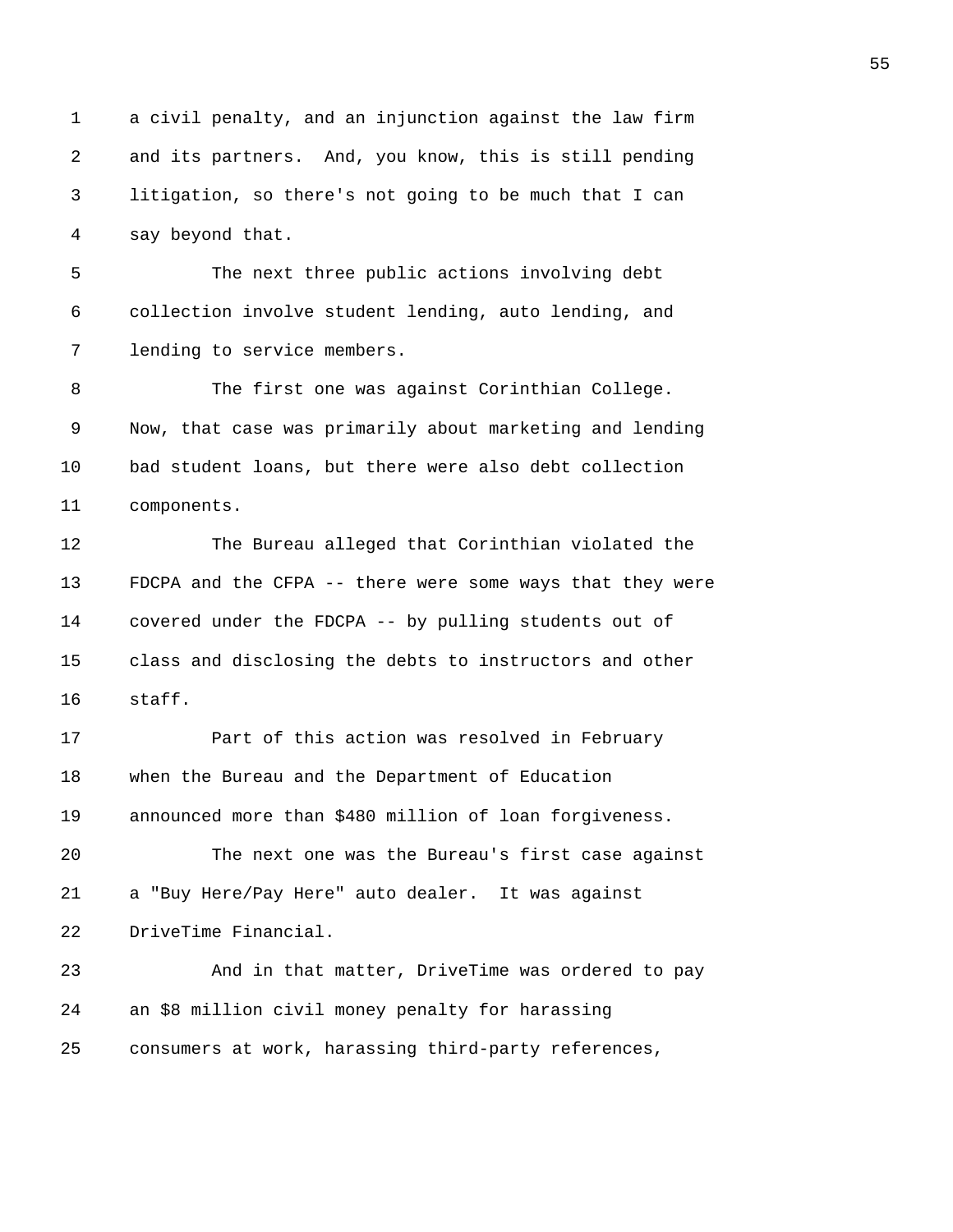1 making excessive and repeated calls to wrong numbers, 2 providing inaccurate information to consumer reporting 3 agencies, failing to investigate FCRA disputes, and 4 failing to implement reasonable credit reporting 5 procedures.

6 In addition to paying the CMP, DriveTime agreed 7 to reform its collection and credit reporting practices 8 and to disclose to consumers that they have a right to 9 limit DriveTime's calls.

10 In December of last year, the Bureau, along with 11 the North Carolina and Virginia Attorneys General, sued 12 Freedom Furniture Stores for engaging in unlawful 13 collection practices against service members.

14 We alleged that that creditor violated the CFPA 15 by suing thousands of consumers of service members in 16 Virginia who didn't live in Virginia and who hadn't 17 signed any underlying contracts in Virginia. Many of 18 these lawsuits resulted in default judgments.

19 Freedom was also alleged to have harassed 20 service members by disclosing the debt to their 21 commanding officers and to have made unauthorized 22 withdrawals from consumers and from other people's bank 23 accounts. Freedom was ordered to pay \$2.5 million in 24 restitution and a \$100,000 civil money penalty. 25 The next one was against an outfit called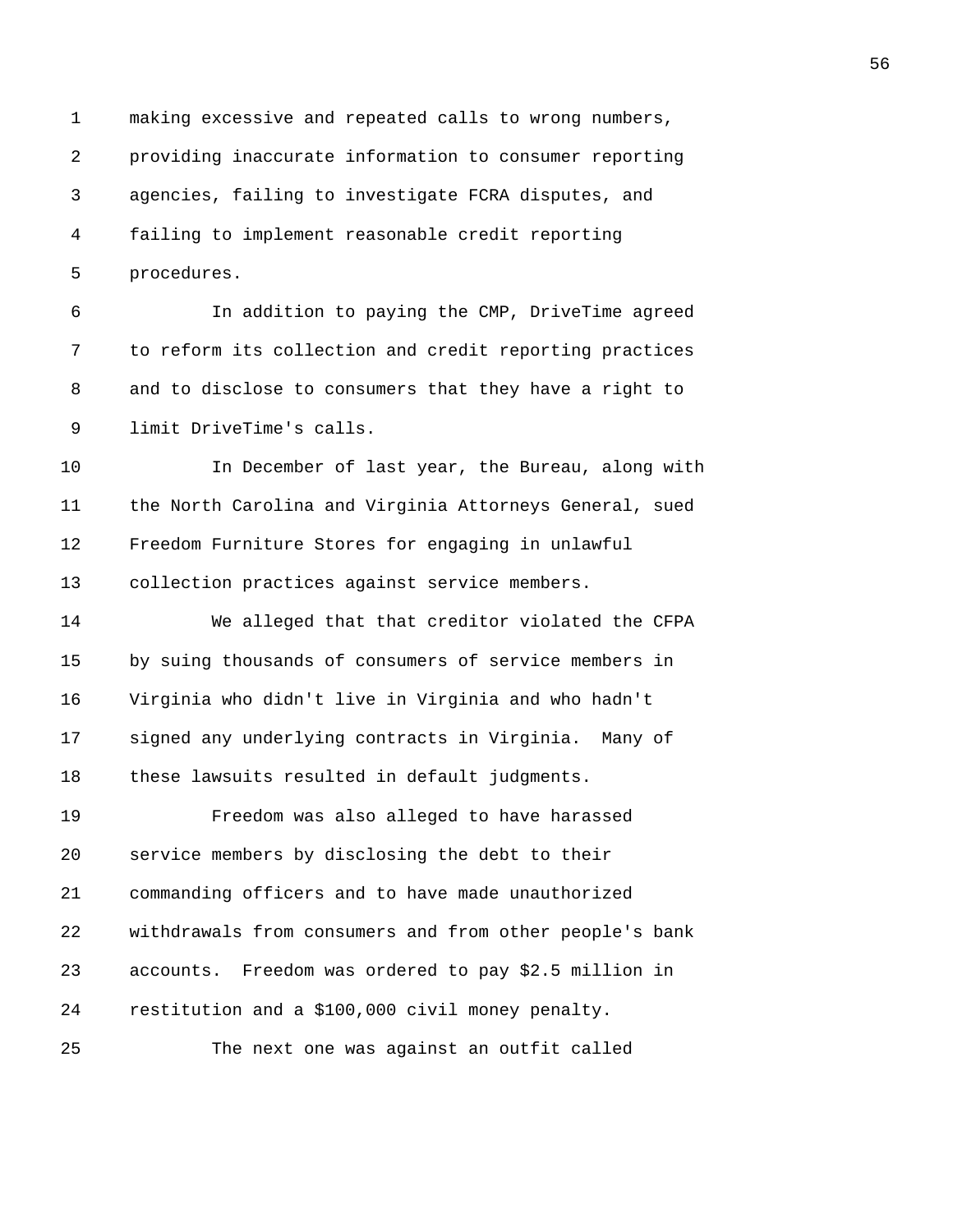1 National Corrective Group and several of its related 2 entities. This was for deceptively threatening 3 consumers with criminal prosecution and jail time for 4 bouncing checks. 5 The Bureau alleged that National Corrective, 6 while running a bad check diversion program with 7 District Attorneys' Offices, created a false impression 8 that they were District Attorneys and by using DA 9 letterhead and facsimile signatures. 10 Language in those letters, we also alleged, implied 11 that consumers faced criminal prosecution if they didn't 12 enroll in these bad check diversion programs, but in 13 fact, our investigation uncovered that less than 14 1 percent of the consumers who received even the final 15 warning letter from National Corrective ever had their 16 cases referred to prosecutors' offices. 17 National Corrective was ordered to stop using DA 18 letterhead and DA signatures or otherwise 19 misrepresenting that they are law enforcement while 20 they're running these bad check diversion programs. 21 They can also no longer state that failure to 22 enroll in the program will result in prosecution and 23 they must inform consumers that many of the cases are 24 never prosecuted. They also were ordered to pay a \$50,000 25 civil money penalty and to undergo increased DA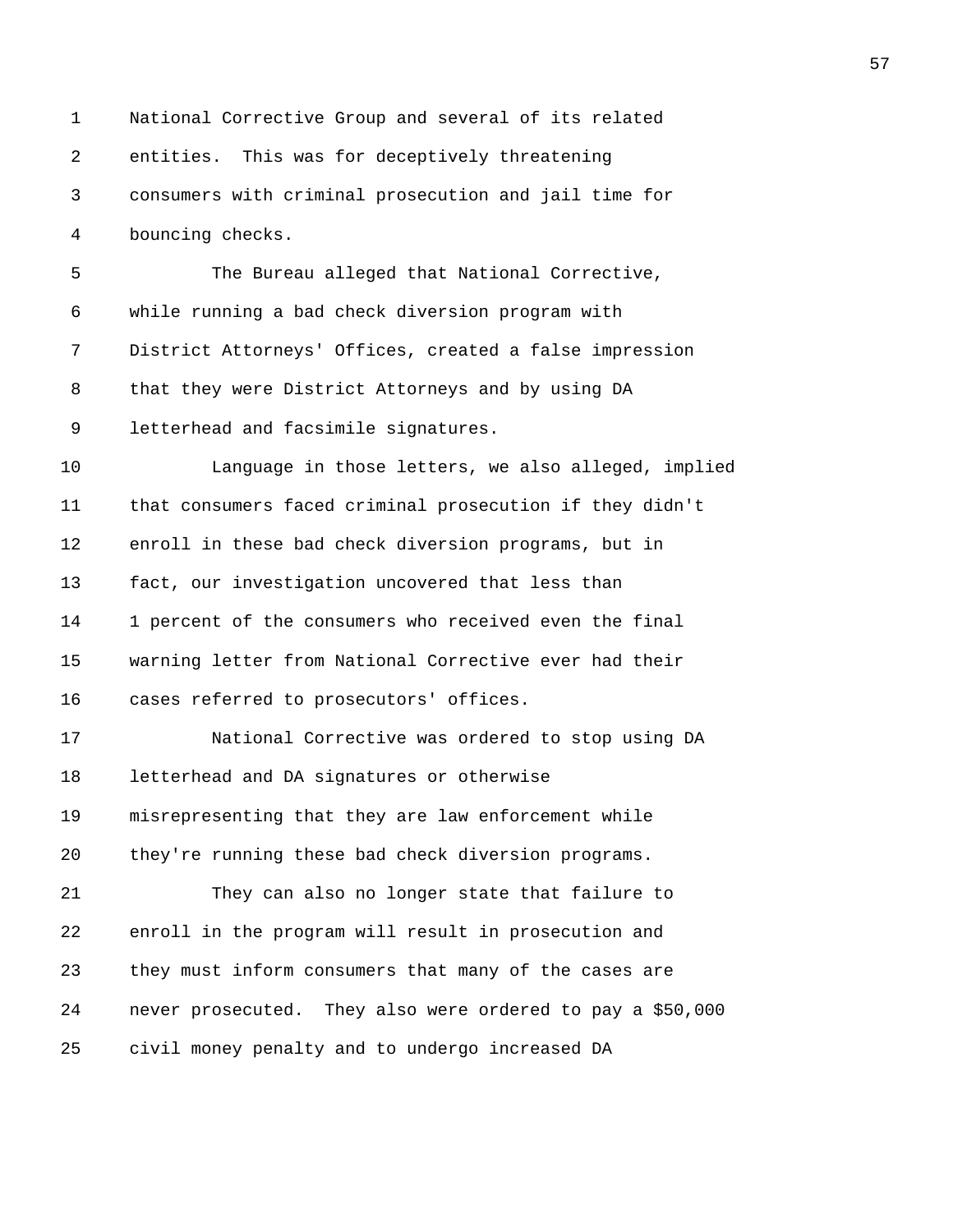1 oversight.

2 So the next one in April, this is more similar I 3 think to the actions that Chris and Jim were talking 4 about, the Bureau filed a lawsuit against the 5 ringleaders of a robo-call phantom debt collection 6 operation, their companies, and their service providers. 7 This lawsuit alleges that company owners Marcus 8 Brown of Buffalo, New York, and Mohan Bagga of Atlanta, 9 who were each sued in their individual capacity, lead a 10 group of individuals and entities who used various 11 aliases like LRS Litigations, IRS Equity, Worldwide 12 Requisitions, and Arbitration Resolution to threaten 13 consumers with arrest, wage garnishment, and financial 14 restraining orders in attempts to collect debt from 15 consumers that was not owed to these companies and, you 16 know, in many cases, wasn't owed to anybody. 17 According to the complaint, Brown's wife, 18 sister, ex-wife, and another individual, Sumant Khan, 19 also helped carry out the scheme. And they were also 20 named as parties to the lawsuit as were the service 21 providers. 22 The complaint alleges that Global Connect, a 23 telemarketing company, sent millions of automated 24 messages that it knew contained unlawful conduct, and 25 that Brown and Bagga could not have run a successful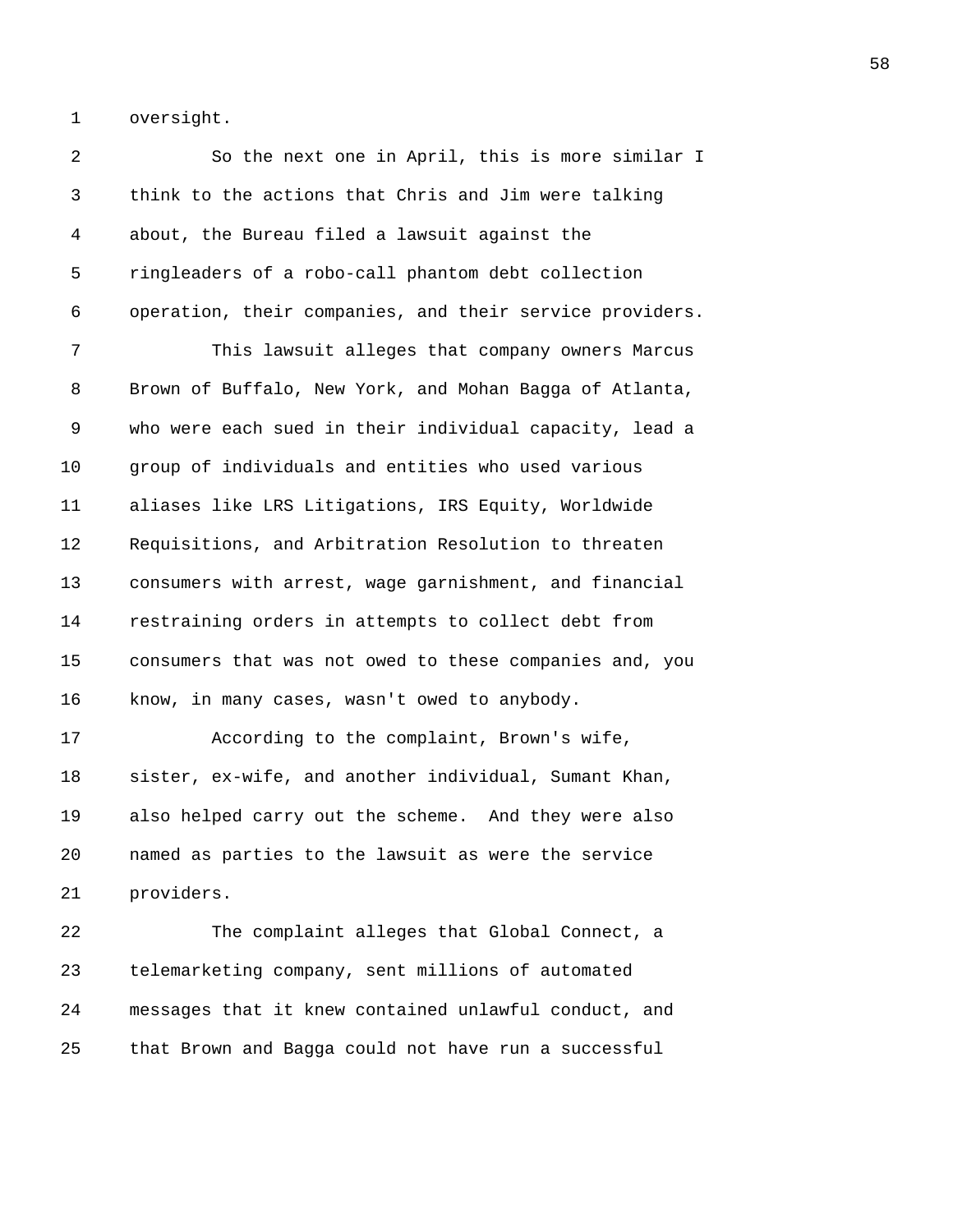1 operation without the assistance of their payment 2 processors, Global Payments, Pathfinder, Frontline, and 3 Electronic Merchant Systems, who were alleged to have 4 ignored numerous red flags of illegal conduct, including 5 consumer disputes that described the scheme, and 6 communication problems with collectors.

7 The Bureau alleged that by enabling the debt 8 collectors to accept payment by credit card and debit 9 card, the payment processors helped to legitimize the 10 collectors' business and facilitated millions of dollars 11 in ill-gotten profits.

12 Like the Hanna firm, this is still in pending 13 litigation, so there's not going to be a lot I'm able to 14 talk about that one.

15 As Director Rich mentioned, also in April, the 16 CFPB and the FTC announced a joint action against a 17 large mortgage servicer, Green Tree.

18 The agencies alleged that Green Tree was using 19 unlawful debt collection tactics such as making an 20 excessive number of calls, falsely threatening 21 prosecution, and disclosing the existence of debt to 22 third parties such as employers all while collecting 23 distressed mortgage debt.

24 Some of the mortgages were acquired post 25 default, which brought a lot of the activity under the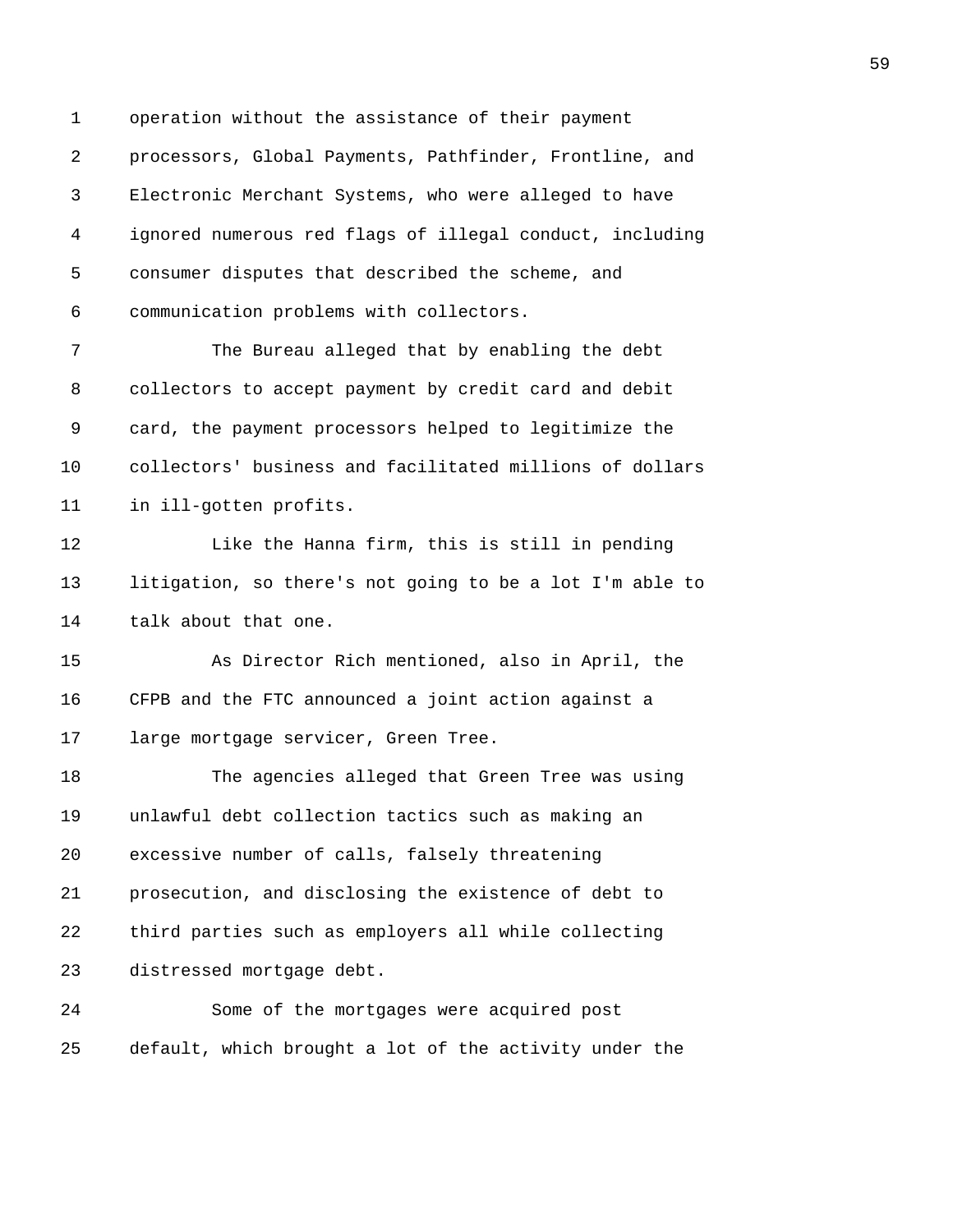1 FDCPA, in addition to the CFPA and the FTC Act, which, 2 you know, they enforce the FTC Act and we enforce the 3 CFPA.

4 There were also numerous violations unrelated to 5 debt collection. Green Tree was ordered to provide 6 \$48 million in consumer redress and to pay a \$15 million 7 civil money penalty to the CFPB.

8 The penalties that are paid to the CFPB then go 9 to consumers or to consumer education, which is somewhat 10 unique about our agency.

11 So in addition to reviewing the Bureau's debt 12 collection enforcement, debt collectors who are looking 13 for guidance from the Bureau should review something 14 called Supervisory Highlights, which are published by 15 our Office of Supervision, or could also review 16 bulletins that are posted on the CFPB website.

17 The CFPB's Office of Supervision examines larger 18 participant debt collectors, which are defined as those 19 that take in more than \$10 million in annual receipts. 20 They publish these Supervisory Highlights quarterly. 21 They describe the issues that they observed while, you 22 know, examining companies.

23 And each issue covers a few different market 24 areas. The spring 2014 and winter 2015 issues both 25 covered debt collection, among other topics.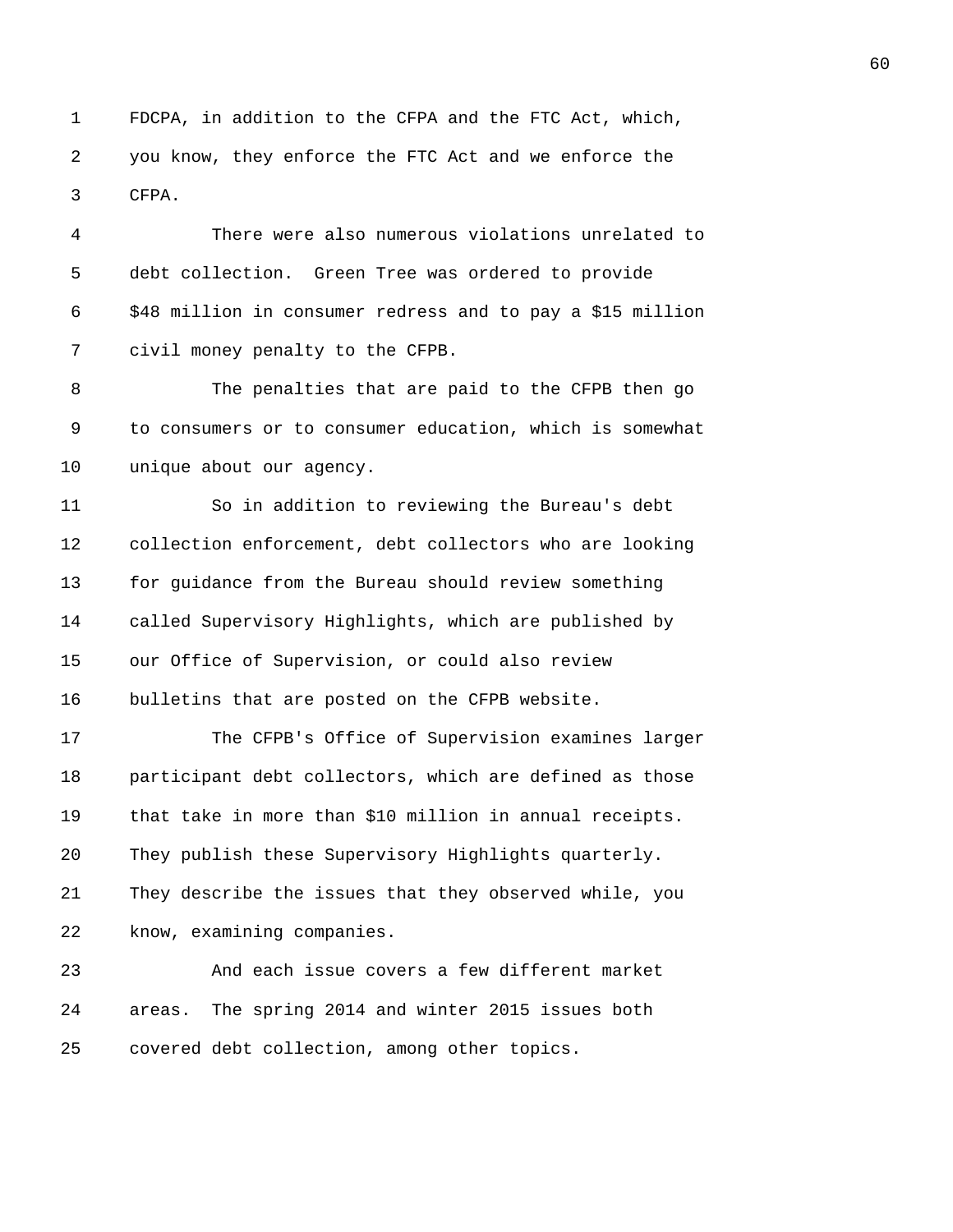1 So some of the unlawful and problematic 2 practices observed by examiners and noted in those 3 highlights are excessive telephone calls, the failure to 4 investigate FCRA disputes, deceptive representations such 5 as overstating the benefits of student loan 6 rehabilitation, and making misleading representations in 7 litigation. And I'll talk a little bit more in detail 8 about that.

9 As part of one or more examinations, examiners 10 found that in 70 percent of debt collection lawsuits 11 when the consumer filed an answer, one or more entities 12 would dismiss the suit because they were unable to 13 locate documentation to support their claims, despite 14 one or more entity's express or implied representations 15 to consumers that they intended to establish that 16 consumers owed a debt and the amount claimed in court 17 filings, in numerous instances, one or more entities 18 misled consumers because they had no intention.

19 If that sounded, you know, awkward, you know, 20 talking about that one or more entities and, you know, 21 one or more times, it's because the Bureau's 22 examinations are nonpublic and there's nothing in the 23 Supervisory Highlights that could -- or there shouldn't 24 be anything in there that would enable anybody to 25 identify the subject of the examination.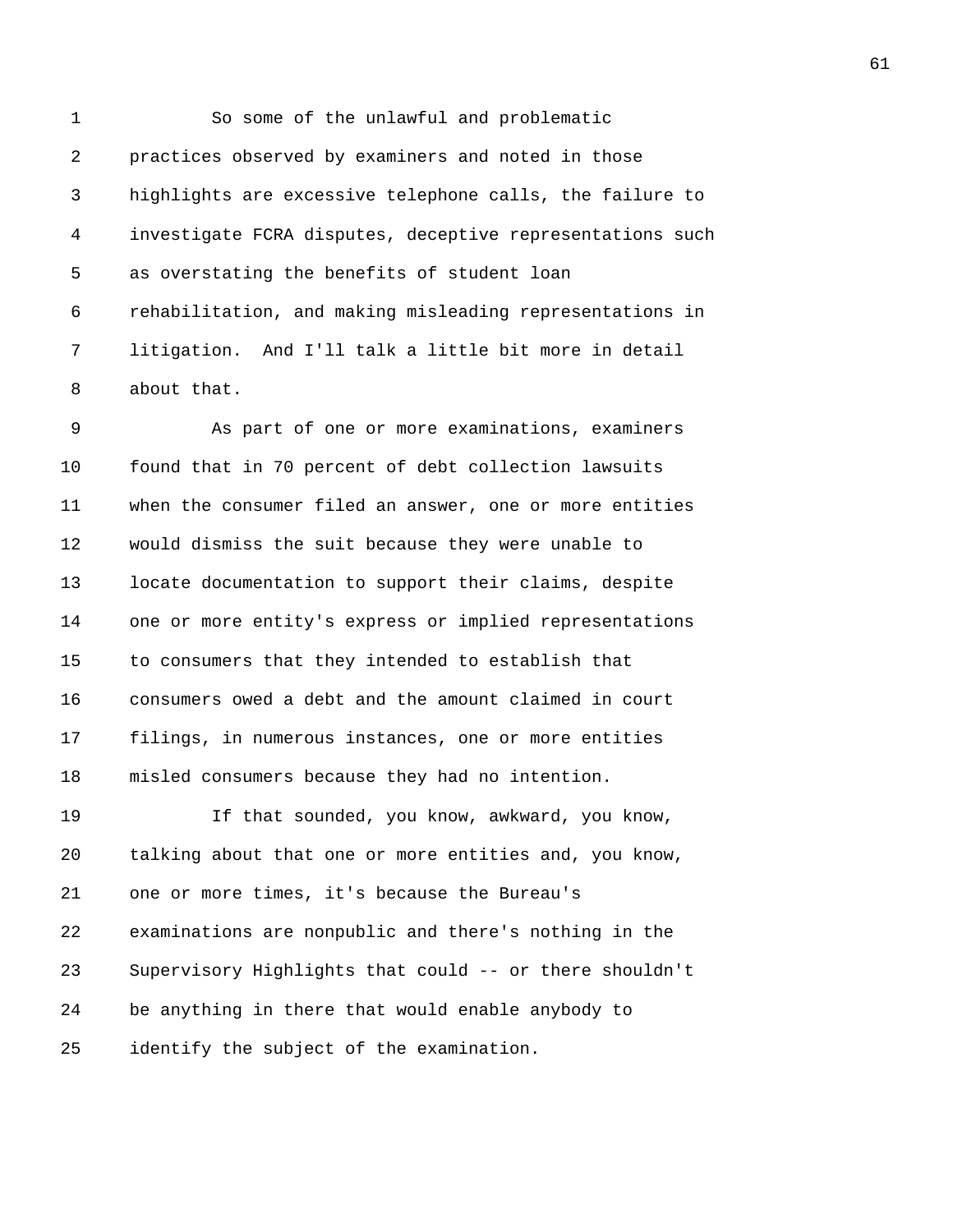1 So, like in that one, we can't -- we're even not 2 saying if it was one examination or five examinations 3 where we saw that issue.

4 There are three bulletins that I thought would 5 be of particular interest to this crowd that have been 6 put out by the Bureau. And they are the Debt Collection 7 UDAAP Bulletin, the Credit Score Representation 8 Bulletin, and the Responsible Conduct Bulletin.

9 The Debt Collection UDAAP Bulletin was put out 10 in 2013 and it's there to make clear that first-party 11 collectors are subject to the general prohibitions 12 against unfair, deceptive, and abusive acts or 13 practices, you know, under the Dodd-Frank Act and that 14 many of those same kind of restrictions -- or many of 15 the kinds of restrictions that are found in the FDCPA 16 would apply to them as well under this other act.

17 That bulletin may not be as necessary now since 18 we've taken several actions against first-party 19 creditors, but that's why it's there, you know, and 20 should give comfort to third-party collectors just to 21 know that we're looking at, you know, everybody.

22 The Credit Score Representation Bulletin warns 23 companies that they should be careful when they make 24 statements about how paying a debt will affect a 25 consumer's credit score, credit report, or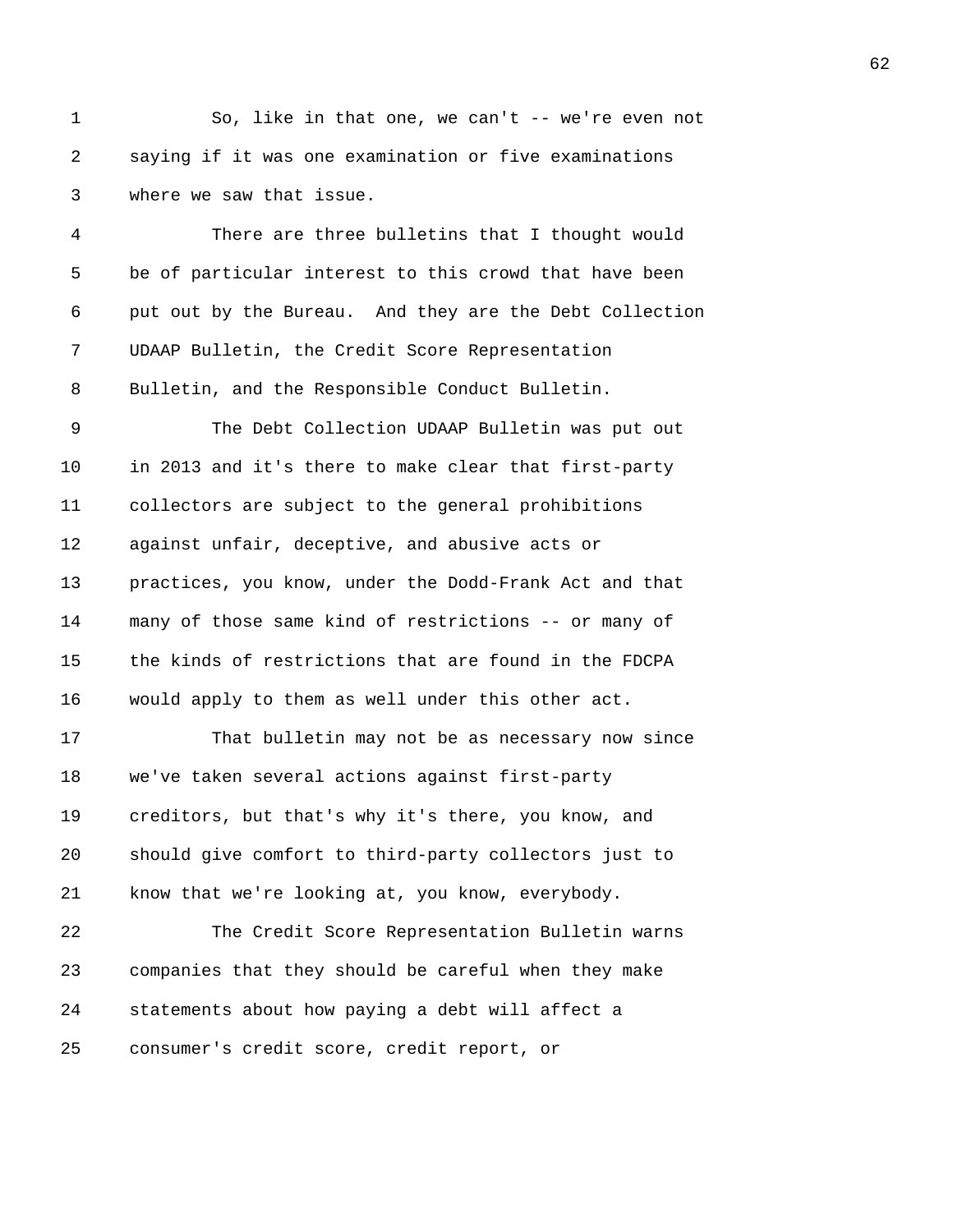1 creditworthiness.

| 2  | And then the Responsible Business Conduct                |
|----|----------------------------------------------------------|
| 3  | Bulletin was also issued in 2013. This was issued to     |
| 4  | inform those subject to the Bureau's enforcement         |
| 5  | authority there are certain activities that they can     |
| 6  | engage in both before and after the conduct in question  |
| 7  | has occurred that the Bureau may favorably consider in   |
| 8  | exercising its enforcement discretion.                   |
| 9  | Specifically, a party may proactively                    |
| 10 | self-police for potential violations, promptly           |
| 11 | self-report to the Bureau when it identifies potential   |
| 12 | violations, quickly and completely remediate the harm    |
| 13 | resulting from violations, and affirmatively cooperate   |
| 14 | with any Bureau investigation going above and beyond     |
| 15 | what's required by law.                                  |
| 16 | If a party meaningfully engages in these                 |
| 17 | activities, which the bulletin collectively refers to as |
| 18 | responsible business conduct, then it may favorably      |
| 19 | affect the ultimate resolution of a Bureau enforcement   |
| 20 | investigation.                                           |
| 21 | It could lead to lower civil money penalties or          |
| 22 | even no civil money penalties or it could even lead to   |
| 23 | us deciding not to take a public action against your     |
| 24 | company.                                                 |
| 25 | And then finally, I want to mention our                  |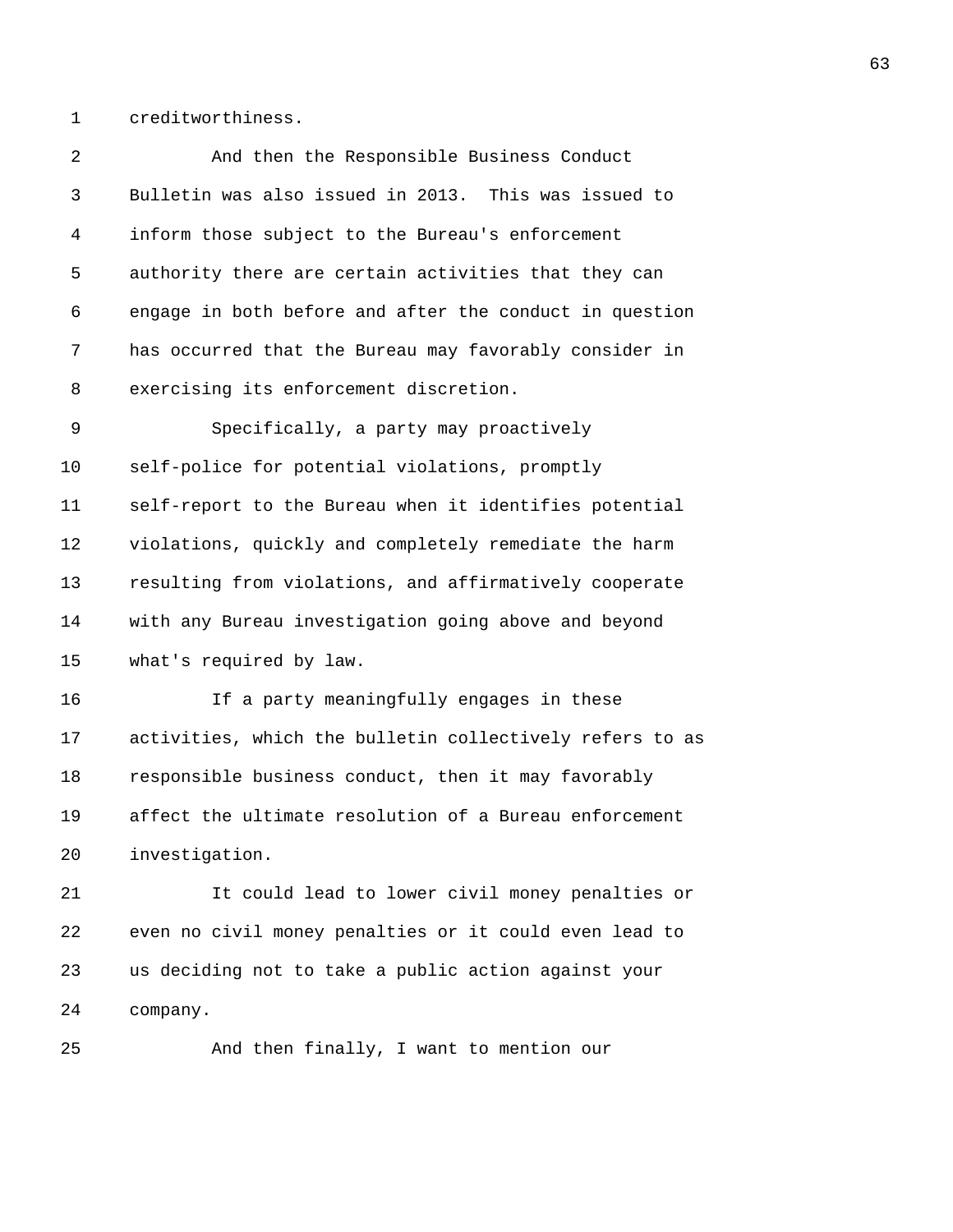1 whistleblower hotline as everyone else up has talked 2 about how much we all rely on tips from industry. I 3 just wanted to make a call for that.

4 Tips can be sent to whistleblower@cfpb.gov. 5 And, you know, whenever those are coming in, we always 6 appreciate, you know, as many details as we can get 7 about who is making them, but we also understand that, 8 you know, there are some people who just don't want to 9 give their name or anything like that and the only way 10 to get the tip is to get it anonymously. 11 And those can be made through that E-mail 12 address or also to a toll-free number (855)695-7974, 13 which is also on our website. 14 And with that, I will pass it on to the 15 Department of Financial Services, to Joy. 16 (Applause.) 17 MS. FEIGENBAUM: Thank you. Good afternoon. 18 I'm going to make a similar disclaimer as my 19 colleagues have, that the views that I express today are 20 my own and not necessarily those of the Superintendent 21 of Financial Services or the Department. 22 And I just want to begin by saying you've heard 23 today about some of the worst abuses that have resulted 24 in numerous enforcement actions by my colleagues and 25 their offices.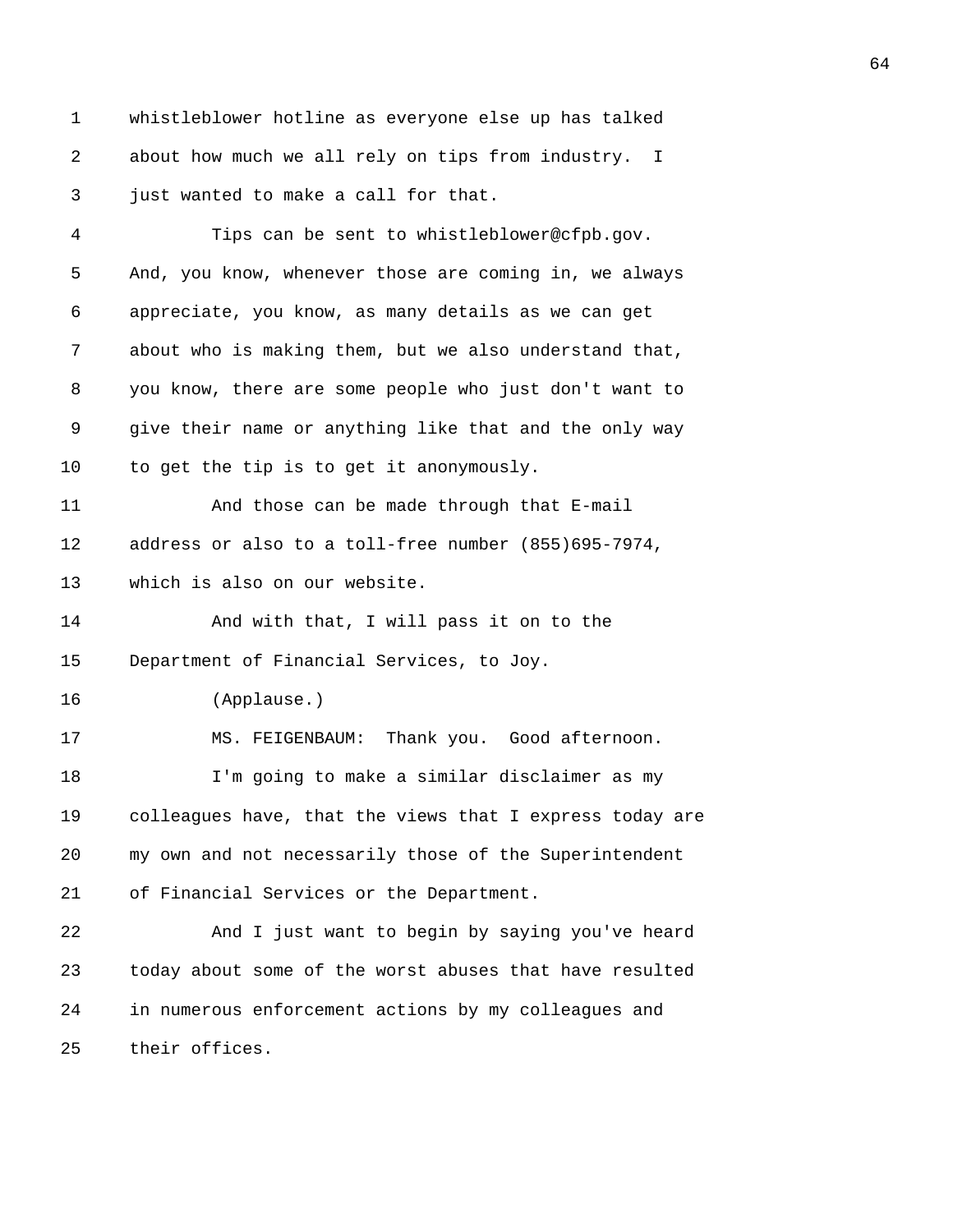| $\mathbf{1}$ | And as I will discuss, like my colleagues, DFS           |
|--------------|----------------------------------------------------------|
| 2            | has enforcement authority and we are pursuing            |
| 3            | investigations and enforcement in this area, but I'm     |
| 4            | going to spend the majority of my time on the            |
| 5            | Department's new regulation.                             |
| 6            | We believe that our regulation should not only           |
| 7            | stop bad practices, but also enable consumers to be      |
| 8            | assured that they're being collected by an entity with a |
| 9            | legitimate right to collect, and that the amount being   |
| 10           | collected is accurate, and that should hopefully result  |
| 11           | in payment in settlement of legitimate debts.            |
| 12           | So under the Financial Services Law, the                 |
| 13           | Department of Financial Services has the authority to    |
| 14           | both regulate and enforce rules against certain          |
| 15           | providers of financial products and services unregulated |
| 16           | by other agencies, what we refer to at the Department as |
| 17           | our gap authority.                                       |
| 18           | And that authority covers any financial product          |
| 19           | or service offered or sold to consumers in New York      |
| 20           | except those that are regulated under the exclusive      |
| 21           | jurisdiction of a federal agency, regulated for the      |
| 22           | purpose of consumer or investor protection by another    |
| 23           | New York State agency, or where DFS rules would be       |
| 24           | preempted by federal law.                                |
|              |                                                          |

25 And in the development of the New York Financial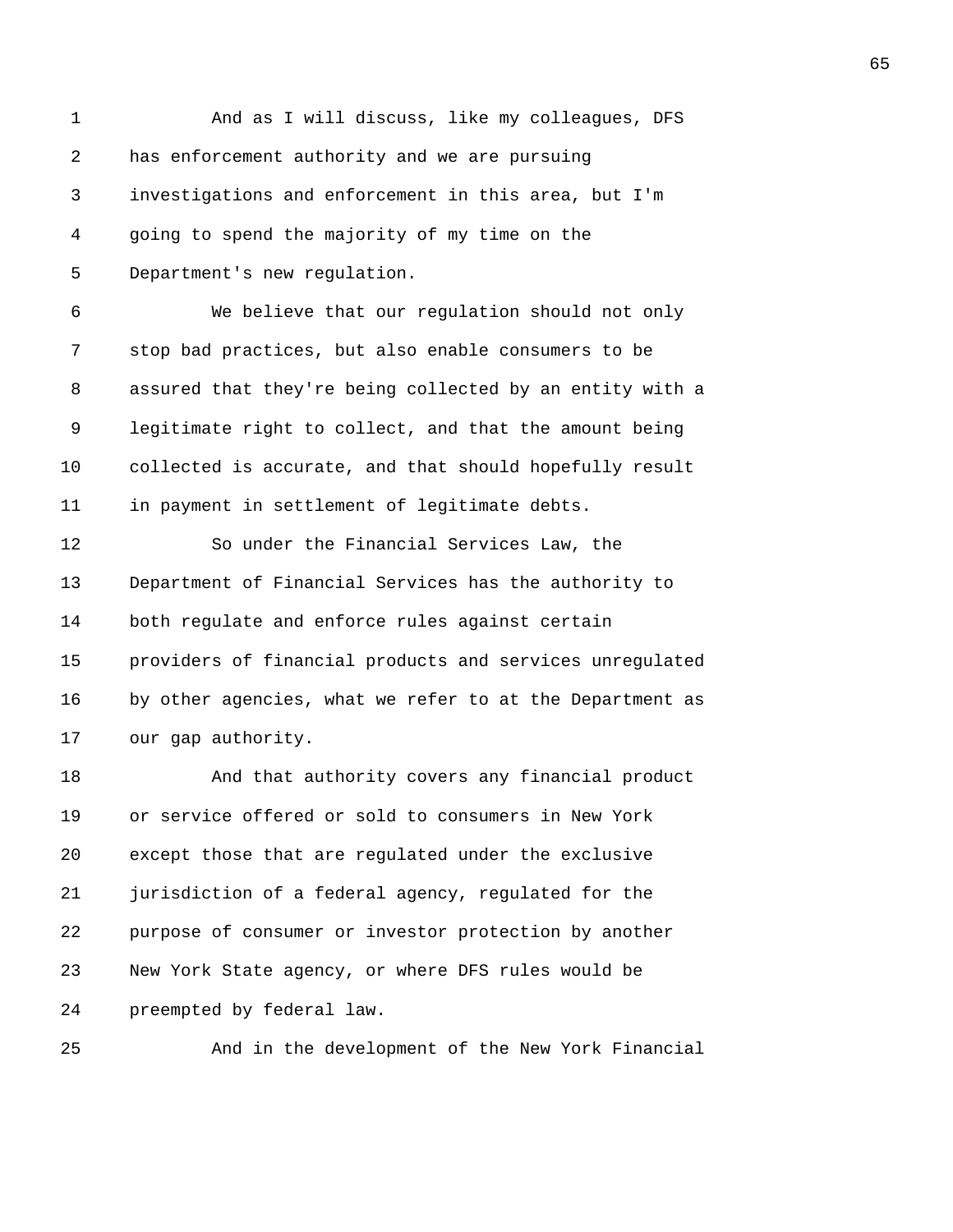1 Services Law, the drafters envisioned debt collection as 2 an area for the Department to address by regulation.

3 The Department also gave -- the FSL, I'm sorry, 4 gave the Department authority to enforce the federal and 5 New York State Fair Debt Collection Practices Act.

6 While many debt collectors operate legally and 7 responsibly, the Department has received numerous 8 complaints regarding debt collection practices, and debt 9 collection abuse is often the most frequent financial 10 complaint filed by consumers nationally and in New York. 11 The Department's debt collection regulations were 12 designed to address the most common issues impacting 13 consumers.

14 The Department's first major initiative under 15 the Financial Services Law gap regulatory authority was 16 our regulation of third-party debt collectors and debt 17 buyers, which covers pre-litigation collection activity 18 throughout New York State.

19 Following review of comments to proposed rules 20 and meetings with interested parties, final rules were 21 adopted in November of 2014 and the rules became 22 effective in March of 2015 while certain provisions go 23 into effect on August 30th, 2015.

24 The rules are enforceable under Section 408 of 25 the Financial Services Law by fines of up to \$5,000 per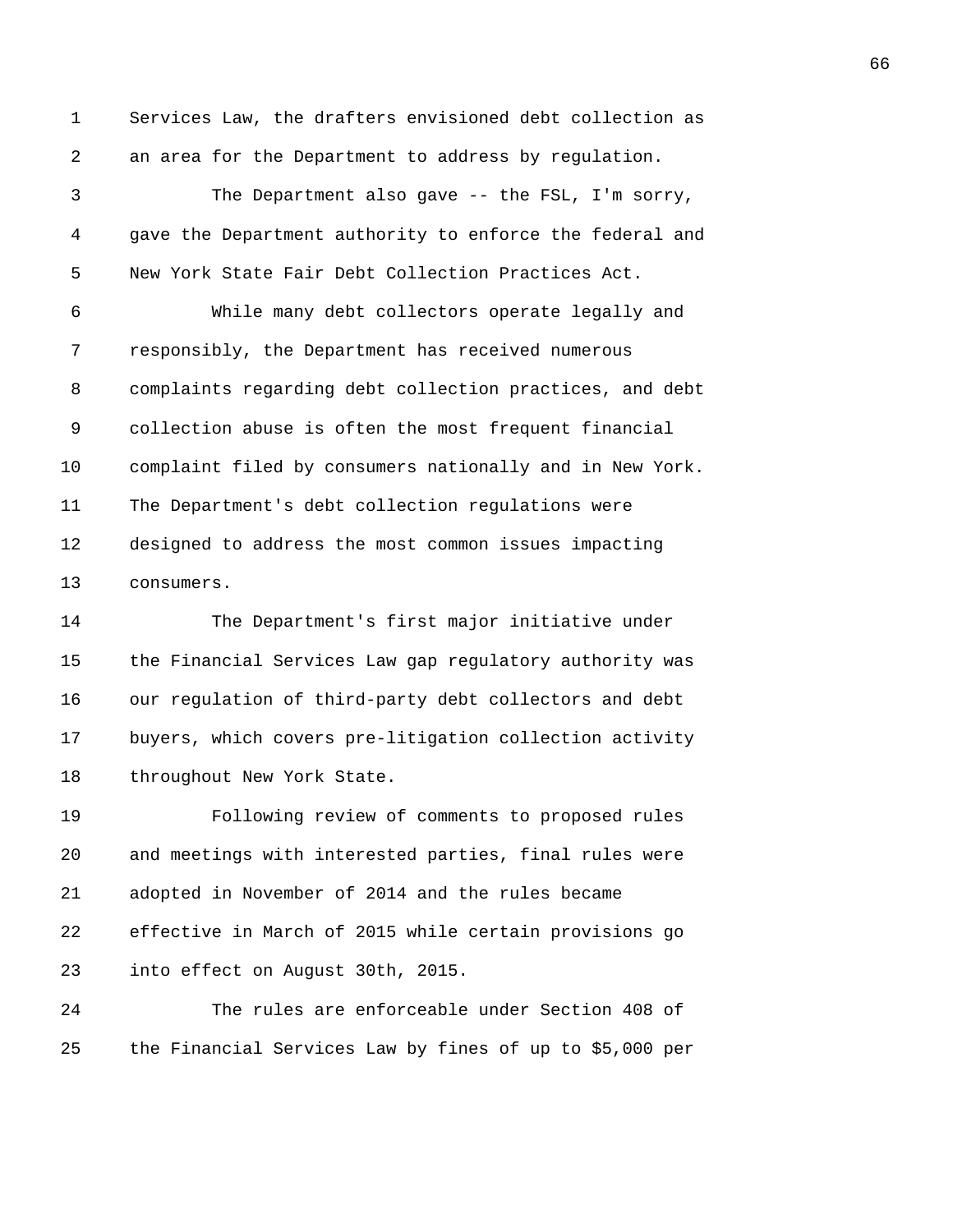1 violation. And the Department also began accepting and 2 mediating consumer debt collection complaints during 3 this period.

4 So I'm going to walk you through the regulation 5 in Section 1.2, required initial disclosures by debt 6 collectors.

7 Within five days after the initial communication 8 with a consumer in connection with the collection of any 9 debt, a debt collector is required to provide a 10 disclosure including the consumer protections under the 11 Fair Debt Collection Practices Act.

12 In addition, the disclosure should include 13 protections under the New York Exempt Income Protection 14 Act.

15 And for the collection of any charged-off debts, 16 within five days after the initial communication with a 17 consumer in connection with the collection of a debt, a 18 debt collector must provide information identifying the 19 debt including the name of the original creditor and an 20 itemized accounting of the debt.

21 In order to give debt collectors time to gather 22 information and develop internal procedures, this 23 requirement to provide information on charged-off debts 24 does not become effective until August 30th, 2015.

25 Moving to Section 1.3, covering the statute of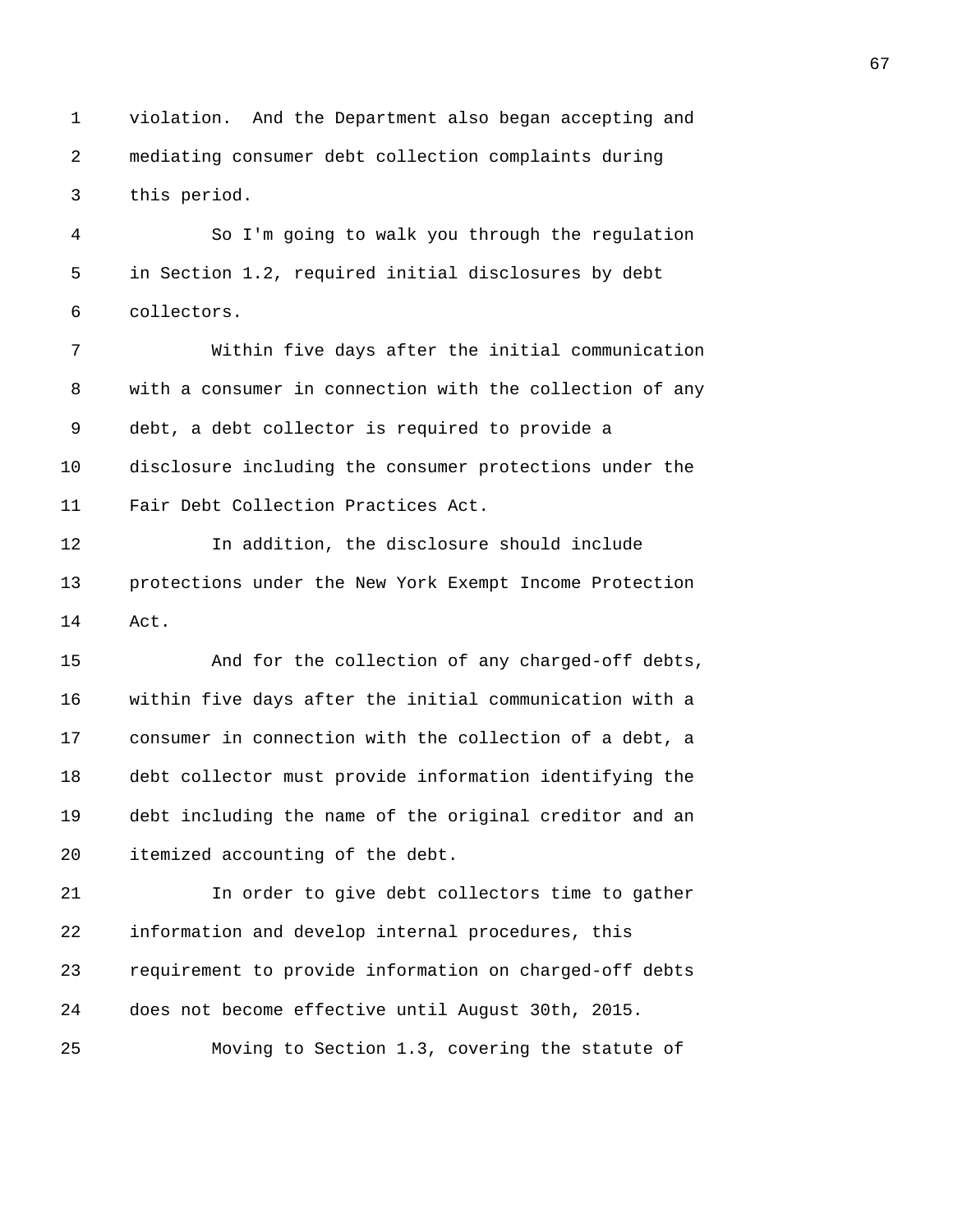1 limitations. Suing to collect a debt on which the 2 statute of limitations has expired violates the Fair 3 Debt Collection Practices Act.

4 If a debt collector sues on an expired debt, 5 despite being a violation of federal law, in New York, 6 the alleged debtor must assert in court as an 7 affirmative defense his or her right to dismiss the case 8 due to the expiration of the statute of limitations on 9 the debt.

10 And while a debt collector may not be able to 11 sue on an expired debt, the debt collector can still 12 attempt collection on the expired debt outside of 13 litigation.

14 Now, some debt collectors take advantage of New 15 York consumers' lack of awareness of the statute of 16 limitations defense when collecting on debts for which 17 the statute of limitations has expired.

18 Consumers who are typically not represented by 19 counsel may fail to assert their rights in court. Some 20 debt collectors may mislead consumers into believing 21 that they can lawfully sue to collect a debt in order to 22 get the consumers to make a payment on their debt.

23 And in some cases, making such a payment could 24 restart the statute of limitations, giving the debt 25 collector a renewed ability to sue on an old debt.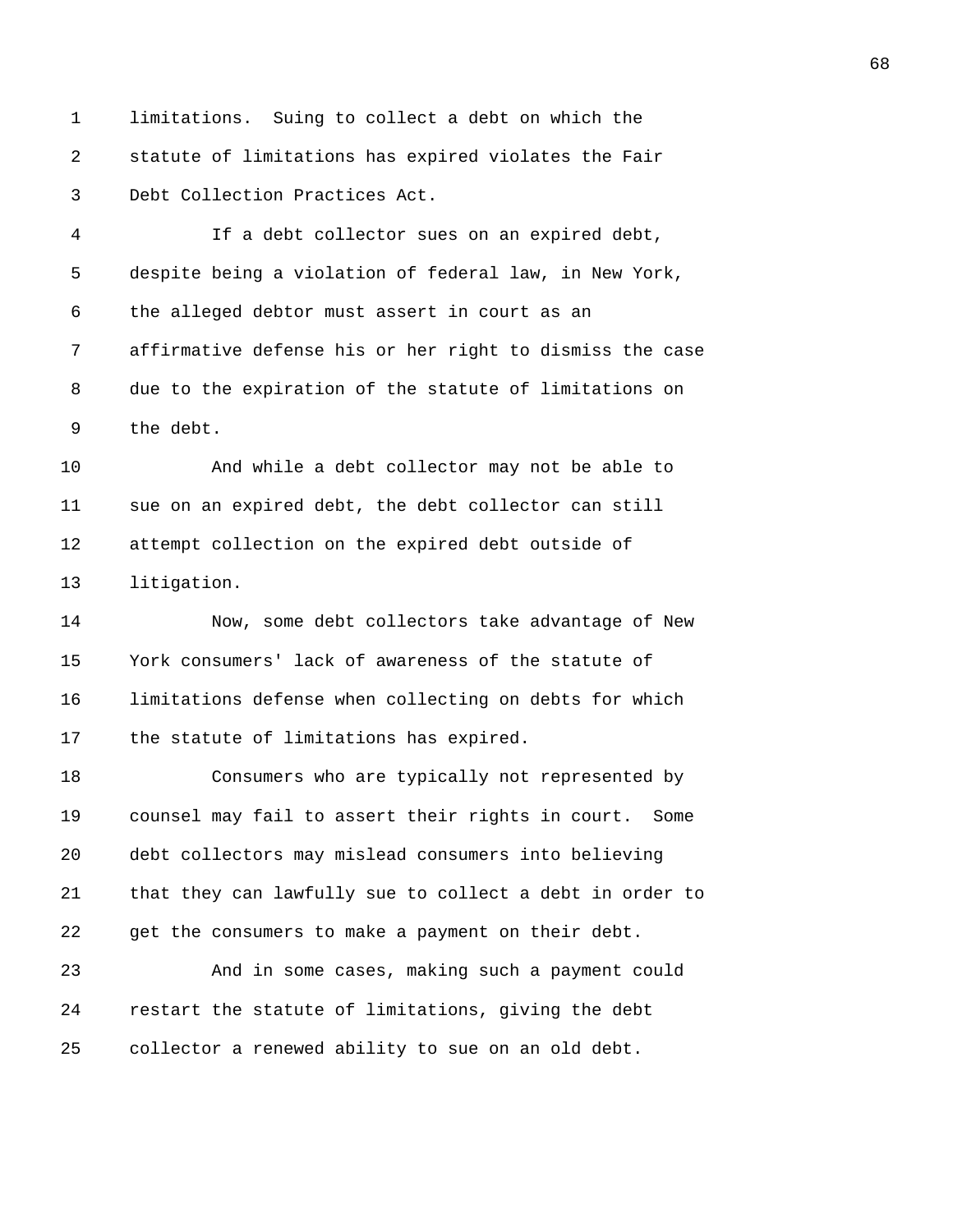| 1  | The regulation requires in Section 1.3 that a            |
|----|----------------------------------------------------------|
| 2  | debt collector must maintain reasonable procedures for   |
| 3  | determining the statute of limitations applicable to a   |
| 4  | debt it is collecting and whether such statute of        |
| 5  | limitations has expired.                                 |
| 6  | If a debt collector knows or has reason to know          |
| 7  | that the statute of limitations for a debt may be        |
| 8  | expired, before accepting payment on the debt, the debt  |
| 9  | collector must provide the consumer notice that the      |
| 10 | statute of limitations has expired.                      |
| 11 | And the notice must be given in the same medium          |
| 12 | by which the debt collector will accept payment. For     |
| 13 | example, if payment is being taken over the phone, the   |
| 14 | disclosure should be provided on the call.               |
| 15 | Debt collectors can use this model disclosure            |
| 16 | provided in the regulation or another disclosure that    |
| 17 | includes the required information.                       |
| 18 | And now I'll turn to Section 1.4, substantiation         |
| 19 | of consumer debts. The Department found that when debts  |
| 20 | are charged off and sold to debt buyers, sometimes       |
| 21 | multiple times over many years, debt collectors may only |
| 22 | receive minimal or inaccurate records.                   |
| 23 | And this can lead to collectors contacting the           |
| 24 | wrong consumer or if prior payments are not recorded,    |
| 25 | claiming the consumer owes more than he or she actually  |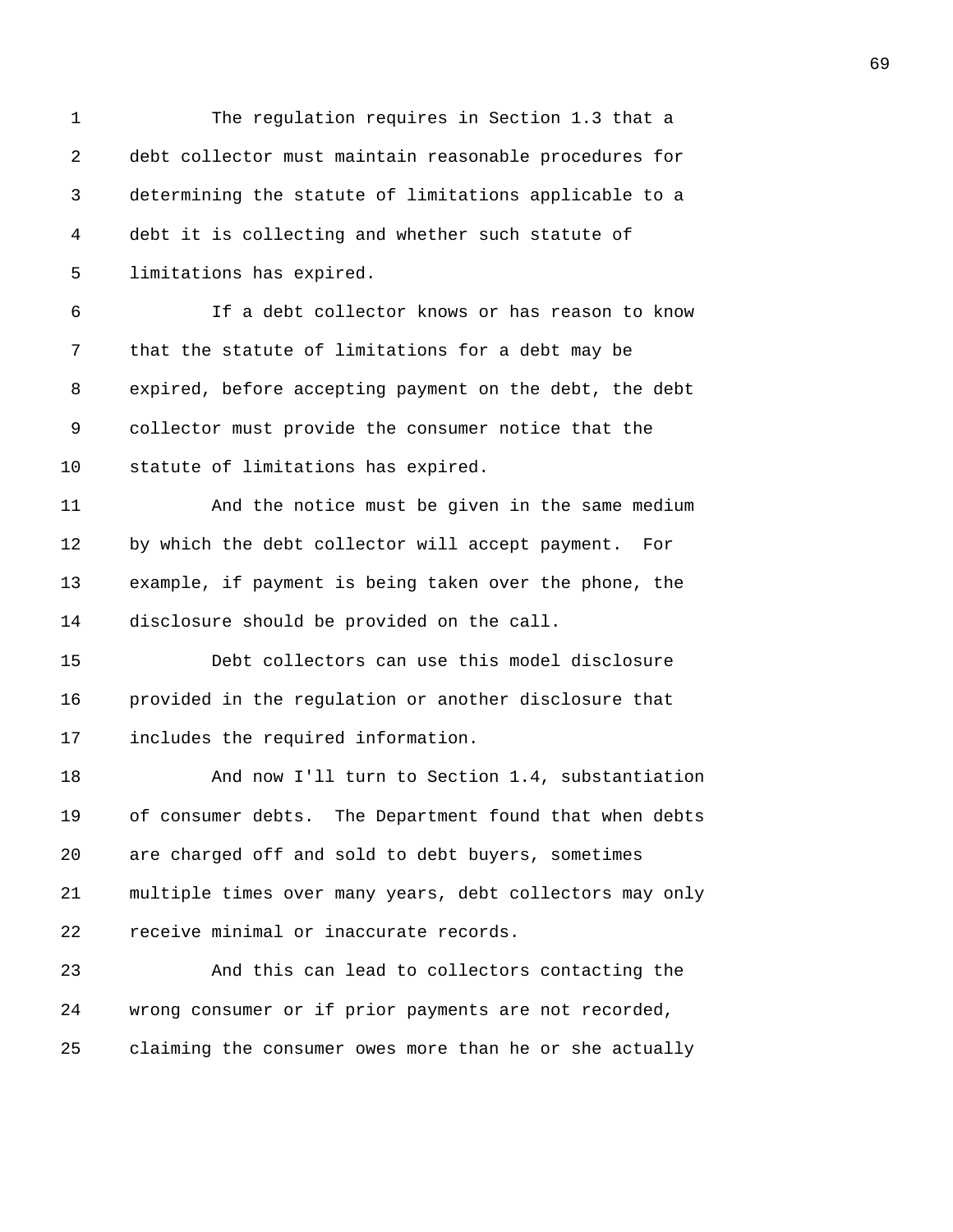1 does.

2 Bad actors may sell the same portfolio of debts 3 multiple times and a consumer may be contacted to pay a 4 debt he or she has already paid. 5 Consumers are confused when a debt collector who 6 is not the original creditor contacts the consumer about 7 debts that haven't been collected on for years. 8 Consumers often don't recognize the collector or don't 9 remember the debt. 10 The regulation in Section 1.4 creates a 11 mechanism for consumers to request information on 12 charged-off debts to help ensure that collectors are 13 collecting from the correct parties and that consumers 14 can be confident that they are repaying legitimate 15 debts. 16 If a consumer disputes the validity of a 17 charged-off debt or the right of a debt collector to 18 collect on a charged-off debt, the debt collector can 19 treat this as a request for substantiation or the debt 20 collector must inform the consumer how he or she can 21 request substantiation of the debt. 22 And a debt collector must provide substantiation 23 to the consumer within 60 days of receiving the request 24 for substantiation. And once a consumer makes a request 25 for substantiation of a debt, the debt collector must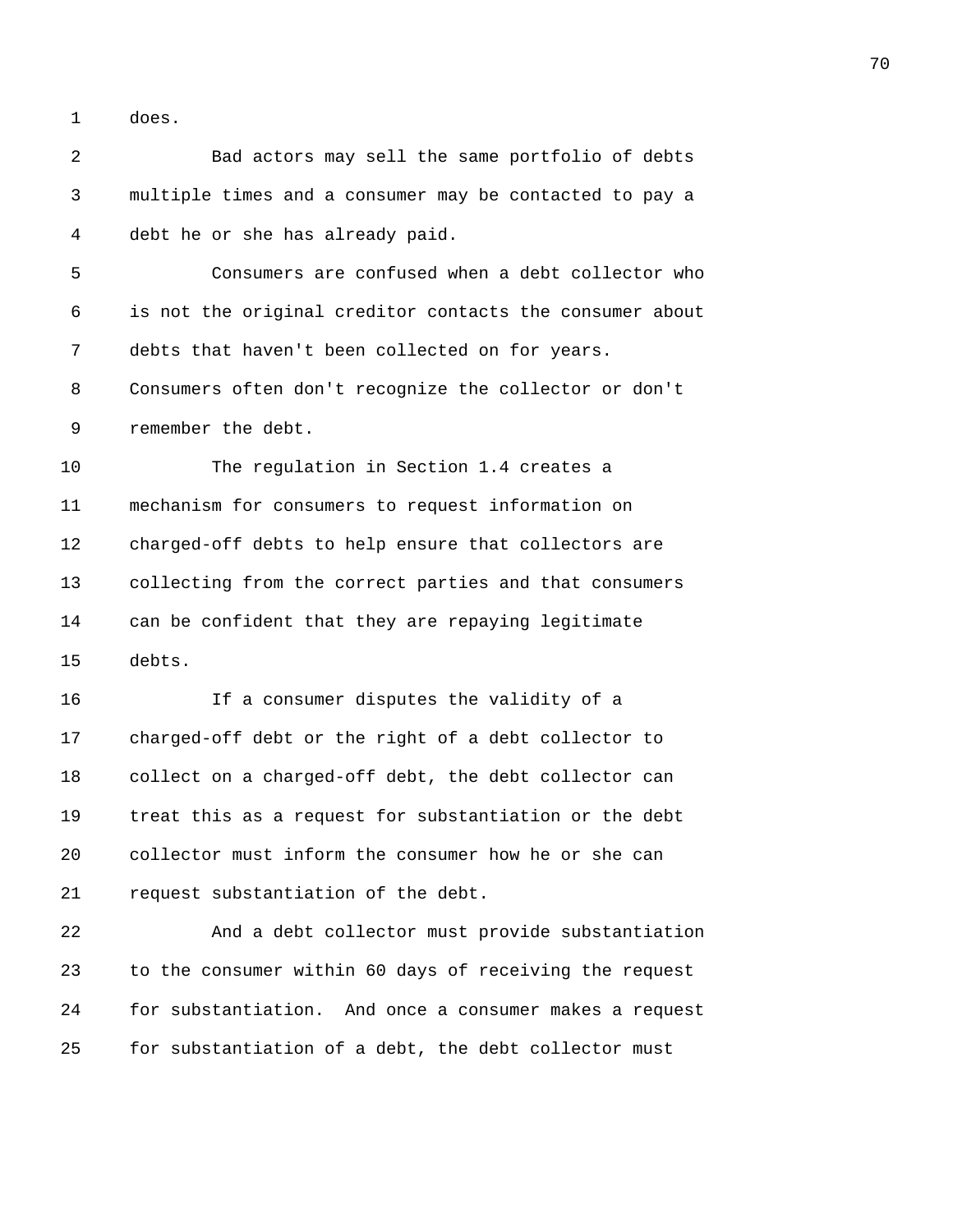1 cease all collection until substantiation has been 2 provided.

3 Substantiation should consist of the signed 4 contract or application that created the debt or, if 5 neither exists, a copy of a document demonstrating that 6 the debt was in fact incurred by the debtor; and the 7 account statement at charge-off or an equivalent 8 document that the original creditor issued to the 9 consumer; and a statement describing the complete chain 10 of title from the original creditor to the present 11 creditor; and records showing the amount and date of any 12 prior debt settlement agreement in connection with the 13 debt agreed to after the effective date of these 14 regulations, which was March 3rd, 2015. 15 And in order to give debt collectors time to 16 gather documentation and develop internal procedures, 17 the requirement to provide substantiation of a debt does 18 not become effective until August 30th, 2015. 19 And now I'm moving to debt payment and debt 20 settlement procedures in Section 1.5 of the regulation. 21 Many consumers complain that after agreeing to a 22 debt payment schedule, their debt is sold to a new 23 creditor who no longer honors their payment plan. 24 Many consumers also complain that after making 25 payments on a debt, debts are sold with inaccurate or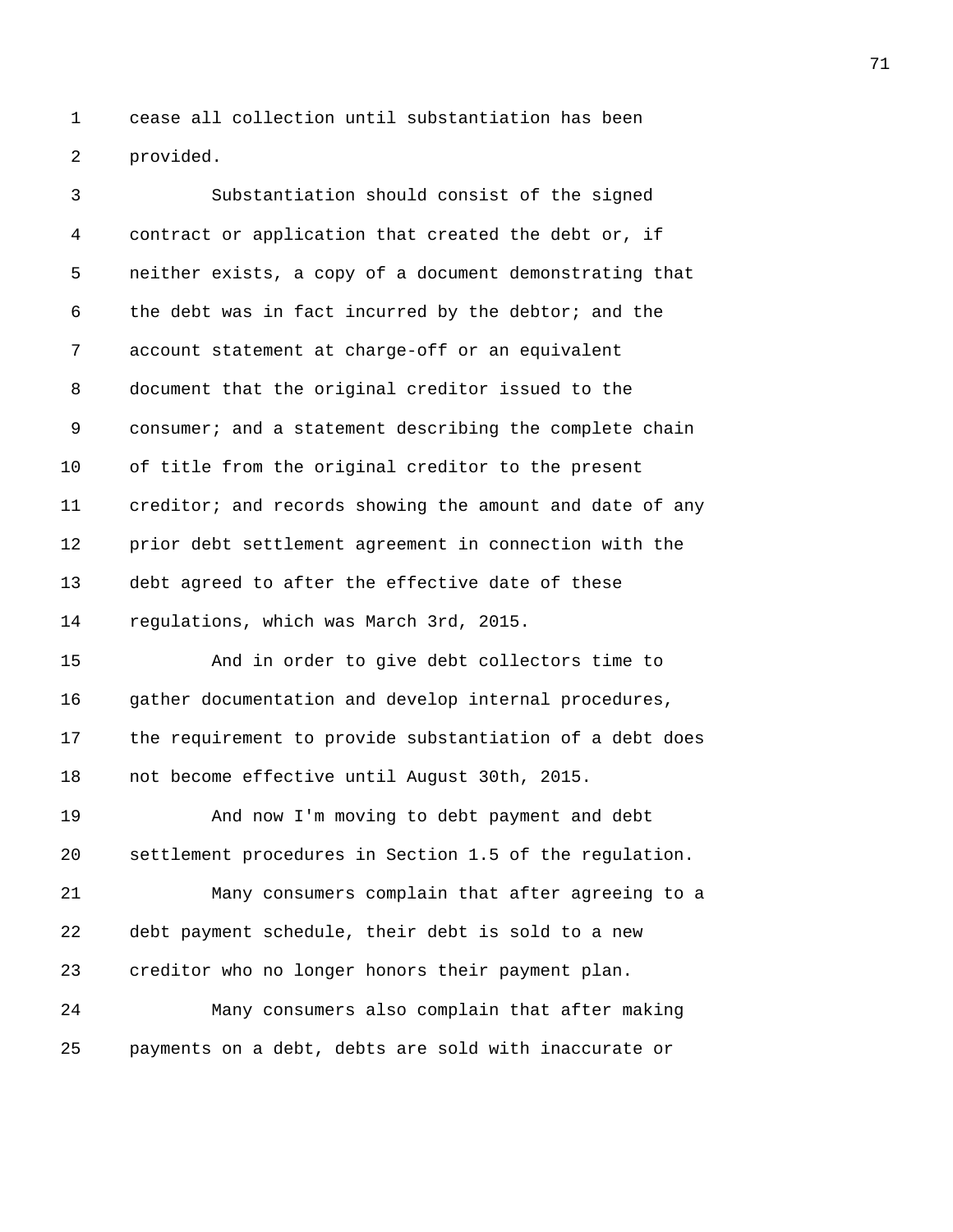1 out-of-date records which fail to show prior payments.

2 The debt settlement procedures I'll now discuss 3 are designed to ensure that debt collectors and 4 consumers have documentation of agreements and payments 5 to avoid disputes and encourage settlements.

6 If a consumer agrees to a debt payment schedule 7 or other debt settlement agreement, the debt collector 8 must within five business days provide the consumer with 9 a written copy of the agreement.

10 And the written confirmation of a settlement 11 agreement should also include a disclosure of the 12 consumer's rights under the New York Exempt Income 13 Protection Act.

14 If a consumer agrees to a debt payment schedule 15 or other debt settlement agreement, the debt collector 16 must while the consumer is making scheduled payments 17 provide the consumer with an accounting of the debt on 18 at least a quarterly basis.

19 And if a debt collector provides monthly account 20 statements, this would suffice and start from either the 21 agreement date or on a calendar-year basis.

22 And after a consumer satisfies his or her debt, 23 the debt collector must send to the consumer written 24 confirmation of satisfaction of the debt within 20 25 business days.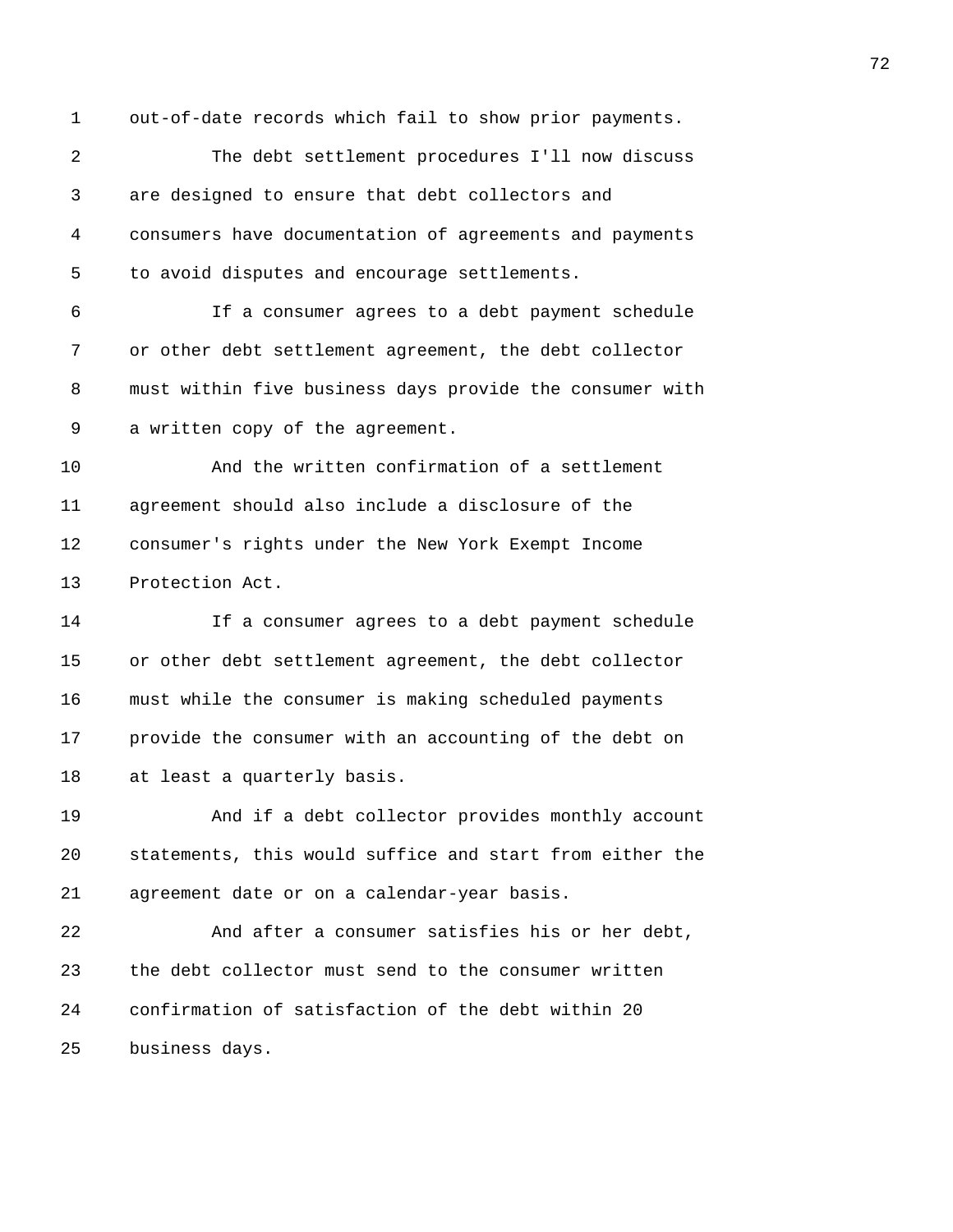| 1  | Now I'll be referring to communication through           |
|----|----------------------------------------------------------|
| 2  | electronic mail in Section 1.6 of the regulation.        |
| 3  | So in order to provide consumers and debt                |
| 4  | collectors faster and easier ways to communicate, the    |
| 5  | regulation permits debt collectors to communicate and    |
| 6  | provide required disclosures by E-mail if the consumer   |
| 7  | voluntarily provided an E-mail account which the         |
| 8  | consumer has affirmed is not the E-mail account          |
| 9  | furnished or owned by his or her employer and the        |
| 10 | consumer consented in writing to receive correspondence  |
| 11 | from the debt collector by E-mail regarding the specific |
| 12 | debt.                                                    |
| 13 | And finally, debt collectors seeking additional          |
| 14 | information about the regulations can find answers to    |
| 15 | frequently asked questions at the website listed.<br>And |
| 16 | we are going to be posting additional FAQs either later  |
| 17 | today or tomorrow.                                       |
| 18 | So thank you very much.                                  |
| 19 | (Applause.)                                              |
| 20 | MR. KANE: Thank you very much, Joy, and the              |
| 21 | other three presenters.                                  |
| 22 | We're now going to take a brief break. We're             |
| 23 | running a little behind schedule, so I'm going to ask    |
| 24 | you to be back here in, I know it's a really short time, |
| 25 | six minutes.                                             |
|    |                                                          |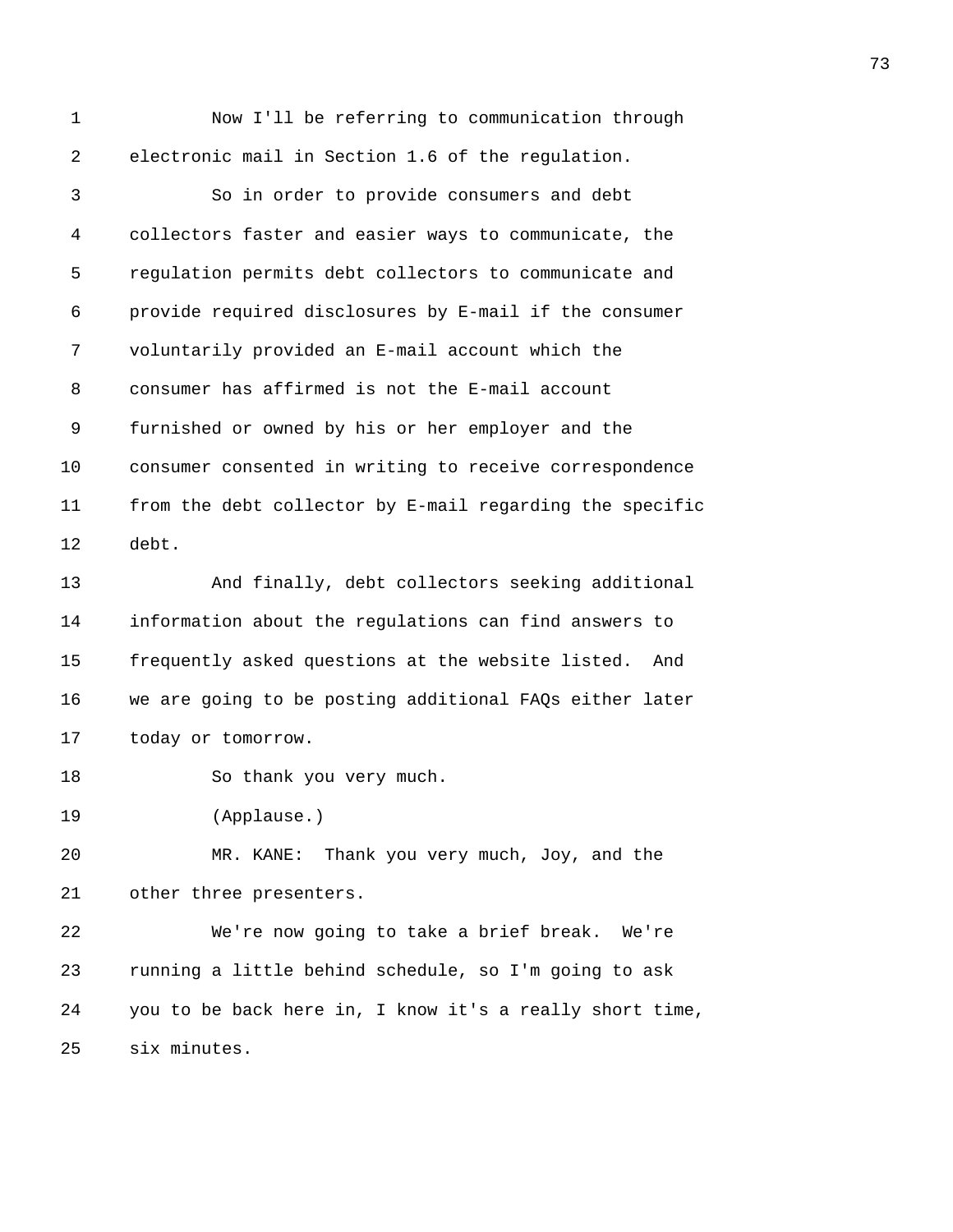| 1  | We're just going to start in six minutes and you         |
|----|----------------------------------------------------------|
| 2  | guys can get back in as soon as you can, but we want to  |
| 3  | leave as much time as possible for all your questions.   |
| 4  | (Whereupon, a recess was taken.)                         |
| 5  | QUESTION-AND-ANSWER SESSION                              |
| 6  | MR. KANE: We're going to get started now with            |
| 7  | the questions. Our four panelists or agency              |
| 8  | representatives can join us on stage. Thank you.         |
| 9  | We'll start off with a long one. We have a few           |
| 10 | that were -- people typed up and handed to us. I think   |
| 11 | they're rather representative.                           |
| 12 | The first one is: Many individuals and                   |
| 13 | companies in this industry have become increasingly      |
| 14 | compliant over time.                                     |
| 15 | While they acknowledge that they cannot                  |
| 16 | guarantee that every attempt to collect on a consumer    |
| 17 | debt is fully compliant with the law, they believe       |
| 18 | they're making significant progress toward operating in  |
| 19 | a more compliant and lawful manner.                      |
| 20 | Those same entities are fearful that misconduct          |
| 21 | in their past or the misconduct of a predecessor company |
| 22 | may be imputed upon an entity that is presently making   |
| 23 | significant efforts toward lawful operation.             |
| 24 | Thus, what criteria do the respective agencies           |
| 25 | consider when determining whether or not to A, start a   |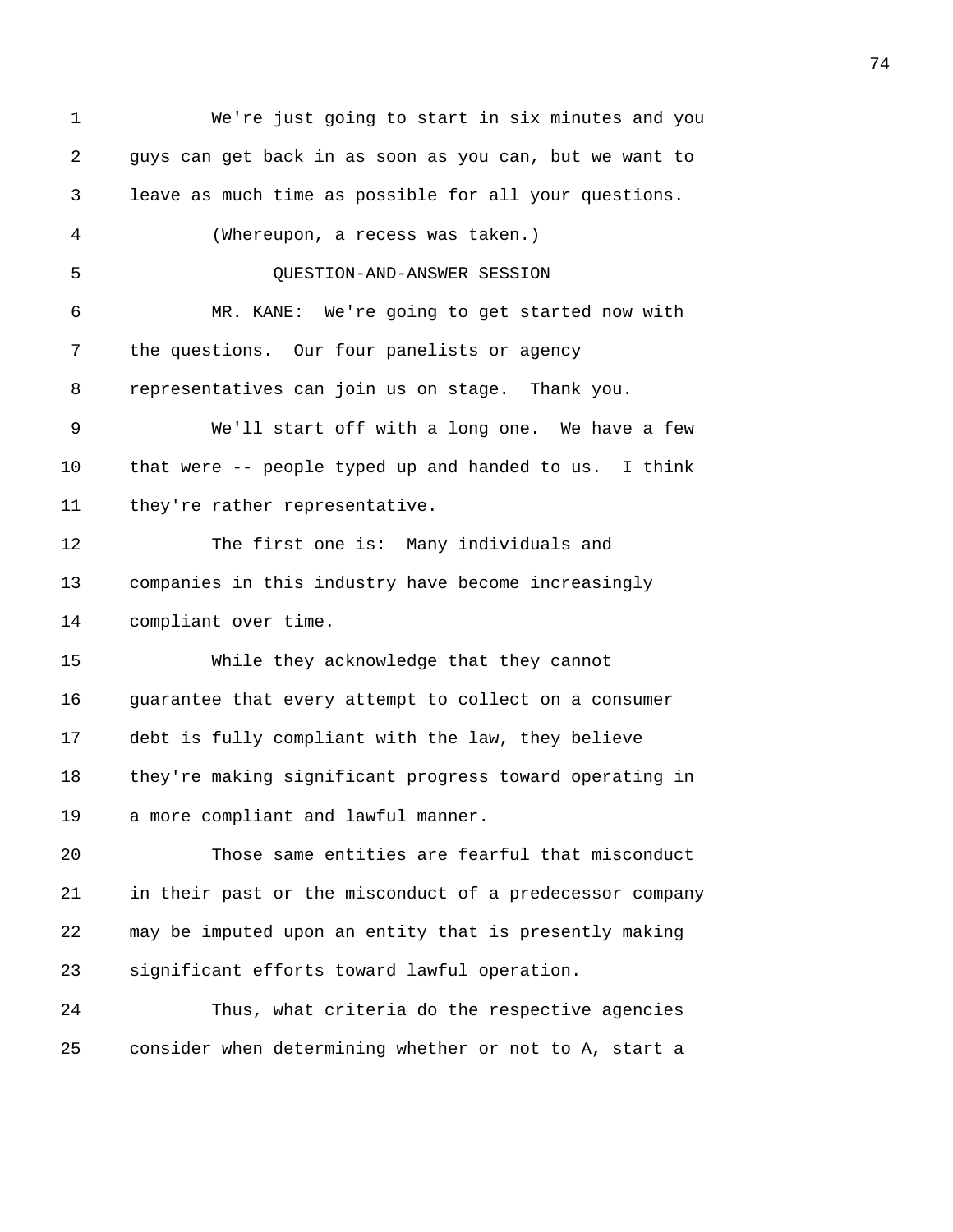1 formal investigation of a company or an individual; and 2 B, commence an enforcement action against a company or 3 individual?

4 Is the inquiry limited in time or scope? Are 5 there any allegations or circumstances that may make an 6 enforcement action more likely?

7 So this is to anyone at the table that wants to 8 address it.

9 MR. KOEGEL: I'm happy, Tom, to take a first 10 crack and then let other people pipe in their 11 experiences.

12 Let me just first say that, you know, just 13 because you turned over a new leaf or maybe there was a 14 change in ownership, that doesn't wipe the slate clean. 15 Those consumers were still harmed.

16 But, I will say that at the FTC, anyway, we take 17 into account a number of factors when making a decision 18 about whether to open an investigation and then what is 19 the appropriate, you know, approach in terms of 20 remedies.

21 And you know, as you might imagine, it's a bit 22 of a fluid decision. These are -- some of this is 23 subjective, some of it is objective, and we weigh all 24 these things together. It's not precise calculus, but 25 here are some of things that we look at.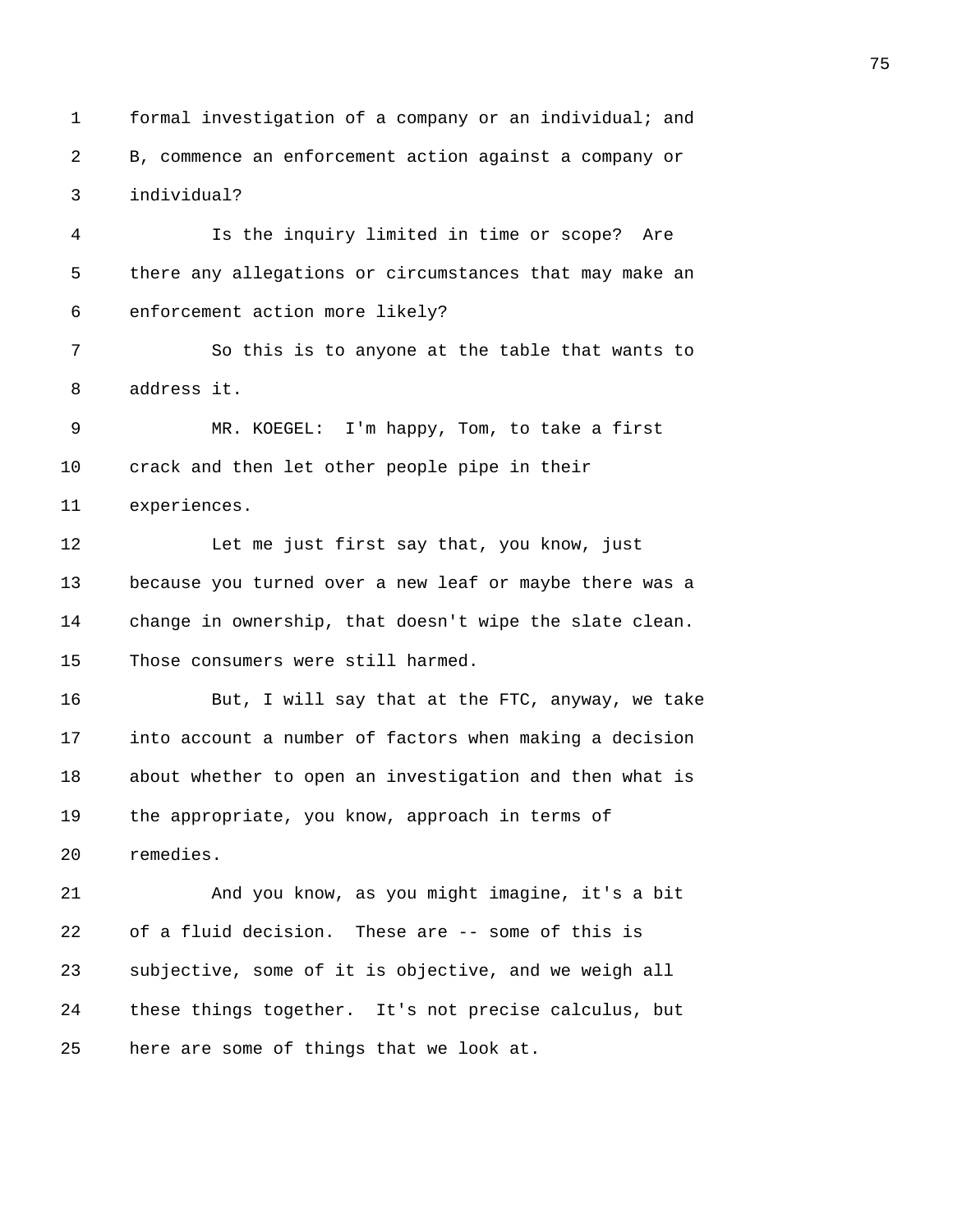1 First of all, you know, we are going to look at 2 the number of violations or the number of complaints, 3 you know, the frequency of the unlawful practices. 4 Second, we're going to look at the extent of 5 consumer injury. You know, along with that is going to 6 be the egregiousness of the violation. If somebody just 7 forgets, you know, one account falls through the cracks 8 and doesn't get a validation notice, that's very 9 different from repeated violent threats or threats of 10 arrest. 11 We also look at the apparent willfulness of the 12 violation. So, you know, again, we would factor in was 13 there a real compliance program that was in place? Were 14 there real efforts to try to monitor compliance? And I 15 think I alluded to this in some of my comments as well. 16 We're also looking very closely at the FTC at 17 the history of regulatory actions and FDCPA lawsuits. 18 So are you already under a recent order for the same 19 conduct? 20 You know, did you flout it anyway? Are you 21 being responsive to consumer complaints that either come

22 in to your office, come to the BBB, come to the State 23 AG's office, or coming into the CFPB? Are you making 24 real efforts to address the complaints in that respect? 25 And how are you responding to private FDCPA lawsuits?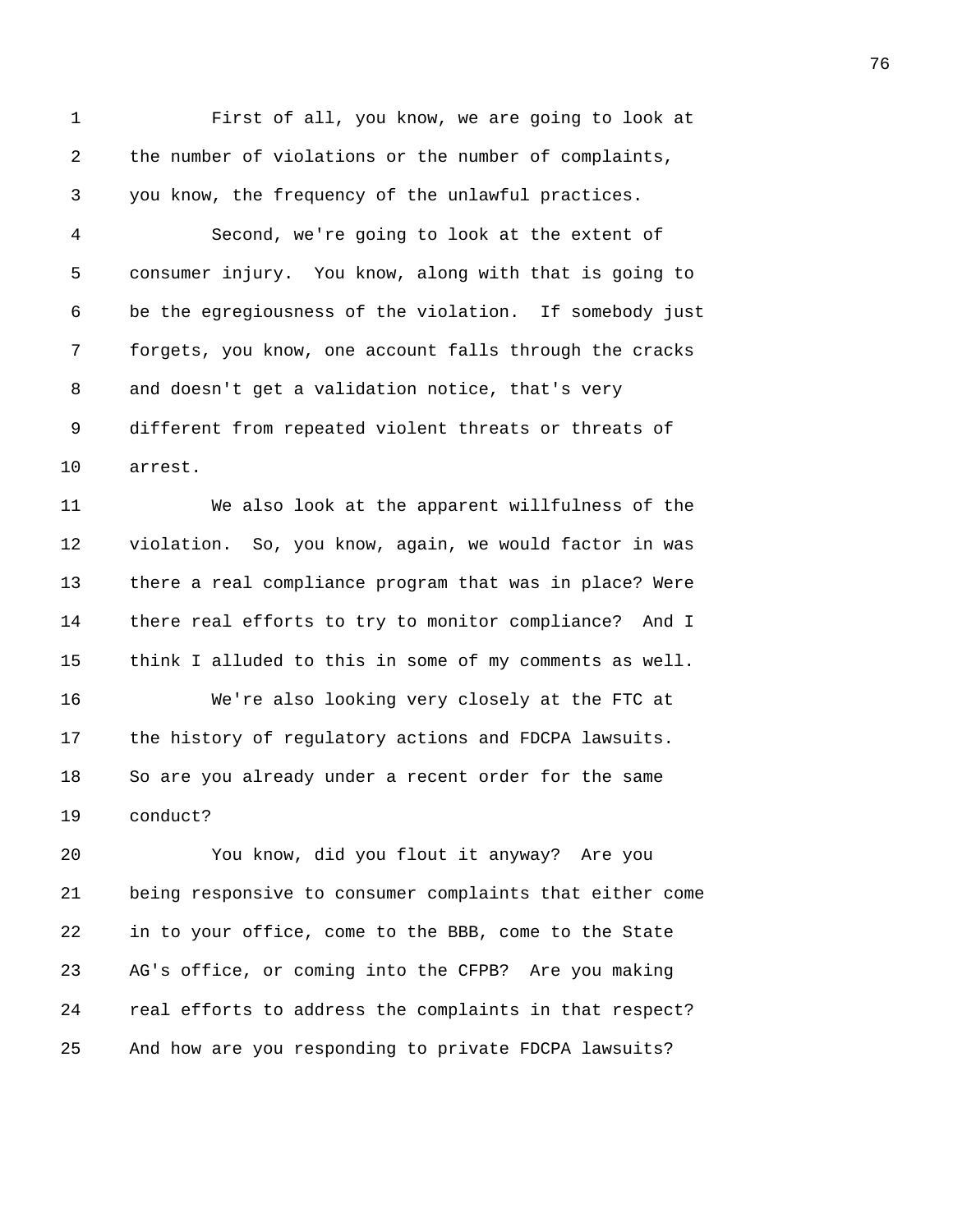1 We balance a lot of that stuff, of course, with 2 the size of the company in terms of the number of 3 violations versus the size of your operation, you know. 4 We are also looking, again, I think I alluded to 5 this earlier, are you frequently changing your name? Do 6 you have multiple d/b/a's? Do you have some kind of 7 elaborate corporate structure for no apparent business 8 reason other than to try to evade liability for your 9 actions? 10 And then, you know, once we get into the 11 situation with you, you know, how responsive are you 12 during the investigation? How cooperative are you? 13 Have you taken intermediate action to address and fix 14 some of the problems that we're finding? 15 So, you know, we're looking, at least at the 16 FTC, at all of these things at the same time. So, you 17 know, you don't -- like I said, you don't get a clean 18 slate just because you turn over a new leaf, but it does 19 get factored in. 20 MR. MORRISSEY: To say that we don't look for 21 perfection would be an understatement. Certainly not 22 perfection in terms of what each individual collector 23 may do on an individual call. 24 If you look at the cases that our office has

25 investigated, we are looking at, for the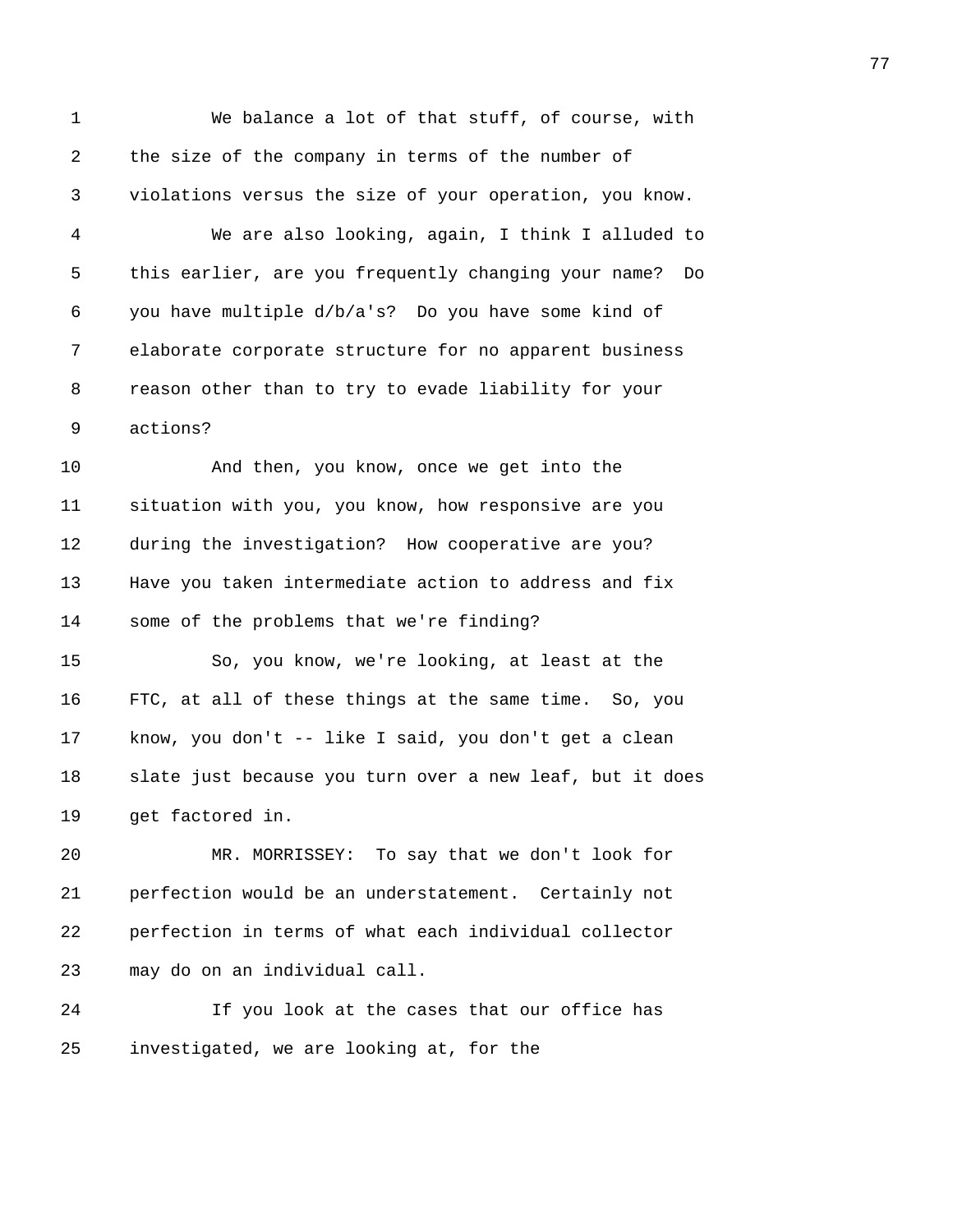1 most part hundreds of complaints.

| $\overline{a}$ | And they may be complaints that have come into                       |
|----------------|----------------------------------------------------------------------|
| 3              | our office. They may be complaints that have come into               |
| 4              | the FTC. And we check both databases to see the                      |
| 5              | behavior of the collection business, but I can guarantee to you that |
| 6              | we have not brought a case based on the poor behavior of             |
| 7              | one single collector.                                                |
| 8              | When we talk about the number of violations,                         |
| 9              | it's important to talk about the number within the                   |
| 10             | context of the size of the company.                                  |
| 11             | 40 violations with a company that has five                           |
| 12             | collectors looks very different to me than 40 violations             |
| 13             | at a company that has 200 collectors. So when we talk                |
| 14             | about number of violations, I just want to add that it's             |
| 15             | also relative to the size of the company.                            |
| 16             | But there is one thing that will automatically                       |
| 17             | result in an investigation and that is if you falsified              |
| 18             | your address, or you falsified                                       |
| 19             | your name, because one of the reasons we don't have                  |
| 20             | complaints is that you've represented that you're in                 |
| 21             | California and the complaints are going to the AG in                 |
| 22             | California and not to us.                                            |
| 23             | So falsification of address is pretty automatic,                     |
| 24             | at least in our book, at least to start an                           |
| 25             | investigation.                                                       |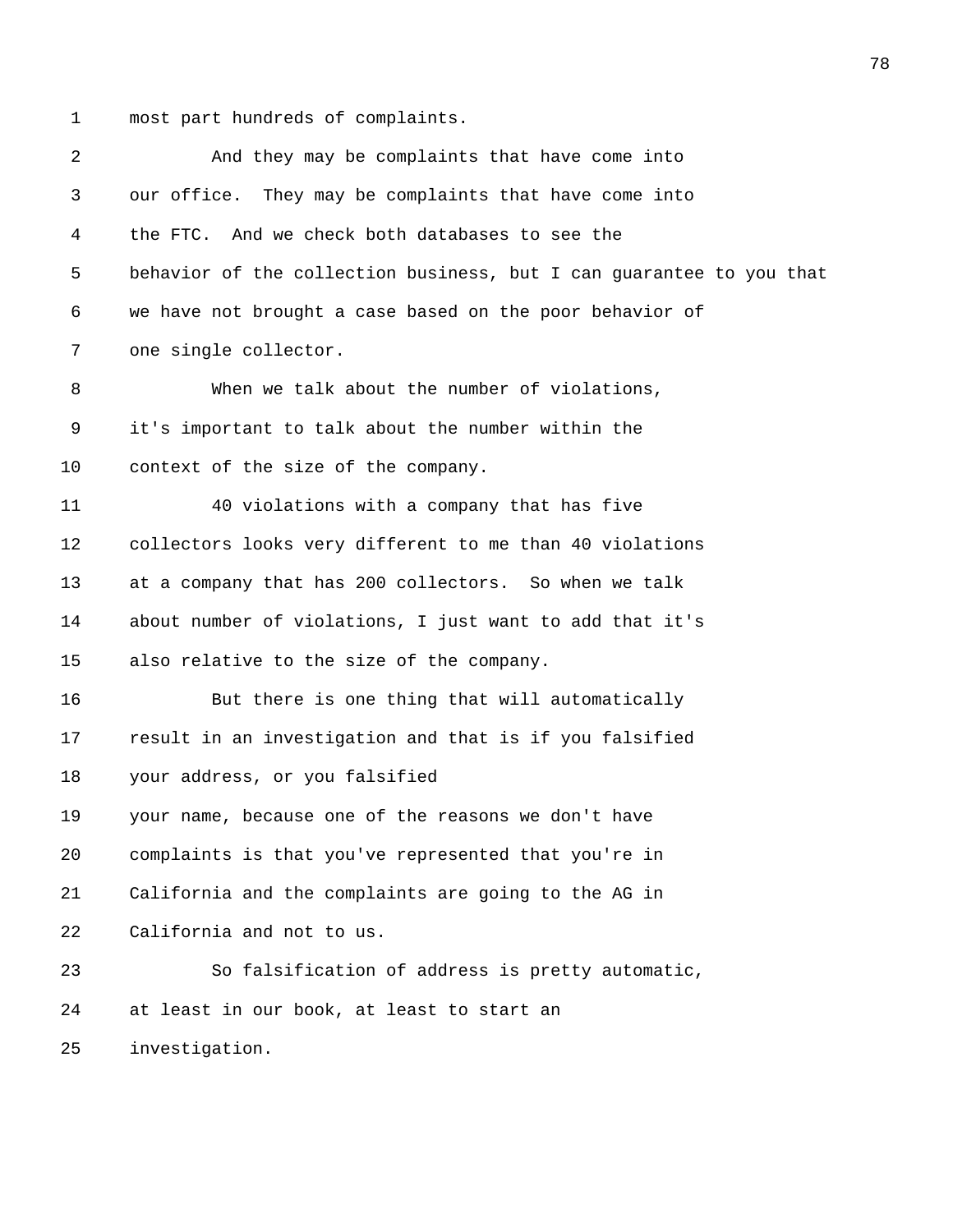1 And falsification of your website. We had a 2 case where the website had falsified the address. It 3 falsified everything that the company did. It even had 4 pictures of people that weren't real people that worked 5 for the company. 6 So that kind of deliberate falsification of a 7 website immediately causes us to undertake an 8 investigation. 9 MR. NODLER: I would add to the same things that 10 they said, you know, about number of complaints and the 11 egregiousness of the conduct. 12 Something else on the CFPB -- or for the CFPB is 13 a lot of our investigations come out of examinations. 14 And a lot of times, as I was alluding to before about 15 the responsible business conduct, that when our 16 examiners uncover some unlawful activity, if the company 17 really steps up and, you know, is: "Okay. We're going to remediate. 18 We're going 19 to pay back all this money that we collected, you know, 20 while doing this, while making this deceptive claim or 21 while doing whatever," then that's something that can, 22 you know, go a long way with the CFPB to decide, okay, 23 we're going to maybe focus our enforcement resources on 24 the company that's not volunteering to refund all of the 25 money, so. But, and everything else that everyone said.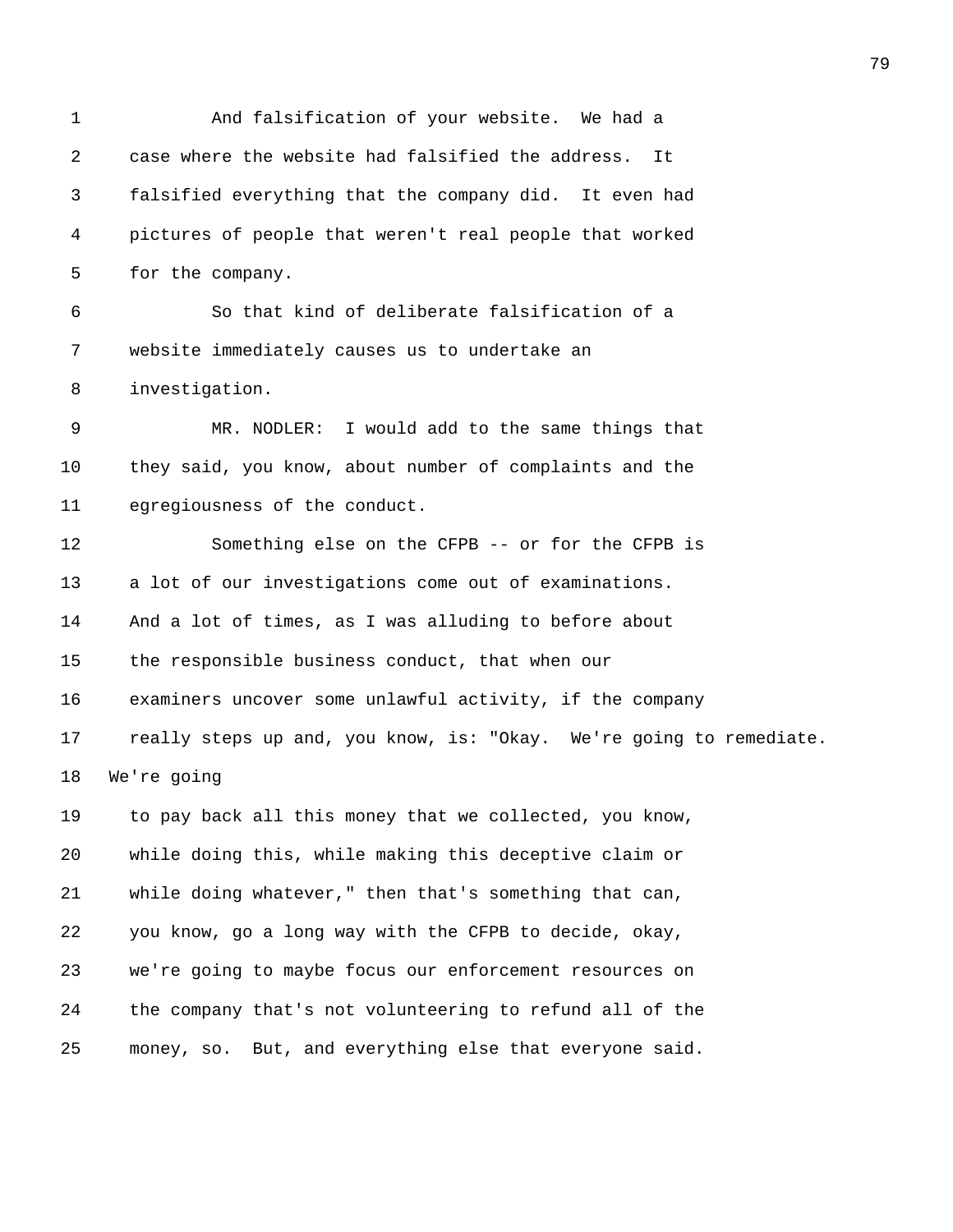| $\mathbf 1$ | MS. FEIGENBAUM: And I would echo what my                 |
|-------------|----------------------------------------------------------|
| 2           | colleagues have said. Self-report. Certainly if there    |
| 3           | are past violations, they still need to be addressed,    |
| 4           | but self-reporting and more recent compliance and        |
| 5           | cooperation are certainly factored in in any             |
| 6           | investigation and enforcement action.                    |
| 7           | Thanks.<br>MR. KANE:                                     |
| 8           | This is for our New York law enforcers:<br>Some          |
| 9           | states require debt collectors to post a bond in order   |
| 10          | to operate. When will we see New York adopt this         |
| 11          | regulation?                                              |
| 12          | MR. MORRISSEY: I probably should have started            |
| 13          | at the beginning of my remarks to say that my views are  |
| 14          | only my views and I neglected to do that.                |
| 15          | It's something that requires a legislative fix and       |
| 16          | it's not something as an Assistant Attorney General that |
| 17          | I can comment on because it's not an appropriate role of |
| 18          | me to comment on political solutions as contrasted with  |
| 19          | lawsuits, but I feel your pain.                          |
| 20          | This is for -- anybody at the table<br>MR. KANE:         |
| 21          | can address this:                                        |
| 22          | Is there are any appetite for a self-disclosure          |
| 23          | program for companies looking to improve compliance and  |
| 24          | start fresh? I envision something similar to             |
| 25          | Medicare/Medicaid self-disclosure statutes.              |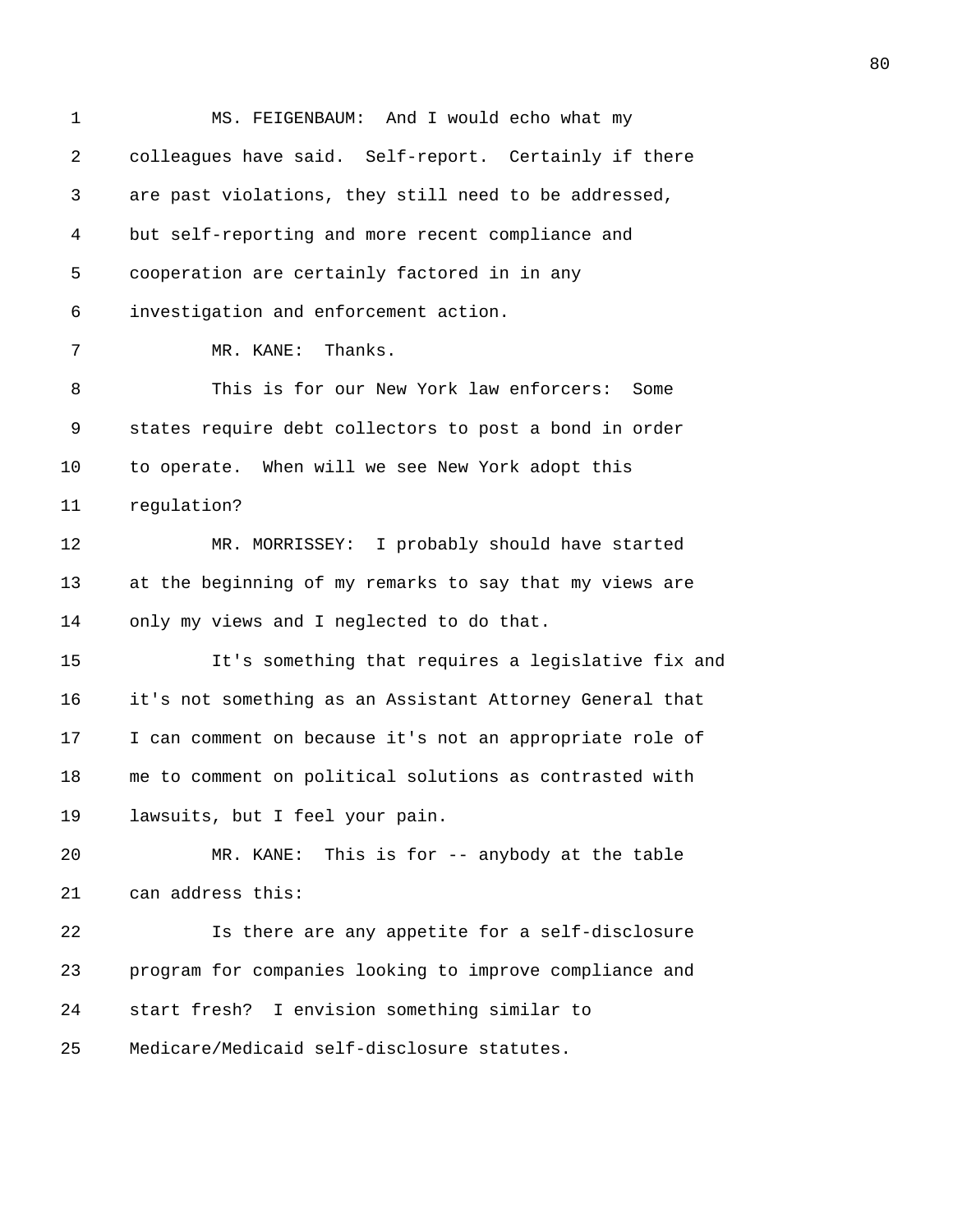1 Anybody?

| 2  | MR. NODLER: I would bring up the responsible             |
|----|----------------------------------------------------------|
| 3  | business conduct again. At the CFPB, where when          |
| 4  | somebody does self-report a violation, then it is        |
| 5  | certainly looked upon favorably.                         |
| 6  | We also actually have another project in our             |
| 7  | office? I think it's in markets. Catalyst, John, is      |
| 8  | that in markets?                                         |
| 9  | MR. MCNAMARA: Yes, Catalyst.                             |
| 10 | MR. NODLER: Yes. So we also have a project               |
| 11 | called Project Catalyst --                               |
| 12 | MR. MCNAMARA: I'm sorry, Greg. That's front              |
| 13 | office.                                                  |
| 14 | MR. NODLER: Oh, front office. Okay.                      |
| 15 | So we have a project at the CFPB where companies         |
| 16 | who are looking to try something out, try something new  |
| 17 | in financial services that may be a disclosure that      |
| 18 | wouldn't align exactly with current -- a current         |
| 19 | disclosure in a regime but they think it might be better |
| 20 | for consumers than the existing law, then they can come  |
| 21 | and they can present that idea to the Bureau and         |
| 22 | sometimes get some kind of safe harbor to try something  |
| 23 | out, which, you know, I don't know how appropriate that  |
| 24 | would be with debt collection, but I mean, anybody who   |
| 25 | is a covered person can submit applications.             |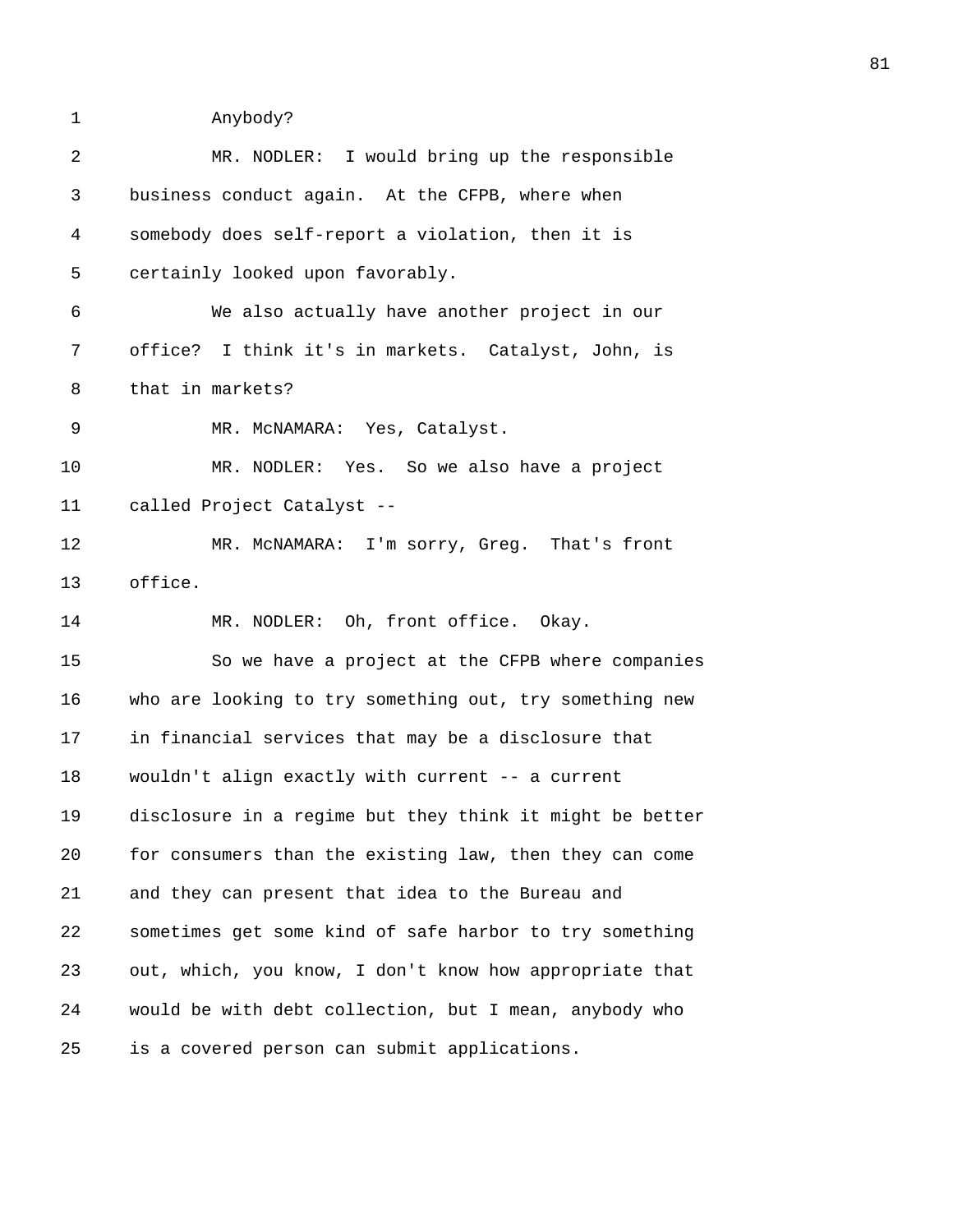1 MR. KANE: This one is for Joy: 2 If a debt collector sends a settlement agreement 3 offer to the consumer in writing and the consumer 4 accepts it by paying per terms, must any further 5 documents be required? would a further document be 6 required? 7 MS. FEIGENBAUM: No, that agreement initially 8 sent will suffice. 9 MR. KANE: If a company is shut down for fraud, 10 why is the no action brought -- why is there no action 11 brought against the data provider or software vendor? 12 MR. KOEGEL: I'll take a crack at this since I 13 think we've been in the business of filing cases that 14 seem to end up with really bad debt collectors being put 15 out of business. 16 You know, I guess generally what we've been 17 seeing in the cases that have resulted in asset freezes 18 and receiverships has been behavior that, you know, we 19 attribute entirely to the debt collector itself and the 20 debt collection practices. 21 They are not violations that generally stem 22 from, you know, some issue with the software or 23 something like that. 24 So, for instance, in cases that we've brought 25 recently in Buffalo as I described before, the common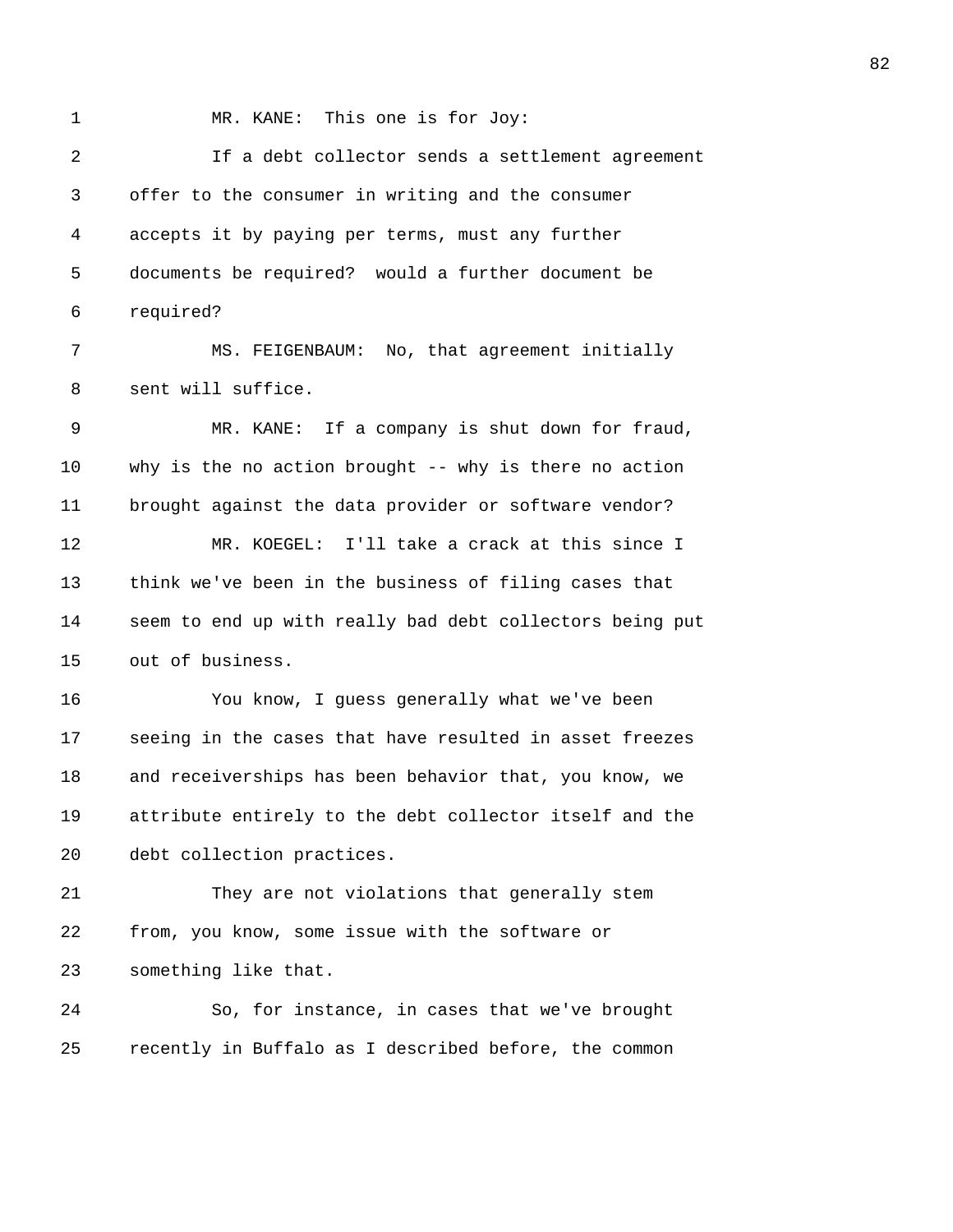1 threads have been, you know, false threats of arrest, 2 false threats of litigation, wanton and willful 3 disclosure of debts to third parties, failure to give 4 required notices.

83

5 None of those things stem from, you know, a bad 6 phone vendor or software vendor or anything like that. 7 Now, if we found a debt buyer -- or a debt seller out 8 there, I should say, who is wilfully selling bogus 9 portfolios of debts or who is double-selling the same 10 portfolio to multiple debt collectors, that's a 11 different story.

12 Then when the debt collector who buys that 13 portfolio goes and collects on that debt, if he does so 14 in good faith thinking that he's got a good portfolio, 15 he really has very little culpability there and we will 16 be looking at the person who wilfully is violating the 17 law and committing the deception there, the debt seller 18 who is selling bogus portfolios.

19 So the short answer to that question is, if the 20 facts present themselves in such a way that the service 21 provider is culpable, that's absolutely something that 22 we would look at within the bounds of our statutory 23 authority, but generally the cases we've pursued 24 recently haven't presented those fact patterns. 25 MR. NODLER: And I'll say for the CFPB,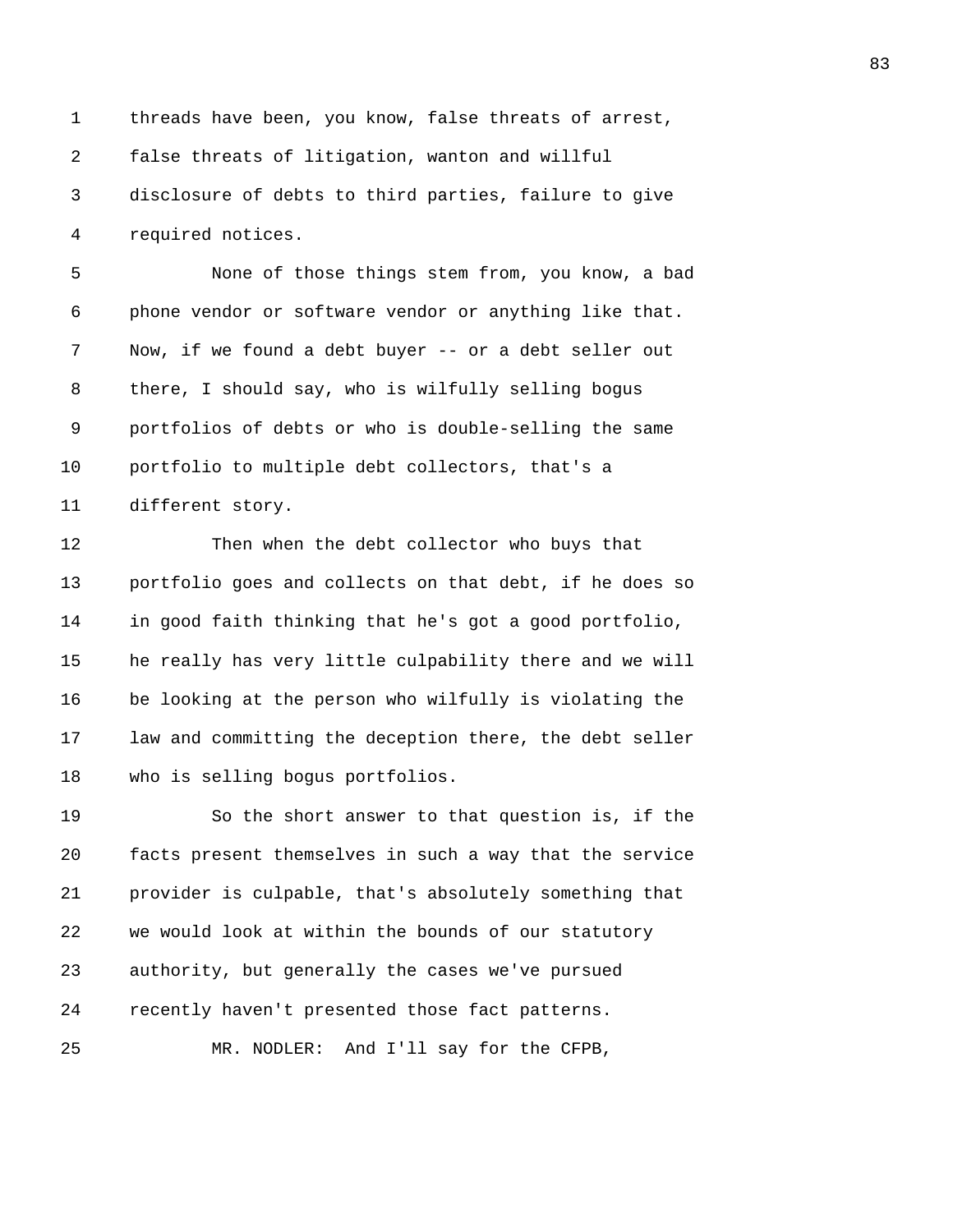1 something that's in the Dodd-Frank Act and the CFPA, 2 it's unlawful for the covered person to commit an 3 unfair, deceptive, or abusive act or practice, but it's 4 also unlawful for someone who provides substantial 5 assistance to the commission of a UDAAP. 6 And in one of the cases that I mentioned where, 7 you know, there are a million names and we refer to it 8 as the Universal Debt case because that was one of the 9 companies, but we also brought actions against the -- 10 you know, the telephone company and payment processors. 11 And for that, it's that they have to -- it's 12 "know or should have known" and we allege that they 13 should have known they were providing assistance to 14 unlawful practices. 15 MR. MORRISSEY: And we have issued subpoenas to 16 software developers. And the simple fact is we've never 17 seen any evidence to suggest that there was any 18 collusion, frankly, between software developer and the 19 particular company. 20 But believe me, we've looked at it because when 21 we saw the same program coming up over and over again, 22 it did pique our interest. 23 When you refer to the data provider, I'm not 24 sure what that means, but if you're referring to the 25 debt buyer who places debt with a shop that is shut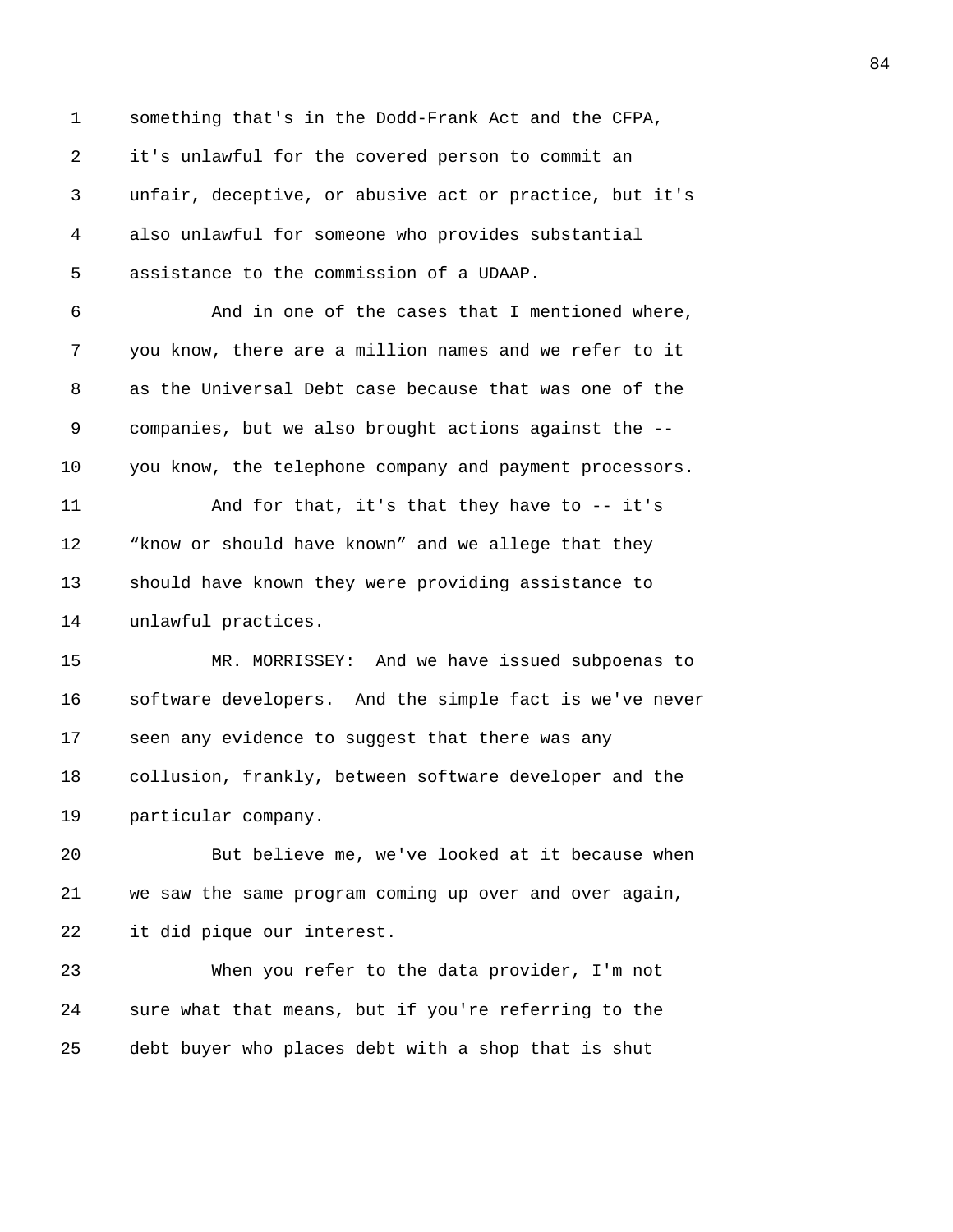1 down, why aren't we going back to the debt buyer? Please 2 don't make the assumption that we're not. 3 MR. KANE: Thanks. Another one of our typed 4 questions: 5 The dividing line between the FTC and CFPB is 6 murky as both agencies are either enforcing claims on 7 behalf of the Federal Government. 8 We understand that the agencies share some 9 information. We also understand that the statutes 10 giving each agency its jurisdiction vary in scope and 11 conduct covered. 12 What distinguishes cases that are taken by the 13 FTC versus those taken by the CFPB? To what extent are 14 the agencies sharing information? 15 MR. KOEGEL: Greg, you want me to go first? 16 MR. NODLER: Go for it. 17 MR. KOEGEL: So the short answer is we are 18 coordinating and sharing extensively. And I think 19 frankly that's been reflected in the work that we've put 20 out there both on our own and jointly. 21 So just going back to the beginning, the 22 Dodd-Frank Act anticipated coordination. The two 23 agencies have signed the memorandum of understanding 24 that created and implements a safe framework for 25 coordination and cooperation, but it does not divvy up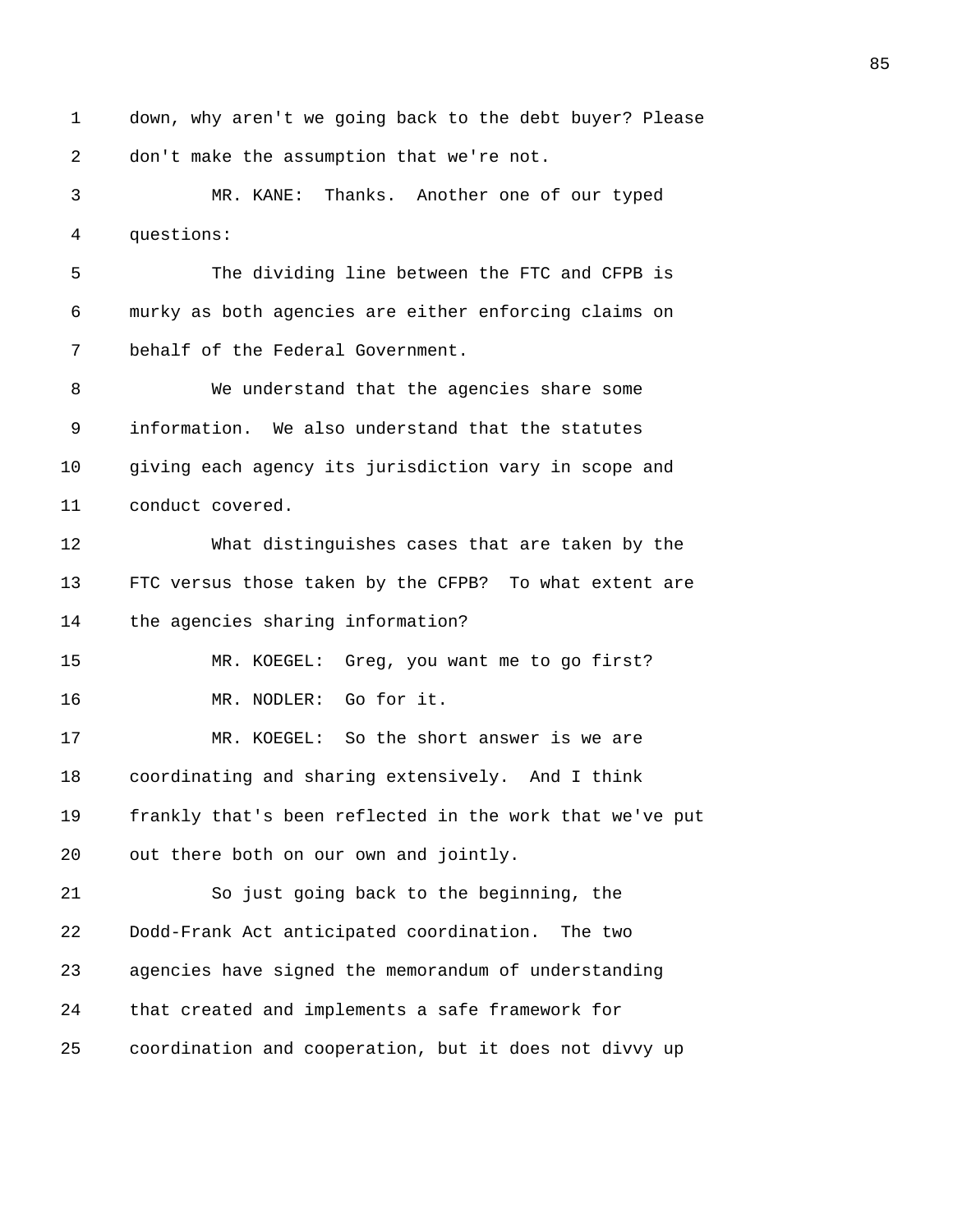1 areas.

| 2  | So among other things, coordination means that             |
|----|------------------------------------------------------------|
| 3  | we ensure that each agency knows what the other agency is  |
| 4  | doing, that we have consistency in approaches where        |
| 5  | practical and appropriate, that we avoid duplication of    |
| 6  | efforts, and that we avoid unintended double-teaming.      |
| 7  | The coordination does not preclude a joint or              |
| 8  | coordinated investigation. In fact, we just did that in    |
| 9  | Green Tree this spring.                                    |
| 10 | It doesn't mean that either agency is going to             |
| 11 | abdicate its authority or its role, particularly here in   |
| 12 | debt collection. I think you see that. We're both up       |
| 13 | here at the table.                                         |
| 14 | And it doesn't mean that either agency is going            |
| 15 | to become the primary regulator or enforcer. There's       |
| 16 | enough bad behavior going around right now, so we don't    |
| 17 | need to do that.                                           |
| 18 | So how do we coordinate? If you're interested,             |
| 19 | there are senior-management-level meetings twice a year.   |
| 20 | There are midlevel management meetings on a quarterly      |
| 21 | basis.                                                     |
| 22 | There are staff-level working groups that Greg             |
| 23 | and I helped start, frankly, when we were in prior         |
| 24 | positions that meet even more frequently than that.<br>And |
| 25 | there's frequent informal communications amongst staff.    |
|    |                                                            |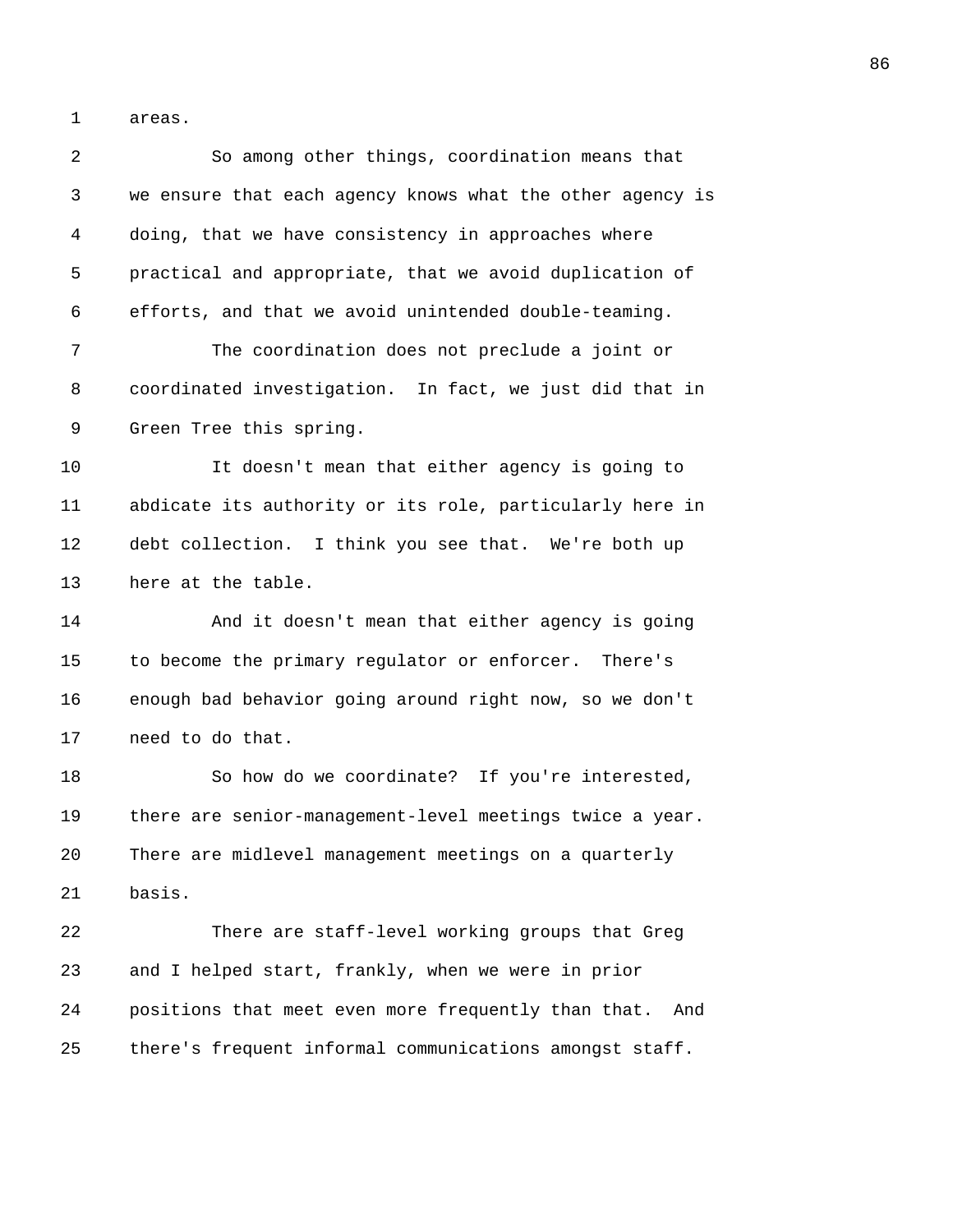| $\mathbf 1$ | We have a database that's set up that                     |
|-------------|-----------------------------------------------------------|
| 2           | automatically notifies the other agency whenever one of   |
| 3           | our agencies opens an investigation or is getting ready   |
| 4           | to file a complaint or is getting ready to settle a       |
| 5           | And some of those same systems are in place when<br>case. |
| 6           | the CFPB is undertaking a supervisory examination.        |
| 7           | So the lines of communication are varied and              |
| 8           | wide open and we factor all of this stuff in. You know,   |
| 9           | if the CFPB is getting ready to do an examination of a    |
| 10          | collector, you know, do I really want to use my limited   |
| 11          | resources at the FTC to open up a separate                |
| 12          | investigation? In all likelihood, no.                     |
| 13          | So I think that's primarily how we've been                |
| 14          | addressing it at the FTC, is trying to have those varied  |
| 15          | and open communication channels.                          |
| 16          | MR. NODLER: I agree with everything that Chris            |
| 17          | I mean, I would also say that some of that is<br>said.    |
| 18          | true for the way that the CFPB works with the states and  |
| 19          | I imagine the way that the FTC works with the states.     |
| 20          | And we share enforcement authority over the               |
| 21          | FDCPA with the FTC, you know, as well as the private      |
| 22          | consumers. We share enforcement authority of the          |
| 23          | Dodd-Frank Act with State Attorneys General.              |
| 24          | So, you know, we all work together. And I mean,           |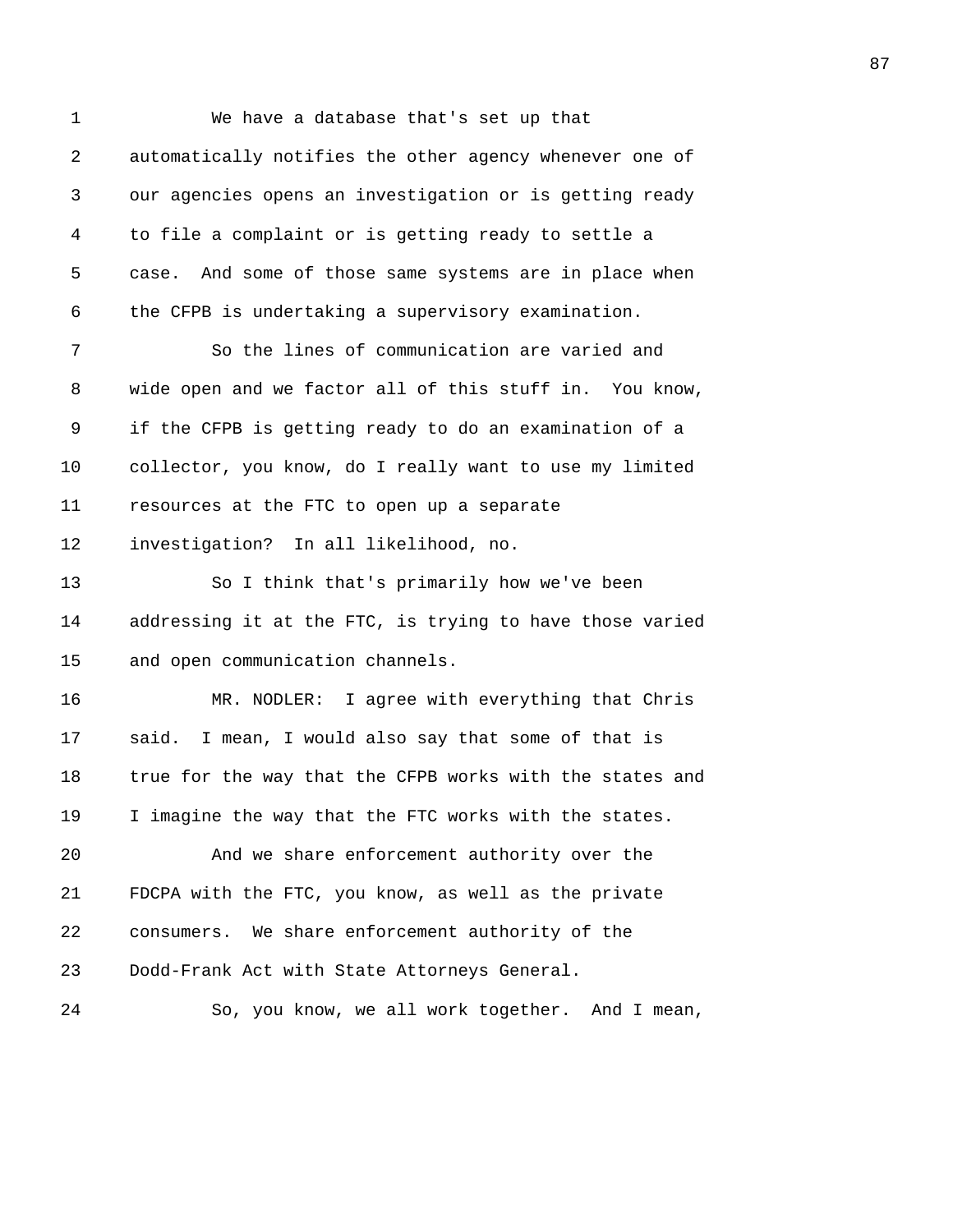1 we're all sitting at the table and we're all trying to 2 cover the same issues, but not to duplicate efforts in 3 an inefficient way or in a way that wouldn't be fair to 4 industry either. 5 MS. FEIGENBAUM: And I would just add that we've 6 certainly -- that, you know, as Greg is saying, the 7 states and the FTC and CFPB are coordinating a lot in 8 this space. 9 We coordinated with the New York AG's office on 10 meetings with OCA on their new rules on default judgment 11 applications, coordinated with the CFPB on New York's 12 proposed rule before issuing it. 13 And we have enforcement -- we are coordinating 14 on enforcement and investigations with all of our 15 colleagues here today. 16 MR. KANE: Joy, this is a question for you: 17 The DFS has proposed an amendment to 18 substantiate -- to substantiation that eliminates 19 producing a judgment. Does the DFS expect debt 20 collectors to validate old judgments? 21 MS. FEIGENBAUM: Okay. So the answer to the 22 second question is no. The rule applies to 23 pre-litigation collection activity and for that reason, 24 we are amending the rule that allows for provision of a 25 judgment as a basis for substantiation, but that really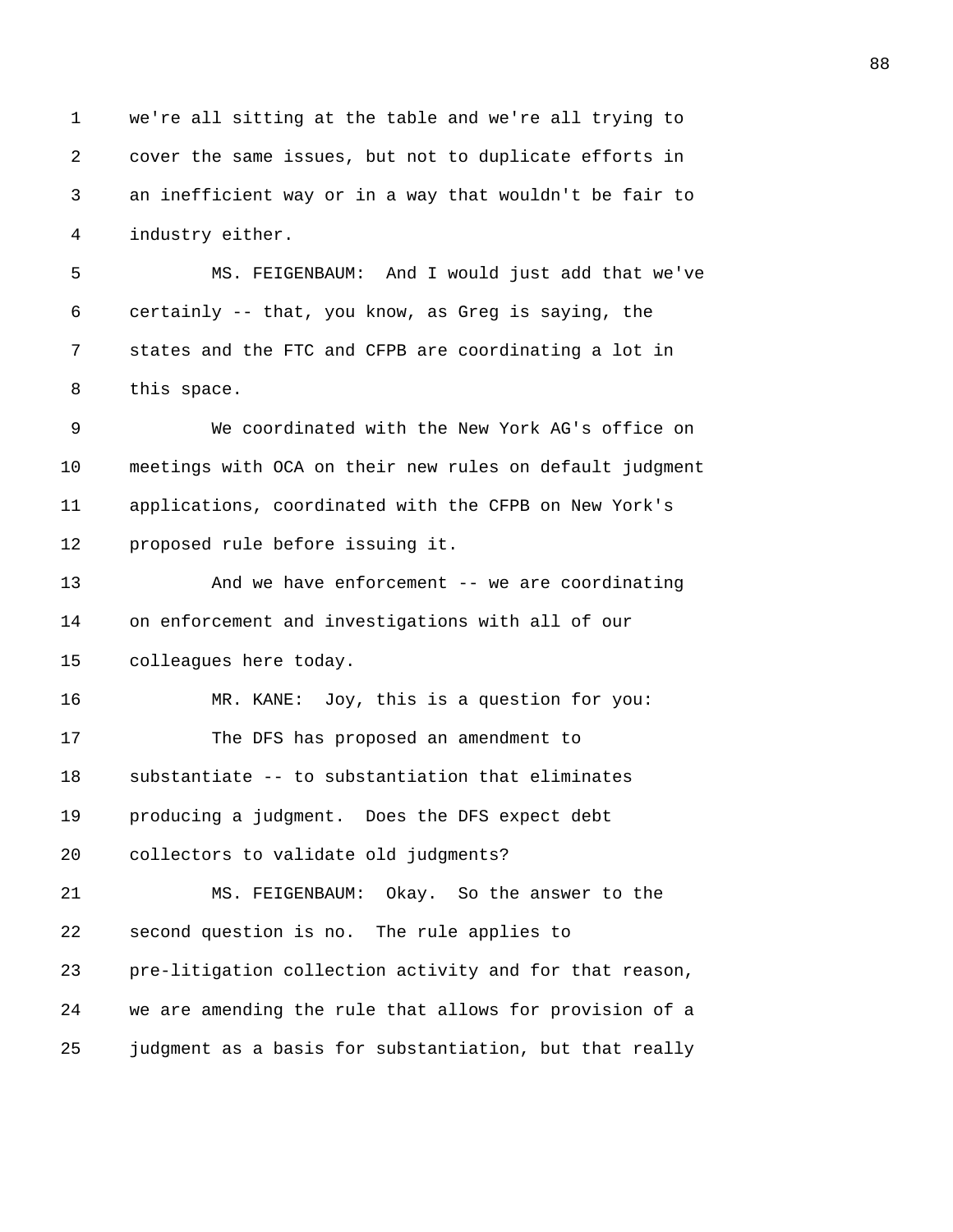1 shouldn't impact collectors at all.

2 MR. KANE: Are there any plans for any regulator 3 to commence investigations or take action against 4 attorneys that operate under the guise of being a 5 consumer advocate and launch frivolous lawsuits against 6 legitimate agencies for the purpose of self-gain and 7 enrichment? 8 This one is for half the audience. 9 MR. NODLER: We brought actions against 10 foreclosure rescue scams. That was actually the very 11 first, you know, lawsuit that CFPB filed, was against 12 the Gordon Law Firm because it was operating, you 13 know, a foreclosure rescue scam. 14 I know that's not what people are talking about 15 here, but it's a law firm, you know, saying that he's 16 protecting consumers when we didn't think that was the 17 case. 18 MR. MORRISSEY: I also think importantly 19 there is a bit of a self-regulating device there and 20 it's called Rule 11 of the Federal Rules of Civil 21 Procedure. 22 And Rule 11 requires when a lawsuit is filed in 23 the Federal District Court that it be signed by the 24 attorney. 25 And if it is a completely frivolous suit, then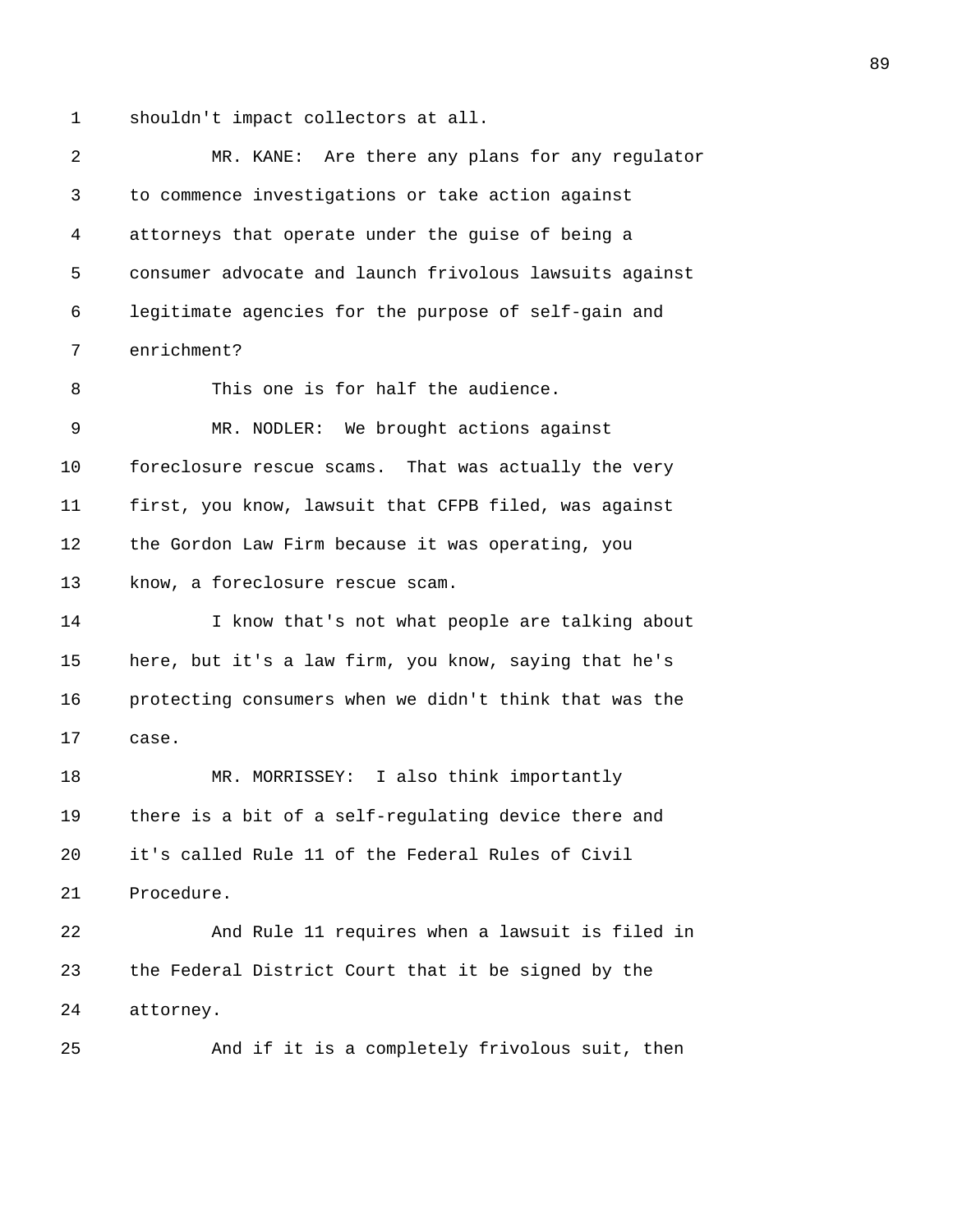1 there may be Rule 11 sanctions against that attorney. 2 And so there is a bit of a self-regulatory mechanism in 3 there as well.

4 MR. KOEGEL: By the way, if anybody has more 5 questions, please feel free to scribble something out or 6 raise your hand and get them over to Tom. 7 MR. KANE: Many companies -- and this is a long

8 one. Many companies in the Western New York region and 9 elsewhere have come together in the hope of developing 10 an open, honest, and transparent dialogue regarding 11 regulation of consumer debt collection on the federal 12 and state level.

13 Part of that discussion includes 14 contemplating -- contemplation of forming or 15 strengthening industry lobbying groups at the state and 16 federal level.

17 In the event that such groups were to request an 18 opportunity to work with the FTC, CFPB, or New York AG, 19 would those entities be willing to sit down to discuss 20 guidelines, protocols, and commonsense legislation that 21 will lead to a more professional and better regulated 22 industry.

23 MR. KOEGEL: Well, I speak for myself at the FTC 24 on this one, but if anybody is here from DBA or ACA or 25 some of the other industry organizations and some of the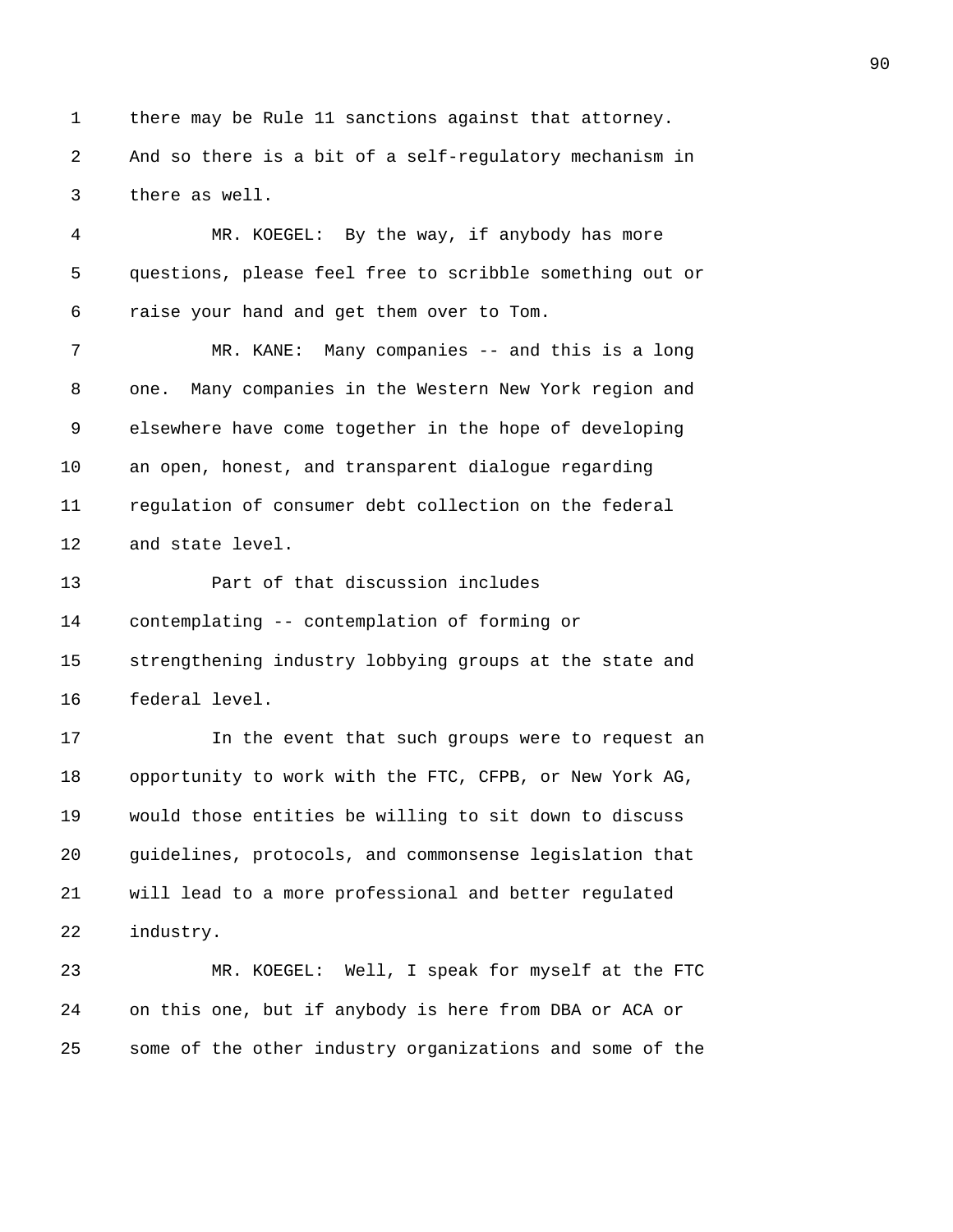1 debt collection vendors and service providers that are 2 in the audience, they will tell you that my door is open 3 and I am willing to meet and discuss, you know, any 4 issues that are in the industry. 5 You know, please feel free to come up to me 6 after this event is over. I've got a whole bunch of 7 business cards and I would be happy to meet with you, 8 learn from you, hear what issues you've got. 9 Unfortunately, Congress and the Constitution 10 have yet to grant me authority to pass legislation. 11 Perhaps that's a comfort to some of you. But I'm always 12 eager to learn more and hear what's going on from your 13 perspective. 14 MR. NODLER: I'd say the same thing. I'd also 15 say, you know, feel free to contact me, but John 16 McNamara here in the front row is also with the CFPB 17 and, you know, some of you may be more comfortable 18 talking to John. 19 MS. FEIGENBAUM: And I just might add, since the 20 questioner did not mention DFS, but we have issued our 21 new regulation and we've been meeting on a regular basis 22 with numerous industry groups to clarify, to make sure 23 there's understanding of the regulation, that -- and

25 practical considerations that need to be factored in.

24 we've issued clarifications as we have seen, you know,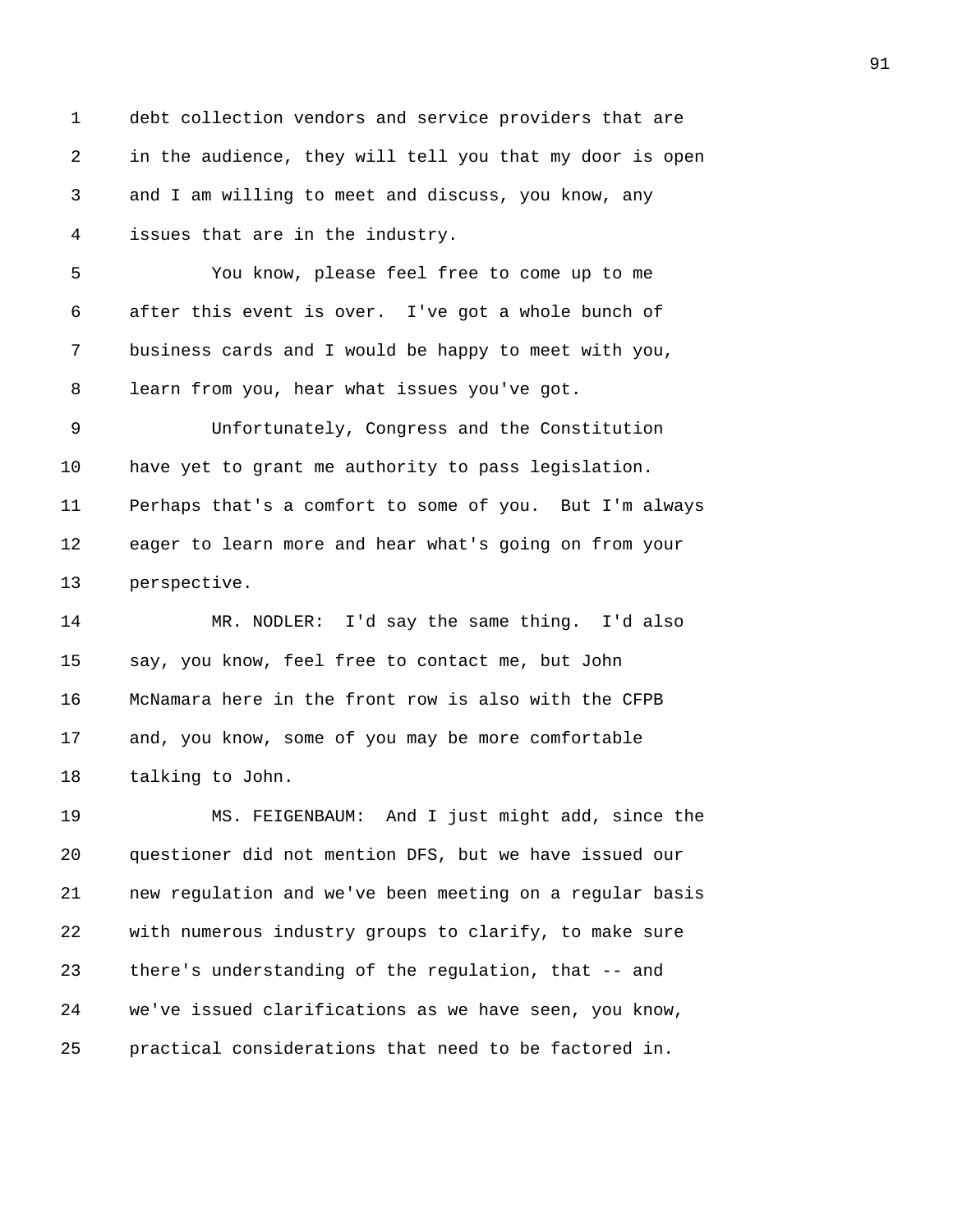1 So our door is open as well.

2 MR. KANE: This question is: Why do you believe 3 that vendors, autodialers, payment processors should be 4 aware of bad accounts -- or bad acts, I guess? 5 MR. NODLER: I mean, I imagine that that's 6 directed at me. So in our case where we -- you know, 7 where we sued vendors, it was because we said that they 8 knew or should have known. There were various red 9 flags, they were described in the lawsuit, such as 10 consumer complaints and, you know, things like that. 11 AUDIENCE MEMBER: What kind of red flags? 12 MR. NODLER: They're going to be described more 13 in there. Let me see. I think I have some of them just 14 noted on here. Just give me a second. 15 They were -- sorry, just one second. 16 I think they're going to be described with more 17 detail in the complaint, which I don't have with me, but 18 what I have on here is to remind myself about consumer 19 disputes that described the scheme and communication 20 problems that they were having with the debt collectors 21 themselves. 22 MR. MORRISSEY: It's important to 23 understand that what we think and a dollar will buy you 24 the Buffalo News. 25 I mean, it's an evidentiary question ultimately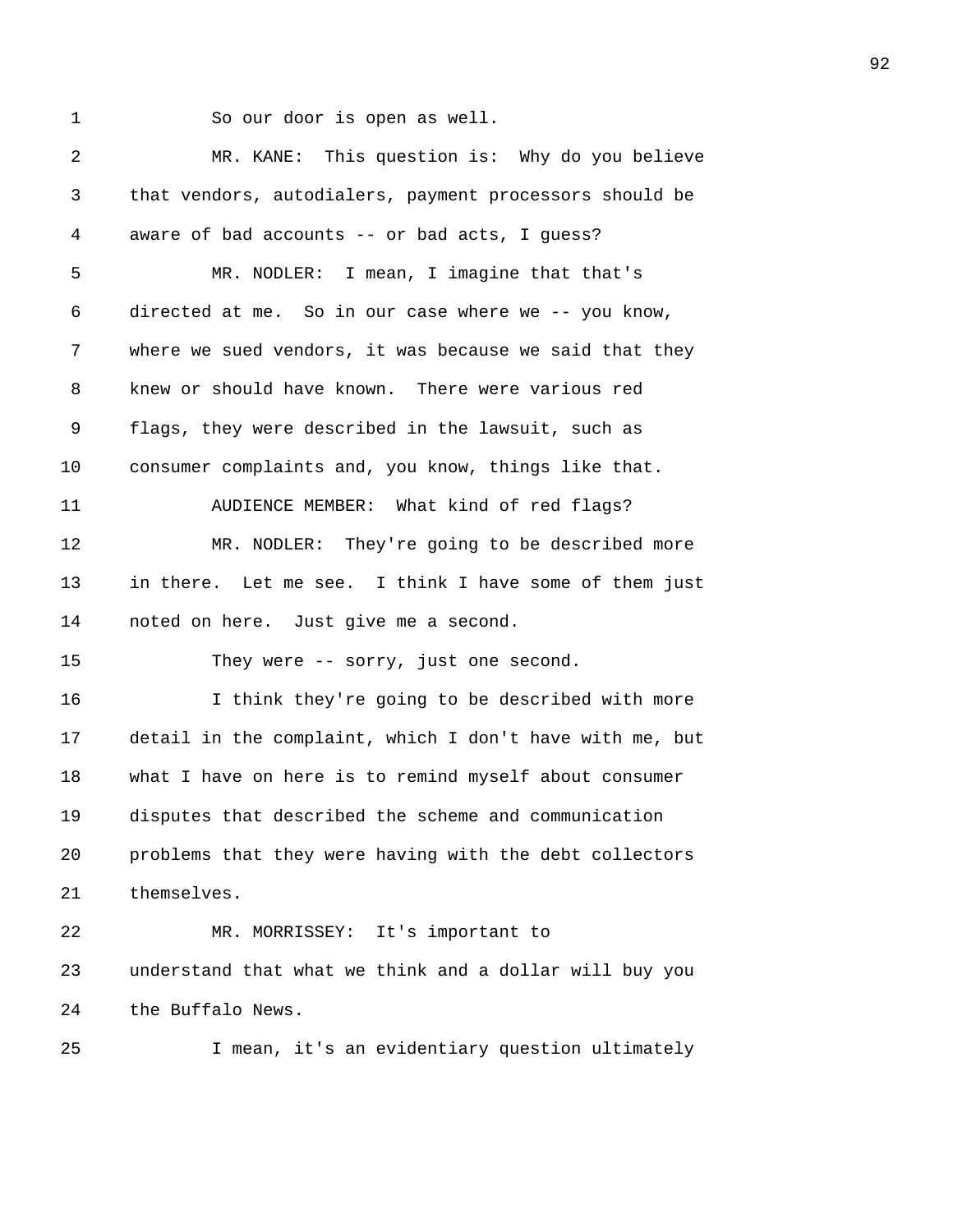| 1  | and so the answer to the question is we have to present  |
|----|----------------------------------------------------------|
| 2  | evidence of it. I mean, if we file an action, we         |
| 3  | appropriately bear the burden of proof of proving        |
| 4  | whatever allegations are contained in that complaint.    |
| 5  | And that's as it should be.                              |
| 6  | So the answer to the question is, is it an               |
| 7  | evidentiary one that we undertake before we file a       |
| 8  | complaint in the first place.                            |
| 9  | MR. KOEGEL: I guess just to build off of Jim's           |
| 10 | point there, if you were just to look at, for instance,  |
| 11 | say the three cases that we filed jointly with New York  |
| 12 | in the last year-and-a-half, I think I described for you |
| 13 | earlier a lot of the really drastic preliminary relief   |
| 14 | that we got: asset freezes, receivership, immediate      |
| 15 | access to business premises.                             |
| 16 | We didn't just get that because we wanted it.            |
| 17 | We asked the Court for those powers and the Court has a  |
| 18 | high burden of proof before it will grant those kinds of |
| 19 | relief.                                                  |
| 20 | And in every one of those cases, we presented            |
| 21 | overwhelming evidence and the Court was very comfortable |
| 22 | granting those kinds of relief.                          |
| 23 | So, you know, nobody is just acting on their own         |
| 24 | here. We are presenting, as Jim noted, extraordinary     |
| 25 | evidence of these kinds of things.                       |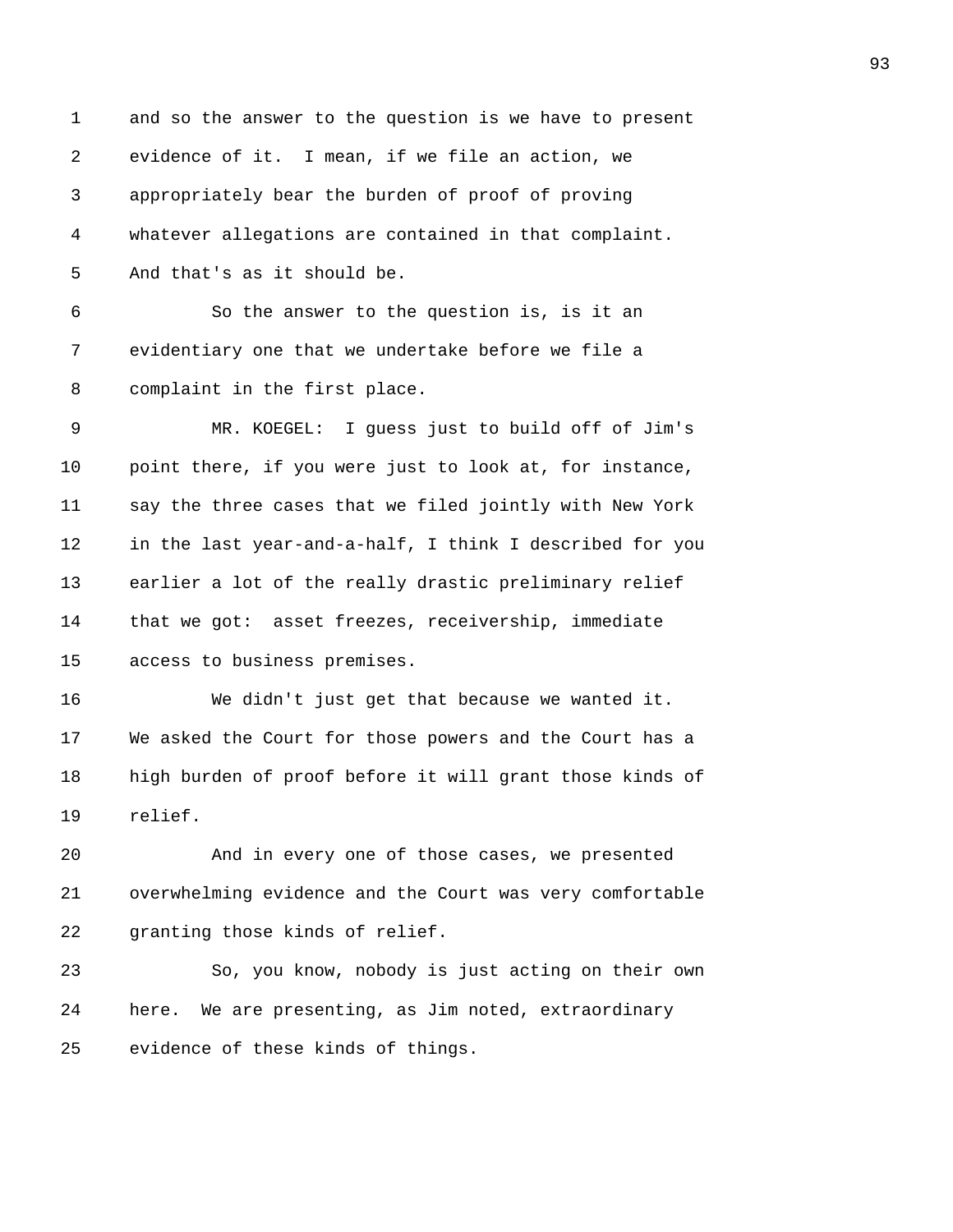1 And, you know, we are very careful. We're not 2 looking to hold people accountable for behavior that 3 they're not really culpable for. 4 MR. MORRISSEY: And what does Chris mean by 5 that? Well, the Four Star case involved 42 consumer 6 affirmations. It involved affirmations from 7 ex-employees. 8 I mean, this is the type of evidence that we 9 present when we present cases to courts and the type of 10 evidence that the Court will consider before it issues 11 the drastic relief that we request. 12 This is not an easy haul, believe me. It's a 13 very tough one. 14 MR. KOEGEL: Call recordings, you know. We're 15 getting, you know, scripts from the former employees 16 that we talk to. You know, this is overwhelming 17 evidence when we go on these things. 18 MR. KANE: Will a registry be developed for 19 notifying compliant debt collectors about noncompliant 20 individual collectors who are not owners? 21 MR. KOEGEL: I guess let me just start by saying 22 that I'm not sure that that's within the bounds of our 23 statutory authority at the FTC, you know, absent Court 24 orders, you know, holding those people accountable or 25 banning them from the industry.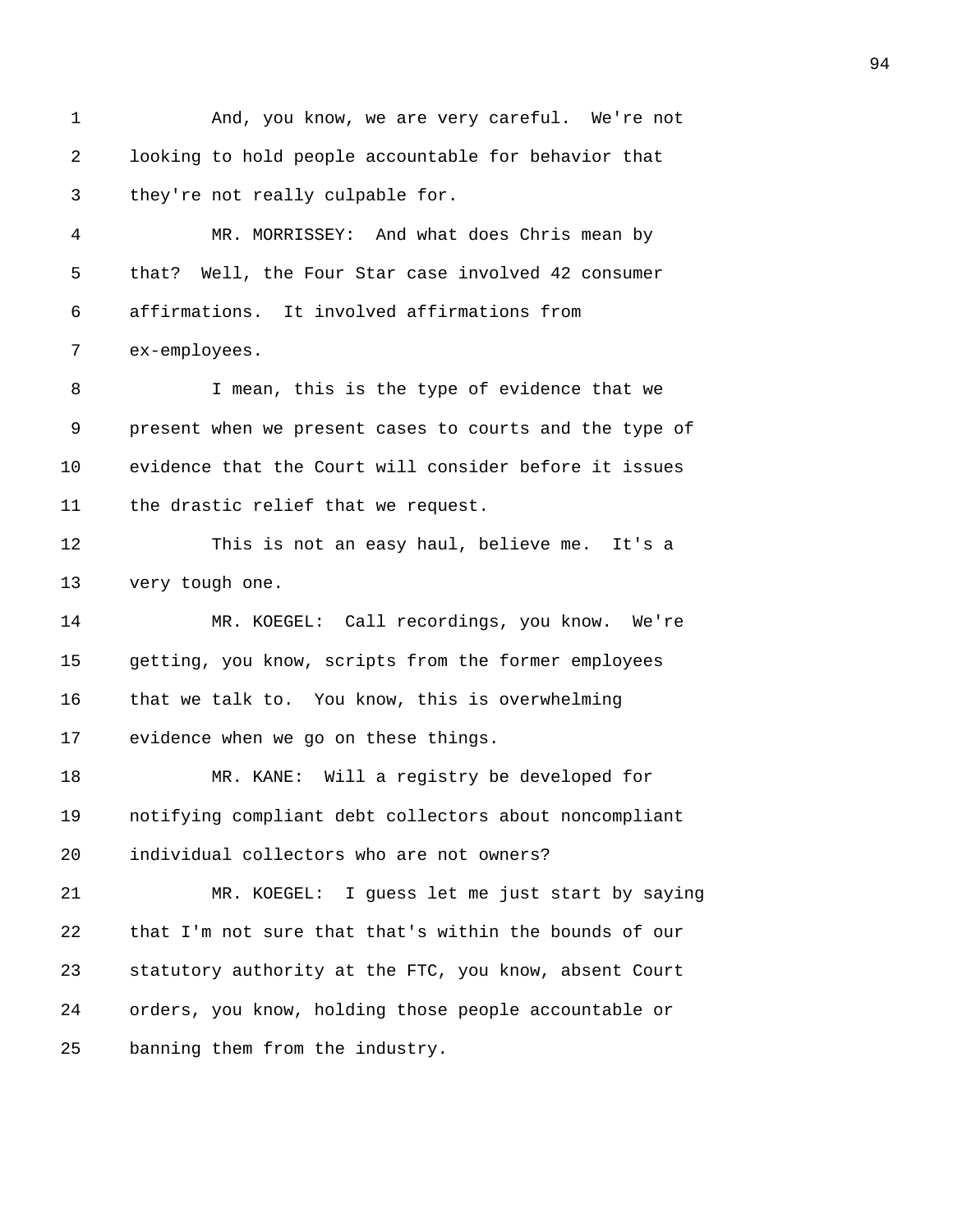1 I know I talked earlier about the Hall of Shame, 2 so to speak, the list of banned debt collectors. Again, 3 I want to make sure everybody in this room understands 4 that's not just people Chris Koegel doesn't like. Those 5 are people who are under Federal Court orders that 6 specifically ban them from your industry. 7 And so, you know, at this point, we are looking 8 at banning the people and the companies that are most 9 culpable, most responsible, who are profiting the most 10 from the unlawful behavior. 11 You know, with great power comes great 12 responsibility. It's not just all profits and 13 happiness. You have to make sure that your people are 14 doing business the way you want them to do it. 15 MR. MORRISSEY: Was it Joan Rivers who used to 16 say, "Can we talk?" I mean, can we talk for a second 17 here? 18 We were given statistics on the number of 19 collectors that are in -- that are employed in New York 20 state. And I understand that question and I think the 21 question is a great question. 22 And what we see is collectors go from agency to 23 agency to agency to agency and oftentimes they bring in 24 with them the scripts that they've gathered, you know, 25 at other agencies.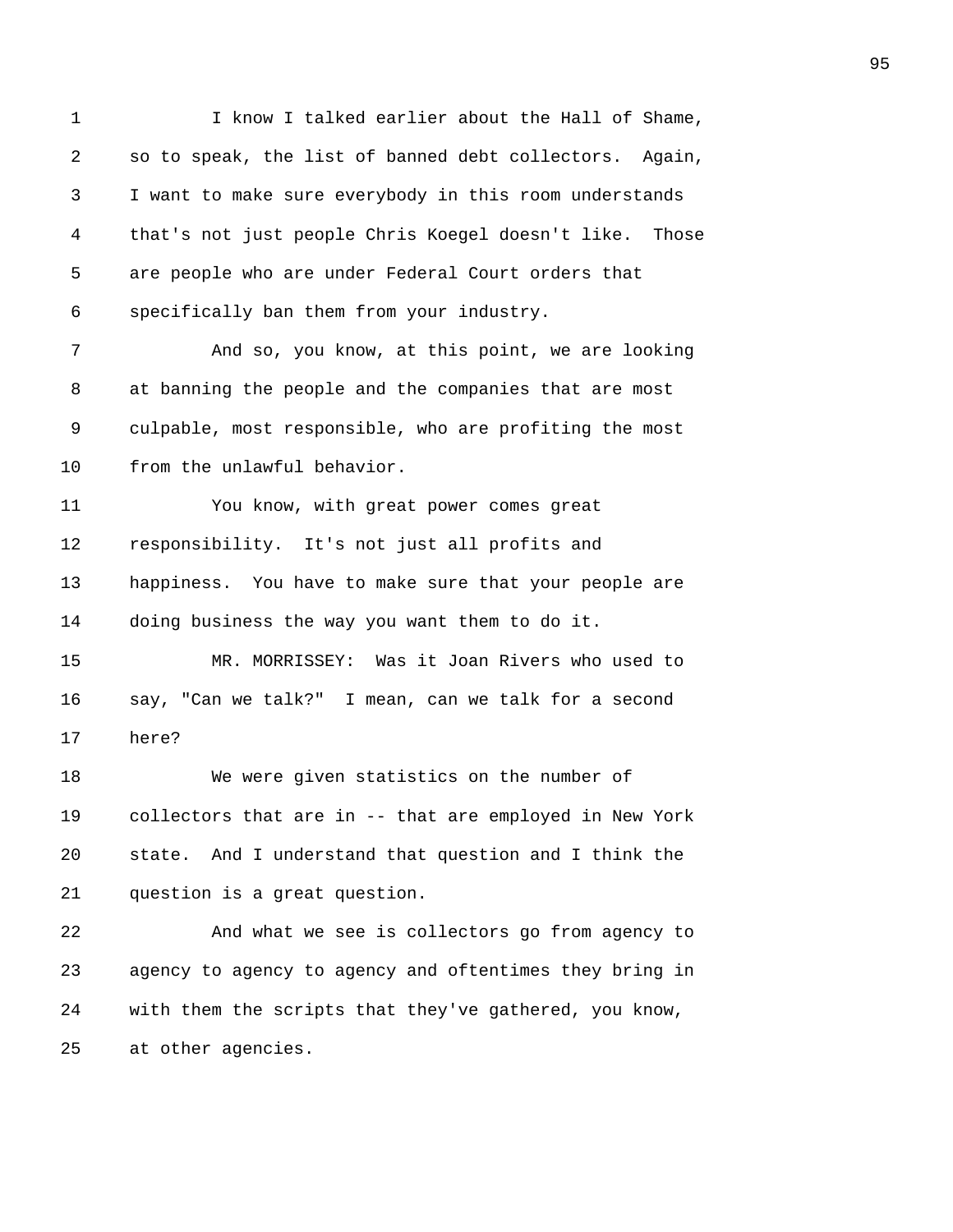1 And boy, I don't mean to say for a second that 2 this is an easy haul. It's not an easy haul, but I have 3 to reinforce what Chris said. 4 When we went in in our immediate access, which 5 meant we were permitted to go into the business premises 6 looking for evidence of violations of the FDCPA, what 7 did we see? 8 We went from cubicle to cubicle to cubicle to 9 cubicle. And at every cubicle, oftentimes sheets 10 thumb-tacked right on the cubicle, were scripts that 11 were violative of the FDCPA. 12 I want to stress, because I think it's important 13 to stress this, that the evidence that we have had when 14 we've brought these cases has been overwhelming. 15 And if I were running one of these agencies, how 16 would I know? I would simply look at the scripts that 17 were posted in the cubicles. 18 So I wish we could come up with a list of debt 19 collectors that in our experience -- and frankly, we're 20 the ones that see it -- in our experience were not good 21 collectors so that we could warn you about it. As a 22 practical matter, it's just not going to happen and the 23 ultimate responsibility lies on your shoulders. 24 MR. KOEGEL: Yes. You know, I cannot stress 25 enough: compliance management, call recordings, call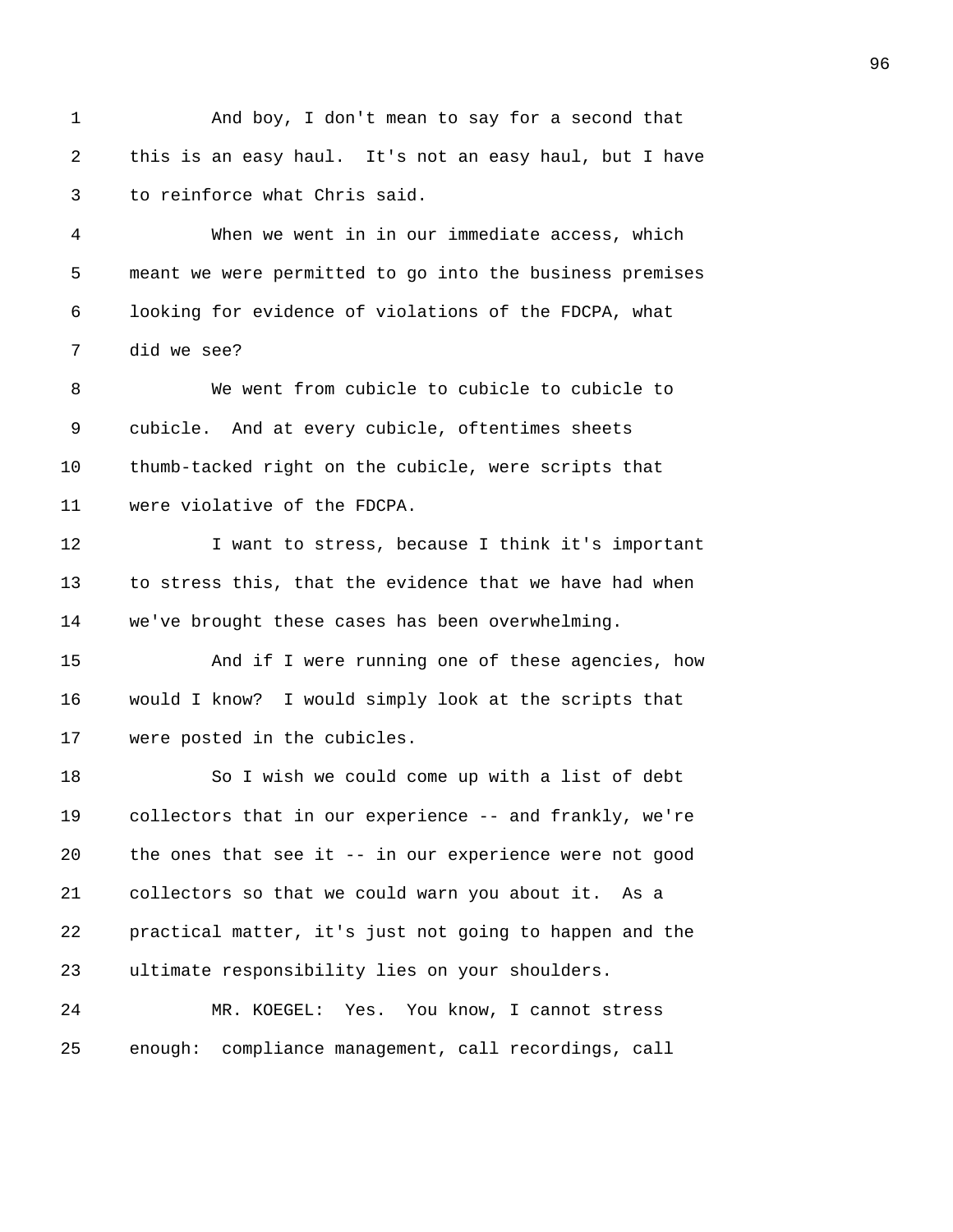1 monitoring, just walking around your facility looking 2 for what scripts people are having. You know, take a 3 look at the account notes. 4 That is your responsibility as the owner and 5 operator of these collection agencies. It's just not 6 going to get all pushed down to the guy making \$10 an 7 hour. 8 MR. KANE: A question for Joy: 9 Regarding substantiation under Section 1.4(c), 10 does the requirement to produce prior settlement 11 agreements refer to prior agreements with that 12 particular agency or include the entire history of the 13 account? 14 MS. FEIGENBAUM: I'm sorry, can you repeat the 15 last portion? 16 MR. KANE: That particular agency or does it 17 include the entire history of the account? 18 Does the requirement to produce prior settlement 19 agreements refer to prior agreements with that 20 particular agency or include the entire history of the 21 account? 22 MS. FEIGENBAUM: It's prior agreements entered 23 after the effective date of the regulation, which is 24 March 3rd. So, you know, it would cover, with time now, 25 it could cover with another collector for a prior -- you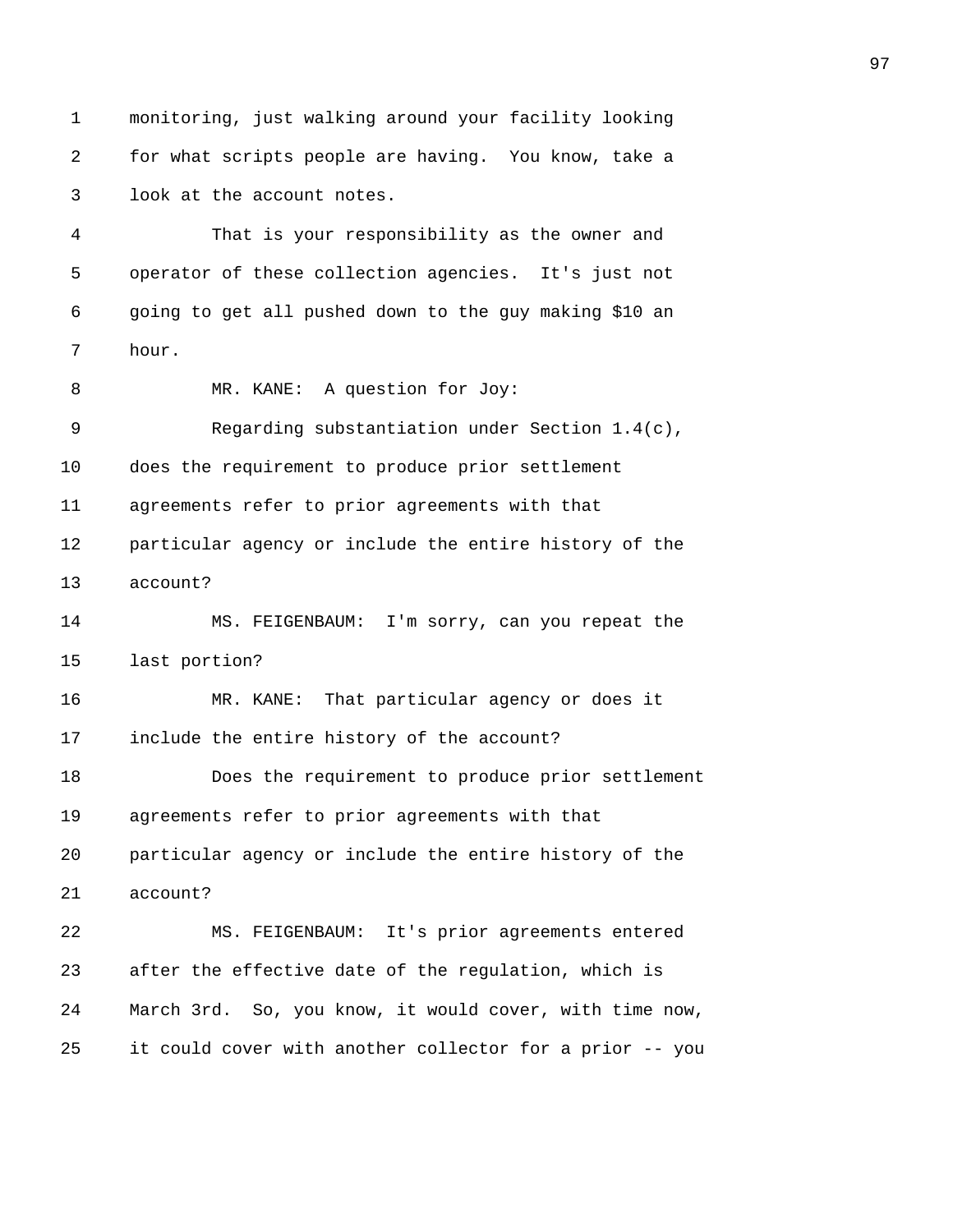1 know, with a prior collector.

2 MR. KANE: This one is to Greq: 3 Could you talk about the CFPB's priorities in 4 the current rulemaking process? What are things that 5 are common practice today but may be frowned on or 6 outlawed in the future? 7 MR. NODLER: Could I talk about that? Probably 8 not. 9 MR. MORRISSEY: It's actually for the Amazing 10 Kreskin. 11 MR. NODLER: Right. I mean, the rule makers are 12 looking at a lot of issues. I've heard from debt 13 collectors who are being, you know, investigated or 14 examined, "Oh, well, I saw this topic mentioned in the 15 advance notice of proposed rulemaking. That must mean 16 that the CFPB is undecided on if something is unlawful 17 or not." 18 I mean, everything is in the advance notice of 19 public rulemaking, just a soup-to-nuts on, you know, 20 things that the CFPB would consider. 21 But you know, there's never been a rulemaking 22 under the FDCPA, but there's -- there have been a lot -- 23 there's been a lot of activity that is clearly unlawful. 24 So I don't -- I don't see the -- you know, the 25 rules are going to be covering existing law is my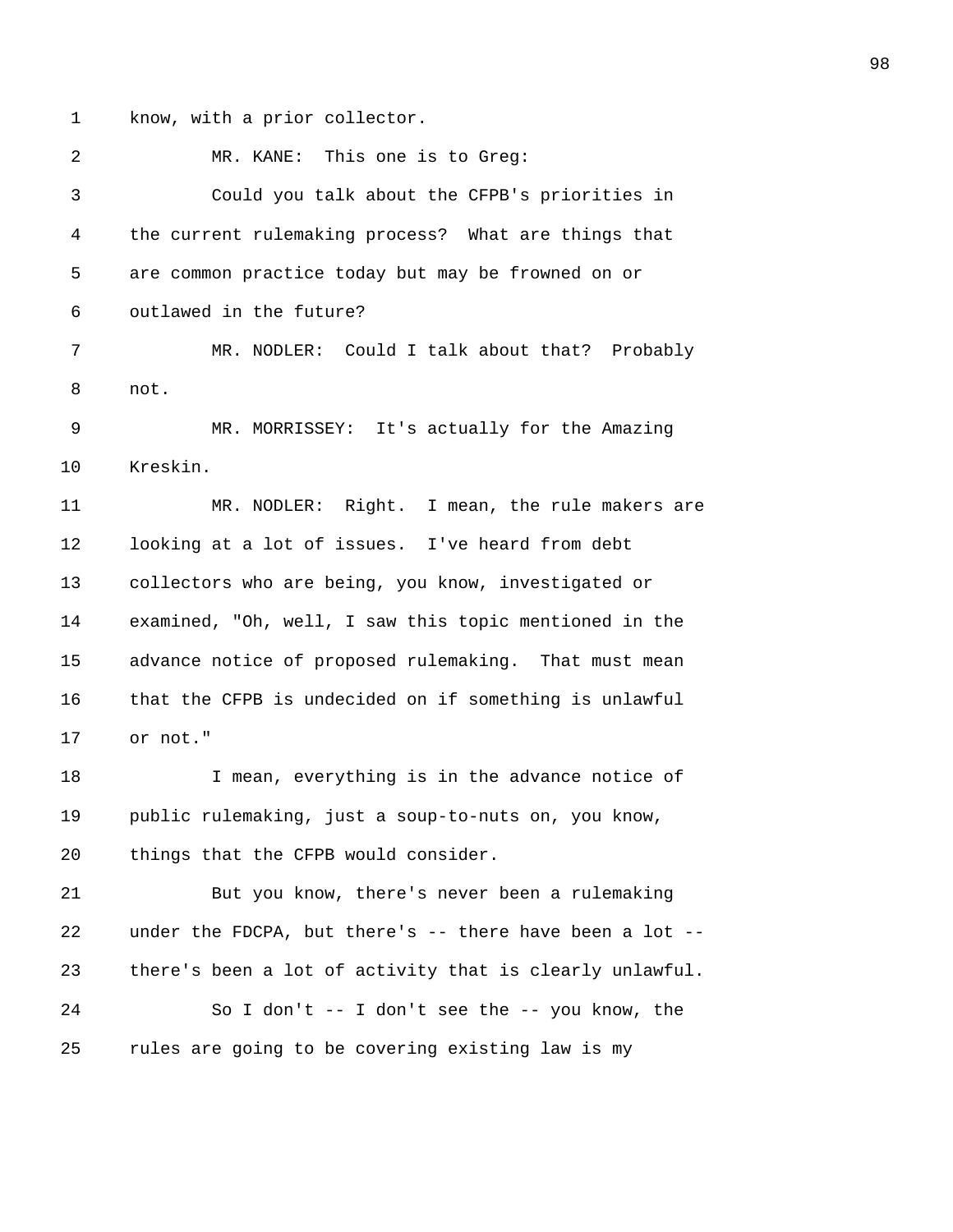1 personal view of it. I'm not -- again, I'm not speaking 2 for the Bureau, I'm not speaking for the Director, I'm 3 not speaking for the rulemaking team. 4 But just because there's a pending rulemaking, 5 it's not like we're changing existing rules. If there 6 was already a rulemaking and we were going to be 7 amending it, that would be a different story, but there 8 are no rules. 9 There's a statute that says don't engage in 10 deceptive acts and practices, et cetera. 11 MR. KANE: How can an attorney ethically 12 represent a client in arguing an unresolved issue of law 13 if the attorney is subject to FDCPA liability due to 14 unresolved issue of bona fide error defense for mistakes 15 of law? 16 MR. KOEGEL: From what? What was the last 17 clause there, Tom? 18 MR. KANE: Subject to FDCPA liability due to 19 unresolved issue -- an unresolved issue of a bona fide 20 error defense for mistakes of law. 21 MR. NODLER: I don't know that we understood the 22 question. 23 MR. KOEGEL: Can you try it one more time, Tom? 24 MR. MORRISSEY: Maybe the person who asked it 25 could.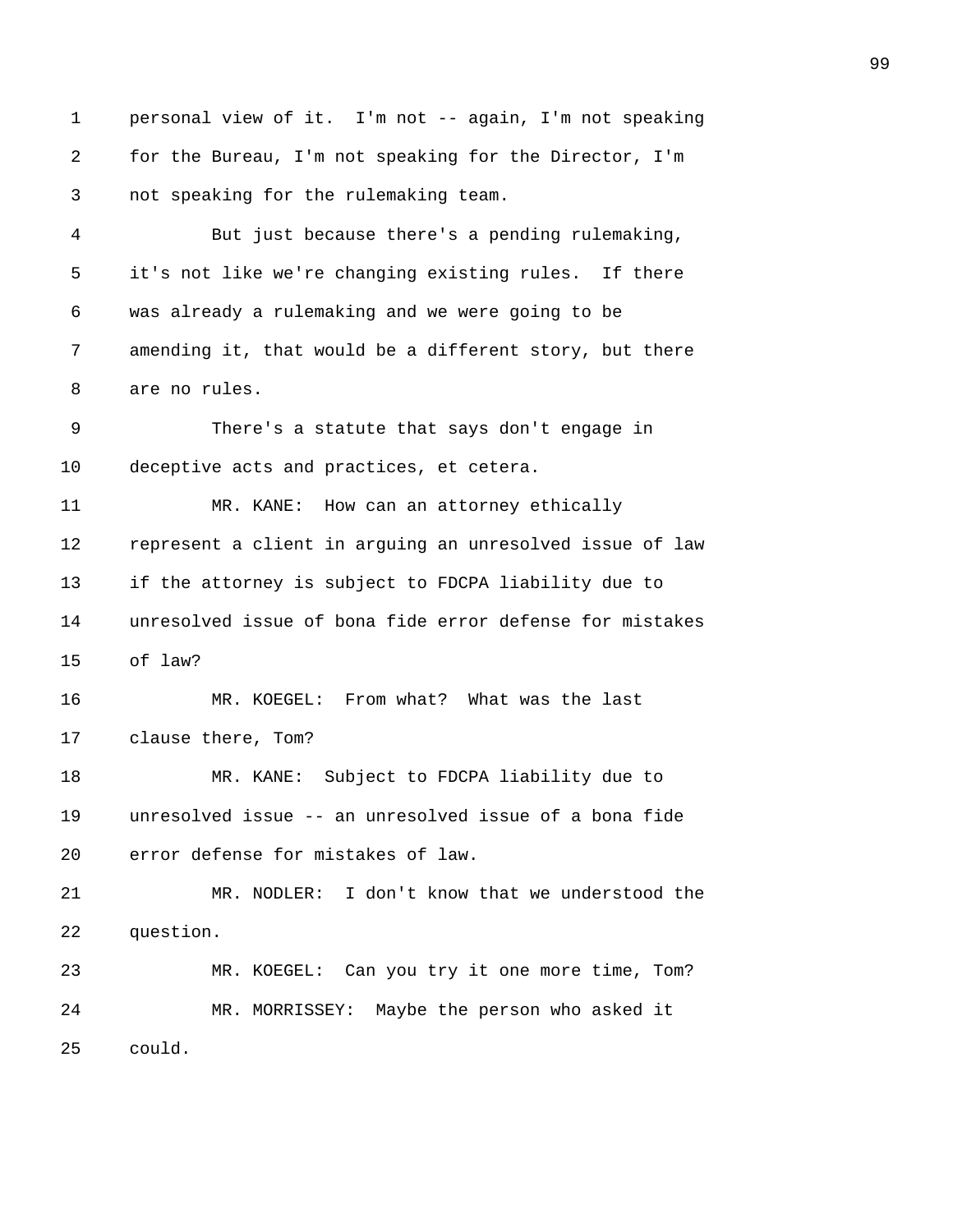1 MR. NODLER: Yes, or if the person who asked 2 wants to try and rephrase it.

3 AUDIENCE MEMBER: The German case left open the 4 issue of a bona fide error defense or mistakes of law. 5 We agree on that. No, wait. Mistakes of law, of state 6 law.

7 So if there's an unresolved issue of state law, 8 how do you presume an attorney can make the argument on 9 an unresolved issue of state law if there's a chance 10 they're going to be sued for a fair debt violation?

11 So if the state law is unclear and you want to 12 argue on behalf of your client on an issue of an unfair 13 or unresolved state law, how can you do that ethically 14 if you could be sued for unfair debt?

15 I don't think there's an answer actually. The 16 problem is this. The problem -- this is the dilemma we 17 face and it may be more for the Attorney General.

18 The German case is clear, the Supreme Court said 19 we don't know if there could be a bona fide error 20 defense if an attorney is wrong on state law. 21 How would the Attorney General view that?

22 MR. MORRISSEY: Can you give an example? It 23 might help.

24 AUDIENCE MEMBER: An example: Imagine if 25 there's a summary judgment motion made and you argue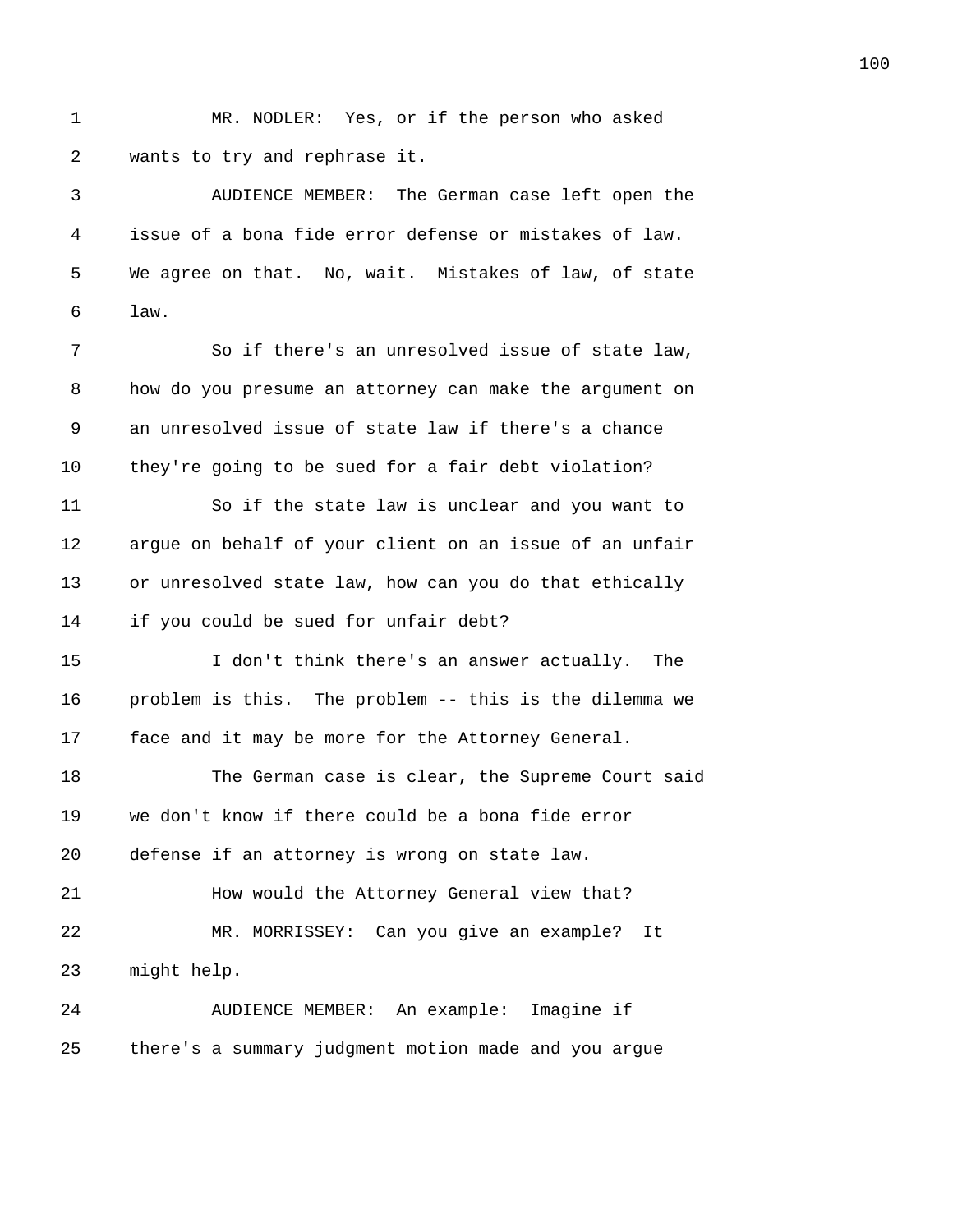1 that state law permits a claim to proceed and the debtor 2 argues that you can't -- that there's a defense that 3 applies.

4 The Court of Appeals has never ruled on it. The 5 departments are split on the issue. How about a statute 6 of limitations defense, which is -- where it's not 7 clear.

8 And I'll give you a great example: indirect 9 lending. What is the statute of limitations for 10 indirect loans? Is it four or six years? It's unclear. 11 MR. MORRISSEY: You're right. I don't have an 12 answer for you.

13 AUDIENCE MEMBER: No, any -- it's kind of -- 14 it's the frustration. And I have to tell you, and 15 respectfully, and I think what you guys are doing is 16 great, but I'm sitting here saying this seems so easy to 17 you, maybe.

18 AUDIENCE MEMBER: Right.

19 AUDIENCE MEMBER: It's not so easy to us. And 20 how -- I mean, I don't know if any of you have ever 21 practiced on the creditor act, but we work really hard 22 and we put up with a lot more abuse from the other side 23 than you may think.

24 I don't know what the statistics are for abuse 25 from the creditor perspective, but if all of us are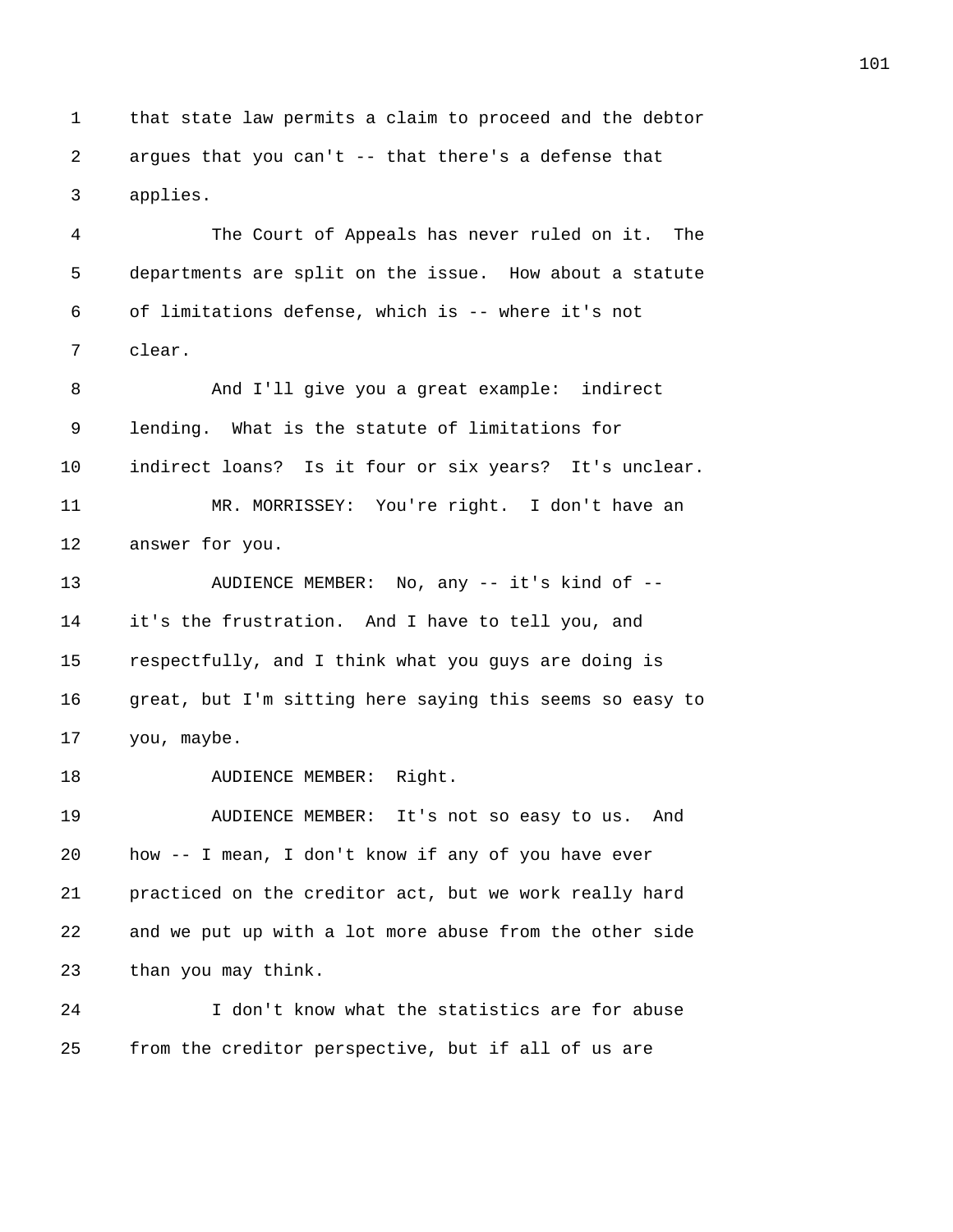1 trying to comply with the law and we don't know what the 2 law is, that's tough.

3 And I know you're not -- it's a rhetorical 4 question, it really was, because you mentioned earlier 5 you're not in a position of legislating. 6 MR. KOEGEL: I think, you know, at least from a 7 government enforcement perspective, you don't see us, 8 you know, playing a game of "gotcha" on things that are 9 close calls, you know. 10 It may be -- it sounds like more of an issue for 11 you with private plaintiff attorneys. But the stuff 12 that we've been talking about up here today I think is a 13 whole different class of thing. 14 AUDIENCE MEMBER: But respectfully, though, I 15 mean -- and again, I do think the Attorney General 16 Attorney General would be a good part -- if there's a 17 violation and you lose for a very technical, 18 nonintentional violation, what attorney could practice? 19 It's unethical, is it not, if I could be sued, 20 if I could have financial liability? 21 MR. MORRISSEY: Yes, I'm really bad at abstract 22 questions and I understand why courts don't give 23 advisory opinions. What I need is a set of facts so 24 that I can understand. 25 What I'm hearing is a very abstract question,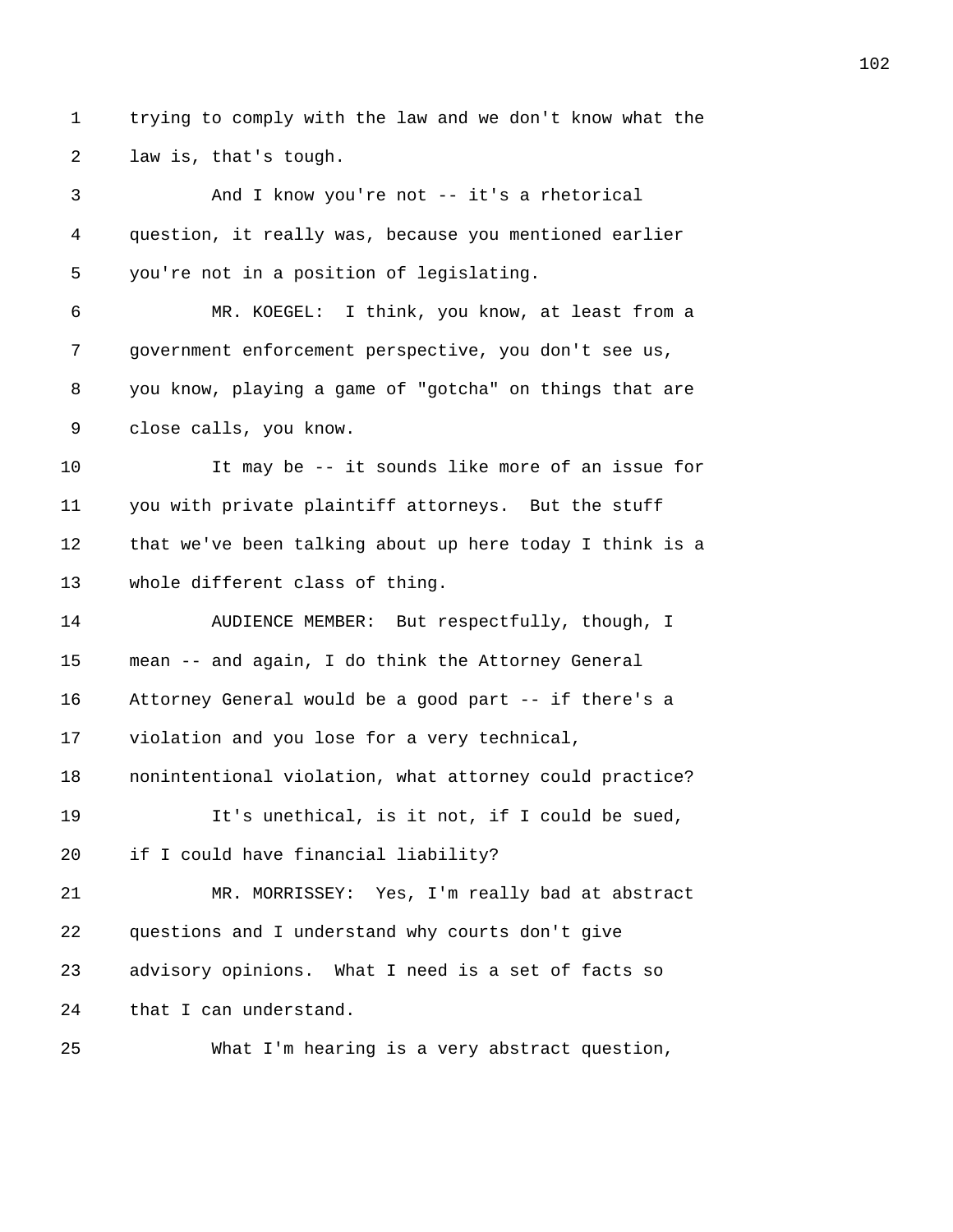1 and it sounds like --

| 2            | AUDIENCE MEMBER: I can give --                          |
|--------------|---------------------------------------------------------|
| $\mathbf{3}$ | MR. KANE: We're going to move on to the next            |
| 4            | question. Thank you very much, though.                  |
| 5            | So if it's the firm's typical practice to file          |
| 6            | lawsuits, is it okay for that to be in the initial      |
| 7            | collection letter, even if that particular case turns   |
| 8            | out to be an exception?                                 |
| 9            | And a follow-up question or related question:           |
| 10           | Can a debtor be served at work?                         |
| 11           | MR. KOEGEL: I think, Tom, based on my                   |
| 12           | experience looking at some of this case law myself, you |
| 13           | know, throughout the country, generally I would         |
| 14           | characterize it as it has to be a present and specific  |
| 15           | intent for that particular consumer.                    |
| 16           | So I think Jim alluded to this a little bit in          |
| 17           | his top 10 list. You can't think that if you sue a      |
| 18           | couple of consumers that therefore you get to blanket   |
| 19           | threaten every consumer whose debt you're trying to     |
| 20           | collect with a lawsuit. That's not how it is under the  |
| 21           | law.                                                    |
| 22           | You know, there are certainly courts and                |
| 23           | differences between circuits and different District     |
| 24           | Courts, but based on my research, I think you could     |
| 25           | distill it down to: Do you have a present and specific  |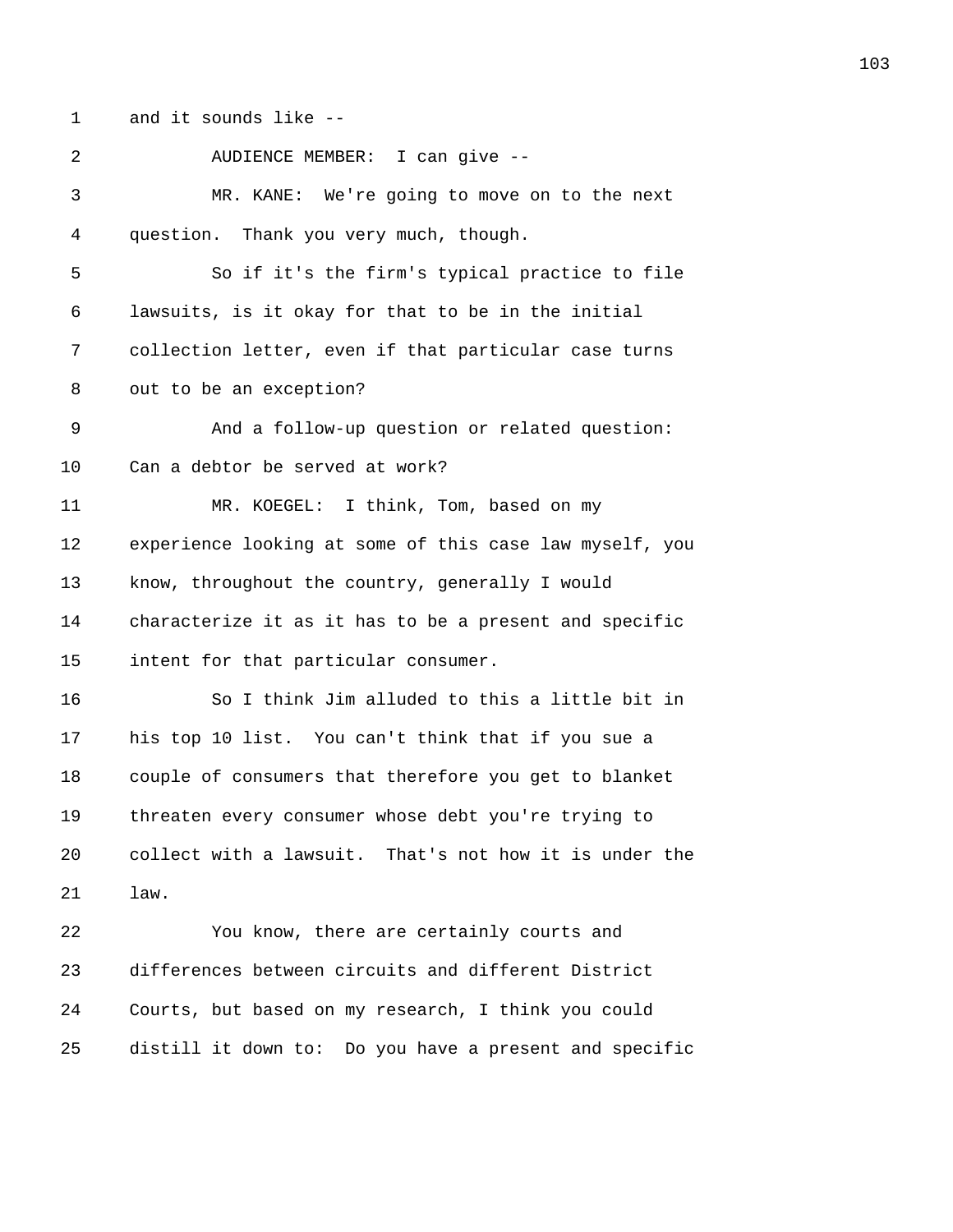1 intent as to that particular consumer to whom you're 2 making that representation to?

3 And so that's -- and also, of course, have the 4 authority and the ability to carry out that threat as 5 well.

6 MR. MORRISSEY: And that made our top 10 list 7 because that was the result of one of the investigations 8 we did. And there were literally two or three cases 9 that had been filed in Buffalo City Court and then 10 thousands of threats of civil actions were made 11 thereafter.

12 With respect to service of process, it's just 13 not something, you know, we're permitted to give legal 14 advice on, whether you can serve at work or not at work. 15 That is the reason you get private attorneys and 16 that's a question that's better directed to a private

17 attorney than to a government attorney. It's just not 18 something we're permitted to answer. I don't know if 19 you are, but I'm not.

20 MR. KANE: Joy, this is a question to you: 21 Can you speak to the narrower definitions of 22 debt collector under the new regs? 23 MS. FEIGENBAUM: So while our enforcement

24 authority covers state and federal fair debt 25 collection -- enforcement of state and federal fair debt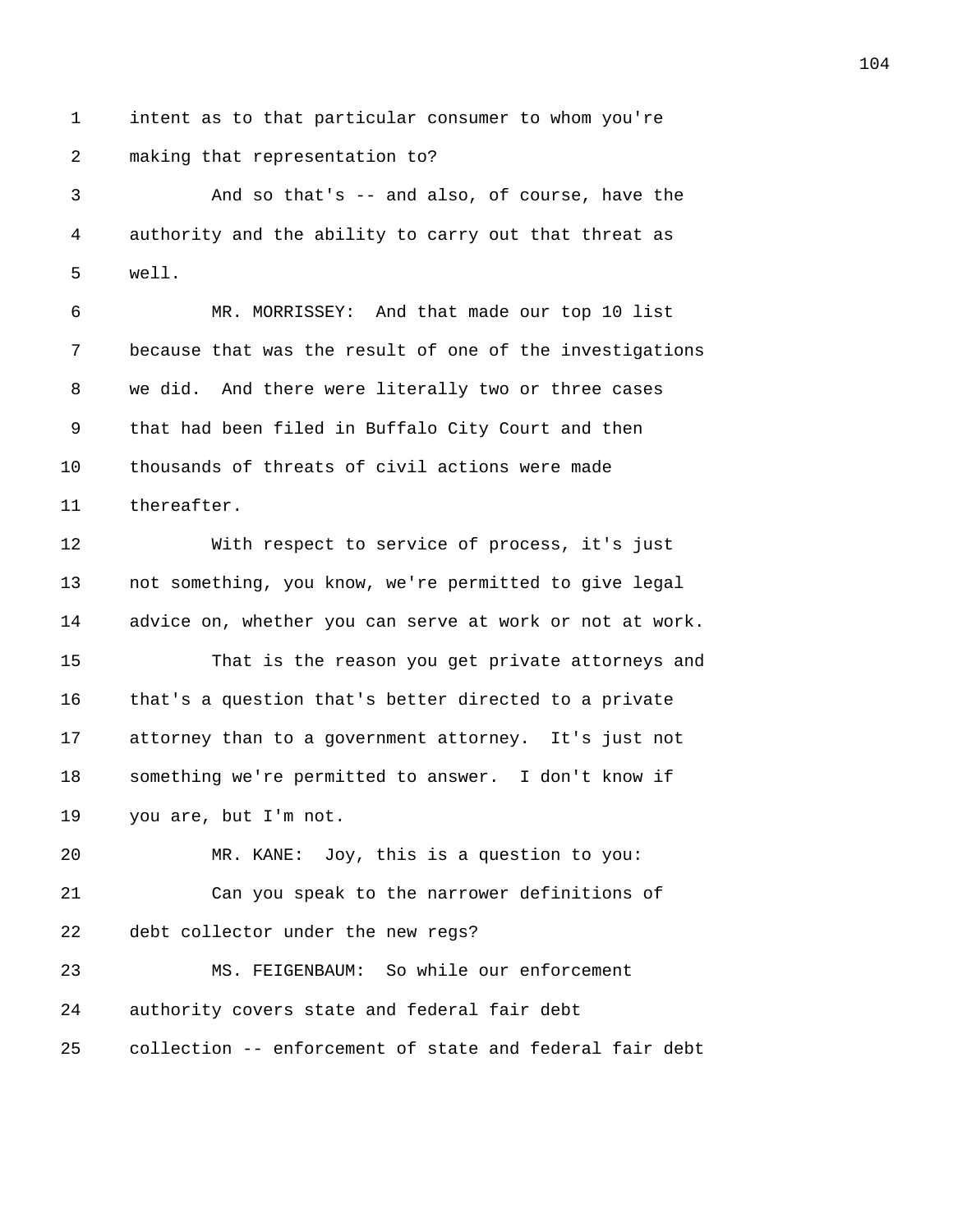1 collection practices, our debt collection regs are 2 focused on transactions where credit has been offered. 3 So let me just say first, a lot of the 4 definitions of debt collector are similar to those under 5 the FDCPA. And for those who are practicing in New York 6 City, those are the regulations that people -- that 7 companies operate under in New York City, but in 8 addition, we also have the provision that the 9 transactions have to involve the extension of credit and 10 that is somewhat narrowed. 11 MR. KANE: This question is: 12 Why the reluctance to proceed against debt 13 buyers thus far, especially as to usurious loans? 14 MR. KOEGEL: Reluctance to proceed against debt 15 buyers? 16 MR. KANE: That's what it says. 17 MR. KOEGEL: Is that it, Tom? 18 MR. KANE: Yes, yes. It surprised me. That's 19 what it says. 20 MS. FEIGENBAUM: I don't think anyone should 21 presume there is a reluctance. 22 MR. KOEGEL: That stands in stark contrast to 23 the facts. 24 MR. MORRISSEY: We gave you an example of the 25 companies that were collecting on payday loans. And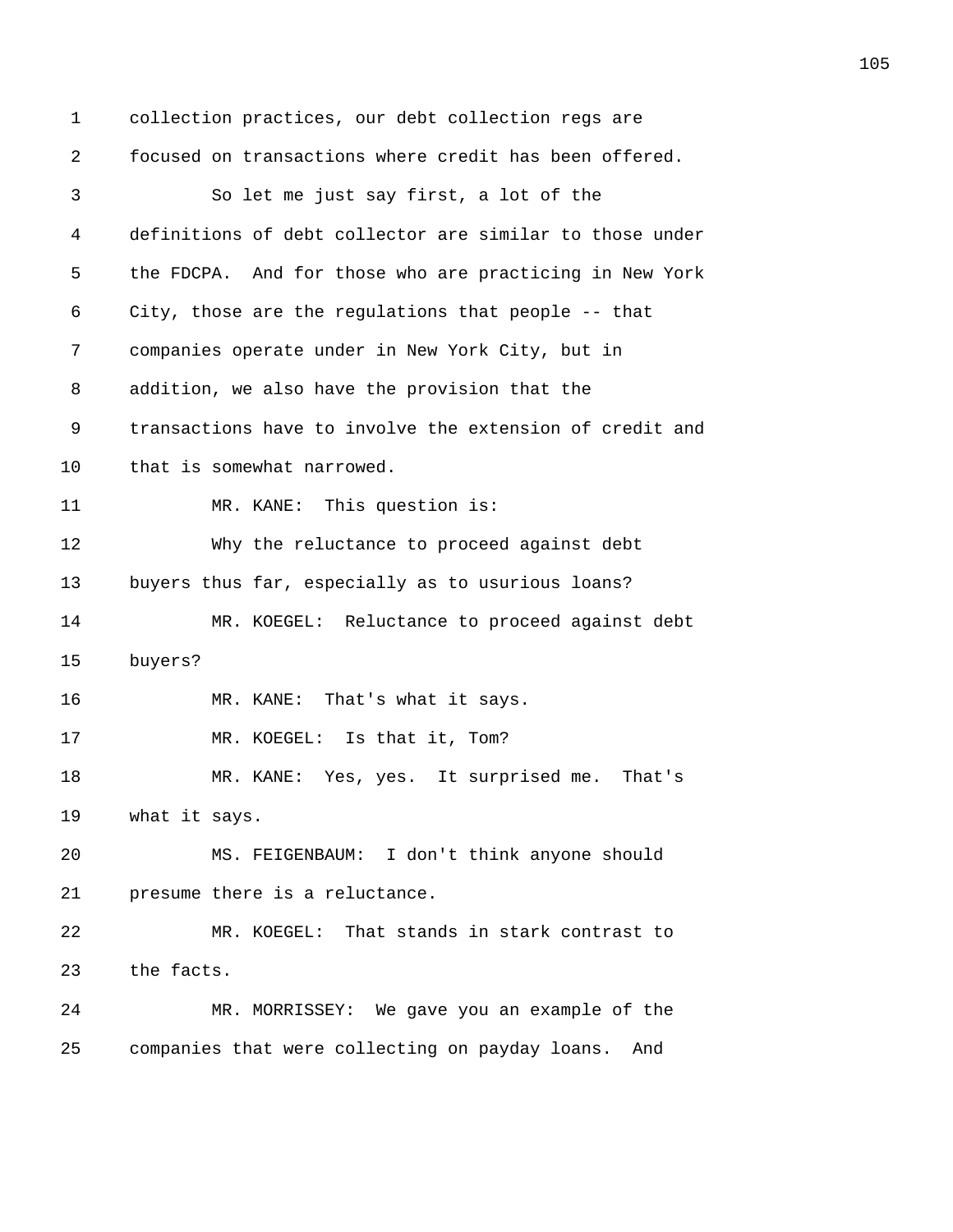1 certainly if you were to look at the constellation of 2 defendants in the actions that we've brought, you will 3 see in that constellation debt buyers.

4 MR. KOEGEL: Let me see if I can try to gather 5 what they may be getting at here. You know, there is a 6 business model out there, I think, that, you know, 7 somebody buys a debt and then farms it out to different 8 collectors to collect rather than collecting on it 9 themselves.

10 And again, Jim, that top 10 list is just 11 fantastic. You know, this is something that Jim alluded 12 to. That doesn't get you out of liability.

13 MR. MORRISSEY: No.

14 MR. KOEGEL: And now we're going to get into 15 some technical legal standards and authorities that we 16 use at the FTC and that Jim has been using as well, but 17 the liability goes to participation and control, who is 18 actually controlling the enterprise, who is the one 19 that's setting the collection practices, who is the one 20 that's profiting.

21 And we use at the FTC a legal concept called the 22 common enterprise. So if there are a multitude of 23 companies that share employees, share office space, have 24 common ownership, common control, you know, they're 25 commingling funds, these are factors that have been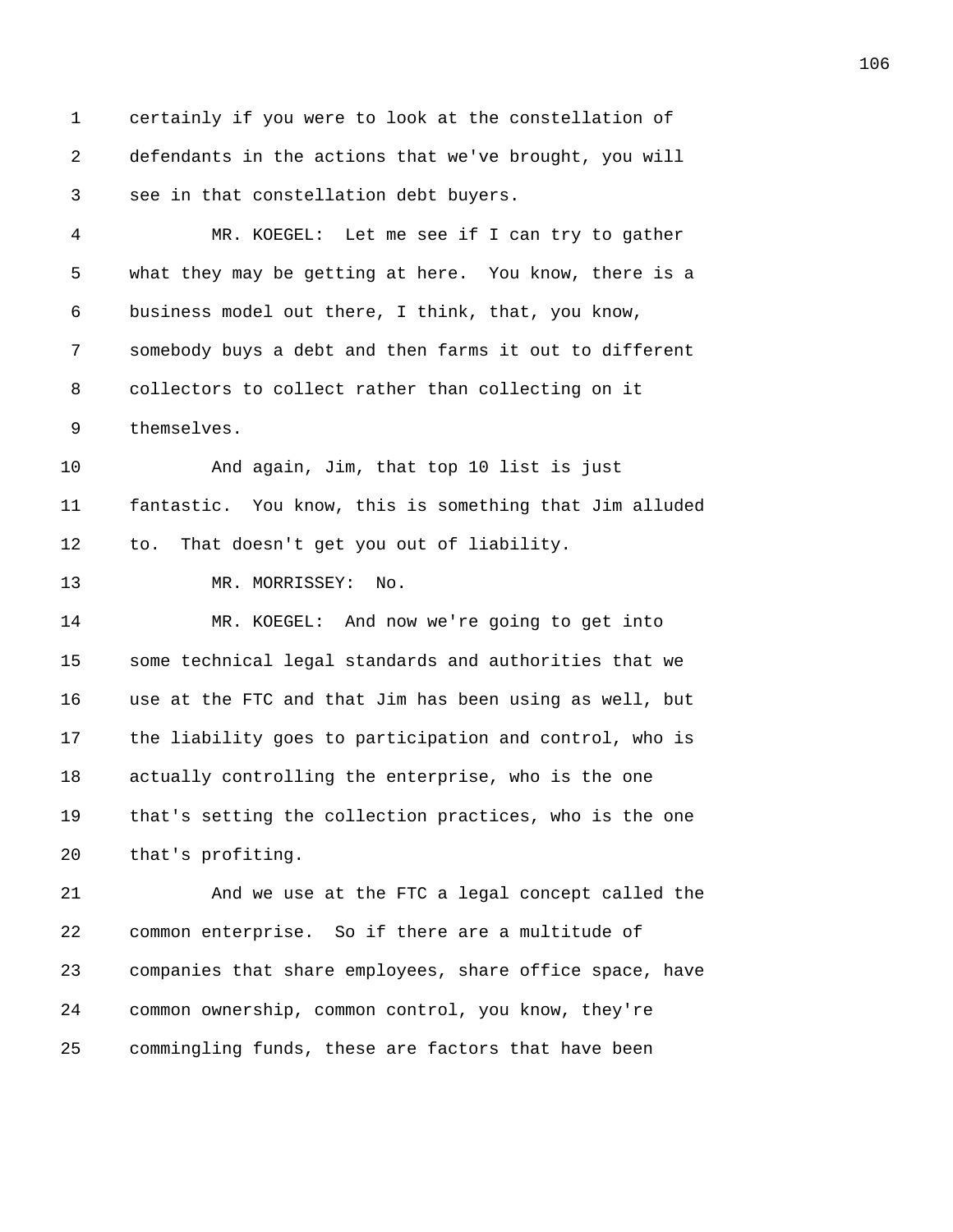1 enumerated by the Second Circuit.

2 If we can establish those factors, we can 3 broaden out the liability and make what looks like on 4 paper to be a multitude of corporations, they get 5 characterized in the Court's eyes as one enterprise. 6 And so, you know, this may be lost in some of 7 the details of some of the complaints, but absolutely, 8 we are going after the entire enterprise on these things 9 and we are using these authorities to get at the people 10 that we believe are actually controlling these unlawful 11 practices. 12 MR. MORRISSEY: And Chris mentioned the case, 13 the Vantage Point case, and there's a decision by Judge 14 Skretny, a preliminary injunction decision that goes 15 into the concept of common enterprise and what 16 constitutes a common enterprise, but we've been moving 17 pretty forcefully with respect to naming the common 18 enterprise and not just the debt collector. 19 MR. KOEGEL: We want the people actually 20 responsible for this, the people who are setting the 21 policies, and we will use our authorities to get at 22 that. 23 MR. MORRISSEY: Yes. 24 MR. KANE: Can anything be done to enable laws 25 and regulations to be less ambiguous and open to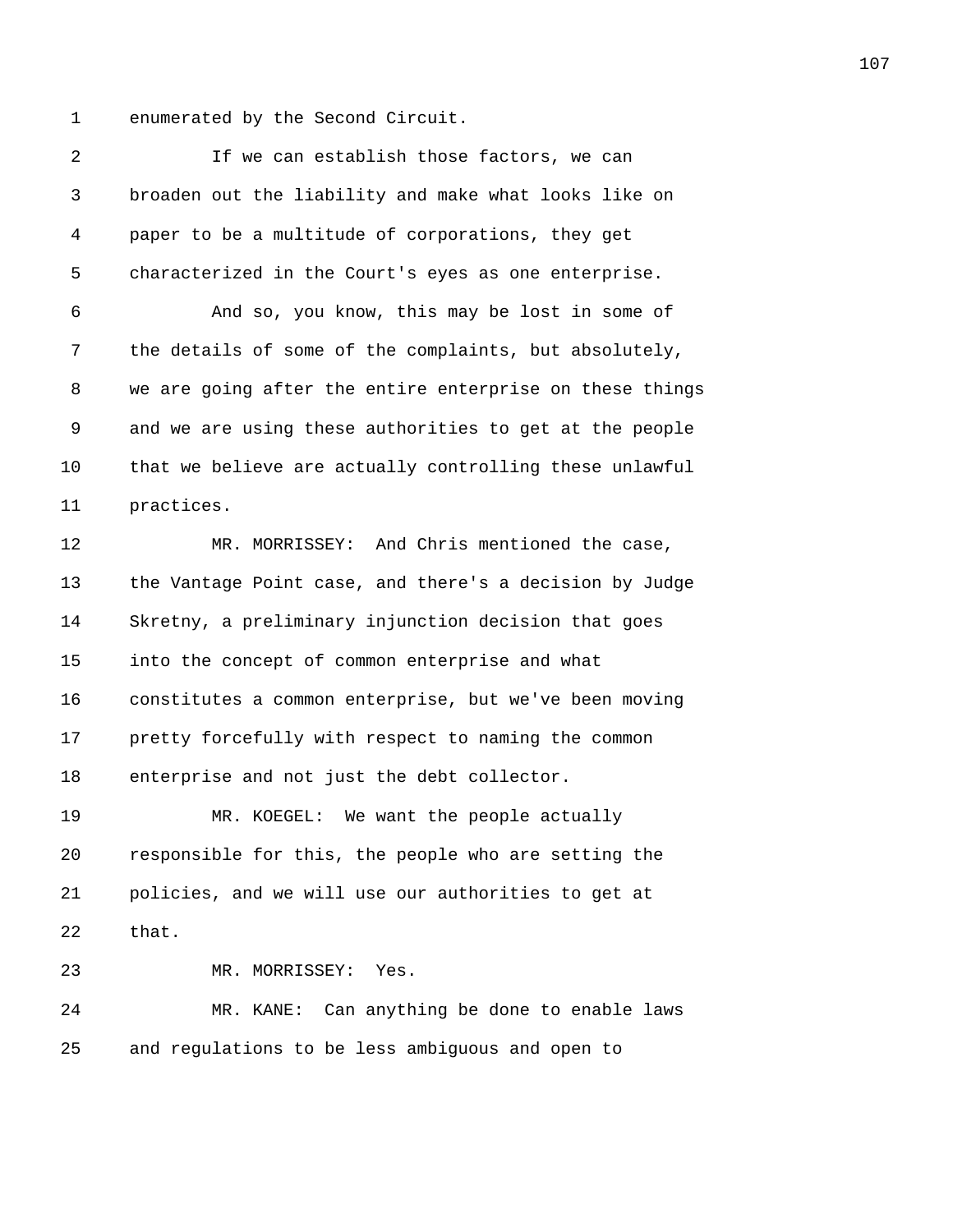1 interpretation of various judges?

| 2       | Can anything be done to better define laws, such         |
|---------|----------------------------------------------------------|
| 3       | as Foti, protects against class action lawsuit but still |
| 4       | vulnerable to third-party disclosure on a                |
| 5       | single-plaintiff basis?                                  |
| 6       | MR. NODLER: Yes, something can be done. And              |
| 7       | there's a rulemaking that's -- the Bureau is looking     |
| 8       | into a rulemaking that would clarify a lot of            |
| 9       | ambiguities under the FDCPA.                             |
| $10 \,$ | As to where it's going to go, you're asking the          |
| 11      | wrong person, but the purpose of the rulemaking is, you  |
| 12      | know, among other things, to clarify ambiguities.        |
| 13      | MR. KANE: What advice would you give an agency           |
| 14      | buyer that contracts for a portfolio that turns out to   |
| 15      | be bogus or illegal or both, especially if the seller    |
| 16      | threatens or brings suit for breach of contract and      |
| 17      | refuses to take the portfolio back?                      |
| 18      | MR. KOEGEL: If I was you, I'd stop collecting            |
| 19      | on that immediately.                                     |
| 20      | MR. NODLER:<br>Yes.                                      |
| 21      | MR. KOEGEL: Once you know or have reason to              |
| 22      | know that that portfolio is bogus or compromised and     |
| 23      | then you continue to collect on that debt, you've now    |
| 24      | exposed yourself to liability and very serious           |
| 25      | liability, I might add, the kinds of remedies that we've |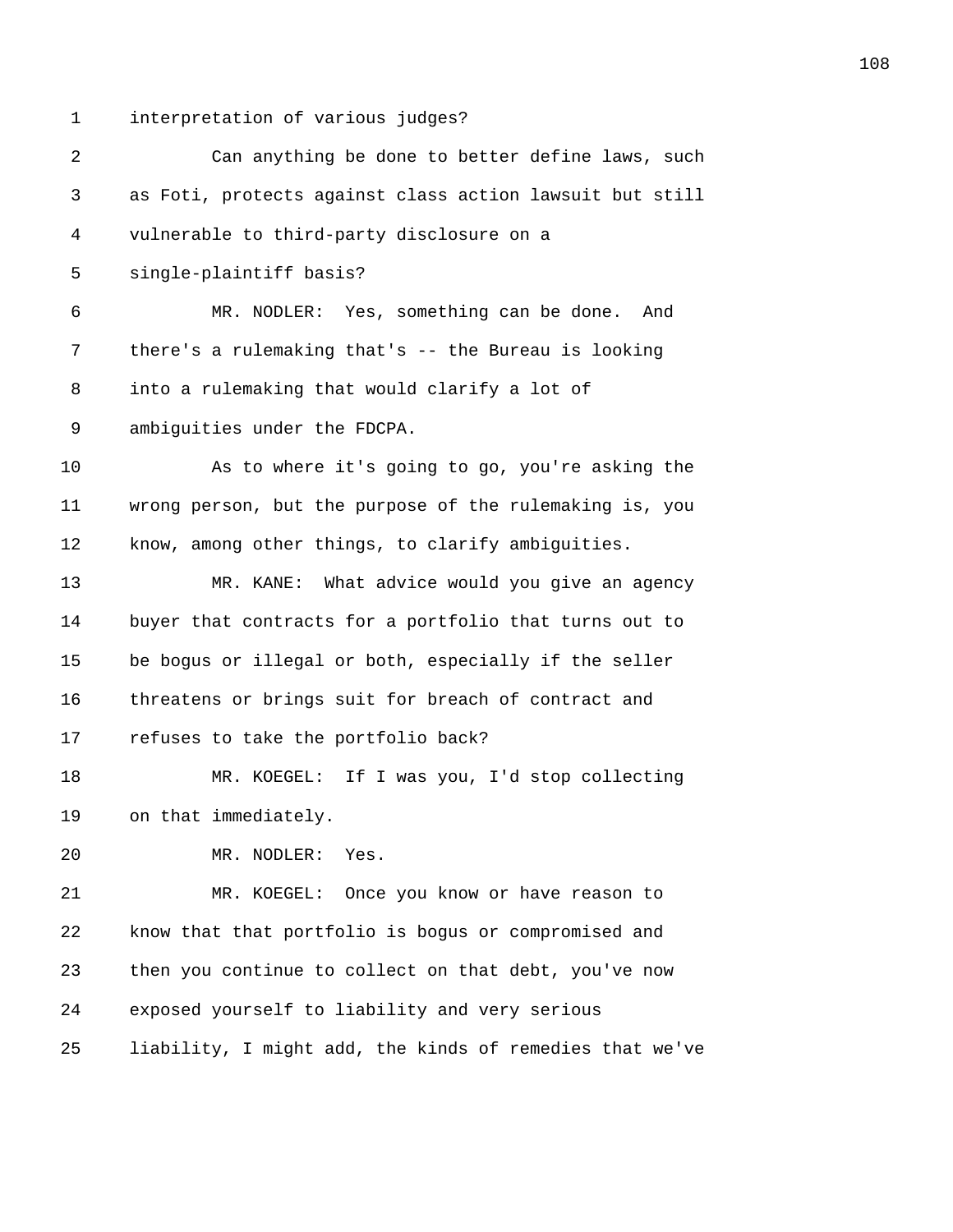1 been talking about here today.

| 2  | You know, the next step I think would be gather            |
|----|------------------------------------------------------------|
| 3  | up all your evidence and give me a call because I'm        |
| 4  | going to be real interested in that case and that debt     |
| 5  | seller, the guy that sold you the bogus portfolio.         |
| 6  | You know, as to how you proceed on your own with           |
| 7  | that person, I'll leave that to you, but that is just      |
| 8  | the kind of case and just the kind of unlawful practice    |
| 9  | that I'm real interested in at the FTC.                    |
| 10 | I see a lot of the problems in debt collection             |
| 11 | as symptomatic of that underlying disease is this bad,     |
| 12 | you know, information about debts and these bogus          |
| 13 | portfolios.                                                |
| 14 | MR. NODLER: Yes. I think everybody at this                 |
| 15 | table would be interested in, you know, knowing about      |
| 16 | that.                                                      |
| 17 | And to add to what Chris was saying about that             |
| 18 | being a knowing violation, under the Dodd-Frank Act, if    |
| 19 | it's a knowing violation, the civil penalty for that is    |
| 20 | \$1 million a day per violation, so it can get pretty      |
| 21 | high pretty quick.                                         |
| 22 | MR. MORRISSEY: Remember when I was giving the              |
| 23 | list of what could be an automatic investigation?<br>And I |
| 24 | said the falsified website, falsify your address.<br>Ιf    |
| 25 | you know you're collecting on bogus debt, that's           |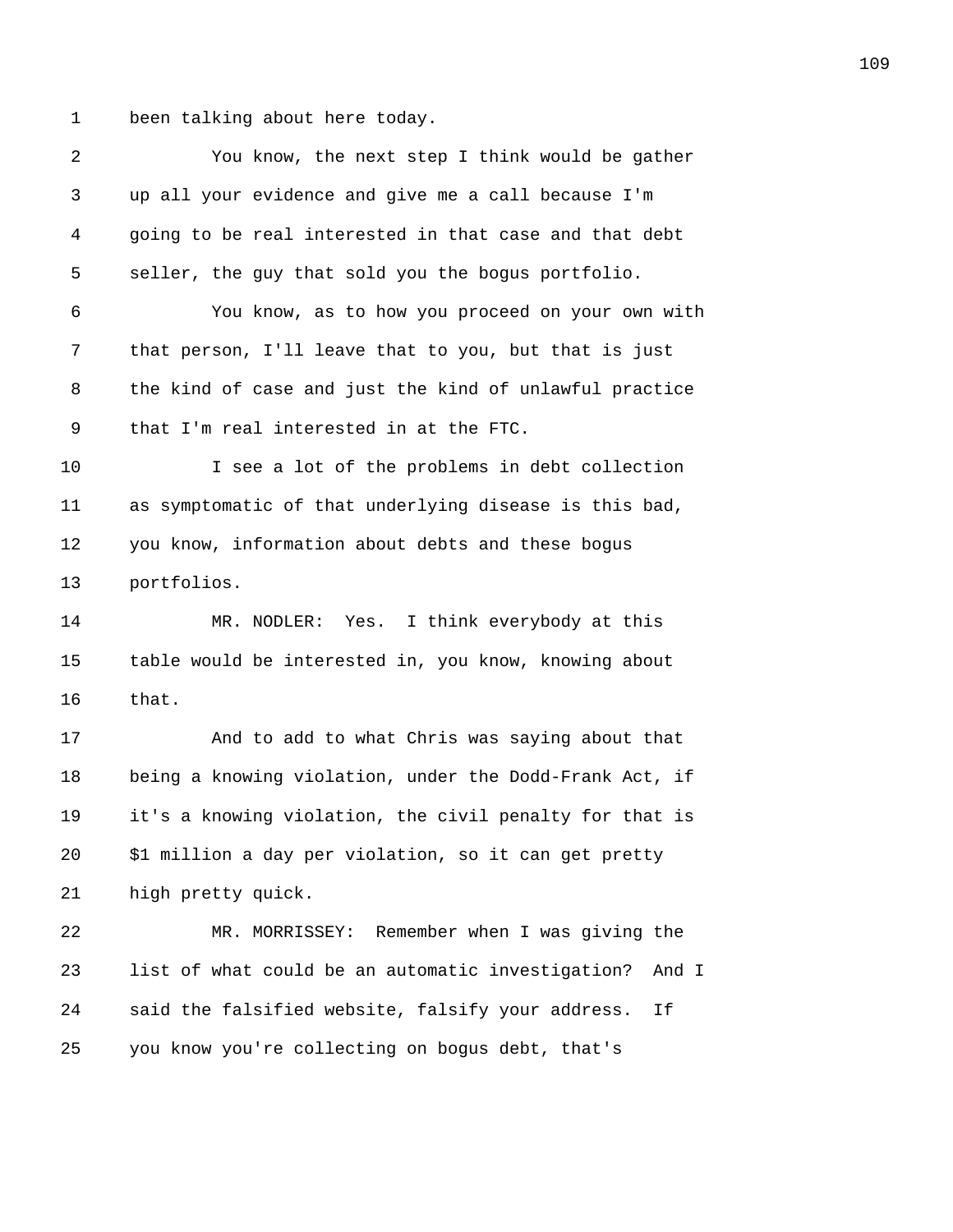1 automatic.

2 The other point I would add is that there seems 3 to be an actual rule, and certainly, Joy, the 4 regulations reflect that in getting away from this just 5 exchanging spreadsheets with electronic information on 6 it to, you know, firmly establishing chain of title with 7 respect to these debts that you purchase, that, you 8 know, this is a "buyer beware."

9 I think ultimately you're the ones that have to 10 protect your own interests by insisting upon a proper 11 chain of title for those portfolios that you purchased 12 and not simply accepting an electronic file that you 13 download into -- you know, onto your network.

14 You are the ones that are best able to protect 15 your own interests in that regard, certainly much more 16 than what we can do here.

17 MR. NODLER: Yes. I mean, whether you know that 18 it's a bad portfolio or not, it's unlawful to collect an 19 inaccurate amount. So obviously if you know, then, as 20 Chris said, immediately stop collecting and take other 21 steps.

22 But you also should know more about, you know, 23 your buyer and your sellers and things like that so you 24 ideally wouldn't get in that situation where you end up 25 with a portfolio of bad debt.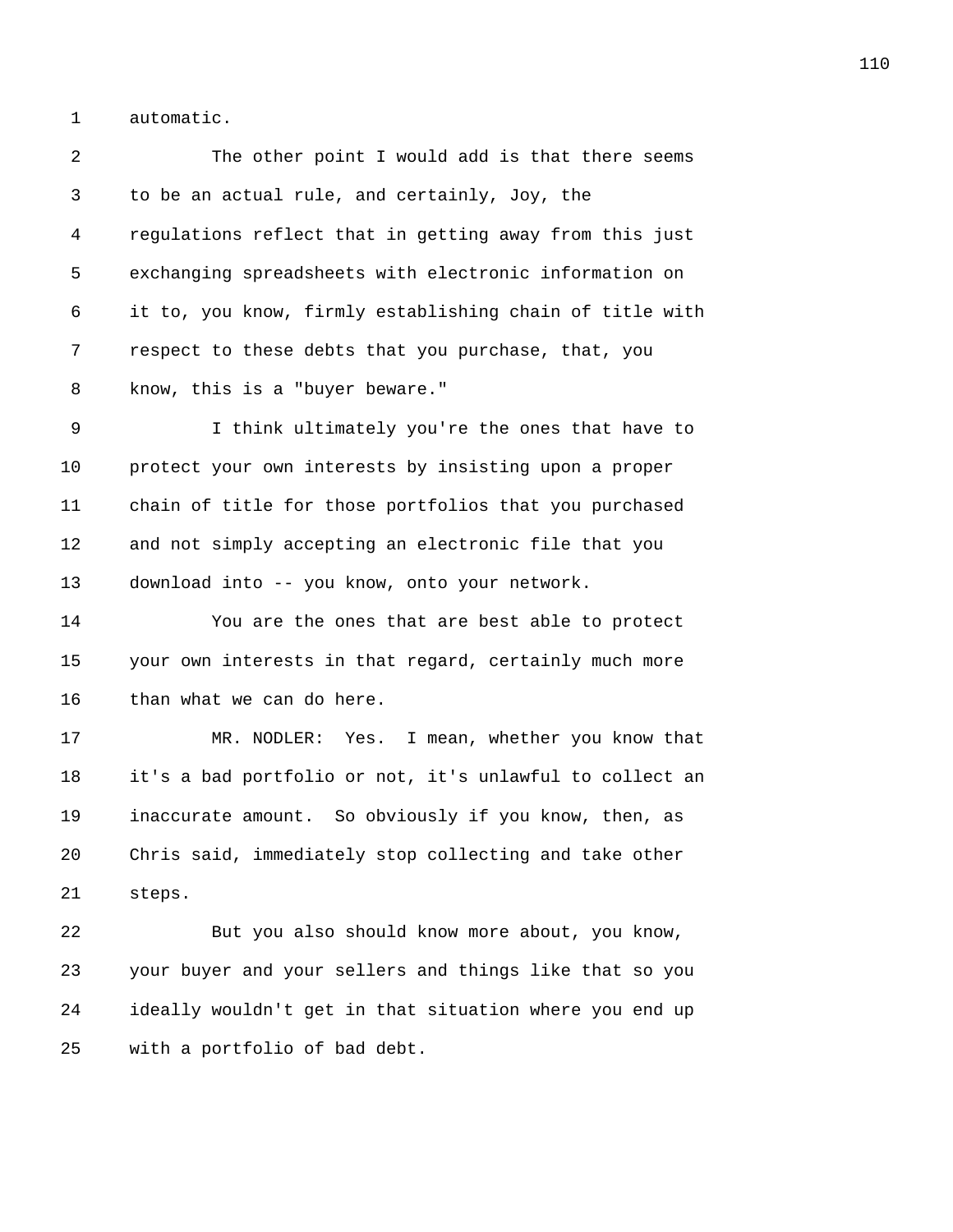1 MS. FEIGENBAUM: And in New York under our 2 regulation, you cannot -- if you can't substantiate the 3 debt, you can't collect on the debt.

4 And if you are not -- as a third-party collector 5 not in a position to extinguish the debt, then you need 6 to in your, you know, contracts where you're purchasing 7 the debt make clear that if you're not going to be able 8 to substantiate the debt, then the debt is going to be 9 extinguished because you will not satisfy your 10 obligations under our regulations by simply giving the 11 debt back to the seller. 12 MR. KOEGEL: I think I would also implore 13 everyone in this room to pay attention to the patterns. 14 Don't just look at it as, you know, each individual debt 15 or account and there may be a problem with that one 16 particular debt. 17 You need to be aware of patterns in that 18 portfolio so that you know when you've been sold, you

20 You know, is it exhibiting a high percentage of 21 disputes? You know, are there other, you know, 22 systematic or identifiable patterns of issues with that 23 portfolio? You need to be paying attention to that. 24 MR. NODLER: And you need be leery of buying 25 other portfolios from that seller because even if they

19 know, a bill of goods.

111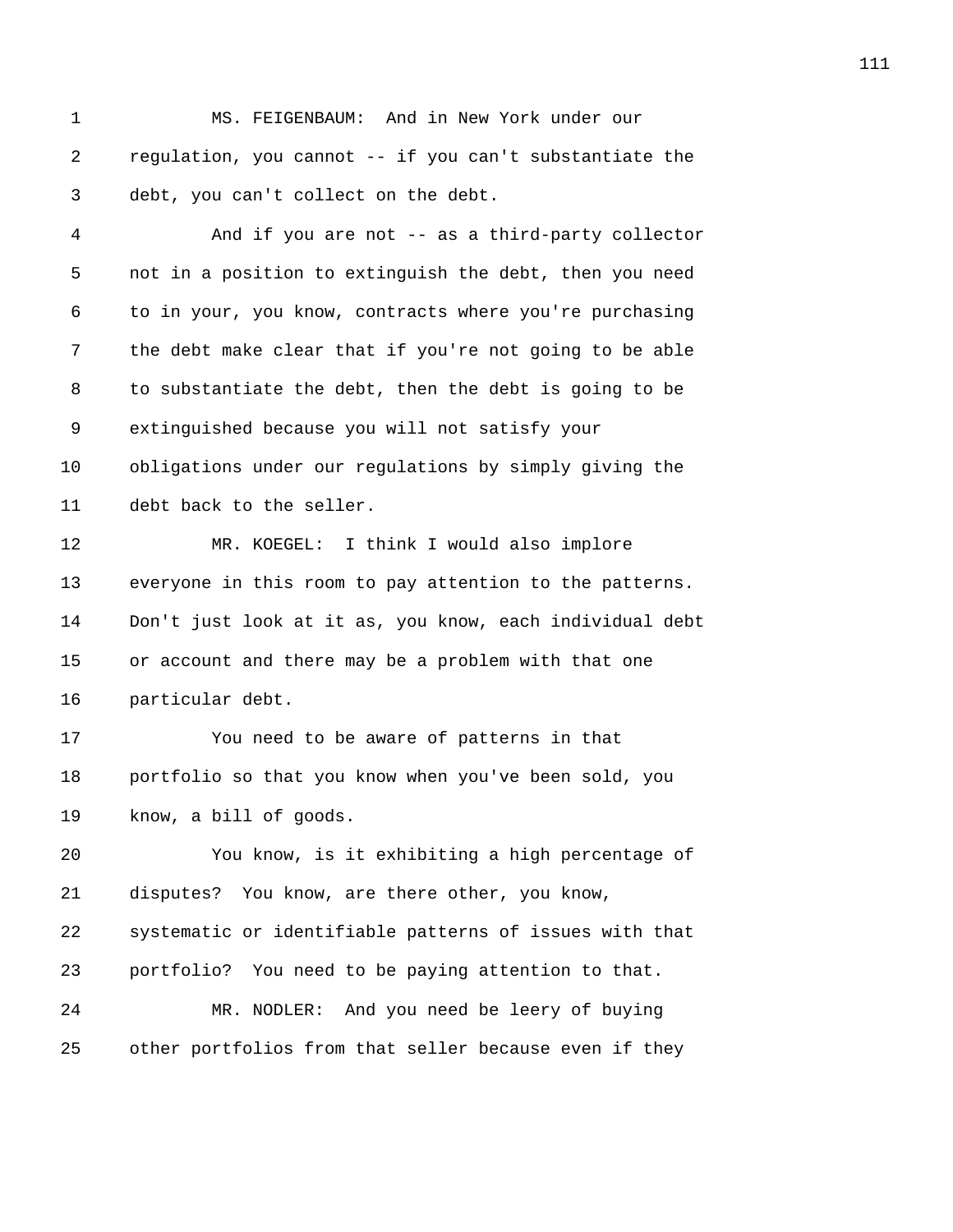1 would take back the one bad portfolio, if you're 2 continuing to purchase from them, then you're getting 3 into a whole different category, or at least how the 4 CFPB views it as, you know, a "know or should know" 5 violation. 6 MS. FEIGENBAUM: But again, I would just add 7 that in New York, you can't give back a bad portfolio. 8 MR. NODLER: Right. 9 MS. FEIGENBAUM: And avoid a violation of law. 10 MR. NODLER: Right, yes. 11 MR. MORRISSEY: I will give you a piece of 12 practical advice and that is, read the regulations of 13 the Department of Financial Services and develop today 14 or tomorrow your procedures for making sure they're 15 followed, because if you get a subpoena from our office, 16 I guarantee to you, I guarantee to you one of the 17 demands for documents will be your policies and 18 procedures that show compliance with the regulations of 19 the Department of Financial Services. 20 And you'd better be able to show that you know 21 and understand those regulations and that you are fully 22 compliant with them because, as I said, under Executive 23 Law Section 63(12), illegality includes a violation of a

25 compliance with the Department of Financial Services

24 state statute or regulation and if you're not in

112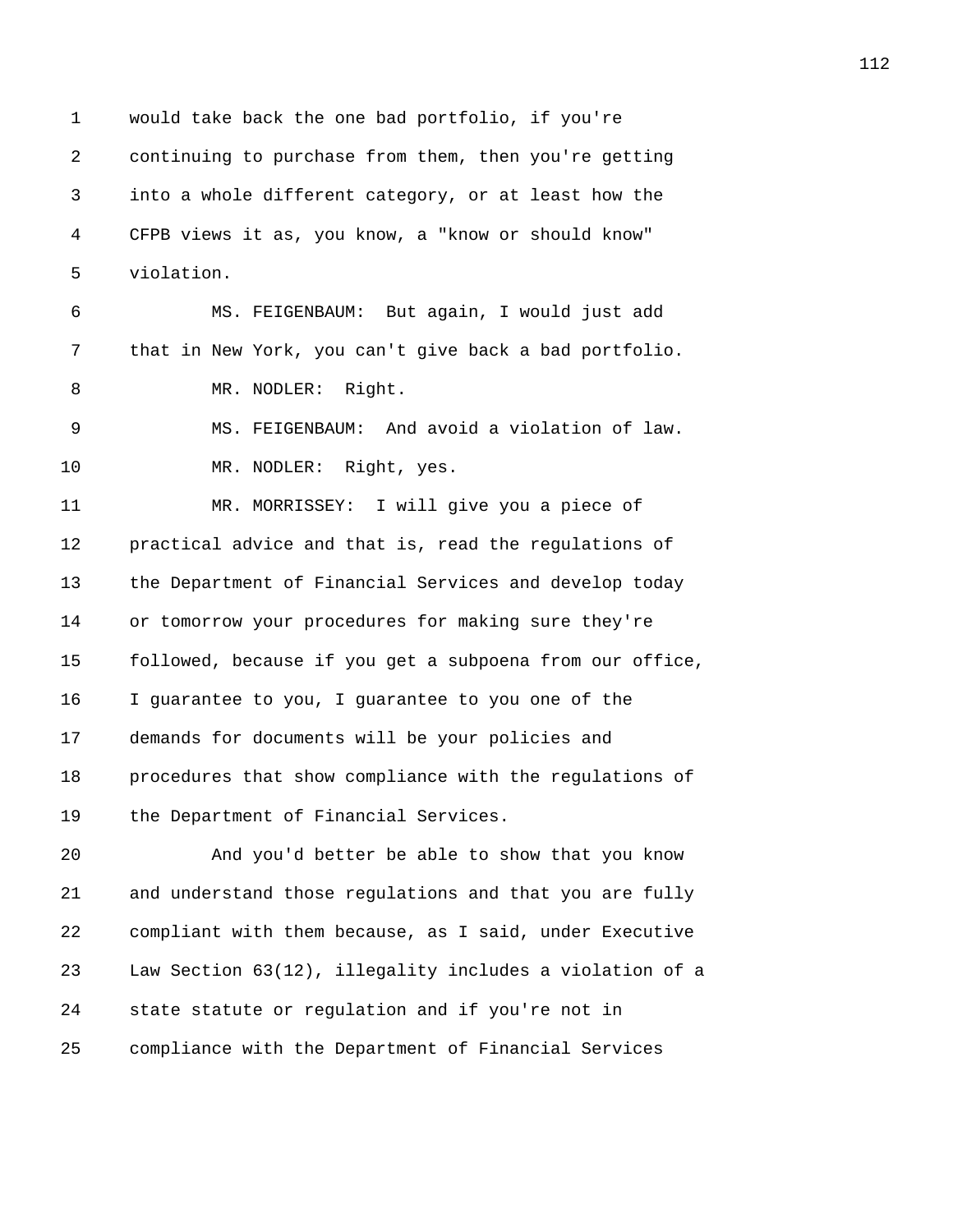1 regulations, you're going to have a problem.

2 MR. KANE: Does the FTC take the position that 3 those individuals on the banned debt collector list -- the 4 Koegel list -- are barred from all collection activity or 5 simply consumer or FDCPA debt? 6 MR. KOEGEL: You know, you need to consult 7 generally each order. The language is pretty standard 8 but it has evolved slightly over time, but generally 9 speaking, I believe the language is broad enough to 10 include the collection of commercial debt as well. 11 You know, there are at times exceptions like if 12 you are working for a small retail business and the 13 collection of, you know, a debt is very incidental and 14 infrequent, that kind of thing, sometimes gets excluded, 15 but for the most part I believe -- and I'm going off 16 memory here, so don't hold me to it -- that our standard 17 ban does include, you know, general commercial debt 18 collection as well as consumer debt collection. 19 MR. MORRISSEY: And Chris, we've just finished 20 up an agreement with the FTC and in fact that is the 21 case, it includes commercial debt as well. But you do 22 have to consult the agreement itself. 23 MR. KOEGEL: So the list should be a red flag 24 and a starting place. And then the list itself on the 25 website has hyperlinks for you to see the actual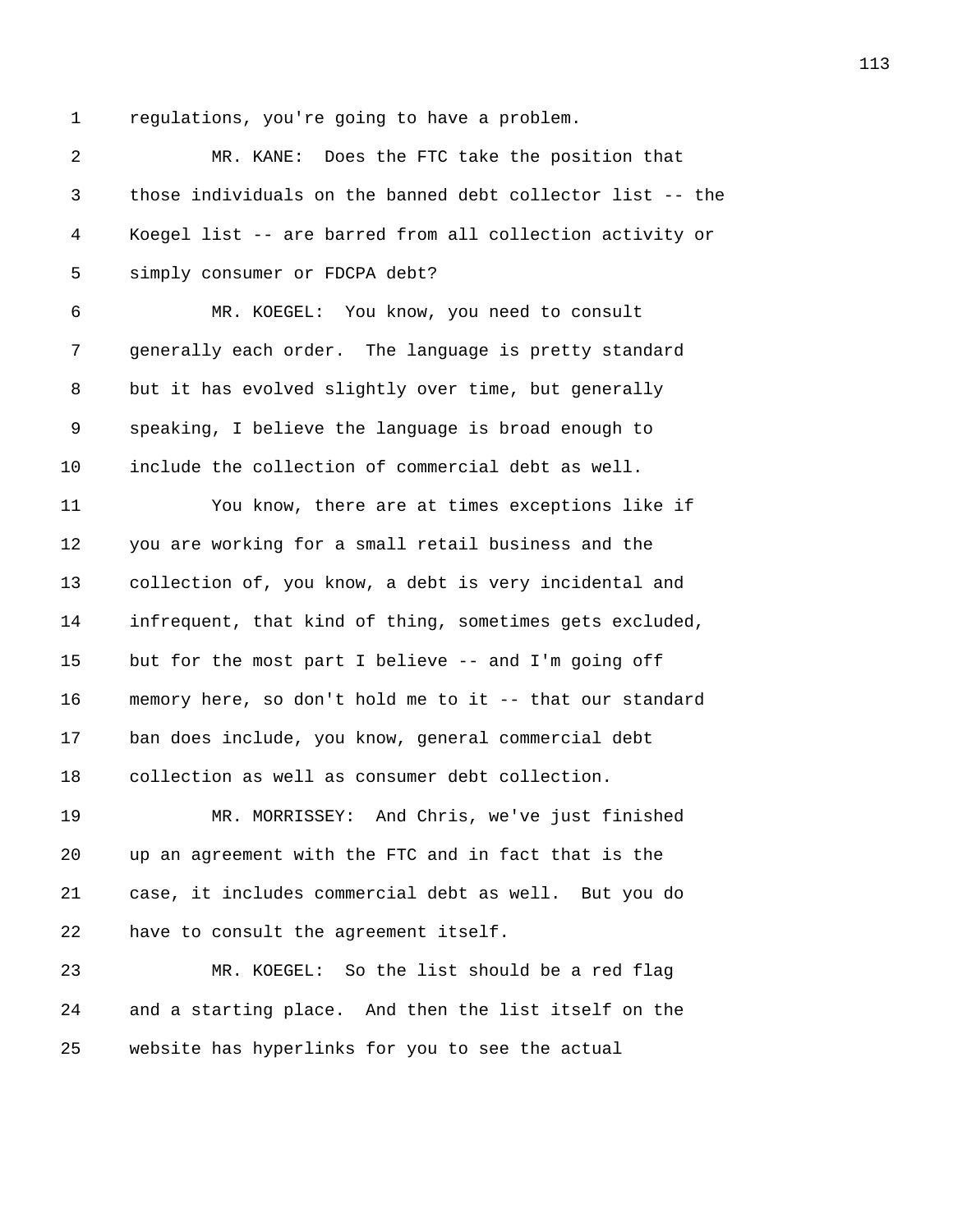1 language of the order.

| 2  | But generally speaking, everybody in this room I         |
|----|----------------------------------------------------------|
| 3  | think is probably mostly involved in consumer debt       |
| 4  | collection, you'd better have a real good reason to be   |
| 5  | doing business with the folks on that list.              |
| 6  | MR. KANE: I'm going to ask three more questions          |
| 7  | and then we'll wrap it up.                               |
| 8  | What is the incentive for a company to be a              |
| 9  | whistleblower on the -- about wrongful collection        |
| 10 | activity of another company?                             |
| 11 | MR. NODLER: Well, I mean, for one, they can --           |
| 12 | we're always hearing debt collectors talk about how      |
| 13 | "We're not the bad ones," you know, "you guys should be  |
| 14 | going after the ones that are saying 'we're going to dig |
| 15 | up your deceased child'" or whatever, that kind of       |
| 16 | thing.                                                   |
| 17 | I mean, cleaning up the industry helps                   |
| 18 | everybody. But then for another -- you know, I may       |
| 19 | sound like a broken record, but responsible business     |
| 20 | conduct is very important to us and that would be -- a   |
| 21 | that would be part of it.                                |
| 22 | MR. KOEGEL: You know, nobody in here I'm sure            |
| 23 | likes hearing the things that we're saying about this    |
| 24 | industry and it draws a lot of scrutiny from Congress    |
| 25 | and state legislatures and everybody else, and so the    |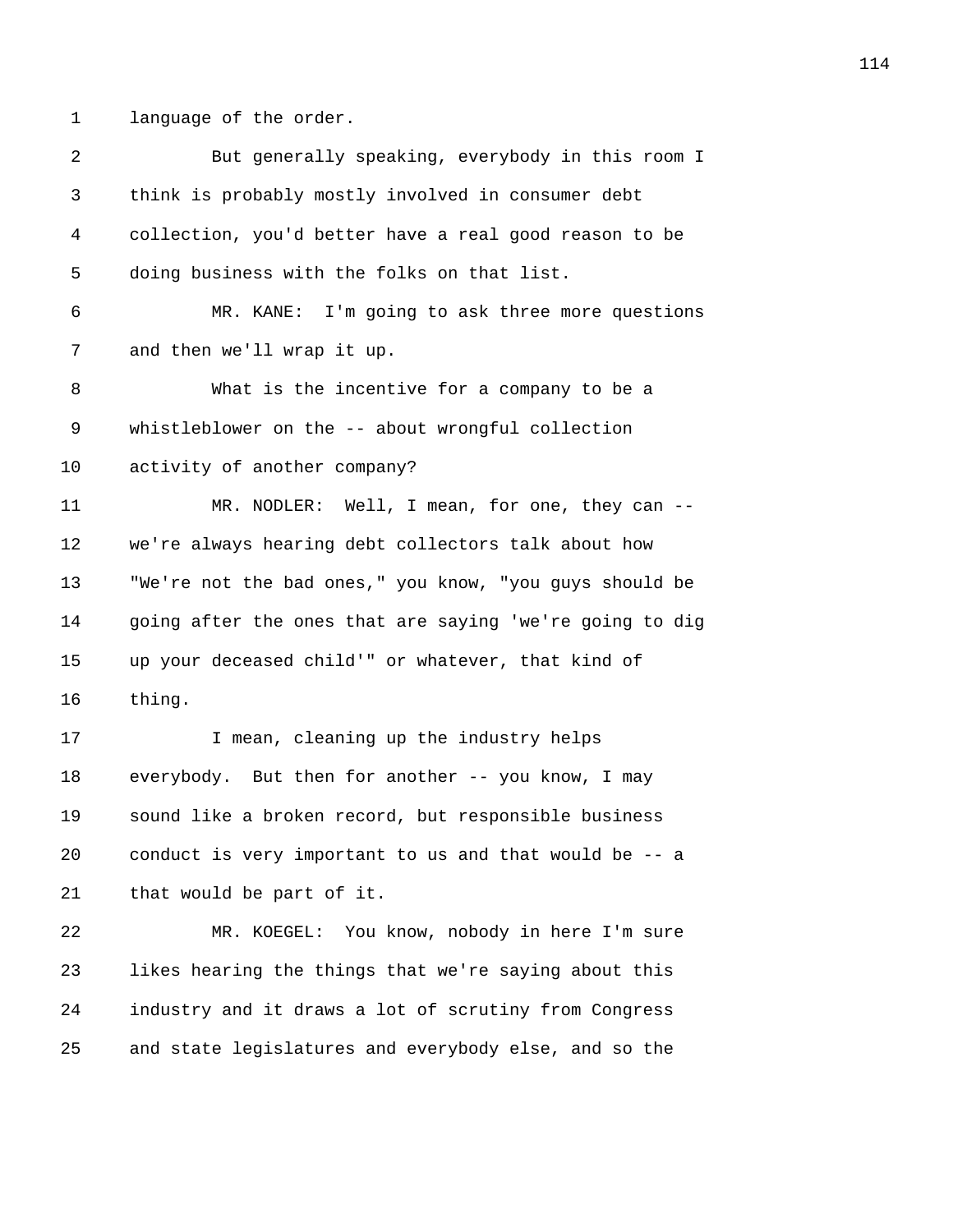1 more of this bad behavior is out there, there's more of 2 that scrutiny.

3 I think just more generally, and this is 4 something that Congress recognized when it passed the 5 FDCPA back in the '70s, these harmful debt collection 6 practices, these abusive and deceptive debt collection 7 practices do real harm to legitimate debt collectors as 8 well.

9 They are taking business away from you. They 10 may be driving down or driving up the cost of certain 11 debt portfolios.

12 And so there is a lot of collateral damage to 13 the law-abiding debt collectors from these egregious 14 practices and I think it's clear to me.

15 Are you going to get, you know, a \$1,000 reward 16 or something for it? No, but I think it does inure to 17 your benefit quite a bit.

18 MR. MORRISSEY: I would ask what is the 19 disincentive to reporting someone who is violating the 20 Fair Debt Collection Practices Act if you're a 21 legitimate debt collector? 22 MR. KOEGEL: I think there's also a lot of -- it 23 reads as a lot of lack of confidence and skepticism from 24 the consumers that you're trying to collect from.

25 The more of this behavior that's out there, the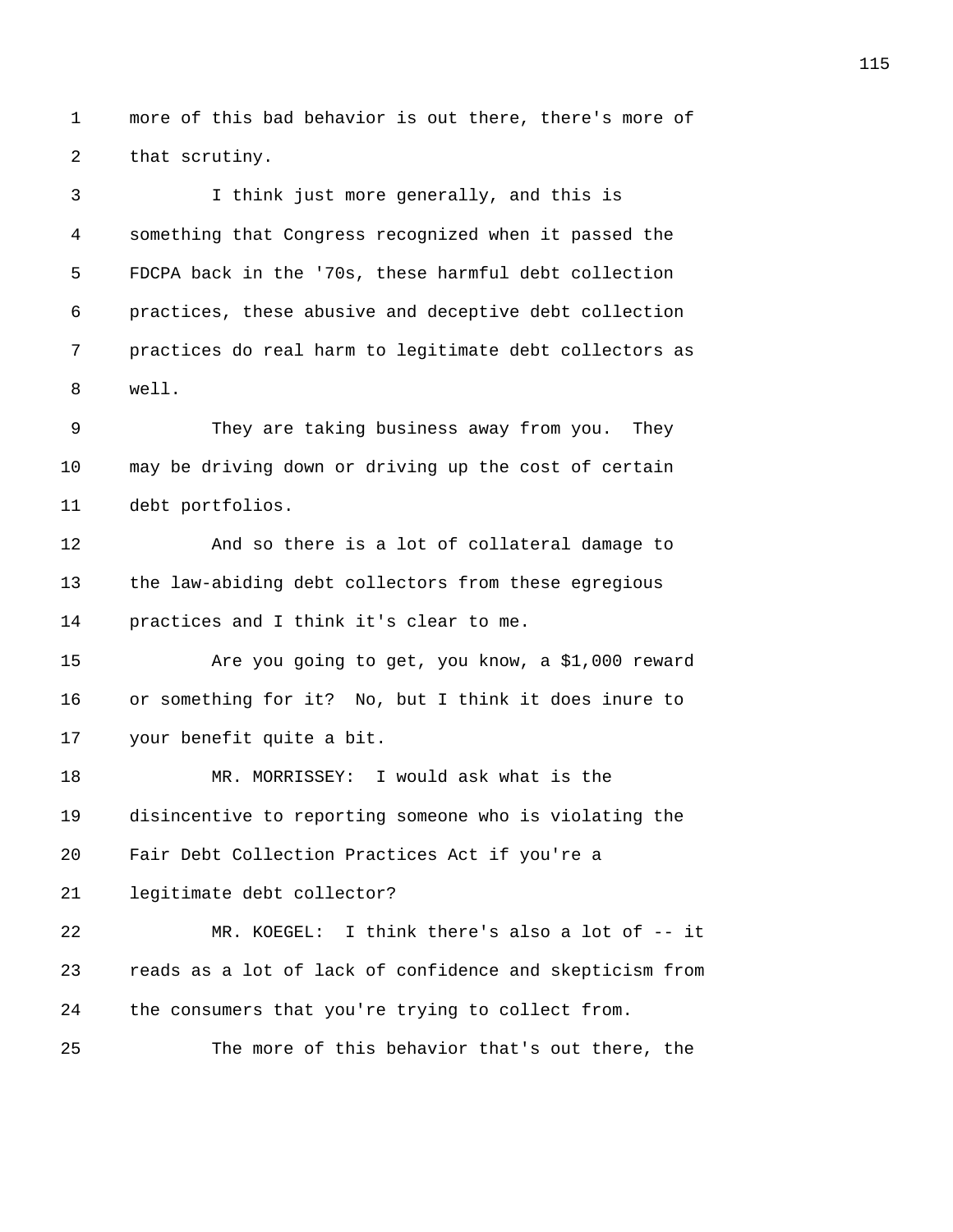1 more difficult it becomes for the law-abiding collectors 2 to collect on the debts they already have because of all 3 the skepticism and lack of confidence in the system as a 4 whole that consumers are starting to have. 5 MR. NODLER: For sure. 6 MR. KANE: How is a debt collector -- debt 7 collection agency supposed to know if a debt has been 8 charged off of the lender's books? Will an affidavit 9 protect them? 10 MR. NODLER: You mean charged off? Generally 11 when it's charged off, it doesn't mean it's not owed 12 anymore. 13 MR. KANE: Does anybody -- 14 MR. MORRISSEY: Charge off, my understanding of 15 charge off is after 180 days, for example, a credit card 16 company can no longer carry that debt -- 180 days of not 17 paying -- can no longer carry that debt as inactive on the 18 books and that frequently those are the ones that go out 19 for collection. 20 My understanding is that virtually any debt you 21 can collect on, if that's a definition you're using, is 22 charged-off debt. 23 MR. NODLER: But I mean, that's an accounting 24 principle. 25 MR. MORRISSEY: Yes. Is that what you mean or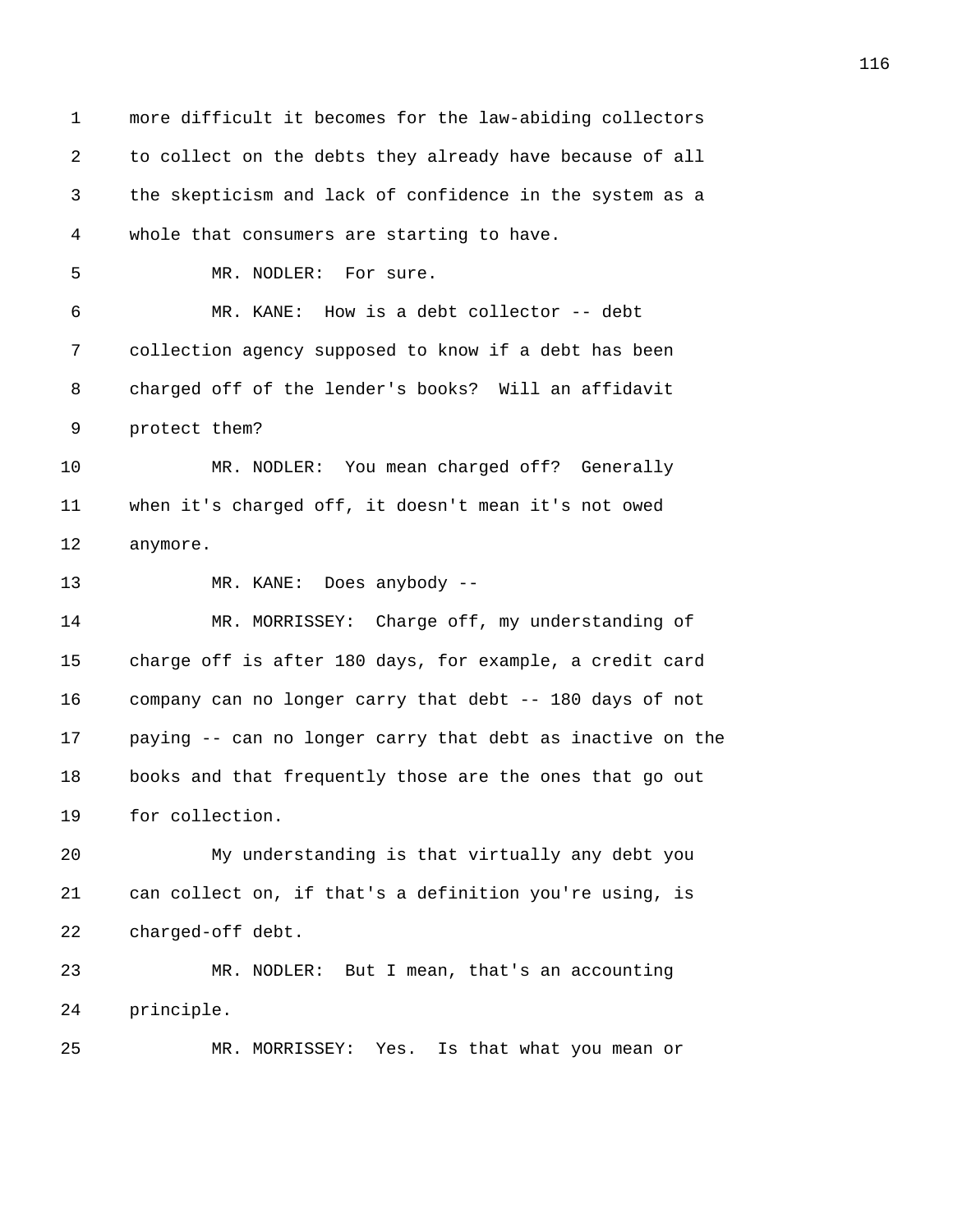1 do you mean something different?

| 2  | AUDIENCE MEMBER: Yes. I mean, depending on the           |
|----|----------------------------------------------------------|
| 3  | debt, it is the general accounting principles, right?    |
| 4  | Some debts don't even have, you know, a strict timeline  |
| 5  | of when debt can be charged off.                         |
| 6  | MR. MORRISSEY: Do you mean charged off by the            |
| 7  | creditor?                                                |
| 8  | AUDIENCE MEMBER: Charged off for the account as          |
| 9  | inactive, it's charged off the books as a bad debt,      |
| 10 | right?                                                   |
| 11 | MR. MORRISSEY: Okay.                                     |
| 12 | AUDIENCE MEMBER: So how is a third-party                 |
| 13 | collection agency supposed to know for sure if a debt    |
| 14 | has been charged off the books of the original lender?   |
| 15 | MR. NODLER: You mean no longer owed --                   |
| 16 | AUDIENCE MEMBER: Does an affidavit protect               |
| 17 | them?                                                    |
| 18 | MR. NODLER: Do you mean no longer owed at all?           |
| 19 | AUDIENCE MEMBER: No, charged off doesn't mean            |
| 20 | no longer owed.                                          |
| 21 | MR. NODLER: Yes, I know, but I don't understand          |
| 22 | why the repeat question, what the significance would be. |
| 23 | MS. FEIGENBAUM: I think I can speak to the               |
| 24 | significance because some of the disclosures need to be  |
| 25 | provided only as to charge -- as to charged-off debt.    |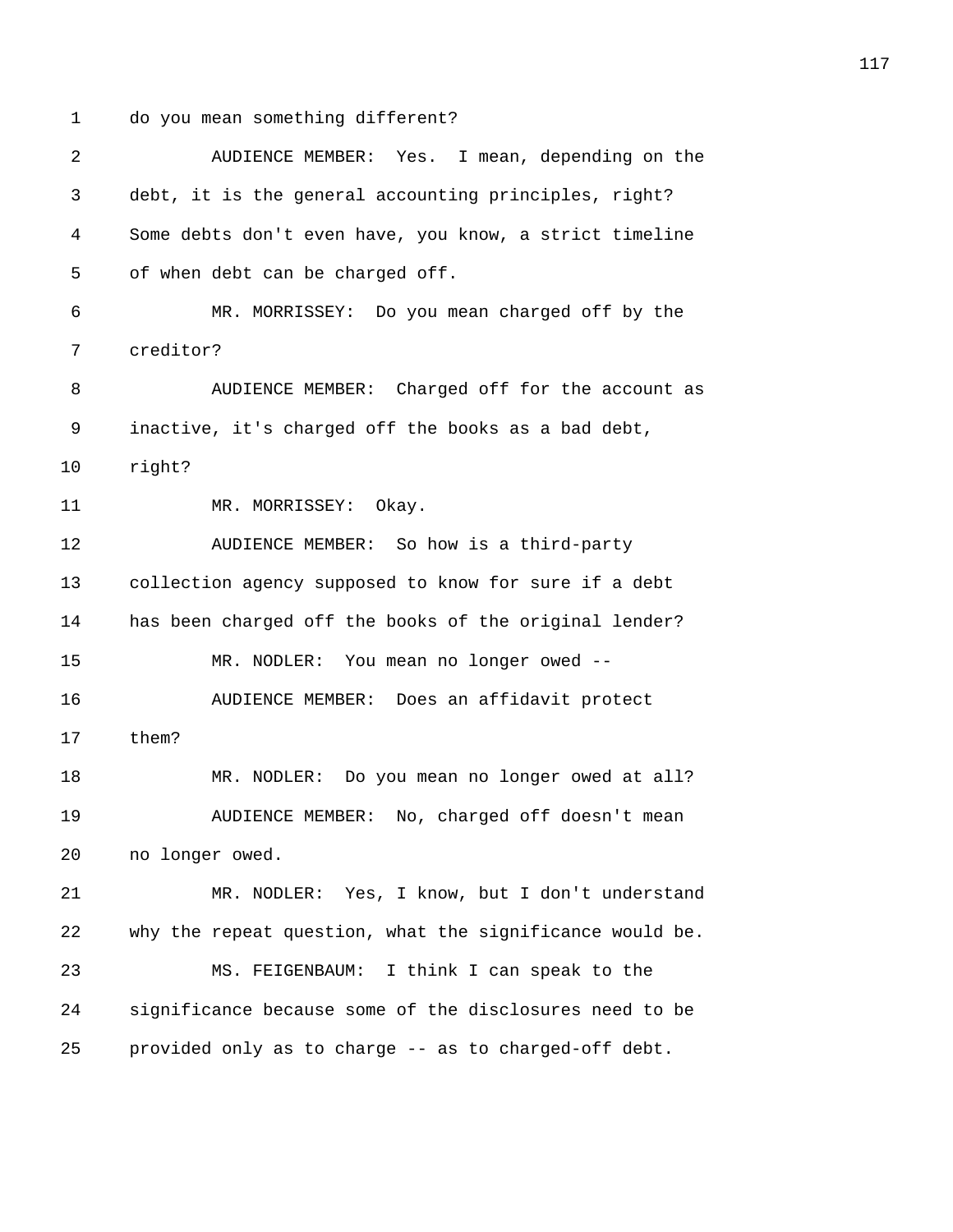1 And that's something that the debt -- the 2 third-party debt collector when they're obtaining the 3 information from their collectors then -- I'm sorry, 4 from the creditors, they need to get. 5 And that's one of the reasons why we've given 6 additional time for the provision of the regulation on 7 identification of the debt for which, you know, as to 8 charged-off debt, that you go back and get the 9 information. 10 AUDIENCE MEMBER: So just simply, all you can 11 do -- unless you audited their books, all you can do is 12 ask the question or get an affidavit. 13 MS. FEIGENBAUM: Well, going forward, it's when 14 you purchase the debt, that should be at the top, but 15 going backwards, that's why we're giving you more time. 16 AUDIENCE MEMBER: (Inaudible.) How would you 17 know? 18 MS. FEIGENBAUM: That's something that you need 19 when you take -- when you take that work on, you need to 20 get that information from the -- you know, from the 21 creditor. 22 AUDIENCE MEMBER: That's what I'm asking. 23 Is it -- my question was, would an affidavit protect the 24 third-party collection agency, an affidavit from the 25 lender saying this debt is not charged off?

118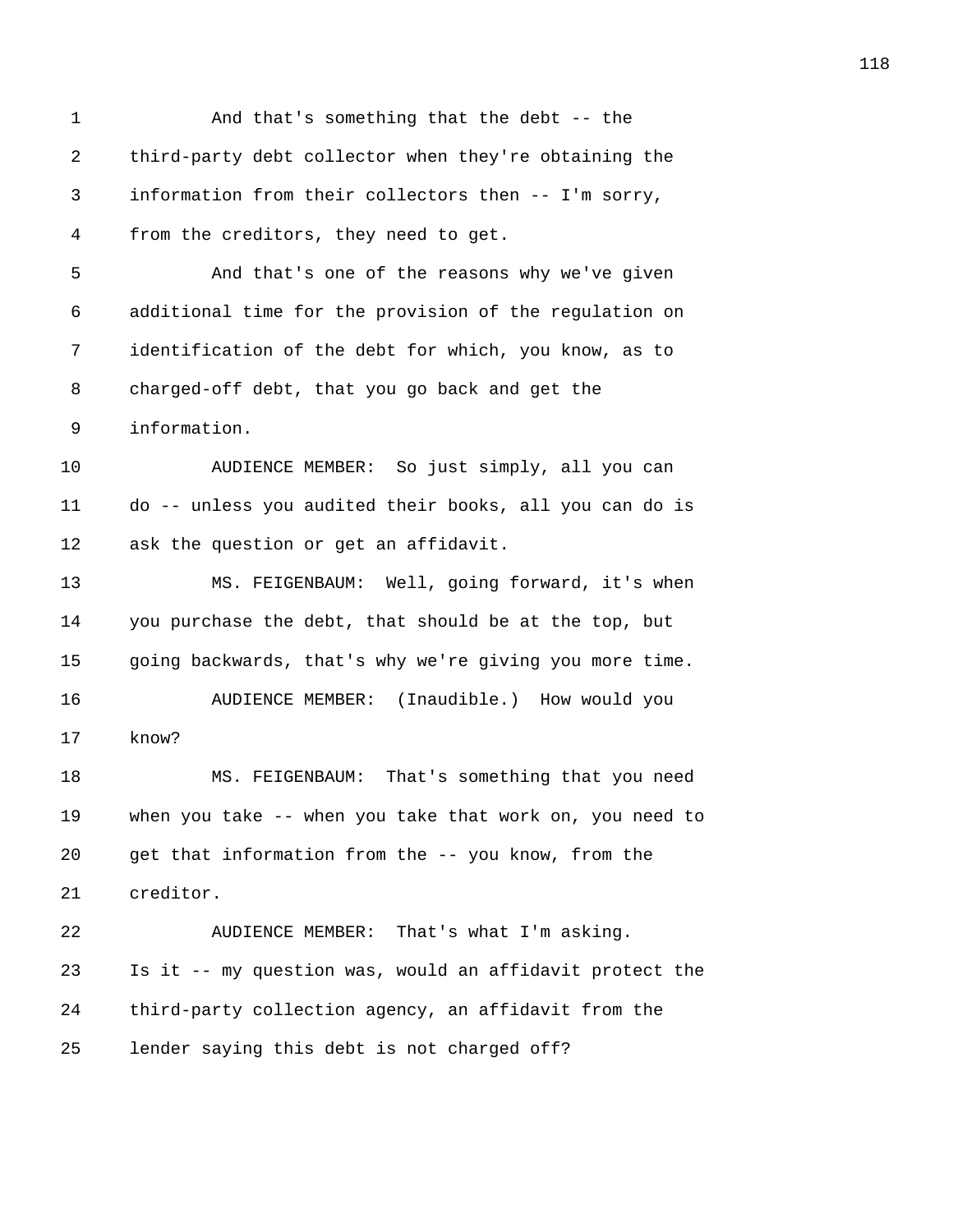| $\mathbf{1}$ | MS. FEIGENBAUM: If the debt is -- it's the               |
|--------------|----------------------------------------------------------|
| 2            | responsibility of the third-party collector of the       |
| 3            | charged-off debt to give the disclosures under the       |
| 4            | regulations, so it's the collector's obligation to       |
| 5            | determine, to get that information from the creditor.    |
| 6            | And I'm not going to, you know, pass on what --          |
| 7            | you know, that's for you to figure out or your           |
| 8            | attorneys, what level of evidence that you're going to   |
| 9            | get from the parties you enter into service arrangements |
| 10           | with.                                                    |
| 11           | CLOSING REMARKS                                          |
| 12           | MR. KANE: Great. Thank you all very much.<br>And         |
| 13           | thank you to all of our four panelists.                  |
| 14           | (Applause.)                                              |
| 15           | (Whereupon, the proceeding was concluded.)               |
| 16           |                                                          |
| 17           |                                                          |
| 18           |                                                          |
| 19           |                                                          |
| 20           |                                                          |
| 21           |                                                          |
| 22           |                                                          |
| 23           |                                                          |
| 24           |                                                          |
| 25           |                                                          |